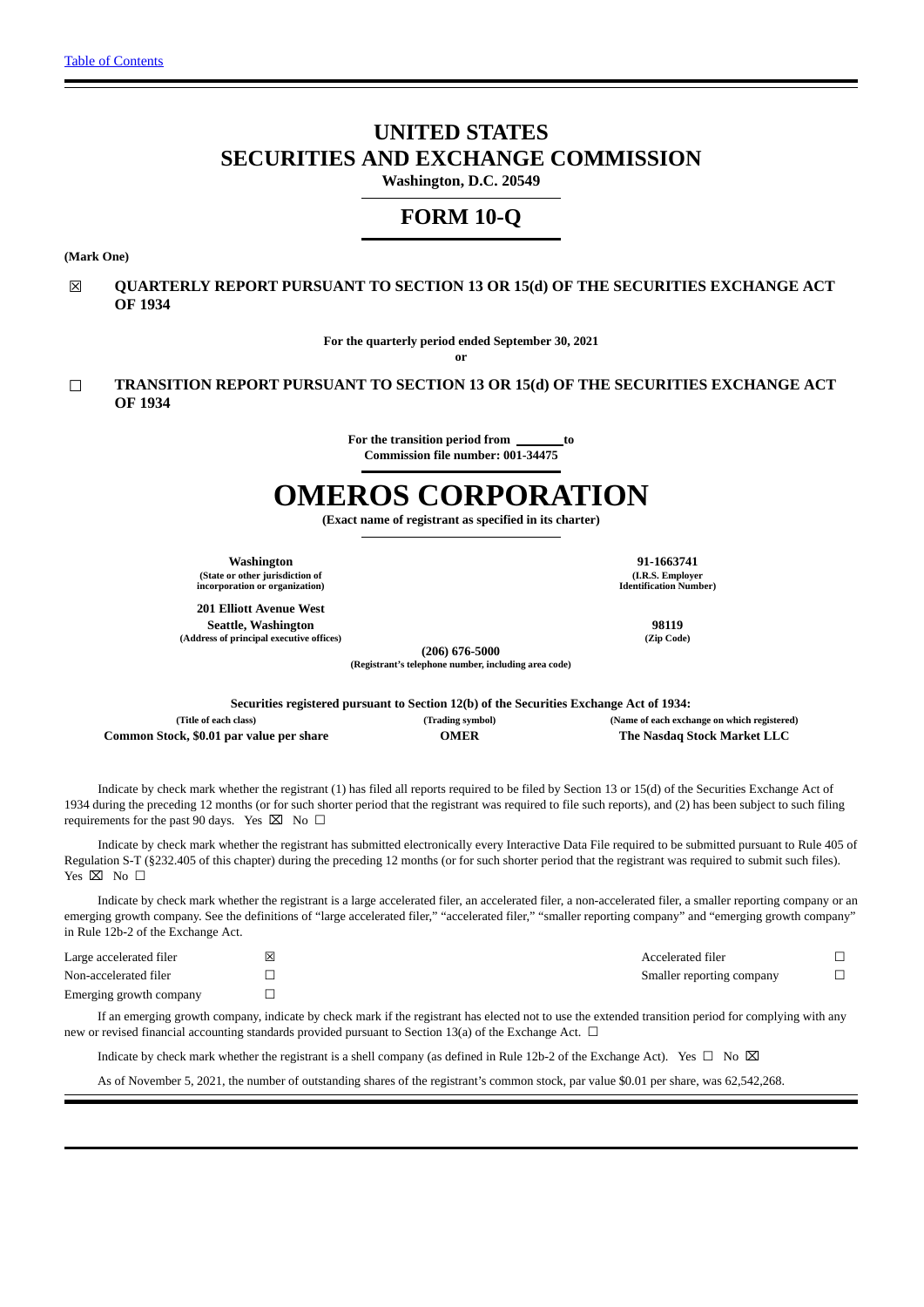### **SPECIAL NOTE REGARDING FORWARD-LOOKING STATEMENTS**

This Quarterly Report on Form 10-Q contains forward-looking statements within the meaning of Section 27A of the Securities Act of 1933 (the "Securities Act") and Section 21E of the Securities Exchange Act of 1934 (the "Exchange Act") which are subject to the "safe harbor" created by those sections for such statements. Forward-looking statements are based on our management's beliefs and assumptions and on information currently available to our management. All statements other than statements of historical fact are "forward-looking statements." Terms such as "anticipate," "believe," "could," "estimate," "expect," "goal," "intend," "likely," "may," "plan," "potential," "predict," "project," "should," "target," "will," "would," and similar expressions and variations thereof are intended to identify forward-looking statements, but these terms are not the exclusive means of identifying such statements. Examples of these statements include, but are not limited to, statements regarding:

- our expectations and plans relating to future regulatory interactions and anticipated or potential paths to regulatory approval following the recent issuance by the U.S. Food and Drug Administration ("FDA") of a Complete Response Letter ("CRL") in relation to our biologics license application ("BLA") for our lead MASP-2 inhibitor, narsoplimab, in hematopoietic stem cell transplant-associated thrombotic microangiopathy ("HSCT-TMA");
- our ability to raise additional capital through the capital markets or through one or more corporate partnerships, equity offerings, debt financings, collaborations, licensing arrangements or asset sales;
- our estimates regarding how long our existing cash, cash equivalents, short-term investments and revenues will be sufficient to fund our anticipated operating expenses, capital expenditures and debt service obligations;
- our expectations relating to demand for OMIDRIA® (phenylephrine and ketorolac intraocular solution) 1%/0.3% from wholesalers, ambulatory surgery centers and/or hospitals, and our expectations regarding OMIDRIA product sales;
- our expectations regarding clinical plans and anticipated or potential paths to regulatory approval of narsoplimab by FDA and/or the European Medicines Agency ("EMA") in HSCT-TMA, immunoglobulin A nephropathy, atypical hemolytic uremic syndrome and/or COVID-19;
- our ability to design, initiate and/or successfully complete clinical trials and other studies for our products and product candidates and our plans and expectations regarding our ongoing or planned clinical trials, including for narsoplimab, and for our other investigational candidates, including OMS527 and OMS906;
- our plans for the commercial launch of narsoplimab following any regulatory approval and our estimates and expectations regarding coverage and/or reimbursement for any approved products;
- the severity and duration of the impact of the COVID-19 pandemic on our business, operations, clinical programs and financial results;
- our expectations related to separate payment for OMIDRIA from the Centers for Medicare & Medicaid Services ("CMS") and CMS' separate payment policy for non-opioid pain management surgical drugs, and our expectations regarding reimbursement coverage for OMIDRIA by commercial and government payers;
- our plans for marketing and distribution of OMIDRIA and our estimates of OMIDRIA chargebacks and rebates, distribution fees and product returns;
- our expectations regarding the clinical, therapeutic and/or competitive benefits and importance of OMIDRIA and our product candidates;
- our plans and expectations regarding development of narsoplimab for the treatment of critically ill COVID-19 patients, including statements regarding the therapeutic potential of narsoplimab for the treatment of COVID-19, discussions with government agencies regarding narsoplimab for the treatment of COVID-19, expectations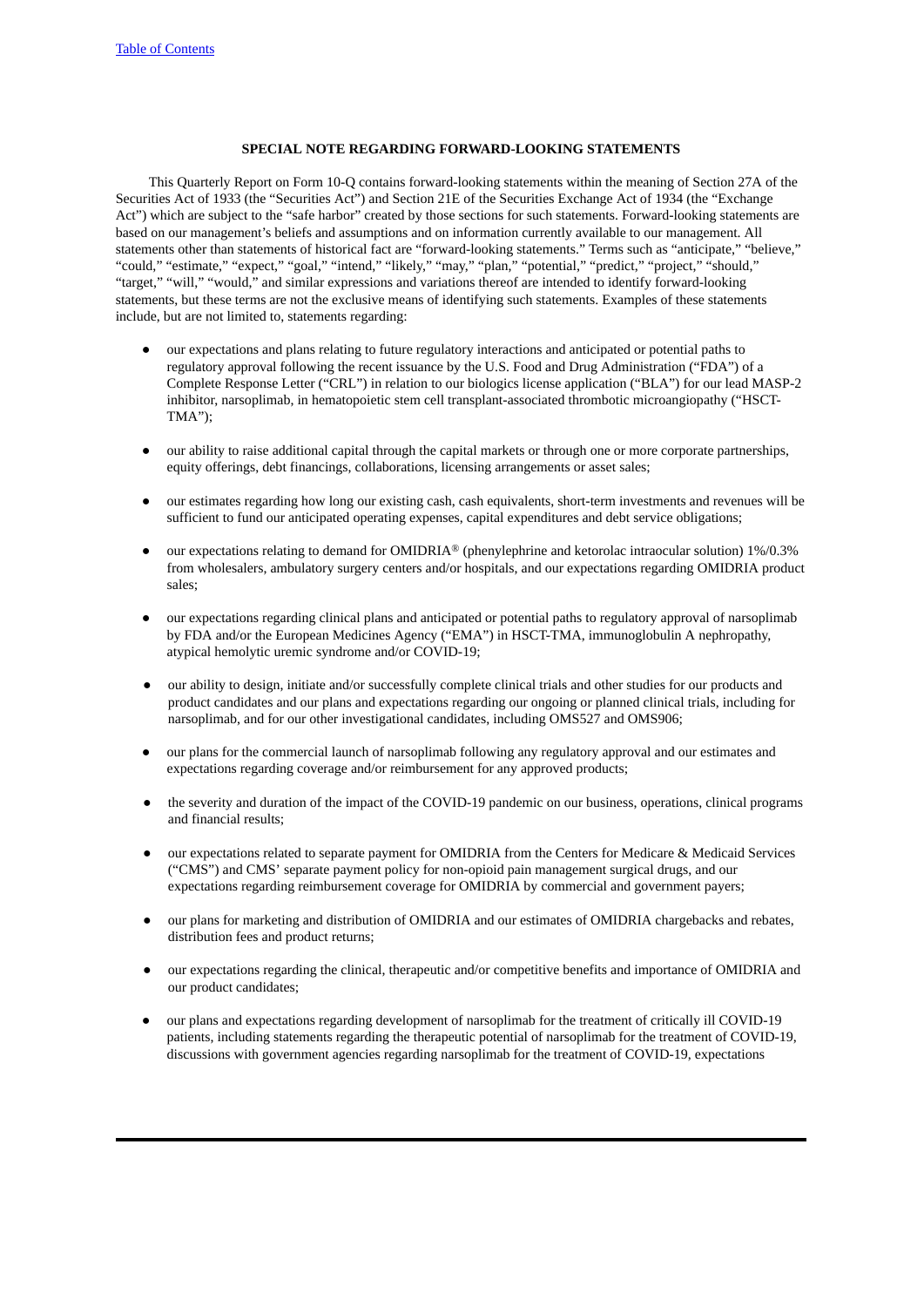for the treatment of additional COVID-19 patients in clinical trials or other settings and our expectations for receiving any regulatory approval or authorization from FDA or other regulatory body for narsoplimab in the treatment of COVID-19 patients;

- with respect to our narsoplimab clinical programs, our expectations regarding: whether enrollment or operation in any ongoing or planned clinical trial will proceed as expected; whether we can capitalize on the financial and regulatory incentives provided by orphan drug designations granted by FDA, the European Commission, or EMA; and whether we can capitalize on the regulatory incentives provided by fast-track or breakthrough therapy designations granted by FDA;
- our expectation that our contract manufacturers will reliably meet our requirements for commercial supply and to meet our supply requirements of our commercial and/or development-stage products;
- our expectations about the commercial competition that OMIDRIA and our product candidates, if commercialized, face or may face;
- the expected course and costs of existing claims, legal proceedings and administrative actions, our involvement in potential claims, legal proceedings and administrative actions, and the merits, potential outcomes and effects of both existing and potential claims, legal proceedings and administrative actions, as well as regulatory determinations, on our business, prospects, financial condition and results of operations;
- the extent of protection that our patents provide and that our pending patent applications will provide, if patents are issued from such applications, for our technologies, programs, products and product candidates;
- the factors on which we base our estimates for accounting purposes and our expectations regarding the effect of changes in accounting guidance or standards on our operating results; and
- our expected financial position, performance, revenues, growth, costs and expenses, magnitude of net losses and the availability of resources.

Our actual results could differ materially from those anticipated in these forward-looking statements for many reasons, including the risks, uncertainties and other factors described in this Quarterly Report on Form 10-Q under the headings "Risk Factors" and "Management's Discussion and Analysis of Financial Condition and Results of Operations" and in our other filings with the U.S. Securities and Exchange Commission ("SEC"). Given these risks, uncertainties and other factors, actual results or anticipated developments may not be realized or, even if substantially realized, may not have the expected consequences to or effects on our company, business or operations. Accordingly, you should not place undue reliance on these forward-looking statements, which represent our estimates and assumptions only as of the date of the filing of this Quarterly Report on Form 10-Q. You should read this Quarterly Report on Form 10-Q completely and with the understanding that our actual results in subsequent periods may materially differ from current expectations. Except as required by applicable law, we assume no obligation to update or revise any forward-looking statements contained herein, whether as a result of any new information, future events or otherwise.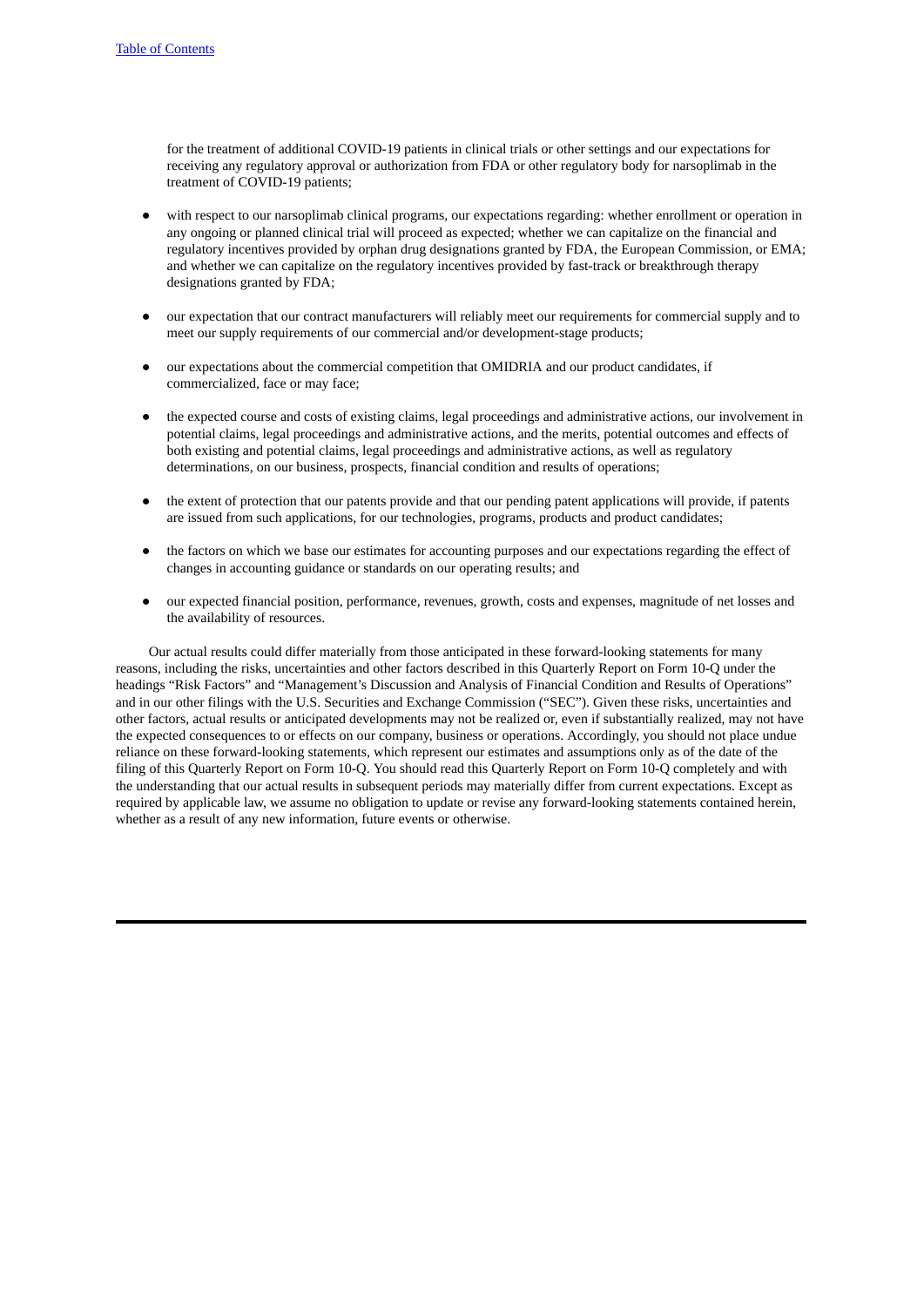## **OMEROS CORPORATION FORM 10-Q FOR THE QUARTER ENDED SEPTEMBER 30, 2021**

## **INDEX**

<span id="page-3-0"></span>

|                   |                                                                                       | Page |
|-------------------|---------------------------------------------------------------------------------------|------|
|                   | <b>Part I</b> — Financial Information                                                 | 5    |
| Item 1.           | <b>Financial Statements (unaudited)</b>                                               | 5    |
|                   | <b>Condensed Consolidated Balance Sheets</b>                                          | 5    |
|                   | <b>Condensed Consolidated Statements of Operations and Comprehensive Loss</b>         | 6    |
|                   | <b>Condensed Consolidated Statements of Cash Flows</b>                                | ⇁    |
|                   | <b>Notes to Condensed Consolidated Financial Statements</b>                           | 8    |
| Item 2.           | Management's Discussion and Analysis of Financial Condition and Results of Operations | 21   |
| Item 3.           | <b>Quantitative and Qualitative Disclosures About Market Risk</b>                     | 31   |
| Item 4.           | <b>Controls and Procedures</b>                                                        | 33   |
|                   | <b>Part II — Other Information</b>                                                    | 34   |
| Item 1.           | <b>Legal Proceedings</b>                                                              | 34   |
| Item 1A.          | <b>Risk Factors</b>                                                                   | 34   |
| Item 2.           | <b>Unregistered Sales of Equity Securities and Use of Proceeds</b>                    | 34   |
| Item 6.           | <b>Exhibits</b>                                                                       | 34   |
| <b>Signatures</b> |                                                                                       | 35   |
|                   |                                                                                       |      |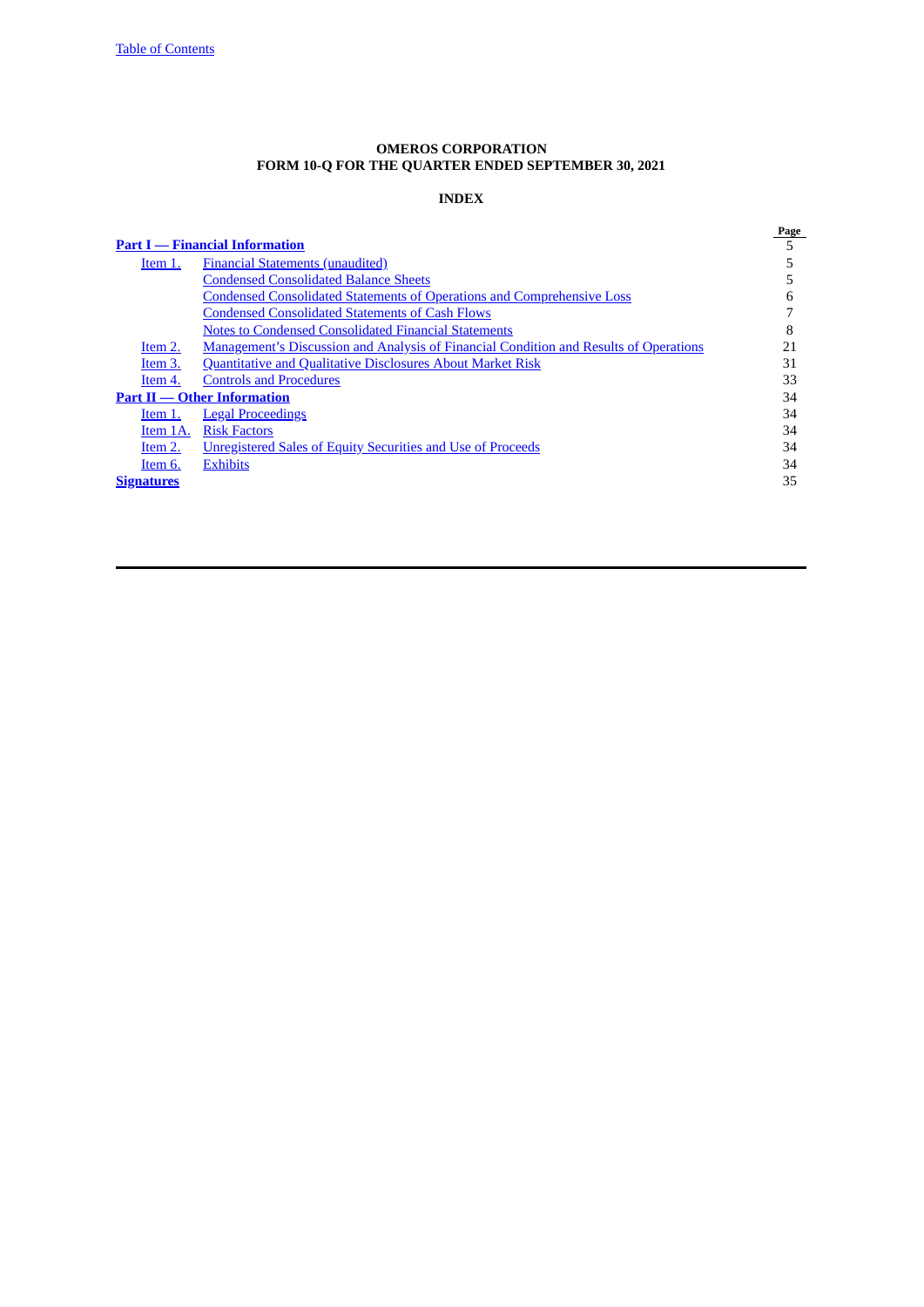## **PART I — FINANCIAL INFORMATION**

## <span id="page-4-2"></span><span id="page-4-1"></span><span id="page-4-0"></span>**ITEM 1. FINANCIAL STATEMENTS**

## **OMEROS CORPORATION**

## **CONDENSED CONSOLIDATED BALANCE SHEETS**

## **(In thousands, except share and per share data)**

## **(unaudited)**

|                                                                                        |              | September 30,<br>2021 |              | December 31.<br>2020 |
|----------------------------------------------------------------------------------------|--------------|-----------------------|--------------|----------------------|
| <b>Assets</b>                                                                          |              |                       |              |                      |
| Current assets:                                                                        |              |                       |              |                      |
| Cash and cash equivalents                                                              | $\mathbb{S}$ | 7,415                 | $\mathbb{S}$ | 10,501               |
| Short-term investments                                                                 |              | 42,957                |              | 124,452              |
| Receivables, net                                                                       |              | 33,898                |              | 3,841                |
| Inventory                                                                              |              | 712                   |              | 1,355                |
| Prepaid expense and other assets                                                       |              | 6,367                 |              | 11,136               |
| Total current assets                                                                   |              | 91,349                |              | 151,285              |
| Property and equipment, net                                                            |              | 1,831                 |              | 2,551                |
| Right of use assets                                                                    |              | 29,039                |              | 25,526               |
| <b>Restricted investments</b>                                                          |              | 1,054                 |              | 1,055                |
| Advanced payments, non-current                                                         |              | 157                   |              | 625                  |
| <b>Total assets</b>                                                                    | \$           | 123,430               | \$           | 181,042              |
|                                                                                        |              |                       |              |                      |
| Liabilities and shareholders' deficit                                                  |              |                       |              |                      |
| Current liabilities:                                                                   |              |                       |              |                      |
| Accounts payable                                                                       | $\mathbb{S}$ | 10,026                | \$           | 4,199                |
| Accrued expenses                                                                       |              | 27,700                |              | 28,755               |
| Current portion of lease liabilities                                                   |              | 5,092                 |              | 3,782                |
| <b>Total current liabilities</b>                                                       |              | 42,818                |              | 36,736               |
| Lease liabilities, non-current                                                         |              | 30,291                |              | 28,770               |
| Unsecured convertible senior notes, net                                                |              | 313,018               |              | 236,288              |
| Commitments and contingencies (Note 9)                                                 |              |                       |              |                      |
| Shareholders' deficit:                                                                 |              |                       |              |                      |
| Preferred stock, par value \$0.01 per share, 20,000,000 shares authorized; none issued |              |                       |              |                      |
| and outstanding at September 30, 2021 and December 31, 2020.                           |              |                       |              |                      |
| Common stock, par value \$0.01 per share, 150,000,000 shares authorized at             |              |                       |              |                      |
| September 30, 2021 and December 31, 2020; 62,542,268 and 61,671,231 shares issued      |              |                       |              |                      |
| and outstanding at September 30, 2021 and December 31, 2020, respectively.             |              | 625                   |              | 616                  |
| Additional paid-in capital                                                             |              | 700,433               |              | 751,304              |
| Accumulated deficit                                                                    |              | (963, 755)            |              | (872, 672)           |
| Total shareholders' deficit                                                            |              | (262, 697)            |              | (120, 752)           |
| Total liabilities and shareholders' deficit                                            | \$           | 123,430               | \$           | 181,042              |

See accompanying Notes to Condensed Consolidated Financial Statements

-5-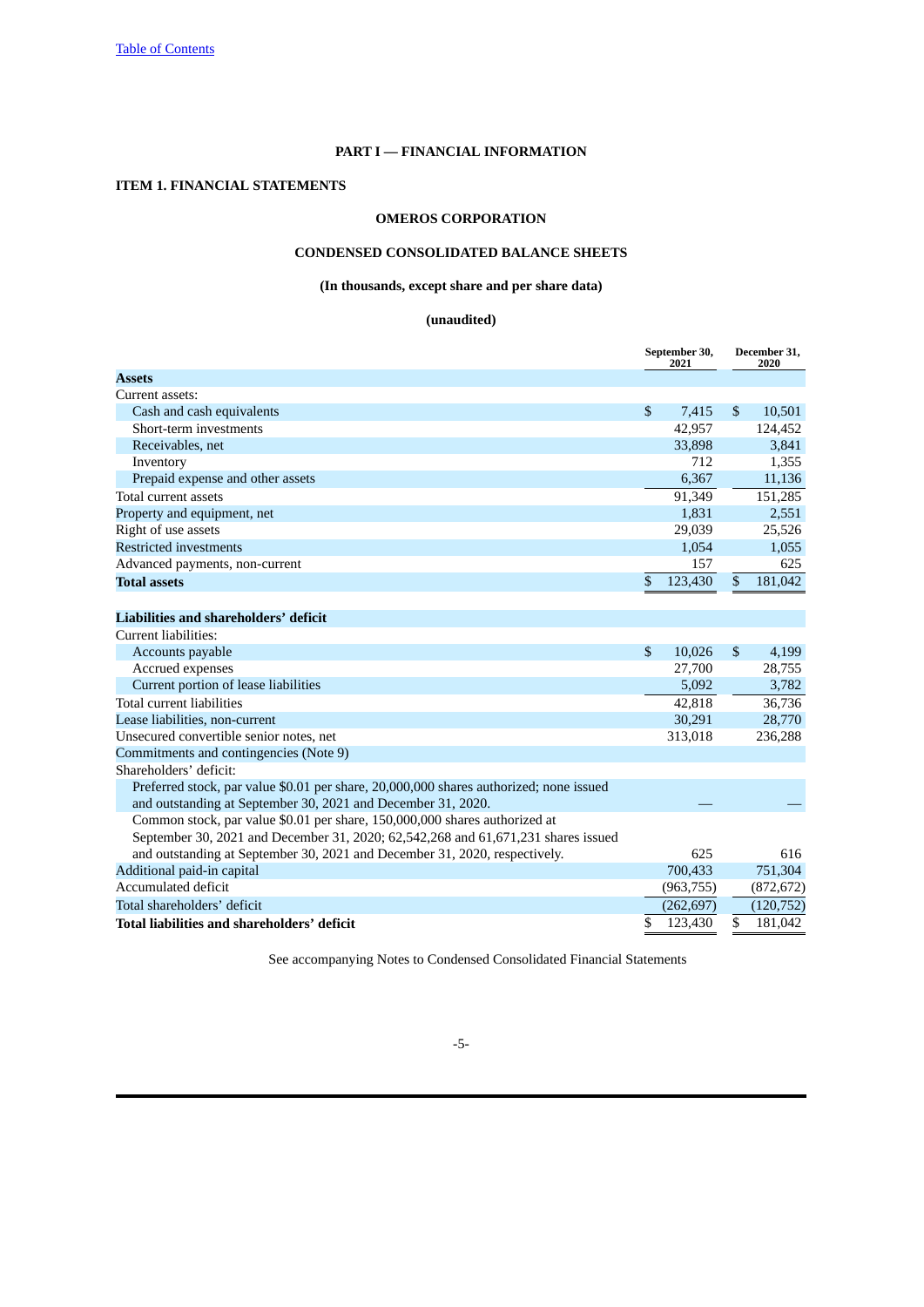## **OMEROS CORPORATION**

## <span id="page-5-0"></span>**CONDENSED CONSOLIDATED STATEMENTS OF OPERATIONS AND COMPREHENSIVE LOSS**

## **(In thousands, except share and per share data)**

## **(unaudited)**

|                                                           |                      | <b>Three Months Ended</b><br>September 30, |     |            |     |              | <b>Nine Months Ended</b><br>September 30, |            |  |
|-----------------------------------------------------------|----------------------|--------------------------------------------|-----|------------|-----|--------------|-------------------------------------------|------------|--|
|                                                           | 2020<br>2021<br>2021 |                                            |     | 2020       |     |              |                                           |            |  |
|                                                           |                      |                                            |     |            |     |              |                                           |            |  |
| Product sales, net                                        | \$                   | 30,004                                     | \$. | 26,114     | \$. | 79,889       | S                                         | 63,181     |  |
|                                                           |                      |                                            |     |            |     |              |                                           |            |  |
| Costs and expenses:                                       |                      |                                            |     |            |     |              |                                           |            |  |
| Cost of product sales                                     |                      | 333                                        |     | 401        |     | 938          |                                           | 815        |  |
| Research and development                                  |                      | 27,063                                     |     | 31,316     |     | 91,358       |                                           | 84,359     |  |
| Selling, general and administrative                       |                      | 20,861                                     |     | 19,825     |     | 60,474       |                                           | 54,792     |  |
| Total costs and expenses                                  |                      | 48,257                                     |     | 51,542     |     | 152,770      |                                           | 139,966    |  |
| Loss from operations                                      |                      | (18,253)                                   |     | (25, 428)  |     | (72, 881)    |                                           | (76, 785)  |  |
| Loss on early extinguishment of debt                      |                      |                                            |     | (13, 374)  |     |              |                                           | (13, 374)  |  |
| Interest expense                                          |                      | (4, 911)                                   |     | (6,882)    |     | (14,719)     |                                           | (18, 763)  |  |
| Other income                                              |                      | 461                                        |     | (633)      |     | 1,214        |                                           | 280        |  |
| Loss before income tax benefit                            |                      | (22,703)                                   |     | (46,317)   |     | (86, 386)    |                                           | (108, 642) |  |
| Income tax benefit                                        |                      |                                            |     | 7,854      |     |              |                                           | 7,854      |  |
| Net loss                                                  | \$                   | (22, 703)                                  | S   | (38, 463)  | \$  | (86, 386)    | \$                                        | (100, 788) |  |
| Comprehensive loss                                        |                      | (22, 703)                                  | \$  | (38, 463)  | S   | (86, 386)    | S                                         | (100, 788) |  |
| Basic and diluted net loss per share                      |                      | (0.36)                                     | S   | (0.66)     | S   | (1.39)       | S                                         | (1.81)     |  |
| Weighted-average shares used to compute basic and diluted |                      |                                            |     |            |     |              |                                           |            |  |
| net loss per share                                        |                      | 62,510,727                                 |     | 58,233,988 |     | 62, 267, 557 |                                           | 55,682,379 |  |

See accompanying Notes to Condensed Consolidated Financial Statements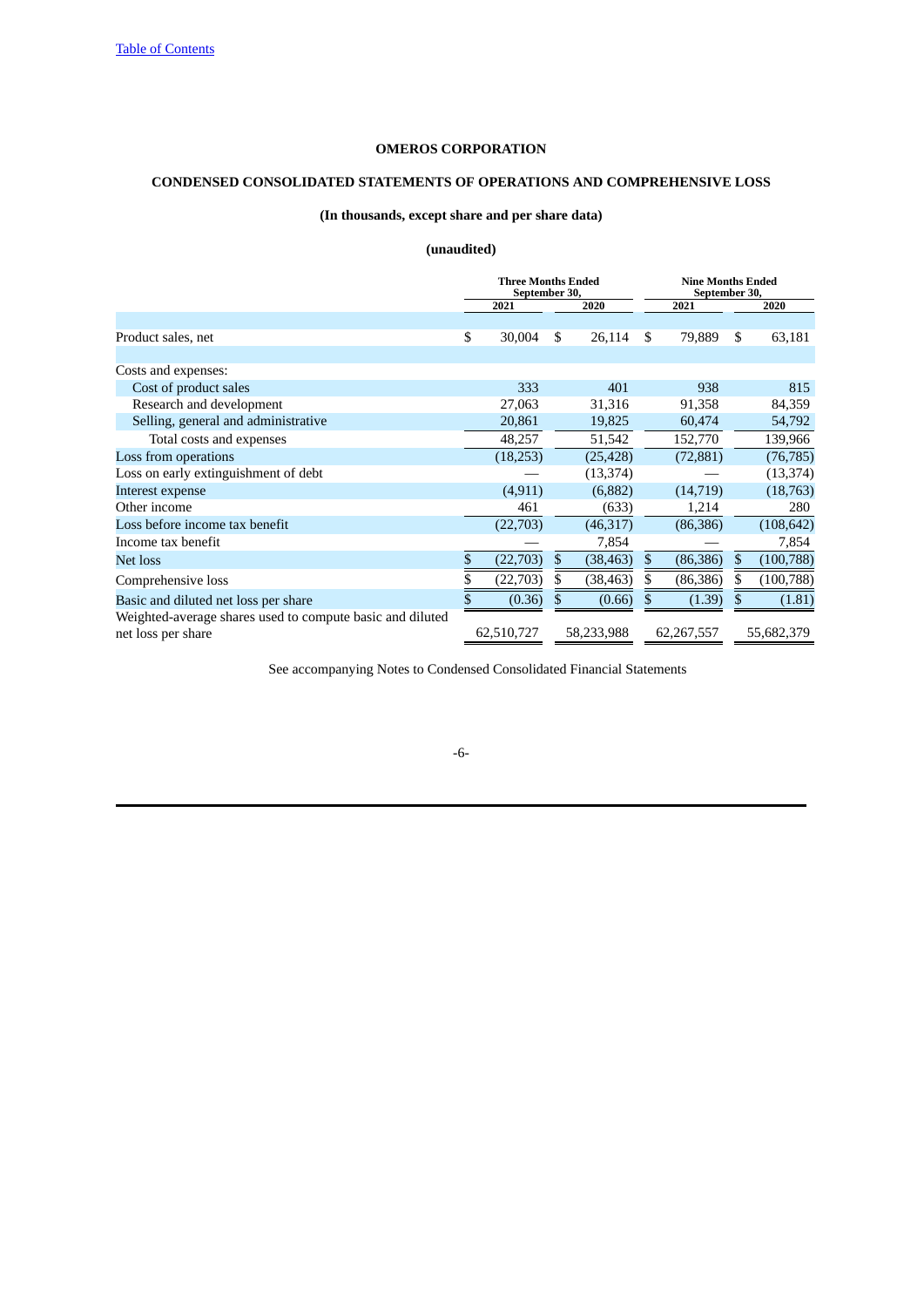## **OMEROS CORPORATION**

## **CONDENSED CONSOLIDATED STATEMENTS OF CASH FLOWS**

## **(In thousands)**

## **(unaudited)**

<span id="page-6-0"></span>

|                                                                             | Nine Months Ended September 30,<br>2021<br>2020 |                 |            |  |
|-----------------------------------------------------------------------------|-------------------------------------------------|-----------------|------------|--|
| <b>Operating activities:</b>                                                |                                                 |                 |            |  |
| Net loss                                                                    | \$<br>(86, 386)                                 | \$              | (100, 788) |  |
| Adjustments to reconcile net loss to net cash used in operating activities: |                                                 |                 |            |  |
| Stock-based compensation expense                                            | 12,082                                          |                 | 11,122     |  |
| Non-cash interest expense                                                   | 1,256                                           |                 | 8,169      |  |
| Depreciation and amortization                                               | 1,062                                           |                 | 1,218      |  |
| Loss on early extinguishment of debt                                        |                                                 |                 | 13,374     |  |
| Deferred income tax                                                         |                                                 |                 | (7, 854)   |  |
| Fair value settlement upon termination of cap call contract                 |                                                 |                 | 838        |  |
| Changes in operating assets and liabilities:                                |                                                 |                 |            |  |
| <b>Receivables</b>                                                          | (30,057)                                        |                 | (2, 194)   |  |
| Inventory                                                                   | 643                                             |                 | (395)      |  |
| Prepaid expenses and other assets                                           | 5,097                                           |                 | 3,533      |  |
| Accounts payable and accrued expenses                                       | 4,796                                           |                 | (8,702)    |  |
| Net cash used in operating activities                                       | (91, 507)                                       |                 | (81, 679)  |  |
| <b>Investing activities:</b>                                                |                                                 |                 |            |  |
| Purchases of property and equipment                                         | (203)                                           |                 | (283)      |  |
| Purchases of investments                                                    | (5)                                             |                 | (133, 190) |  |
| Proceeds from the sale and maturities of investments                        | 81,500                                          |                 | 58,446     |  |
| Net cash provided by/(used in) investing activities                         | 81,292                                          |                 | (75,027)   |  |
| <b>Financing activities:</b>                                                |                                                 |                 |            |  |
| At the market offering costs                                                | (241)                                           |                 |            |  |
| Proceeds upon exercise of stock options and warrants                        | 8,076                                           |                 | 4,978      |  |
| Payments on finance lease obligations                                       | (706)                                           |                 | (889)      |  |
| Proceeds from issuance of convertible senior notes                          |                                                 |                 | 225,030    |  |
| Payments for debt issuance costs                                            |                                                 |                 | (6,785)    |  |
| Purchases of capped calls related to convertible senior notes               |                                                 |                 | (23, 223)  |  |
| Payments for repurchases of convertible senior notes                        |                                                 |                 | (125, 638) |  |
| Proceeds from termination of capped call contracts                          |                                                 |                 | 7,549      |  |
| Proceeds from issuance of common stock, net                                 |                                                 |                 | 93,675     |  |
| Net cash provided by financing activities                                   | 7,129                                           |                 | 174,697    |  |
| Net (decrease) increase in cash and cash equivalents                        | (3,086)                                         |                 | 17,991     |  |
| Cash and cash equivalents at beginning of period                            | 10,501                                          |                 | 3,084      |  |
| Cash and cash equivalents at end of period                                  | \$<br>7,415                                     | $\overline{\$}$ | 21,075     |  |
|                                                                             |                                                 |                 |            |  |
| <b>Supplemental cash flow information</b>                                   |                                                 |                 |            |  |
| Cash paid for interest                                                      | \$<br>14,889                                    | \$              | 8,564      |  |
| Property acquired under finance lease                                       | \$<br>139                                       | $\overline{\$}$ | 216        |  |

See accompanying Notes to Condensed Consolidated Financial Statements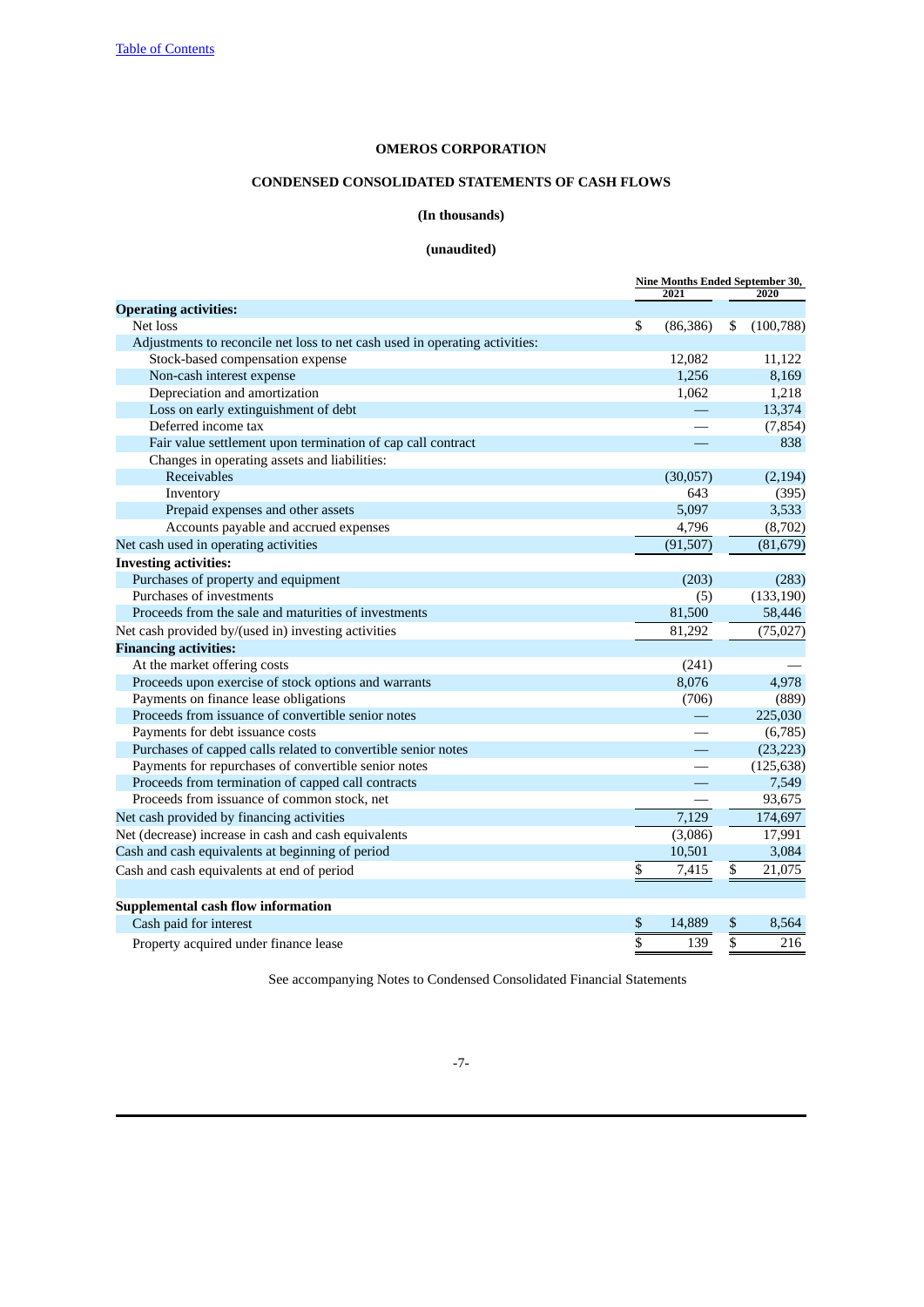#### **OMEROS CORPORATION NOTES TO CONDENSED CONSOLIDATED FINANCIAL STATEMENTS (unaudited)**

#### <span id="page-7-0"></span>**Note 1—Description of Business**

#### *Description of Business*

We are a commercial-stage biopharmaceutical company committed to discovering, developing and commercializing small-molecule and protein therapeutics for large-market as well as orphan indications targeting inflammation, complement-mediated diseases, disorders of the central nervous system, addiction and immune-related diseases, including cancers.

Our first drug product, OMIDRIA® (phenylephrine and ketorolac intraocular solution) 1%/0.3%, is marketed in the United States ("U.S.") for use during cataract surgery or intraocular lens replacement. OMIDRIA qualifies for separate payment when used on Medicare Part B patients in ambulatory surgery centers under a policy adopted by the Centers for Medicare and Medicaid Services ("CMS") in 2019 and directed to non-opioid pain management surgical drugs.

Our drug candidate narsoplimab is the subject of a biologics license application ("BLA") pending before the U.S. Food and Drug Administration ("FDA") for the treatment of hematopoietic stem cell transplant-associated thrombotic microangiopathy ("HSCT-TMA"). On October 18, 2021, we announced the receipt of a Complete Response Letter ("CRL") from FDA regarding the BLA. We are completing a briefing package to accompany a request for a Type A meeting with FDA to discuss the CRL and determine the most expeditious path forward for the approval of narsoplimab in the treatment of HSCT-TMA.

We also have multiple late-stage clinical development programs in our pipeline, which are focused on: complementmediated disorders, including immunoglobulin A ("IgA") nephropathy, atypical hemolytic uremic syndrome ("aHUS") and COVID-19.

#### *Basis of Presentation*

Our condensed consolidated financial statements include the financial position and results of operations of Omeros Corporation ("Omeros") and our wholly owned subsidiaries. All intercompany transactions have been eliminated, and we have determined we operate in one segment. The accompanying unaudited condensed consolidated financial statements have been prepared in accordance with U.S. generally accepted accounting principles ("GAAP") for interim financial information and with the instructions to Form 10-Q and Rule 10-01 of Regulation S-X. The information as of September 30, 2021 and December 31, 2020 and for the three and nine months ended September 30, 2021 and 2020 includes all adjustments, which include normal recurring adjustments, necessary to present fairly our interim financial information. The Condensed Consolidated Balance Sheet at December 31, 2020 has been derived from our audited financial statements but does not include all of the information and footnotes required by GAAP for audited annual financial information.

The accompanying unaudited condensed consolidated financial statements and related notes thereto should be read in conjunction with the audited consolidated financial statements and related notes thereto that are included in our Annual Report on Form 10-K for the year ended December 31, 2020, which was filed with the U.S. Securities and Exchange Commission ("SEC") on March 1, 2021.

#### *Risks and Uncertainties*

As of September 30, 2021, we had cash, cash equivalents and short-term investments of \$50.4 million and an accounts receivable-based line of credit that allows us to borrow up to the lesser of \$50.0 million or 85% of our accounts receivable borrowing base, less certain reserves. For the nine months ended September 30, 2021, we incurred losses from operations of \$72.9 million, including non-cash charges of \$14.4 million. For the three months ended September 30, 2021, we incurred losses from operations of \$18.3 million, including non-cash charges of \$6.4 million. Cash used in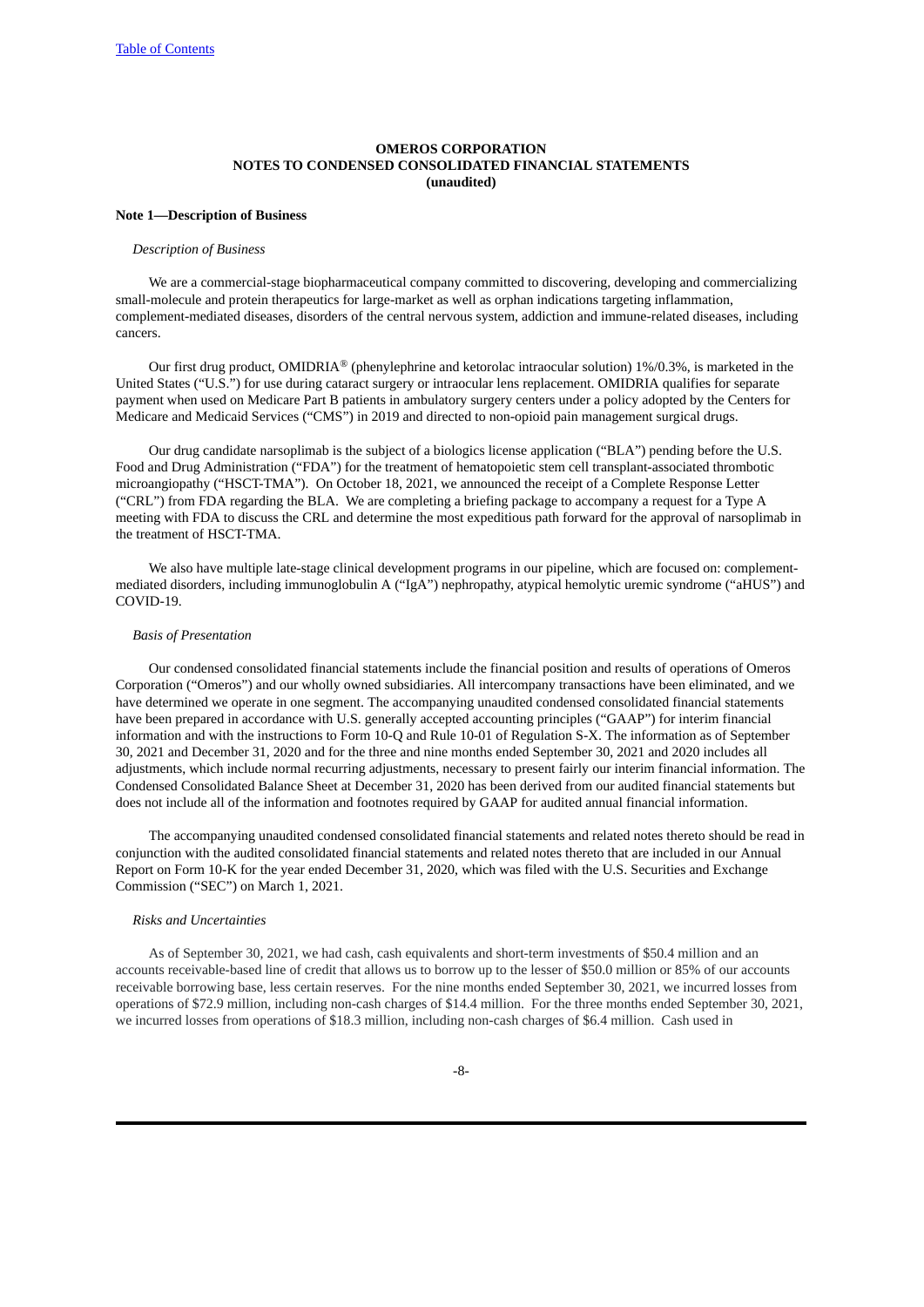operating activities was \$91.5 million for the nine months ended September 30, 2021. We will continue to incur losses from operating activities until our revenues exceed operating costs and debt service obligations.

We are unable to include in the determination regarding our prospects as a going concern amounts available under our accounts receivable-based line of credit or any proceeds from debt transactions or other financing instruments despite our successful track record in accessing capital through these avenues. We also have not included any potential partnerships related to our products or product candidates. The conditions described above, when evaluated within the constraints of the accounting literature, raise substantial doubt with respect to our ability to meet our obligations through November 9, 2022 and, therefore, to continue as a going concern.

We plan to continue to fund our operations for the next twelve months with our cash and investments, from sales of OMIDRIA and potentially from sales of narsoplimab for HSCT-TMA, if FDA approval is granted within that time period. In addition, we may utilize funds available under our line of credit which matures August 2, 2022. Should it be necessary or determined to be strategically advantageous, we could pursue debt financings as well as public and private offerings of our equity securities, similar to those we have previously completed, or other strategic transactions, which may include licensing a portion of our existing technology. In this regard, in March 2021 we entered into a sales agreement to sell shares of our common stock, from time to time, in an "at the market" equity offering facility through which we may offer and sell shares of our common stock having an aggregate amount up to \$150.0 million. In addition, should it be necessary to manage our operating expenses, we would reduce our projected cash requirements by delaying clinical trials, reducing selected research and development efforts, or implementing other restructuring activities.

The accompanying consolidated financial statements have been prepared on a going-concern basis, which contemplates the realization of assets and the satisfaction of liabilities in the normal course of business. The accompanying consolidated financial statements do not include any adjustments to reflect the possible future effects on the recoverability and classification of assets or the amounts and classification of liabilities that may result from uncertainty related to our ability to continue as a going concern.

The COVID-19 pandemic and the responses to it by various governmental authorities, the medical community and others had a significant impact on our business in the first six months of 2020. It is not possible to estimate precisely the future impact of the COVID-19 pandemic on our business, operations or financial results due to the unknown magnitude, duration and outcome of the pandemic.

We use a single contract manufacturer to supply the OMIDRIA drug product and a separate company to package OMIDRIA for commercial sale. We are completing the process of establishing a second OMIDRIA supplier. We generally use different contract manufacturers to produce drug substance, drug product and to perform final packaging for our drug product candidates.

We endeavor to maintain reasonable levels of drug supply for our commercial and clinical trial use and other manufacturers are available should we need to change suppliers. A change in suppliers; however, could cause a delay in delivery of OMIDRIA or our clinical trial material that would adversely affect our business.

#### *Use of Estimates*

The preparation of financial statements in conformity with GAAP requires management to make estimates and assumptions that affect the amounts reported in the financial statements and accompanying notes. Significant items subject to such estimates include revenue recognition, stock-based compensation expense and accruals for clinical trials as well as manufacturing of drug product. We base our estimates on historical experience and on various other factors, including the impact of the COVID-19 pandemic, that we believe are reasonable under the circumstances; however, actual results could differ from these estimates.

-9-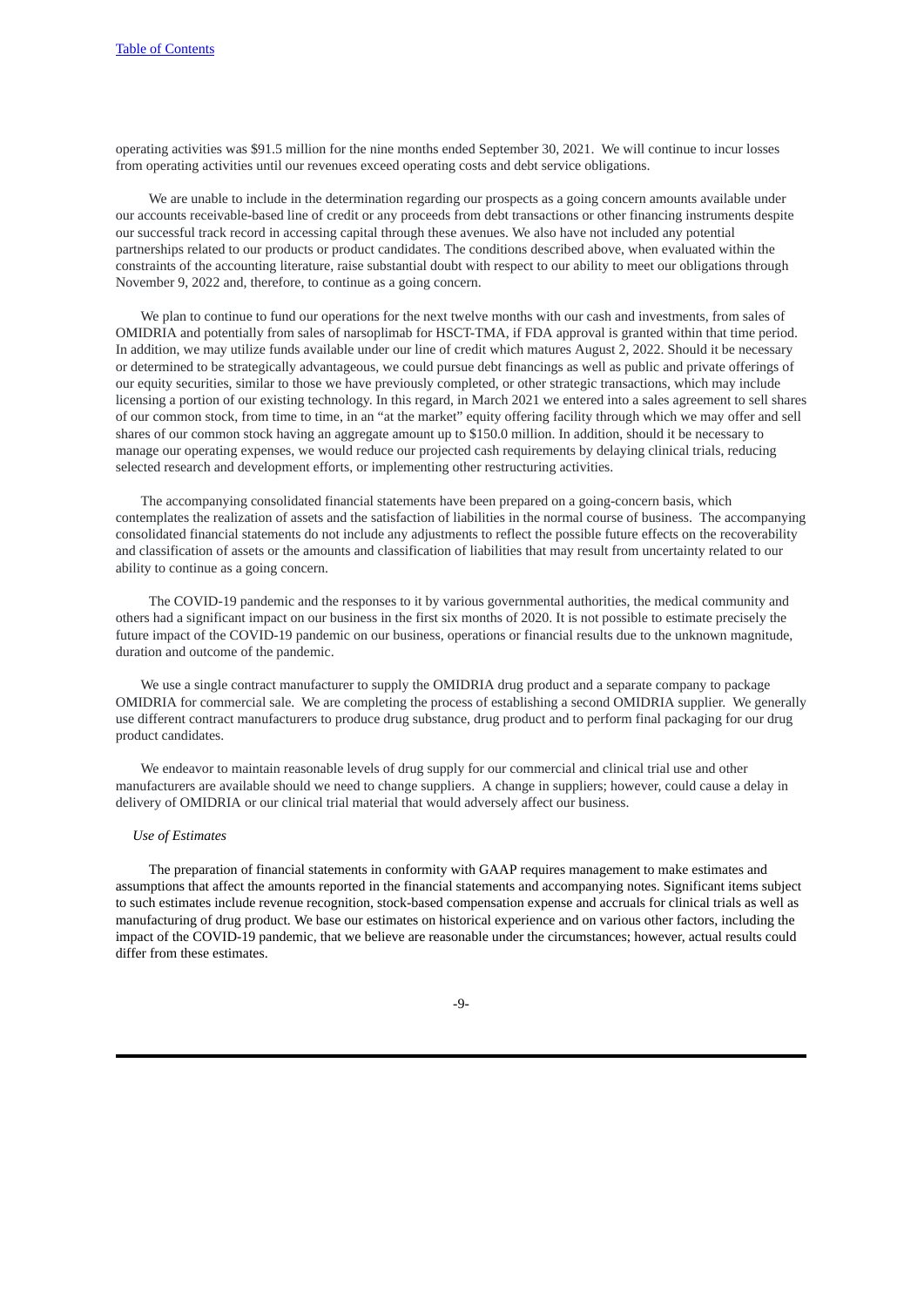#### **Note 2—Significant Accounting Policies**

#### *Revenue Recognition*

When we enter into a customer contract, we perform the following five steps: (i) identify the contract with a customer; (ii) identify the performance obligations in the contract; (iii) determine the transaction price; (iv) allocate the transaction price to the performance obligations in the contract; and (v) recognize revenue when (or as) we satisfy a performance obligation.

We generally record revenue from product sales when the product is delivered to our wholesalers. Product sales are recorded net of wholesaler distribution fees and estimated chargebacks, rebates, returns and purchase-volume discounts. Accruals or allowances are established for these deductions in the same period when revenue is recognized, and actual amounts incurred are offset against the applicable accruals or allowances. We reflect each of these accruals or allowances as either a reduction in the related accounts receivable or as an accrued liability depending on how the amount is expected to be settled.

We sell OMIDRIA through a limited number of wholesalers. We review the credit quality of our wholesalers on an annual basis by considering factors such as historical experience, the age of the accounts receivable balances, and current economic conditions that may affect a customer's ability to pay. Credit losses for all periods presented were immaterial.

#### *Inventory*

Inventory is stated at the lower of cost or market determined on a specific identification basis in a manner that approximates the first-in, first-out ("FIFO") method. Costs include amounts related to third-party manufacturing, transportation and internal labor and overhead. Capitalization of costs as inventory begins when regulatory approval of the product candidate is reasonably assured in the U.S. or the European Union ("EU"). We expense inventory costs related to product candidates as research and development expenses prior to receiving regulatory approval in the respective territory. Inventory is reduced to net realizable value for excess and obsolete inventories based on forecasted demand.

#### *Right of Use Assets and Related Lease Liabilities*

We record operating leases as right-of-use assets and recognize the related lease liabilities equal to the fair value of the lease payments using our incremental borrowing rate when the implicit rate in the lease agreement is not readily available. We recognize variable lease payments when incurred. Costs associated with operating lease assets are recognized on a straight-line basis within operating expenses over the term of the lease. We record finance leases as a component of property and equipment and amortize these assets within operating expenses on a straight-line basis to their residual values over the shorter of the term of the underlying lease or the estimated useful life of the equipment. The interest component of a finance lease is included in interest expense and recognized using the effective interest method over the lease term. We account for leases with initial terms of 12 months or less as operating expenses on a straight-line basis over the lease term.

#### *Stock-Based Compensation*

Stock-based compensation expense is recognized for all share-based payments based on estimated fair values as of the date of grant. The fair value of our stock options is calculated using the Black-Scholes option-pricing model, which requires judgmental assumptions around volatility, forfeiture rates and expected option term. Compensation expense is recognized over the optionees' requisite service periods, which is generally the vesting period, using the straight-line method. Forfeiture expense is estimated at the time of grant and revised in subsequent periods if actual forfeitures differ from those estimates.

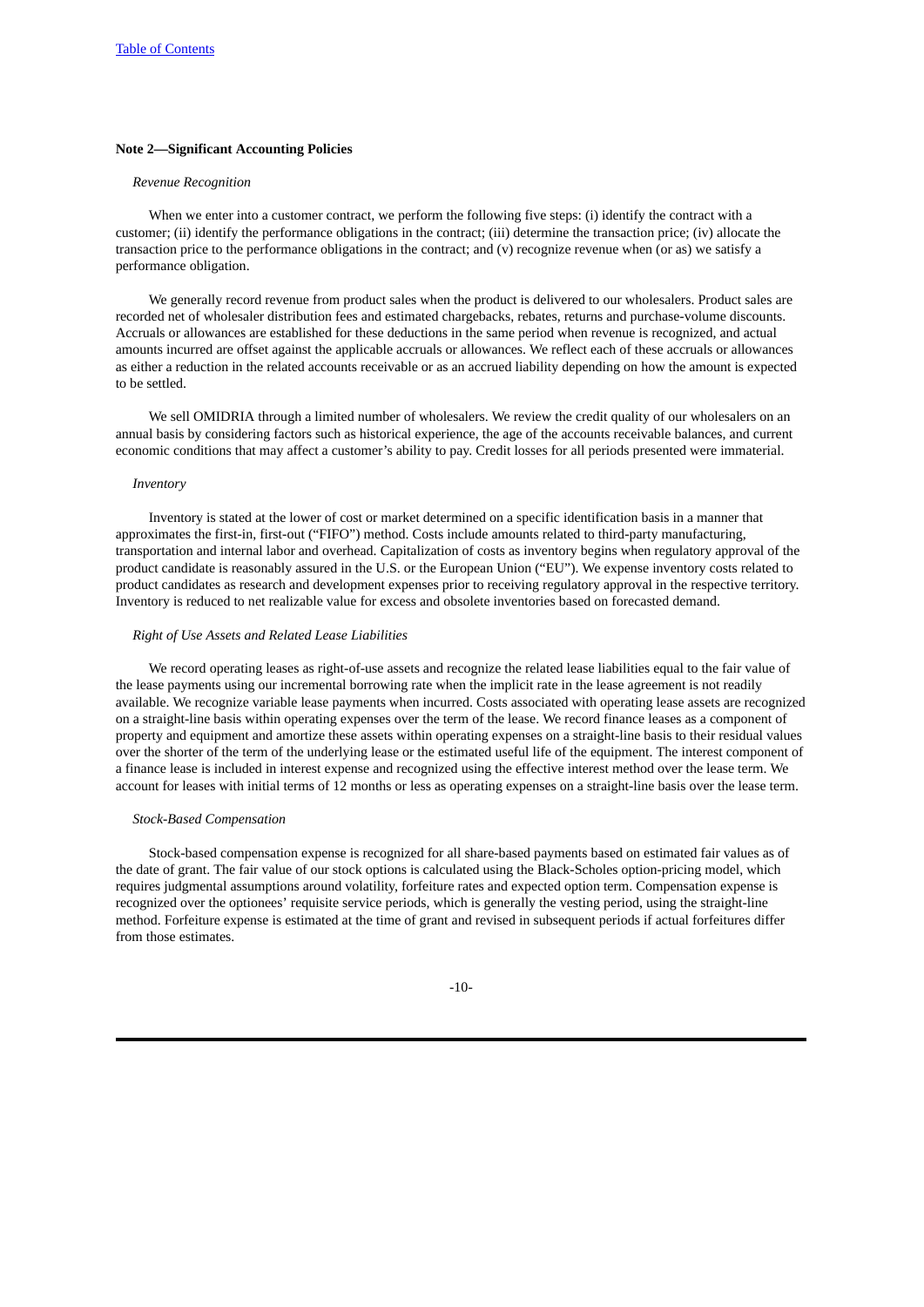#### *Income Taxes*

Deferred tax assets and liabilities are recognized for the future tax consequences attributable to differences between the financial statement carrying amounts of existing assets and liabilities and their tax bases. Deferred tax assets and liabilities are measured using enacted tax rates applied to taxable income in the years in which those temporary differences are expected to be recovered or settled. We recognize the effect of income tax positions only if those positions are more likely than not of being sustained upon an examination. A valuation allowance is established when it is more likely than not that the deferred tax assets will not be realized.

#### *Recently Adopted Pronouncements*

On January 1, 2021, we adopted Accounting Standard Update ("ASU") 2020-06, *Debt—Debt with Conversion Options* (Subtopic 470-20) *and Derivatives and Hedging—Contracts in Entity's Own Equity* (Subtopic 815-40) on a modified retrospective basis. ASU 2020-06 removes the separate liability and equity accounting for our convertible senior notes. Consequently, we now account for our convertible senior notes wholly as debt. (See "Note 3 – Net Loss Per Share" and "Note 7 – Unsecured Convertible Senior Notes" for further information)

On January 1, 2021, we adopted ASU 2019-12, *Income Taxes* (Topic 740), which is intended to simplify various aspects of the income tax accounting guidance, including elimination of the exception to the incremental approach of intraperiod tax allocation when there is a loss from continuing operations and income or gain from other items (for example, other comprehensive income). We adopted the standard on a prospective basis and the impact to our consolidated financial statements for the three and nine months ended September 30, 2021 was immaterial.

#### **Note 3—Net Loss Per Share**

Our potentially dilutive securities include potential common shares related to our stock options, warrant and unsecured convertible senior notes. Diluted earnings per share ("Diluted EPS") considers the impact of potentially dilutive securities except in periods in which there is a loss because the inclusion of the potential common shares would have an anti-dilutive effect. Shares of our common stock issuable under the unsecured convertible notes are calculated using the if-converted method and are excluded from the below table as their impact is anti-dilutive. Diluted EPS excludes the impact of potential common shares related to our stock options in periods in which the option exercise price is greater than the average market price of our common stock for the period.

Potentially dilutive securities excluded from Diluted EPS are as follows:

|                                                                | <b>Three Months Ended</b><br><b>Nine Months Ended</b><br>September 30,<br>September 30, |           |           |           |
|----------------------------------------------------------------|-----------------------------------------------------------------------------------------|-----------|-----------|-----------|
|                                                                | 2021                                                                                    | 2020      | 2021      | 2020      |
| Outstanding options to purchase common stock                   | 1.781.619                                                                               | 1.456.454 | 2.504.901 | 1,777,393 |
| Outstanding warrants to purchase common stock                  |                                                                                         | 9.828     |           | 11.712    |
| Total potentially dilutive shares excluded from loss per share | 1.781.619                                                                               | 1.466.282 | 2.504.901 | 1,789,105 |

#### -11-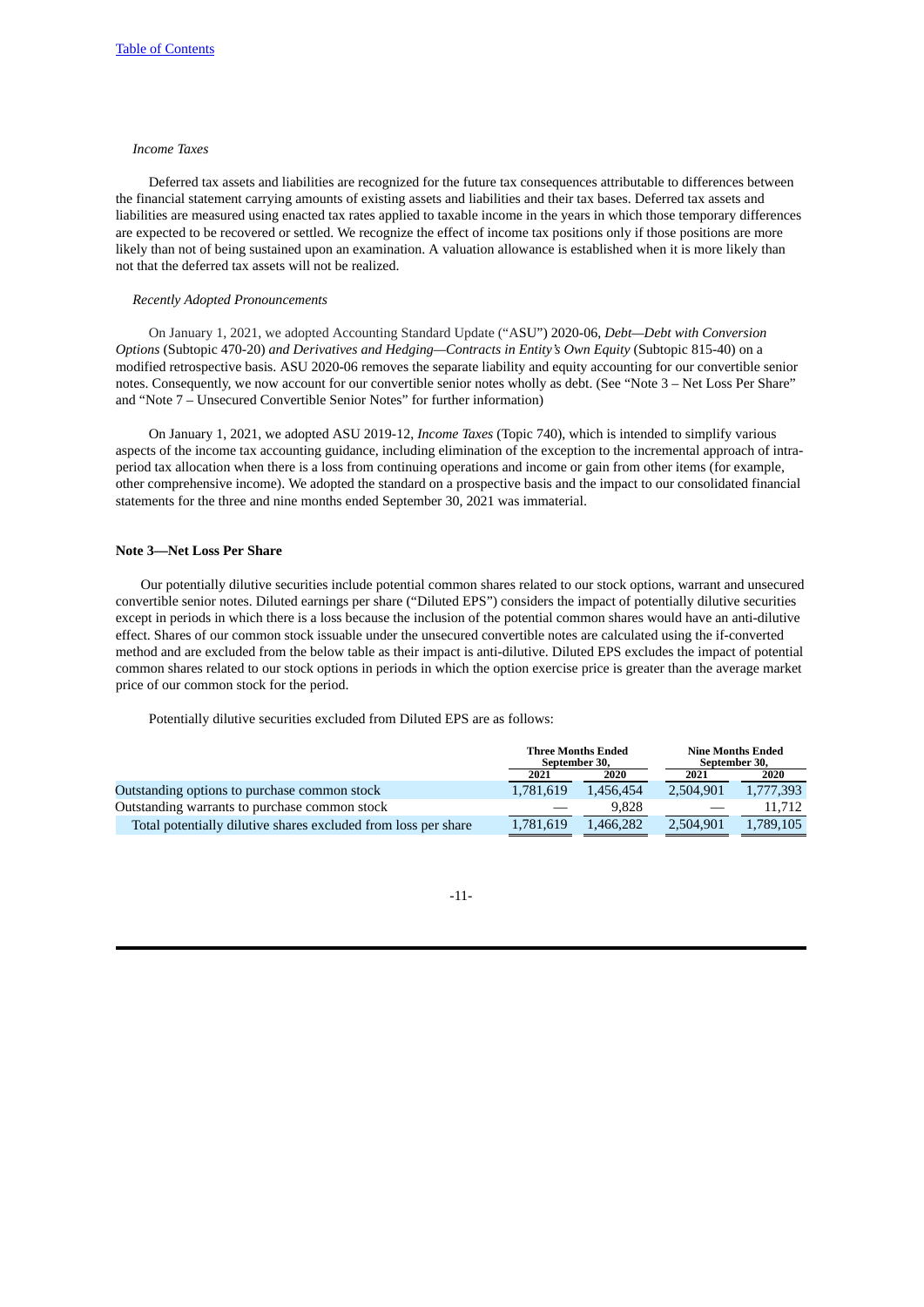## **Note 4—Certain Balance Sheet Accounts**

#### *Accounts Receivable, net*

Accounts receivable, net consist of the following:

|                                 | September 30,<br>2021 | December 31,<br>2020 |
|---------------------------------|-----------------------|----------------------|
|                                 |                       | (In thousands)       |
| Trade receivables, net          |                       | 33.624<br>3.771      |
| Sublease and other receivables  |                       | 70<br>274            |
| Total accounts receivables, net |                       | 33.898<br>3,841      |
|                                 |                       |                      |

Trade receivables are net of product return and chargeback allowances of \$2.0 million and \$1.2 million as of September 30, 2021 and December 31, 2020, respectively.

*Inventory*

Inventory consists of the following:

|                  | September 30,<br>2021 |                | December 31,<br>2020 |
|------------------|-----------------------|----------------|----------------------|
|                  |                       | (In thousands) |                      |
| Raw materials    | \$<br>463             |                | 109                  |
| Work-in-progress | 65                    |                | 462                  |
| Finished goods   | 184                   |                | 784                  |
| Total inventory  | 712                   |                | 1,355                |
|                  |                       |                |                      |

*Property and Equipment, Net*

Property and equipment, net consists of the following:

|                                                |   | September 30,<br>2021 |   | December 31,<br>2020 |
|------------------------------------------------|---|-----------------------|---|----------------------|
|                                                |   | (In thousands)        |   |                      |
| Finance leases                                 | S | 5,829                 | S | 5,690                |
| Laboratory equipment                           |   | 3.017                 |   | 2,898                |
| Computer equipment                             |   | 1,069                 |   | 985                  |
| Office equipment and furniture                 |   | 625                   |   | 625                  |
| Total cost                                     |   | 10,540                |   | 10,198               |
| Less accumulated depreciation and amortization |   | (8,709)               |   | (7,647)              |
| Total property and equipment, net              |   | 1,831                 |   | 2,551                |

For the three months ended September 30, 2021 and 2020, depreciation and amortization expense was \$0.3 million and \$0.4 million, respectively. For the nine months ended September 30, 2021 and 2020, depreciation and amortization expense was \$1.1 million and \$1.2 million, respectively.

#### -12-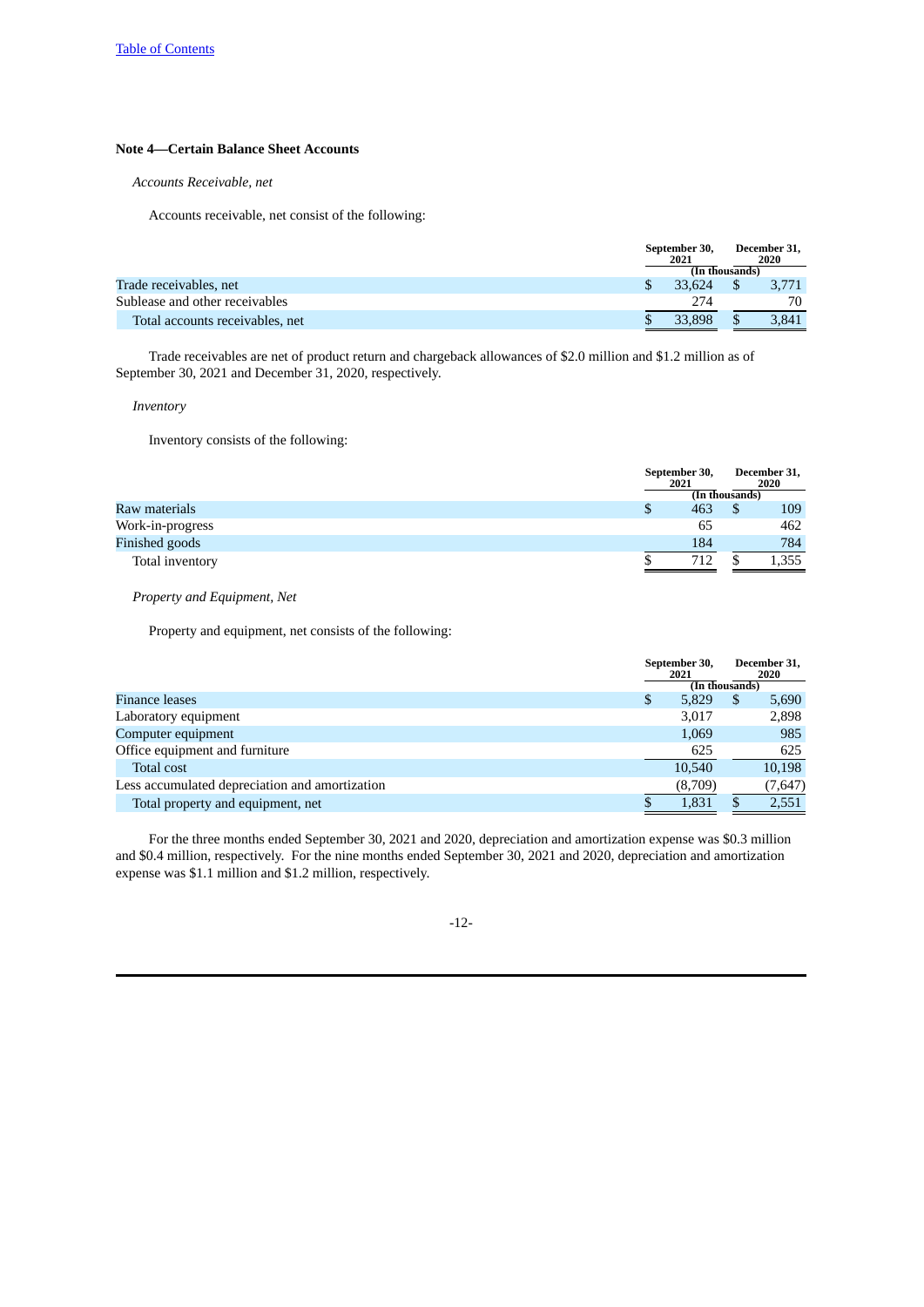#### *Accrued Expenses*

Accrued expenses consist of the following:

|                                   | September 30,<br>2021 | December 31,<br>2020 |
|-----------------------------------|-----------------------|----------------------|
|                                   | (In thousands)        |                      |
| Sales rebates, fees and discounts | \$<br>7,650           | \$<br>3,326          |
| Contract research and development | 4,391                 | 7,952                |
| Consulting and professional fees  | 4,055                 | 5,393                |
| Interest payable                  | 3,703                 | 5,205                |
| <b>Employee compensation</b>      | 3,971                 | 3,948                |
| Clinical trials                   | 3,184                 | 2,121                |
| Other accrued expenses            | 746                   | 810                  |
| Total accrued expenses            | 27,700                | 28,755               |

#### **Note 5—Fair-Value Measurements**

As of September 30, 2021, and December 31, 2020, all investments were classified as short-term and available-forsale on the accompanying Condensed Consolidated Balance Sheets. Investment income, which was included as a component of other income, consists of interest earned.

On a recurring basis, we measure certain financial assets at fair value. Fair value is defined as the exchange price that would be received for an asset or paid to transfer a liability, an exit price, in the principal or most advantageous market for the asset or liability in an orderly transaction between market participants on the measurement date. The accounting standard establishes a fair value hierarchy that requires an entity to maximize the use of observable inputs, where available. The following summarizes the three levels of inputs required:

Level 1—Observable inputs for identical assets or liabilities, such as quoted prices in active markets;

Level 2—Inputs other than quoted prices in active markets that are either directly or indirectly observable; and

Level 3—Unobservable inputs in which little or no market data exists, therefore they are developed using estimates and assumptions developed by us, which reflect those that a market participant would use.

Our fair value hierarchy for our financial assets and liabilities measured at fair value on a recurring basis are as follows:

|                                                                     | September 30, 2021<br>Level 2 |     |                          |  |                |     |              |
|---------------------------------------------------------------------|-------------------------------|-----|--------------------------|--|----------------|-----|--------------|
|                                                                     | <b>Level 1</b>                |     |                          |  | <b>Level 3</b> |     | <b>Total</b> |
|                                                                     |                               |     | (In thousands)           |  |                |     |              |
| Assets:                                                             |                               |     |                          |  |                |     |              |
| Money-market funds classified as short-term investments             | \$42,957                      | \$  |                          |  |                | \$. | 42.957       |
| Money-market funds classified as non-current restricted investments | 1,054                         |     |                          |  |                |     | 1,054        |
| Total                                                               | \$44.011                      | \$  |                          |  |                | \$  | 44,011       |
|                                                                     |                               |     |                          |  |                |     |              |
|                                                                     |                               |     |                          |  |                |     |              |
|                                                                     |                               |     | <b>December 31, 2020</b> |  |                |     |              |
|                                                                     | <b>Level 1</b>                |     | Level 2                  |  | <b>Level 3</b> |     | <b>Total</b> |
|                                                                     |                               |     | (In thousands)           |  |                |     |              |
| Assets:                                                             |                               |     |                          |  |                |     |              |
| Money-market funds classified as short-term investments             | \$124,452                     | -\$ |                          |  |                |     | \$124,452    |
| Money-market funds classified as non-current restricted investments | 1,055                         |     |                          |  |                |     | 1,055        |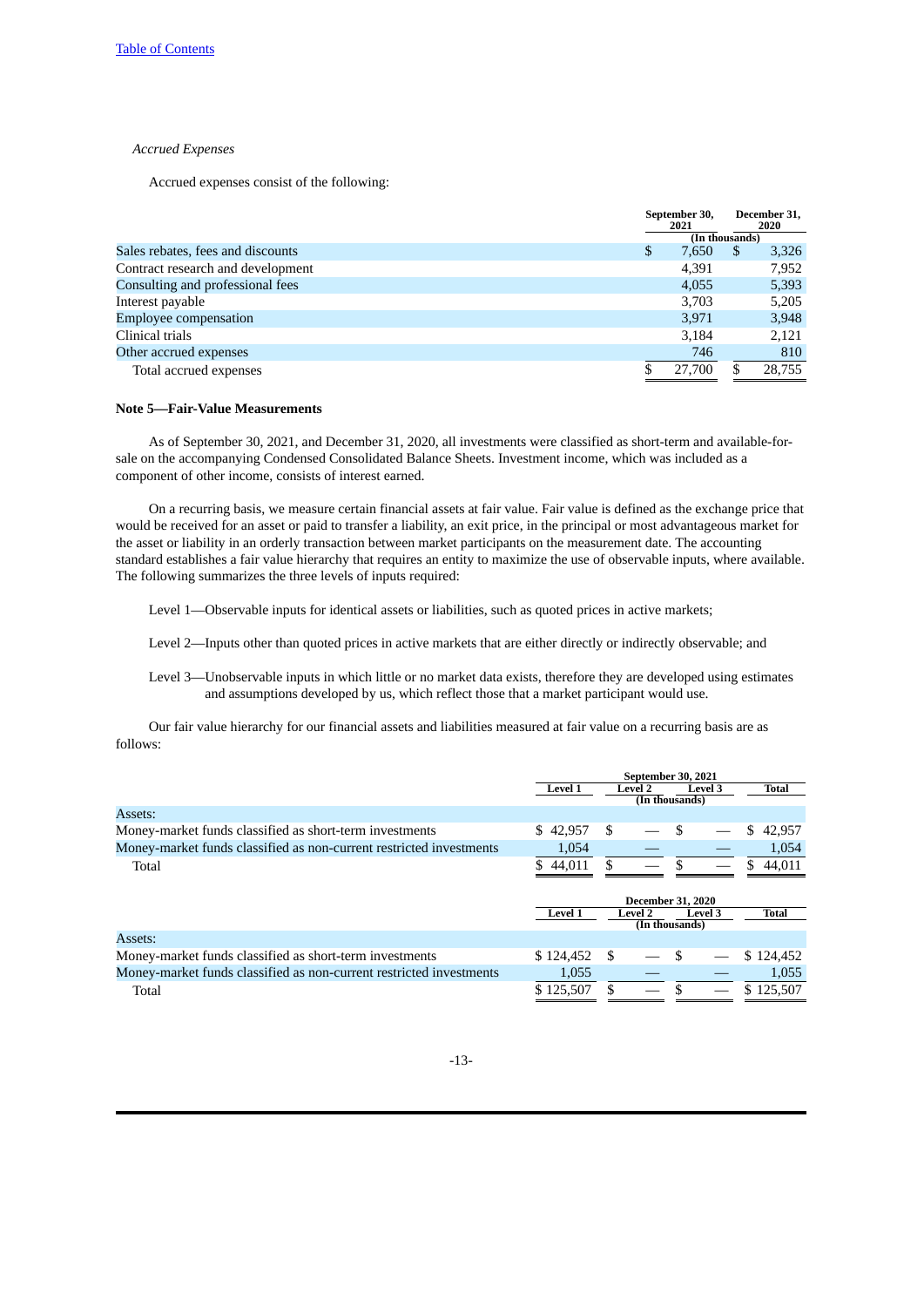Cash held in demand deposit accounts of \$7.4 million and \$10.5 million is excluded from our fair-value hierarchy disclosure as of September 30, 2021 and December 31, 2020, respectively. There were no unrealized gains or losses associated with our investments as of September 30, 2021 or December 31, 2020. The carrying amounts reported in the accompanying Condensed Consolidated Balance Sheets for receivables, accounts payable, other current monetary assets and liabilities approximate fair value.

See "Note7—Unsecured Convertible Senior Notes" for the carrying amount and estimated fair value of our outstanding convertible senior notes.

#### **Note 6—Line of Credit**

We have a Loan and Security Agreement with Silicon Valley Bank, which provides for a \$50.0 million revolving line of credit facility (the "Line of Credit Agreement"). Under the Line of Credit Agreement, we may draw, on a revolving basis, up to the lesser of \$50.0 million or 85.0% of our eligible accounts receivable, less certain reserves. Interest on amounts outstanding is payable monthly at the greater of 5.5% or the prime rate. The line of credit matures August 2, 2022 and is secured by all our assets excluding intellectual property and development program inventories.

As of September 30, 2021 and December 31, 2020, no amounts were outstanding under the Line of Credit Agreement.

#### **Note 7—Unsecured Convertible Senior Notes**

On January 1, 2021, we adopted ASU 2020-06 on a modified retrospective basis. ASU 2020-06 removes the separate liability and equity accounting for our outstanding convertible senior notes. Consequently, we now account for our convertible senior notes wholly as debt. Adoption of ASU 2020-06 resulted in a cumulative effect adjustment of \$75.5 million to restore our unsecured convertible notes and additional paid-in capital to the balances without an equity allocation component. The carrying value of the notes are reflective of their face value less unamortized debt issuance costs. Subsequent to the adoption date, interest expense is reduced as a result of accounting for the unsecured convertible notes wholly as a liability measured at amortized cost.

Unsecured convertible senior notes outstanding at September 30, 2021 and December 31, 2020 are as follows:

|                                                                  | Balance as of September 30, 2021 |            |  |                |               |         |  |  |
|------------------------------------------------------------------|----------------------------------|------------|--|----------------|---------------|---------|--|--|
|                                                                  |                                  | 2023 Notes |  | 2026 Notes     |               | Total   |  |  |
|                                                                  |                                  |            |  | (In thousands) |               |         |  |  |
| Principal amount                                                 | \$                               | 95,000     |  | 225,030        | <sup>\$</sup> | 320,030 |  |  |
| Unamortized debt issuance costs                                  |                                  | (1,440)    |  | (5,572)        |               | (7,012) |  |  |
| Total unsecured convertible senior notes, net                    |                                  | 93.560     |  | 219,458        | S.            | 313,018 |  |  |
|                                                                  |                                  |            |  |                |               |         |  |  |
| Fair value of outstanding unsecured convertible senior notes (1) |                                  | 102,600    |  | 241,419        |               |         |  |  |
|                                                                  |                                  |            |  |                |               |         |  |  |
| Amount by which the unsecured convertible senior notes if-       |                                  |            |  |                |               |         |  |  |
| converted value exceeds their principal amount                   |                                  | 7,600      |  | 16,389         |               |         |  |  |

-14-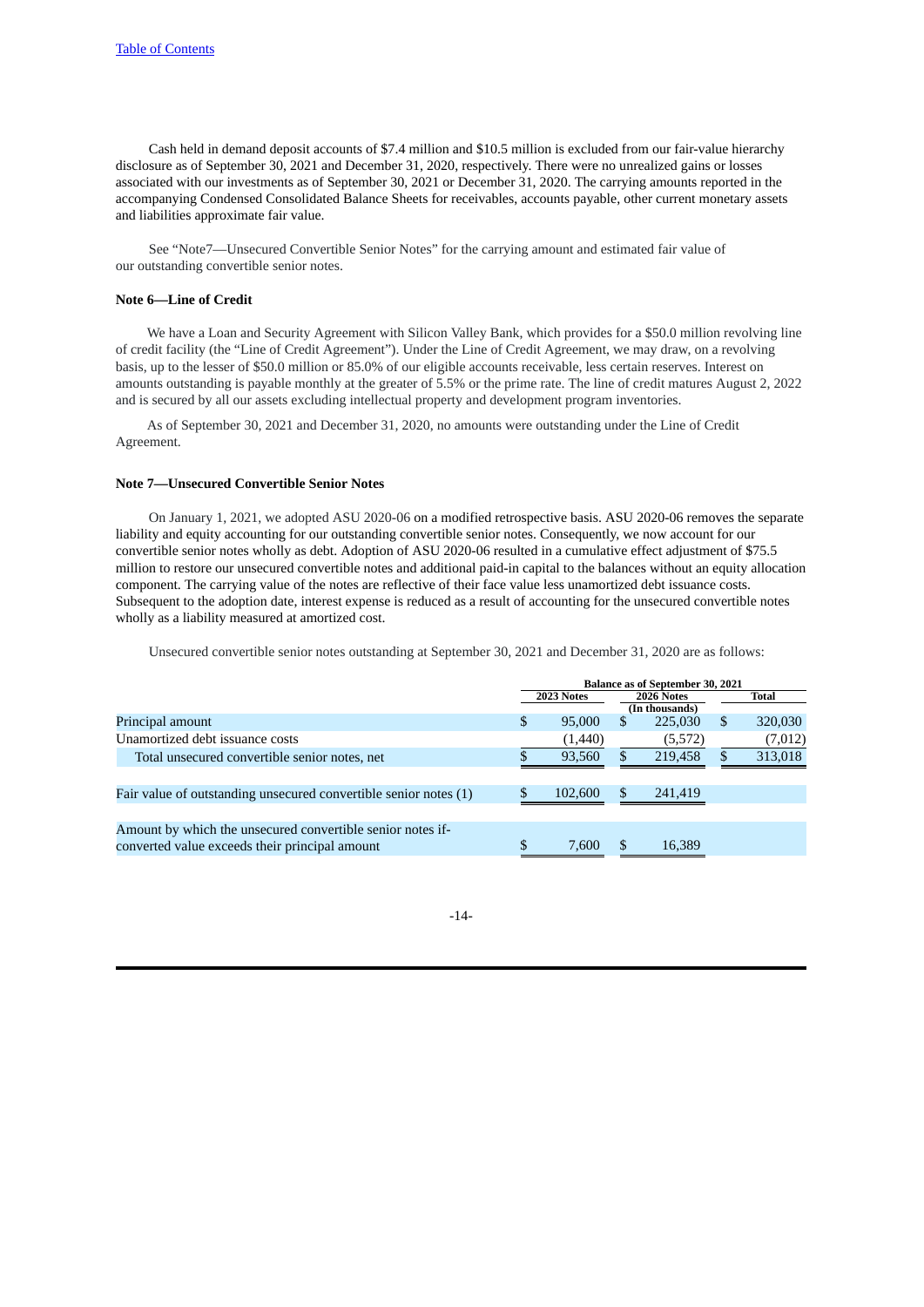|                                                                  | <b>Balance as of December 31, 2020</b> |            |     |                |     |           |  |
|------------------------------------------------------------------|----------------------------------------|------------|-----|----------------|-----|-----------|--|
|                                                                  |                                        | 2023 Notes |     | 2026 Notes     |     | Total     |  |
|                                                                  |                                        |            |     | (In thousands) |     |           |  |
| Principal amount                                                 | \$                                     | 95,000     | \$  | 225,030        | \$. | 320,030   |  |
| Unamortized discount                                             |                                        | (17,101)   |     | (60, 544)      |     | (77, 645) |  |
| Unamortized issuance costs attributable to liability component   |                                        | (1,481)    |     | (4,616)        |     | (6,097)   |  |
| Total unsecured convertible senior notes, net                    | \$                                     | 76,418     |     | 159,870        | \$  | 236,288   |  |
|                                                                  |                                        |            |     |                |     |           |  |
| Fair value of outstanding unsecured convertible senior notes (1) |                                        | 101,769    | \$. | 246,779        |     |           |  |
|                                                                  |                                        |            |     |                |     |           |  |
| Amount by which the unsecured convertible senior notes if-       |                                        |            |     |                |     |           |  |
| converted value exceeds their principal amount                   | \$                                     | 6.769      | \$  | 21,749         |     |           |  |
|                                                                  |                                        |            |     |                |     |           |  |
| Equity component                                                 | \$                                     | 25.854     | \$  | 63,544         |     |           |  |
| Unamortized issuance costs                                       |                                        | (837)      |     | (1, 916)       |     |           |  |
| Net carrying amount of equity component (2)                      |                                        | 25,017     | \$  | 61,628         |     |           |  |
|                                                                  |                                        |            |     |                |     |           |  |

(1) The fair value is classified as Level 3 due to the limited trading activity for the unsecured convertible senior notes.

(2) Included in the Condensed Consolidated Balance Sheet within additional paid-in capital at December 31, 2020. With the adoption of ASU 2020-06 on January 1, 2021, amounts were reclassified to unsecured convertible senior notes, net.

#### *2023 Unsecured Convertible Senior Notes*

On November 15, 2018, we issued \$210.0 million in aggregate principal amount of our 6.25% convertible senior notes due 2023 (the "2023 Notes"). The 2023 Notes accrue interest at an annual rate of 6.25% per annum, payable semiannually in arrears on May 15 and November 15 of each year. As of September 30, 2021, the unamortized debt issuance costs of \$1.4 million will be amortized to interest expense at an effective interest rate of 7.02% over the remaining term. The 2023 Notes mature on November 15, 2023 unless earlier purchased, redeemed or converted in accordance with their terms. On August 14, 2020, we issued the 5.25% convertible senior notes due 2026 (the "2026 Notes") and used approximately \$125.6 million of the net proceeds to repurchase \$115.0 million principal amount of the 2023 Notes (see "2026 Unsecured Convertible Senior Notes" below).

The 2023 Notes are convertible into cash, shares of our common stock or a combination thereof, as we elect at our sole discretion. The initial conversion rate is 52.0183 shares of our common stock per \$1,000 of note principal (equivalent to an initial conversion price of approximately \$19.22 per share of common stock), subject to adjustment in certain circumstances. To reduce the dilutive impact or potential cash expenditure associated with the conversion of the 2023 Notes, we entered into a capped call transaction (the "2023 Capped Call"), which covers the number of shares of our common stock underlying the 2023 Notes when our common stock share price is trading between the initial conversion price of \$19.22 and \$28.84. In connection with the partial repurchase of the 2023 Notes, we entered into a capped call termination contract to unwind a proportionate amount of the 2023 Capped Call. As of September 30, 2021, approximately 4.9 million shares remained outstanding on the 2023 Capped Call.

The following table sets forth total interest expense recognized in connection with the 2023 Notes:

|                                     | <b>Three Months Ended September 30,</b> |                |      |       | Nine Months Ended September 30, |                |  |        |  |
|-------------------------------------|-----------------------------------------|----------------|------|-------|---------------------------------|----------------|--|--------|--|
|                                     | 2020<br>2021                            |                | 2021 |       | 2020                            |                |  |        |  |
|                                     |                                         | (In thousands) |      |       |                                 | (In thousands) |  |        |  |
| Contractual interest expense        | S                                       | 1.484          |      | 2,363 |                                 | 4.453          |  | 8,925  |  |
| Amortization of debt issuance costs |                                         | 156            |      | 156   |                                 | 459            |  | 567    |  |
| Amortization of debt discount       |                                         |                |      | 1.804 |                                 |                |  | 6,551  |  |
| Total                               |                                         | 1,640          |      | 4.323 |                                 | 4.912          |  | 16,043 |  |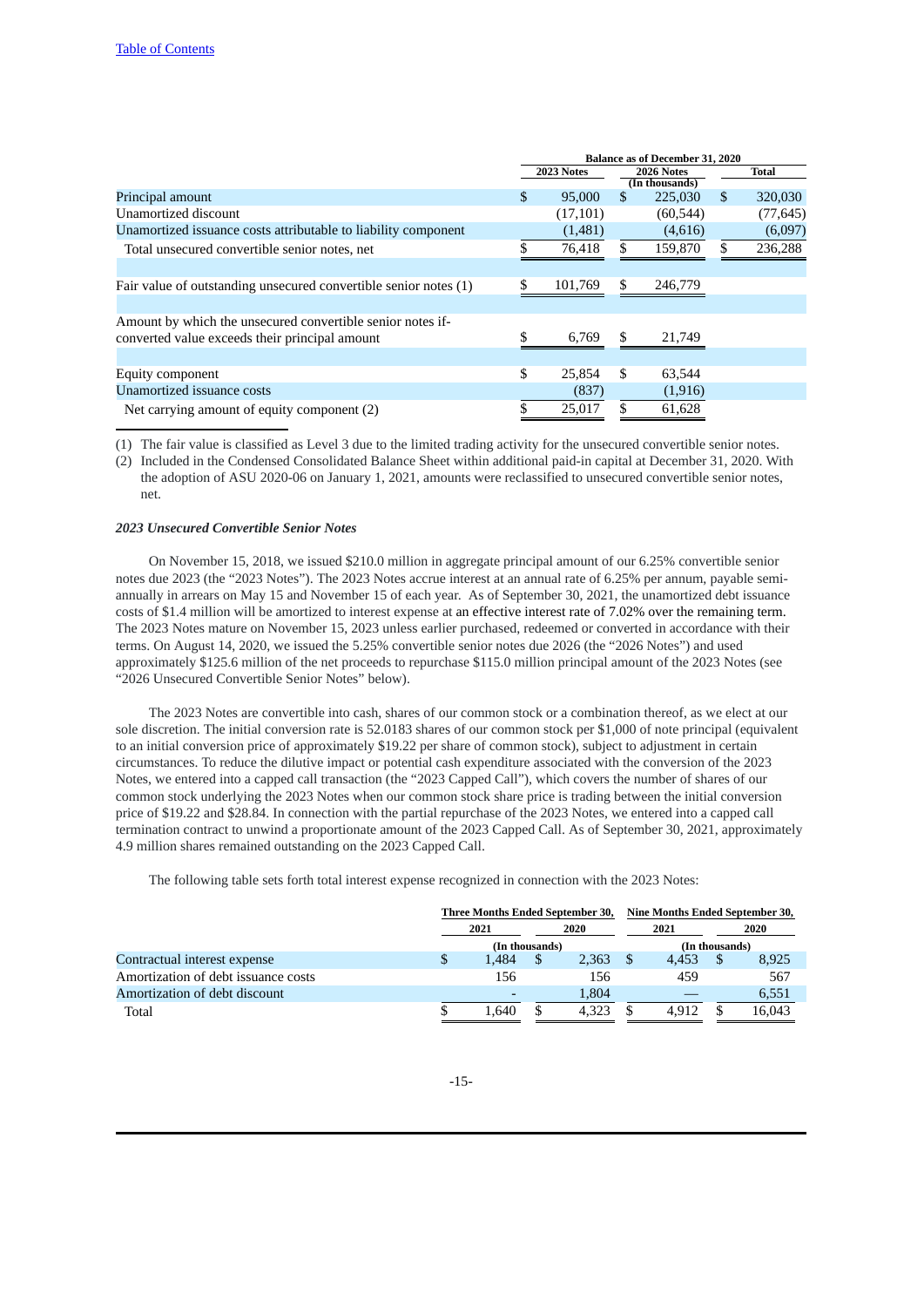#### *2026 Unsecured Convertible Senior Notes*

The 2026 Notes are unsecured and accrue interest at an annual rate of 5.25% per annum, payable semi-annually in arrears on February 15 and August 15 of each year. The 2026 Notes mature on February 15, 2026, unless earlier purchased, redeemed or converted in accordance with their terms.

As of September 30, 2021, the unamortized debt issuance costs of \$5.6 million will be amortized to interest expense at an effective interest rate of 5.89% over the remaining term.

The initial conversion rate is 54.0906 shares of our common stock per \$1,000 of note principal (equivalent to an initial conversion price of approximately \$18.4875 per share of common stock), which equals approximately 12.2 million shares of common stock issuable upon conversion, subject to adjustment in certain circumstances.

The 2026 Notes are convertible at the option of the holders on or after November 15, 2025 at any time prior to the close of business on February 12, 2026. Additionally, holders may convert their 2026 Notes at their option at specified times prior to the maturity date only if:

- (1) during any calendar quarter, beginning after September 30, 2020, that the last reported sale price per share of our common stock exceeds 130% of the conversion price of the 2026 Notes for each of at least 20 trading days in the period of 30 consecutive trading days ending on, and including, the last trading day of the immediately preceding calendar quarter;
- (2) during the five consecutive business days immediately after any five-consecutive-trading-day period (such fiveconsecutive-trading-day period, the "measurement period") in which the trading price per \$1,000 principal amount of 2026 Notes for each trading day of the measurement period was less than 98% of the product of the last reported sale price per share of our common stock on such trading day and the conversion rate on such trading day;
- (3) there is an occurrence of one or more certain corporate events or distributions of our common stock; or
- (4) we call the 2026 Notes for redemption.

At our sole discretion, we may elect to convert the 2026 Notes into cash, shares of our common stock or a combination thereof at maturity. Subject to the satisfaction of certain conditions, beginning August 15, 2023, we may redeem in whole or in part the 2026 Notes at our option at a cash redemption price equal to the principal amount of the 2026 Notes plus any accrued and unpaid interest.

To reduce the dilutive impact or potential cash expenditure associated with the conversion of the 2026 Notes, we entered into capped call transactions (the "2026 Capped Calls"). The 2026 Capped Calls will cover the number of shares of our common stock underlying the 2026 Notes when our common stock share price is trading between the initial conversion price of \$18.49 and \$26.10. However, should the market price of our common stock exceed the \$26.10 cap, then the conversion of the 2026 Notes would have a dilutive impact or may require a cash expenditure to the extent the market price exceeds the cap price.

-16-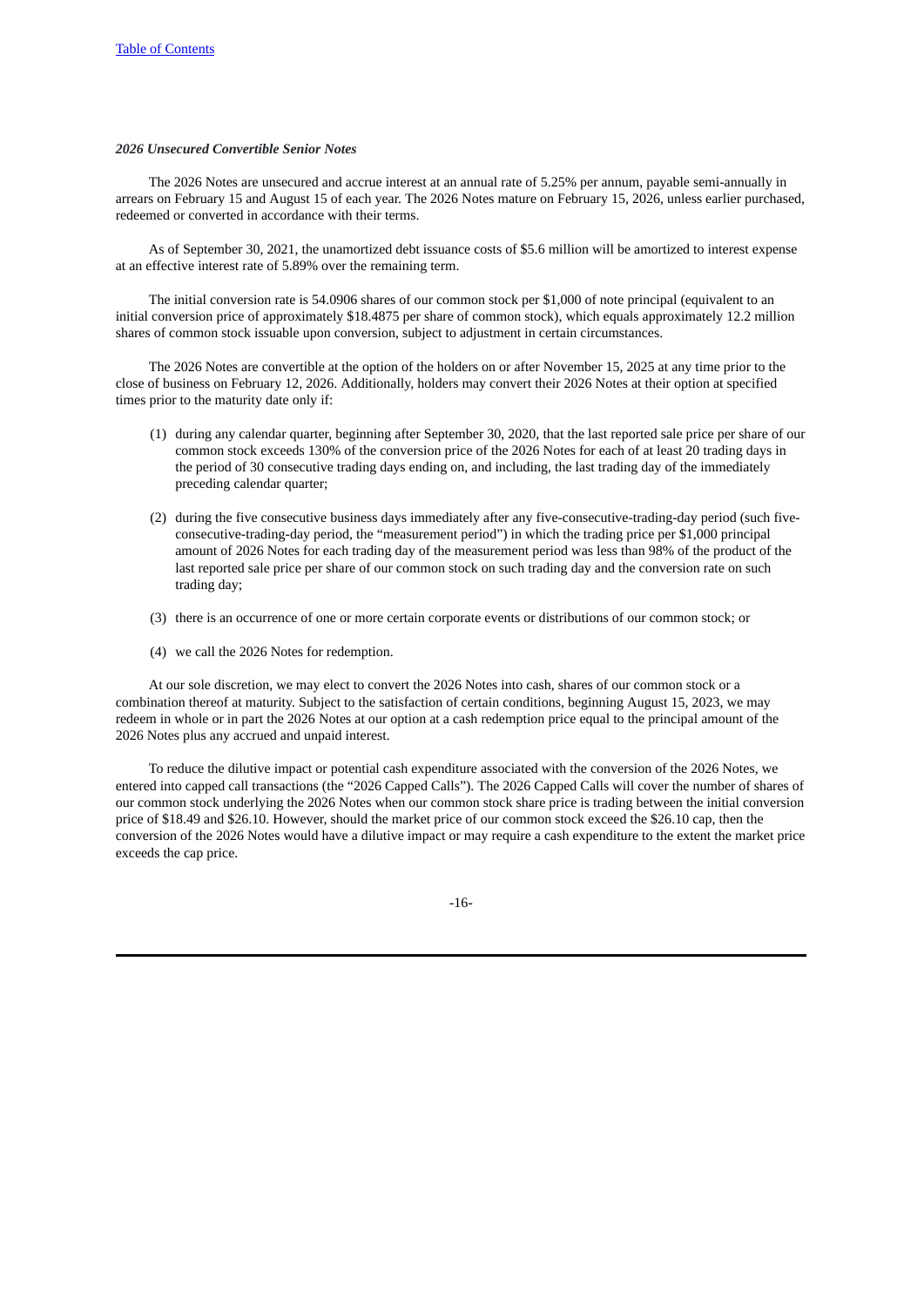The following table sets forth interest expense recognized related to the 2026 Notes:

|                                     | <b>Three Months Ended September 30,</b> |  |       | Nine Months Ended September 30, |       |                |       |  |  |
|-------------------------------------|-----------------------------------------|--|-------|---------------------------------|-------|----------------|-------|--|--|
|                                     | 2021<br>2020                            |  | 2021  |                                 | 2020  |                |       |  |  |
|                                     | (In thousands)                          |  |       |                                 |       | (In thousands) |       |  |  |
| Contractual interest expense        | \$<br>2.954                             |  | 1,444 |                                 | 8.861 |                | 1.444 |  |  |
| Amortization of debt issuance costs | 277                                     |  | 74    |                                 | 797   |                | 74    |  |  |
| Amortization of debt discount       |                                         |  | 976   |                                 |       |                | 976   |  |  |
| Total                               | 3.231                                   |  | 2.494 |                                 | 9.658 |                | 2.494 |  |  |

Future minimum payments for the 2023 and 2026 Notes as of September 30, 2021 are as follows:

|                                                                  |   | (In thousands) |
|------------------------------------------------------------------|---|----------------|
| 2021                                                             | Φ |                |
| 2022                                                             |   |                |
| 2023                                                             |   | 95,000         |
| 2024                                                             |   |                |
| 2025                                                             |   |                |
| 2026                                                             |   | 225,030        |
| Total future minimum payments under the convertible senior notes |   | 320,030        |

### **Note 8—Leases**

We have an operating lease for our office and laboratory facilities with an initial term that ends in 2027 with two options to extend the lease term by five years. We carry various finance leases for laboratory equipment.

Supplemental lease information is as follows:

|                      | <b>Three Months Ended</b><br>September 30, |                              |       |    | Nine Months Ended<br>September 30, |   |       |
|----------------------|--------------------------------------------|------------------------------|-------|----|------------------------------------|---|-------|
|                      | 2021                                       | 2020<br>$($ In thousands $)$ |       |    | 2021<br>(In thousands)             |   | 2020  |
| <b>Lease cost</b>    |                                            |                              |       |    |                                    |   |       |
| Operating lease cost | \$<br>1,961                                | \$.                          | 1,480 | S. | 5,528                              | S | 4,540 |
| Finance lease cost:  |                                            |                              |       |    |                                    |   |       |
| Amortization         | 243                                        |                              | 336   |    | 854                                |   | 1,039 |
| Interest             | 40                                         |                              | 79    |    | 127                                |   | 224   |
| Variable lease cost  | 863                                        |                              | 648   |    | 2,667                              |   | 1,715 |
| Sublease income      | (447)                                      |                              | (327) |    | (1,288)                            |   | (929) |
| Net lease cost       | 2,660                                      |                              | 2.216 |    | 7,888                              |   | 6,589 |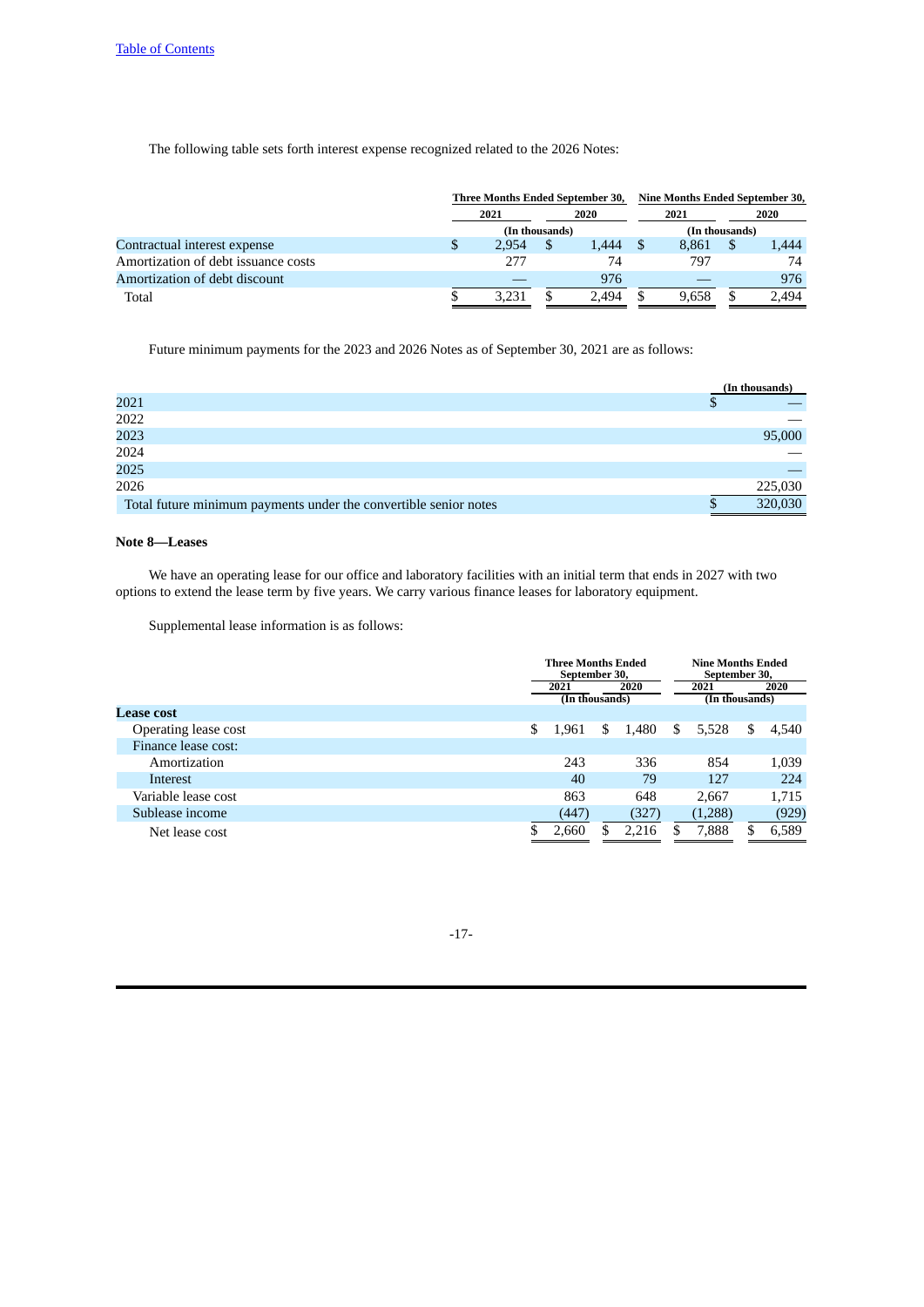Cash paid for amounts included in the measurement of lease liabilities is as follows:

|                                    | <b>Nine Months Ended</b> |  |       |  |
|------------------------------------|--------------------------|--|-------|--|
|                                    | September 30,            |  |       |  |
|                                    | 2021                     |  | 2020  |  |
|                                    | (In thousands)           |  |       |  |
| Cash payments for operating leases | 7.348                    |  | 6,490 |  |
| Cash payments for financing leases | 896                      |  | 1,113 |  |

#### **Note 9—Commitments and Contingencies**

#### *Development Milestones and Product Royalties*

We have licensed a variety of intellectual property from third parties that we are currently developing or may develop in the future. These licenses may require milestone payments in connection with clinical development or commercial milestones as well as low single to low double-digit royalties on the net income or net sales of the product. For the three and nine months ended September 30, 2021 and 2020, development milestones were insignificant. We do not owe any royalties on OMIDRIA. Should narsoplimab be approved for HSCT-TMA in the U.S., we would be obligated to pay approval milestones of \$1.7 million and low single-digit royalties on net sales of the product.

#### **Note 10—Shareholders' Deficit**

#### *Common Stock and Warrants*

On March 1, 2021, we entered into a sales agreement to sell shares of our common stock having an aggregate offering price of up to \$150.0 million, from time to time, through an "at the market" equity offering program. As of September 30, 2021, we have not sold any shares under this program.

In March 2021, a cashless exercise was executed for 43,115 warrants, resulting in the issuance of 24,901 shares of our common stock. As of September 30, 2021, 200,000 warrants remained outstanding with an exercise price of \$23.00 per share. The warrants expire on April 12, 2023.

In conjunction with the issuance of our 2026 Notes, on August 14, 2020, we sold 6.9 million shares of our common stock at a public offering price of \$14.50 per share. After deducting underwriter discounts and offering expenses, we received net proceeds from the transaction of \$93.7 million.

#### *Amendment of 2017 Omnibus Incentive Compensation Plan (the "Plan")*

At the June 11, 2021 annual meeting, shareholders approved the increase of the number of shares of common stock authorized for issuance under the Plan by 4,000,000, to bring the total number of shares of common stock authorized for issuance under the plan to 12,600,000.

-18-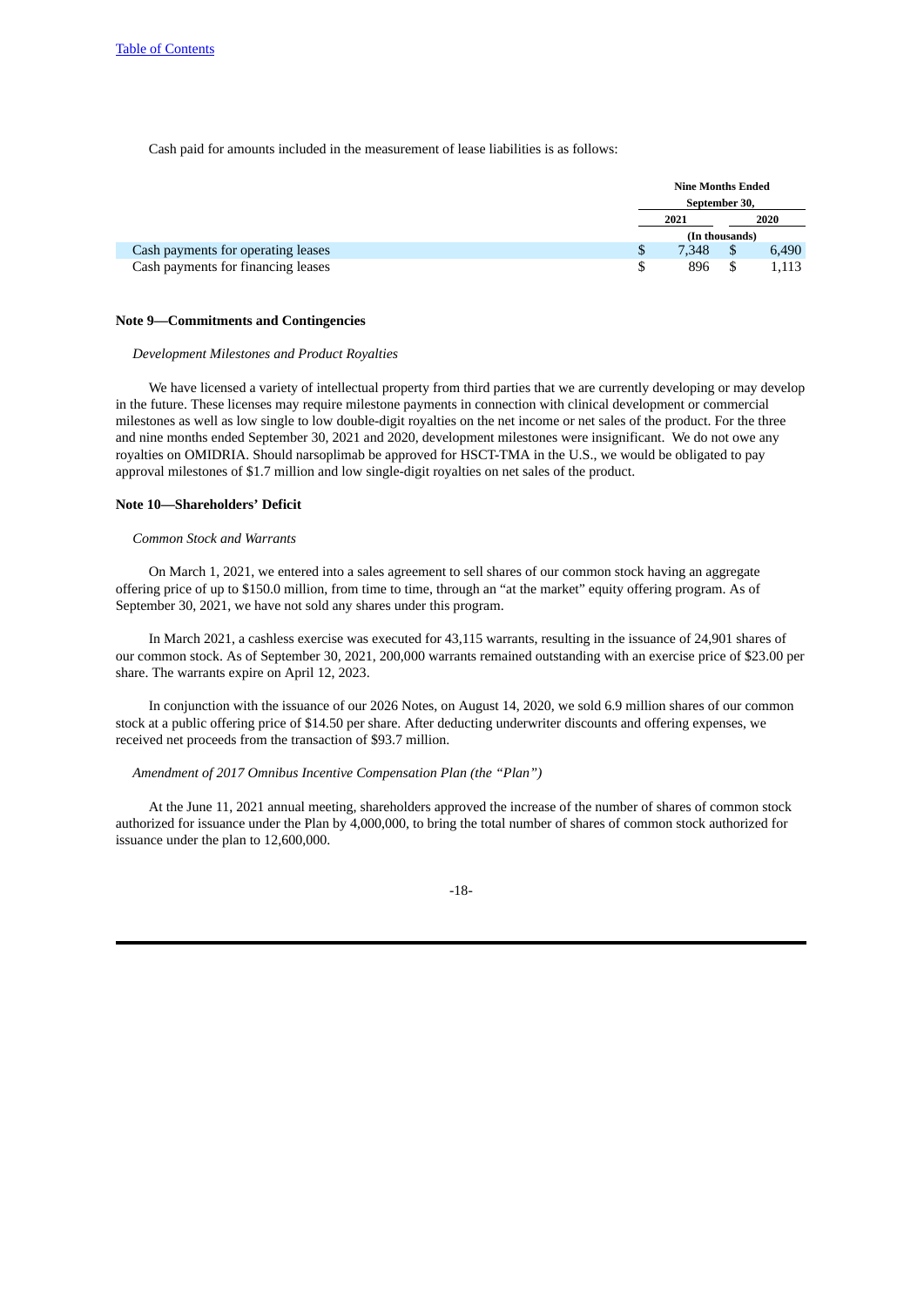## *Interim Condensed Consolidated Statements of Shareholders' Deficit*

The changes in interim balances of the components of our shareholders' deficit are as follows:

|                                           | Common           | <b>Additional</b><br>Paid-In | Accumulated               |                   |
|-------------------------------------------|------------------|------------------------------|---------------------------|-------------------|
|                                           | Stock<br>Capital |                              | Deficit<br>(In thousands) | Total             |
| Balance January 1, 2021                   | \$<br>616        | \$751,304                    | \$ (872, 672)             | \$(120,752)       |
| Exercise of stock options and warrants    | 6                | 6,327                        |                           | 6,333             |
| At the market offering costs              |                  | (241)                        |                           | (241)             |
| Cumulative effect of adopting ASU 2020-06 |                  | (70, 779)                    | (4,697)                   | (75, 476)         |
| Stock-based compensation expense          |                  | 3,271                        |                           | 3,271             |
| Net loss                                  |                  |                              | (35,090)                  | (35,090)          |
| Balance March 31, 2021                    | 622              | 689,882                      | (912, 459)                | (221, 955)        |
| Exercise of stock options                 |                  | 1,133                        |                           | 1,135             |
| Stock-based compensation expense          |                  | 3,117                        |                           | 3,117             |
| Net loss                                  |                  |                              | (28, 593)                 | (28,593)          |
| Balance June 30, 2021                     | 624              | 694,132                      | (941, 052)                | (246, 296)        |
| Exercise of stock options                 | 1                | 607                          |                           | 608               |
| Stock-based compensation expense          |                  | 5,694                        |                           | 5,694             |
| Net loss                                  |                  |                              | (22,703)                  | (22, 703)         |
| Balance September 30, 2021                | \$<br>625        | \$700,433                    | $$$ (963,755)             | (262, 697)<br>\$. |

|                                                                    | Common<br><b>Stock</b> | <b>Additional</b><br>Paid-In<br><b>Capital</b> | <b>Accumulated</b><br>Deficit<br>(In thousands) | <b>Total</b>    |
|--------------------------------------------------------------------|------------------------|------------------------------------------------|-------------------------------------------------|-----------------|
| Balance January 1, 2020                                            | \$<br>542              | \$625,048                                      | \$(734,611)                                     | \$(109,021)     |
| <b>Exercise of stock options</b>                                   | 3                      | 2,709                                          |                                                 | 2,712           |
| Stock-based compensation expense                                   |                        | 3,476                                          |                                                 | 3,476           |
| Net loss                                                           |                        |                                                | (29,031)                                        | (29, 031)       |
| Balance March 31, 2020                                             | 545                    | 631,233                                        | (763, 642)                                      | (131, 864)      |
| Exercise of stock options                                          |                        | 66                                             |                                                 | 66              |
| Stock-based compensation expense                                   |                        | 3,822                                          |                                                 | 3,822           |
| Net loss                                                           |                        |                                                | (33, 294)                                       | (33, 294)       |
| Balance June 30, 2020                                              | 545                    | 635,121                                        | (796, 936)                                      | (161, 270)      |
| Issuance of common stock in direct offering, net of offering costs | 69                     | 93,606                                         |                                                 | 93,675          |
| Exercise of stock options                                          | 2                      | 2,198                                          |                                                 | 2,200           |
| Stock-based compensation expense                                   |                        | 3,824                                          |                                                 | 3,824           |
| Equity component of 2026 Notes, net of issuance costs              |                        | 61,628                                         |                                                 | 61,628          |
| Purchases of 2026 Capped Calls                                     |                        | (23, 223)                                      |                                                 | (23, 223)       |
| Equity component of early extinguishment of 2023 Notes             |                        | (22,073)                                       |                                                 | (22,073)        |
| Termination of the 2023 Capped Call contracts related to debt      |                        |                                                |                                                 |                 |
| repurchased                                                        |                        | 8,387                                          |                                                 | 8,387           |
| Tax benefit related to issuance of 2026 Notes, net of              |                        |                                                |                                                 |                 |
| extinguishment                                                     |                        | (12,011)                                       |                                                 | (12,011)        |
| Net loss                                                           |                        |                                                | (38, 463)                                       | (38, 463)       |
| Balance September 30, 2020                                         | \$<br>616              | \$747,457                                      | \$ (835,399)                                    | \$<br>(87, 326) |

-19-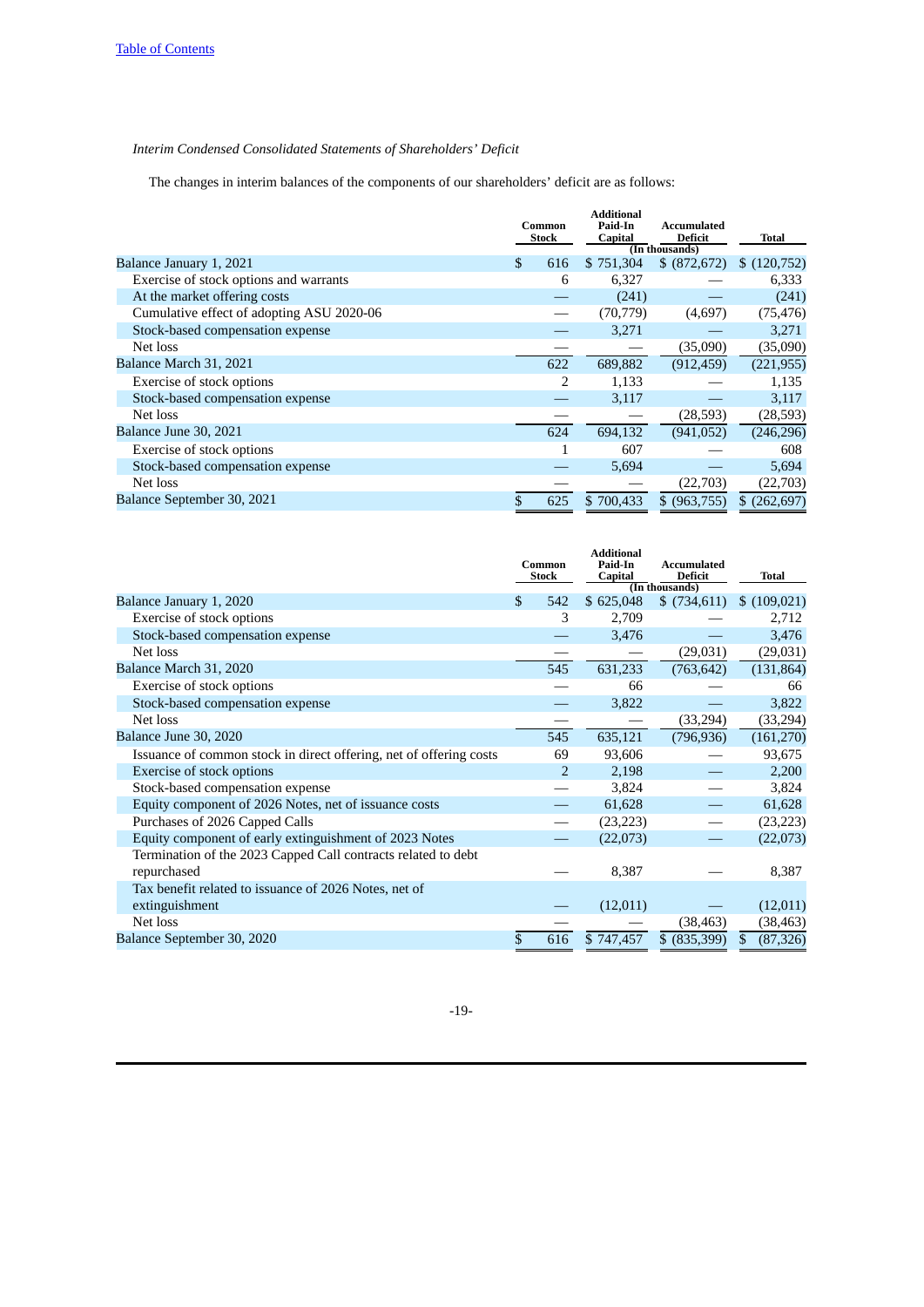### **Note 11—Stock-Based Compensation**

Our stock option plans provide for the grant of incentive and non-qualified stock options, restricted stock awards, warrants and other stock awards to employees, non-employee directors and consultants.

Stock-based compensation expense is as follows:

|                                     | <b>Three Months Ended</b><br>September 30, |                |       |  | <b>Nine Months Ended</b><br>September 30, |      |       |
|-------------------------------------|--------------------------------------------|----------------|-------|--|-------------------------------------------|------|-------|
|                                     | 2021                                       |                | 2020  |  | 2021                                      | 2020 |       |
|                                     |                                            | (In thousands) |       |  |                                           |      |       |
| Research and development            | 2.477                                      |                | .636  |  | 5.367                                     |      | 4.714 |
| Selling, general and administrative | 3.217                                      |                | 2.188 |  | 6.715                                     |      | 6.408 |
| <b>Total</b>                        | 5.694                                      |                | 3.824 |  | 12.082                                    |      |       |

The fair value of each option grant is estimated on the date of grant using the Black-Scholes option-pricing model. The following assumptions were applied to all stock option grants:

|                                       | <b>Three Months</b><br>Ended<br><b>September 30, 2021</b> | <b>Nine Months</b><br>Ended<br>September 30, 2021 |       |  |
|---------------------------------------|-----------------------------------------------------------|---------------------------------------------------|-------|--|
| Estimated weighted-average fair value | 10.30                                                     | S                                                 | 10.62 |  |
| Weighted-average assumptions:         |                                                           |                                                   |       |  |
| <b>Expected volatility</b>            | 81 %                                                      |                                                   | 81 %  |  |
| Expected life, in years               | 6.0                                                       |                                                   | 6.0   |  |
| Risk-free interest rate               | 0.99%                                                     |                                                   | 0.97% |  |
| Expected dividend yield               | $-$ %                                                     |                                                   | $-$ % |  |

Stock option activity for all stock plans and related information is as follows:

|                                                   | <b>Options</b><br>Outstanding | Weighted-<br>Average<br><b>Exercise</b><br>Price per<br>Share | <b>Remaining</b><br><b>Contractual Life</b><br>(In years) | Aggregate<br><b>Intrinsic</b><br>Value<br>(In thousands) |
|---------------------------------------------------|-------------------------------|---------------------------------------------------------------|-----------------------------------------------------------|----------------------------------------------------------|
| Balance at December 31, 2020                      | 11,938,528                    | 11.92<br>\$.                                                  |                                                           |                                                          |
| Granted                                           | 2,493,450                     | 15.44                                                         |                                                           |                                                          |
| Exercised                                         | (846, 136)                    | 9.54                                                          |                                                           |                                                          |
| Forfeited                                         | (348, 258)                    | 14.97                                                         |                                                           |                                                          |
| Balance at September 30, 2021                     | 13,237,584                    | 12.66                                                         | 6.0                                                       | 23,004<br>S.                                             |
| Vested and expected to vest at September 30, 2021 | 12,792,270                    | 12.60                                                         | 5.9                                                       | 22,765                                                   |
| Exercisable at September 30, 2021                 | 9,146,070                     | 11.92<br>\$                                                   | 4.7                                                       | 20,786                                                   |

As of September 30, 2021, there were 4.1 million unvested options outstanding that will vest over a weightedaverage period of 2.7 years. The total estimated compensation expense yet to be recognized on outstanding options is \$33.6 million.

-20-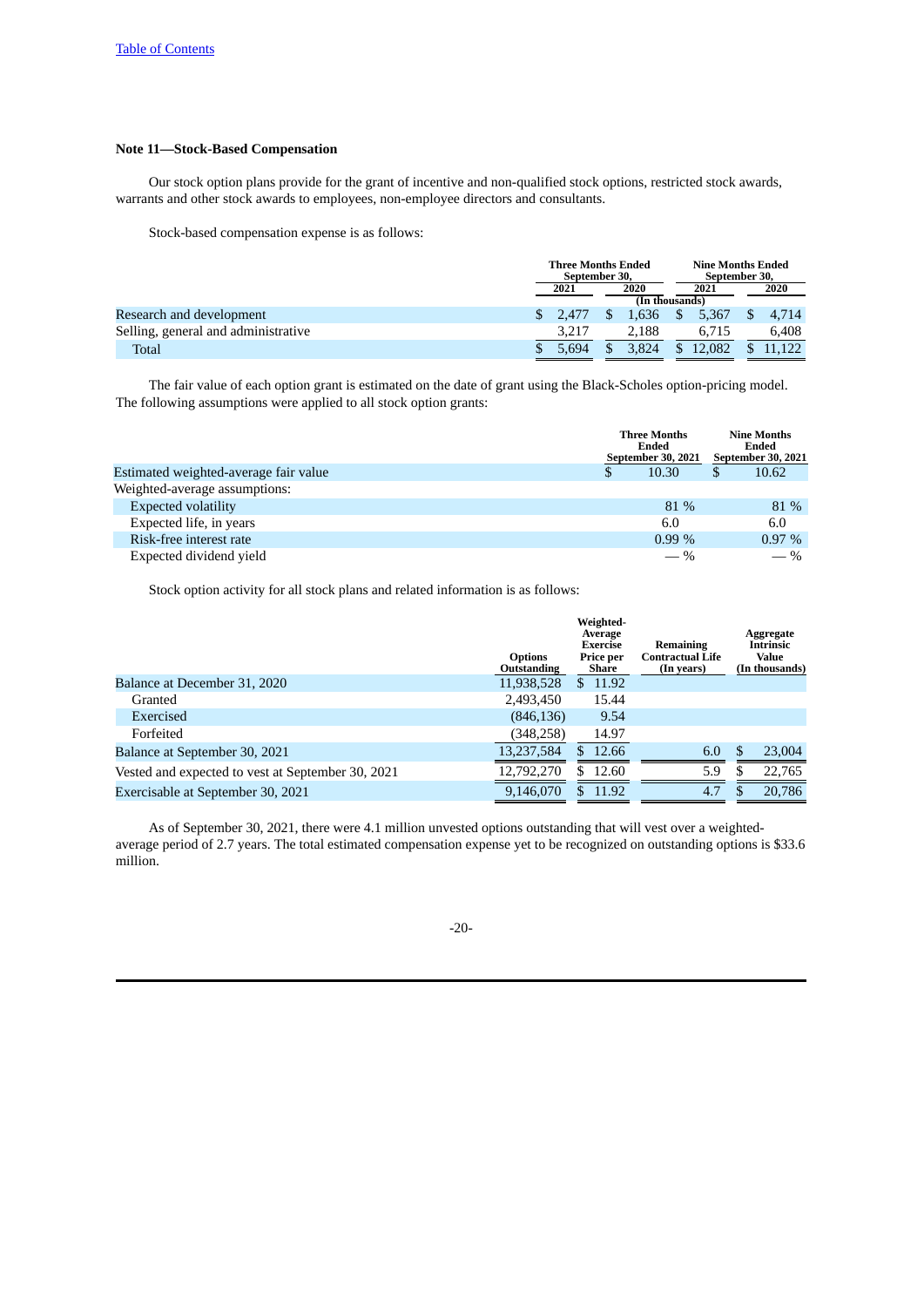#### <span id="page-20-0"></span>**ITEM 2. MANAGEMENT'S DISCUSSION AND ANALYSIS OF FINANCIAL CONDITION AND RESULTS OF OPERATIONS**

*The following discussion and analysis should be read in conjunction with the unaudited condensed consolidated financial statements and notes thereto included elsewhere in this Quarterly Report on Form 10-Q.*

#### **Overview**

We are a commercial-stage biopharmaceutical company committed to discovering, developing and commercializing small-molecule and protein therapeutics for large-market as well as orphan indications targeting inflammation, complement-mediated diseases, disorders of the central nervous system, and immune-related diseases, including cancers.

Our drug product OMIDRIA® is marketed in the United States for use during cataract surgery or intraocular lens replacement for adult and pediatric patients. On October 18, 2021, we announced the receipt of a Complete Response Letter ("CRL") from the U.S. Food and Drug Administration ("FDA") regarding the biologics license application ("BLA") for our drug candidate narsoplimab for treatment of hematopoietic stem cell transplant-associated thrombotic microangiopathy ("HSCT-TMA"). Our BLA remains pending and we are engaged in discussions with FDA regarding the CRL and the path to approval of narsoplimab in HSCT-TMA. We also have multiple late-stage clinical development programs in our pipeline, which are focused on complement-mediated disorders, including immunoglobulin A ("IgA") nephropathy, atypical hemolytic uremic syndrome ("aHUS") and COVID-19. We have also initiated a Phase 1 clinical program for our MASP-3 inhibitor OMS906 targeting the alternative pathway of complement and have successfully completed a Phase 1 study in our phosphodiesterase 7 ("PDE7") program focused on addiction. In addition, we have a diverse group of preclinical programs including GPR174, a novel target in immuno-oncology that modulates a new cancer immunity axis that we discovered. Small-molecule and antibody inhibitors of GPR174 are part of our proprietary G protein-coupled receptor ("GPCR") platform through which we control 54 GPCR drug targets and their corresponding compounds. We also have a proprietary-asset-enabled antibody-generating technology. We have retained control of all commercial rights for OMIDRIA and each of our product candidates and programs.

#### *Impact of Global Pandemic*

The COVID-19 pandemic had a significant impact on OMIDRIA revenues in 2020. In March 2020, ambulatory surgery centers ("ASCs") and hospitals using OMIDRIA postponed nearly all cataract surgery in response to recommendations from government and medical organizations. As a result, we did not record any sales of OMIDRIA to our wholesalers from March 25 to May 19, 2020. However, by the end of June 2020, the run rate of weekly OMIDRIA sales had recovered to levels approximating those seen prior to the pandemic. We are optimistic about the future of OMIDRIA as sales revenues continue to increase.

The pandemic has also resulted in delays or disruptions in our clinical and preclinical activities. It is not possible to estimate precisely the future impact of the COVID-19 pandemic on our business, operations or financial results due to the unknown magnitude, duration and outcome of the pandemic, especially in light of the severity and transmissibility of virus variants and possible governmental responses across the U.S.

#### *Commercial Product - OMIDRIA® (phenylephrine and ketorolac intraocular solution) 1%/0.3%*

OMIDRIA is approved by FDA for use during cataract surgery or intraocular lens replacement to maintain pupil size by preventing intraoperative miosis (pupil constriction) and to reduce postoperative ocular pain. Outside the U.S., we maintain authorization from the European Commission ("EC") to market OMIDRIA in the European Economic Area ("EEA") for use in adults during cataract surgery and other IOL replacement procedures for maintenance of intraoperative mydriasis (pupil dilation), prevention of intraoperative miosis and reduction of acute postoperative ocular pain. Sales of OMIDRIA within the EEA or other international territories have not been significant.

OMIDRIA is a proprietary drug product containing two active pharmaceutical ingredients: ketorolac, an antiinflammatory agent, and phenylephrine, a mydriatic, or pupil dilating, agent. Cataract and other lens replacement surgery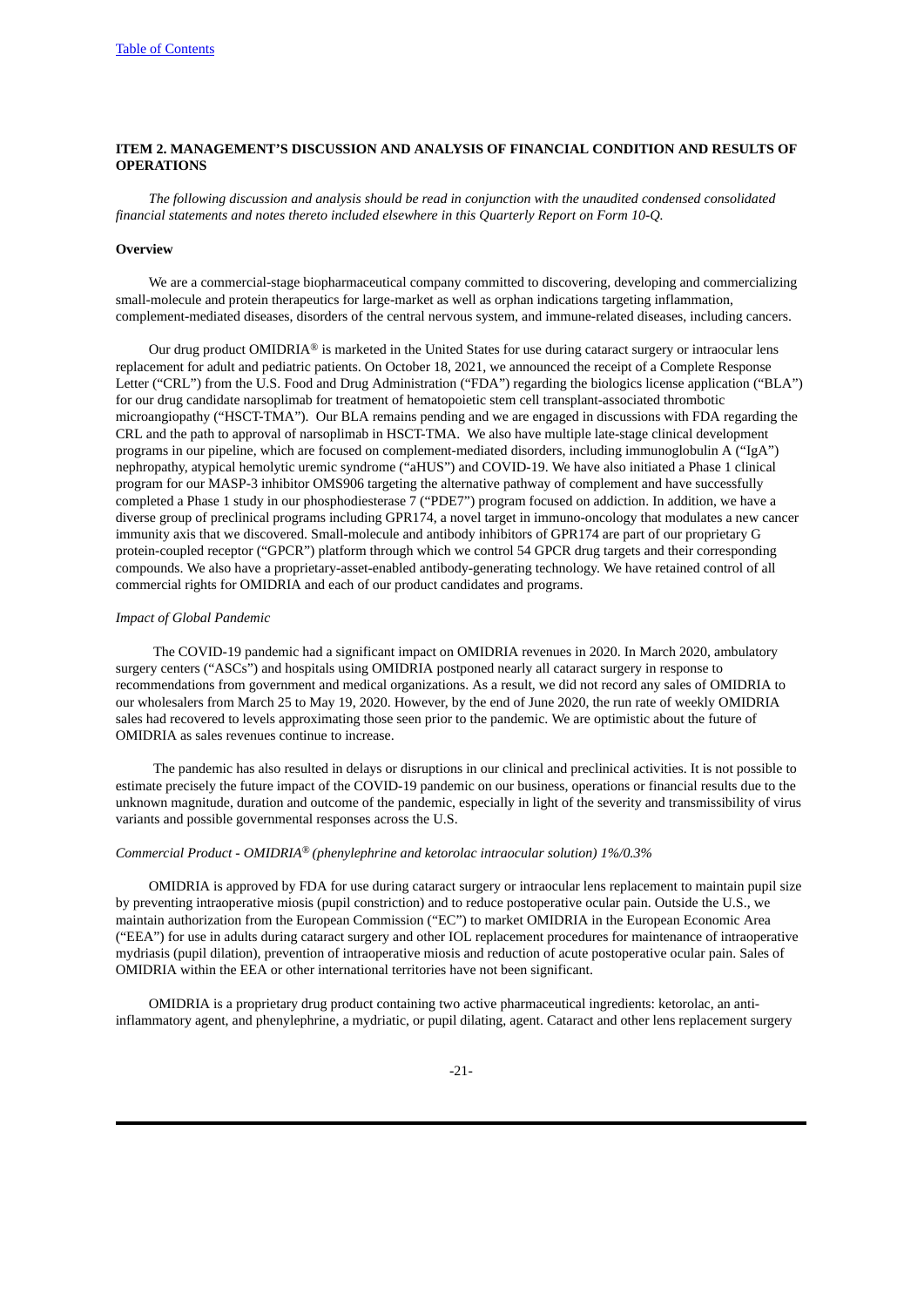involves replacement of the original lens of the eye with an artificial intraocular lens. OMIDRIA is added to standard irrigation solution used during cataract and lens replacement surgery and is delivered intracamerally, or within the anterior chamber of the eye, to the site of the surgical trauma throughout the procedure. Preventing pupil constriction is essential for these procedures and, if miosis occurs, the risk of damaging structures within the eye and other complications increases, as does the operating time required to perform the procedure.

We sell OMIDRIA primarily through wholesalers which, in turn, sell to ASCs and hospitals. The Centers for Medicare & Medicaid Services ("CMS"), the federal agency responsible for administering the Medicare program, granted transitional pass-through reimbursement status for OMIDRIA from January 1, 2015 through December 31, 2017. Passthrough status allows for separate payment (i.e., outside the packaged payment rate for the surgical procedure) under Medicare Part B. In March 2018, Congress extended pass-through reimbursement status for OMIDRIA through September 30, 2020 when used during procedures performed on Medicare Part B fee-for-service patients. Pass-through reimbursement for OMIDRIA under Medicare Part B expired on October 1, 2020. In December 2020, in its calendar year 2021 Outpatient Prospective Payments System ("OPPS") and ASC Payments System final rule, CMS determined that, under its policy applicable to certain non-opioid pain management surgical drugs, OMIDRIA qualifies for separate payment when used on Medicare Part B patients in the ASC setting. CMS' policy of separately reimbursing non-opioid pain management surgical drugs was first adopted in 2019 and became applicable to OMIDRIA upon the expiration of the drug's pass-through reimbursement on October 1, 2020. In November 2021, CMS issued its final OPPS and ASC Payments Systems rule for calendar year 2022. The 2022 final rule reconfirmed CMS' policy regarding non-opioid pain management surgical drugs and states that OMIDRIA will continue to receive separate payment when used on Medicare Part B patients in the ASC setting.

#### *Clinical Development Programs*

Our clinical stage development programs include:

● *MASP-2 - narsoplimab (OMS721) - Lectin Pathway Disorders.* Narsoplimab, also referred to as OMS721, is our lead fully human monoclonal antibody targeting mannan-binding lectin-associated serine protease-2 ("MASP-2"), a novel pro-inflammatory protein target involved in activation of the lectin pathway of complement. The lectin pathway plays an important role in the body's inflammatory response and becomes activated as a result of tissue damage or microbial pathogen invasion. Inappropriate or uncontrolled activation of the lectin pathway can cause serious diseases and disorders. MASP-2 is the effector enzyme of the lectin pathway, and the current development focus for narsoplimab is diseases that are strongly associated with activation of the lectin pathway.

In October 2020, we reported final clinical data from our pivotal trial of narsoplimab in HSCT-TMA, a frequently lethal complication of HSCT. In November 2020, we completed the rolling submission of our BLA for narsoplimab for the treatment of HSCT-TMA, and FDA accepted the BLA for filing in January 2021 under its Priority Review program. In October 2021, we received a complete response letter ("CRL") from FDA regarding the BLA. FDA expressed difficulty in estimating the treatment effect of narsoplimab in HSCT-TMA and asserted that additional information will be needed to support regulatory approval. We intend to request a Type A meeting with FDA to discuss the CRL and determine the most expeditious path forward for the approval of narsoplimab in the treatment of HSCT-TMA.

Phase 3 clinical programs are also ongoing for narsoplimab in IgA nephropathy and aHUS. In addition, narsoplimab is being evaluated for treatment of COVID-19 in a nationwide, late-stage adaptive platform trial and has been administered under compassionate use to treat COVID-19 patients in Italy and in the U.S.

Narsoplimab has received multiple designations from FDA and from the EMA across three current indications. These include:

● HSCT-TMA: In the U.S., the FDA has granted narsoplimab (1) breakthrough therapy designation in patients who have persistent TMA despite modification of immunosuppressive therapy and (2) orphan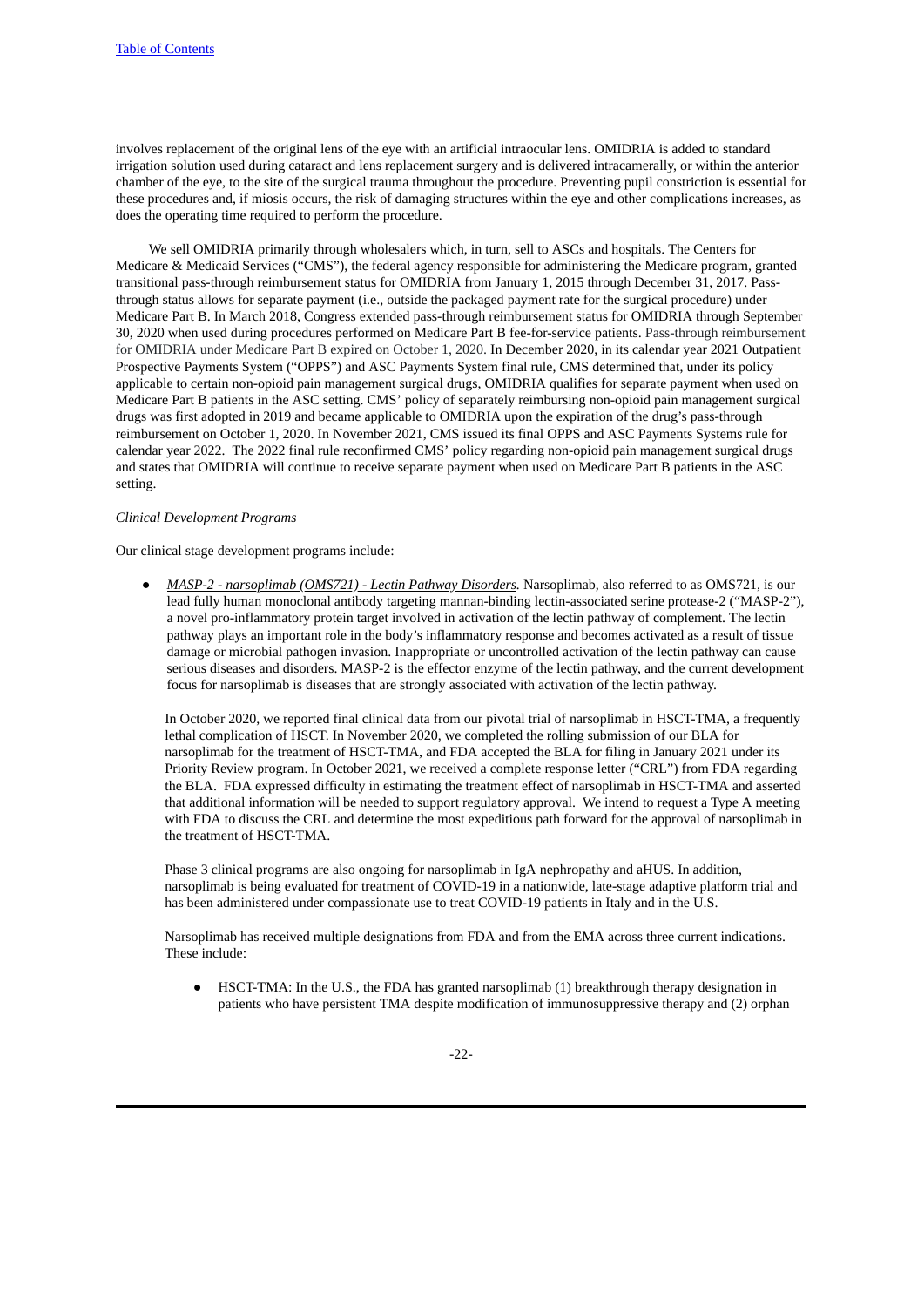drug designation for the treatment of HSCT-TMA. In the EU, narsoplimab has been granted designation as an orphan medicinal product for treatment in hematopoietic stem cell transplantation.

- IgA nephropathy: In the U.S., narsoplimab has received from the FDA (1) breakthrough therapy designation for the treatment of IgA nephropathy and (2) orphan drug designation in IgA nephropathy. In the EU, narsoplimab has been granted designation as an orphan medicinal product for the treatment of primary IgA nephropathy.
- aHUS: In the U.S., narsoplimab has received from the FDA (1) fast-track designation for the treatment of patients with aHUS and (2) orphan drug designation for the prevention (inhibition) of complementmediated thrombotic microangiopathies.

In the EU, the EMA has confirmed narsoplimab's eligibility for EMA's centralized review of a single marketing authorization application ("MAA") that, if approved, would authorize the product to be marketed in all EU member states and EEA countries. We are targeting to complete our MAA submission in early 2022.

In our IgA nephropathy program, patient enrollment continues in the narsoplimab Phase 3 clinical trial, ARTEMIS-IGAN. The single Phase 3 trial design is a randomized, double-blind, placebo-controlled multicenter trial in patients at least 18 years of age with biopsy-confirmed IgA nephropathy and with 24-hour urine protein excretion greater than one gram per day at baseline on optimized renin-angiotensin system blockade. This trial includes a run-in period. Initially, patients are expected to receive an IV dose of study drug each week for 12 weeks; additional weekly dosing can be administered to achieve optimal response. The primary endpoint, which we believe could suffice for full or accelerated approval depending on the effect size, is reduction in proteinuria at 36 weeks after the start of dosing. The trial is designed to allow intra-trial adjustment in sample size. For the purposes of safety and efficacy assessments, the initial sample size for the proteinuria endpoint is estimated at 140 patients in each of the treatment and placebo groups. This will include a subset of patients (78 per arm) with high levels of proteinuria (i.e., equal to or greater than 2 g/day) at baseline, and a substantial improvement at 36 weeks in this subset of patients alone could potentially form the basis for approval. We believe that the trial design will allow assessment for either full or accelerated approval at 36 weeks based on proteinuria results either (1) across the general population of study patients or (2) in the high-proteinuria subset of patients.

The Phase 3 clinical program in patients with aHUS, in which patient recruitment is ongoing, consists of one Phase 3 clinical trial – a single-arm (*i.e.*, no control arm), open-label trial in patients with newly diagnosed or ongoing aHUS. This trial is targeting approximately 40 patients for full approval in the EU and accelerated approval in the U.S. and, as required by FDA, approximately 80 total patients for full approval in the U.S. The trial includes multiple sites in the U.S., Asia and Europe; however, enrollment has been slow in part due to prioritizing the use of resources within our narsoplimab programs on HSCT-TMA, COVID-19 and IgA nephropathy.

● *MASP-2 - narsoplimab (OMS721) - COVID-19*. In March 2020, in response to a request from physicians at the Papa Giovanni XXIII Hospital in Bergamo, Italy, we initiated a compassionate use program for narsoplimab to treat patients with severe COVID-19 requiring mechanical ventilation.

The initial cohort treated under this compassionate use program included a total of six COVID-19 patients treated with narsoplimab, all with acute respiratory distress syndrome ("ARDS") and requiring continuous positive airway pressure ("CPAP") or intubation. At baseline, circulating endothelial cell ("CEC") counts and serum levels of interleukin-6 ("IL-6"), IL-8, C-reactive protein ("CRP"), LDH, D-dimer and aspartate aminotransferase ("AST") were markedly elevated. During the course of the compassionate use program, institutional guidelines at the treating hospital were updated to require that all COVID-19 patients in the hospital receive steroids. One patient treated with narsoplimab did not receive steroids. Of the five narsoplimab-treated patients who received steroids, two initiated them after already improving such that CPAP was no longer required or was discontinued the following day. The study evaluated CEC counts in a separate group of four patients receiving only steroids for a short duration, and the counts were found to be unaffected by steroid administration. This suggests that any beneficial effect of steroids on COVID-19-associated endothelial damage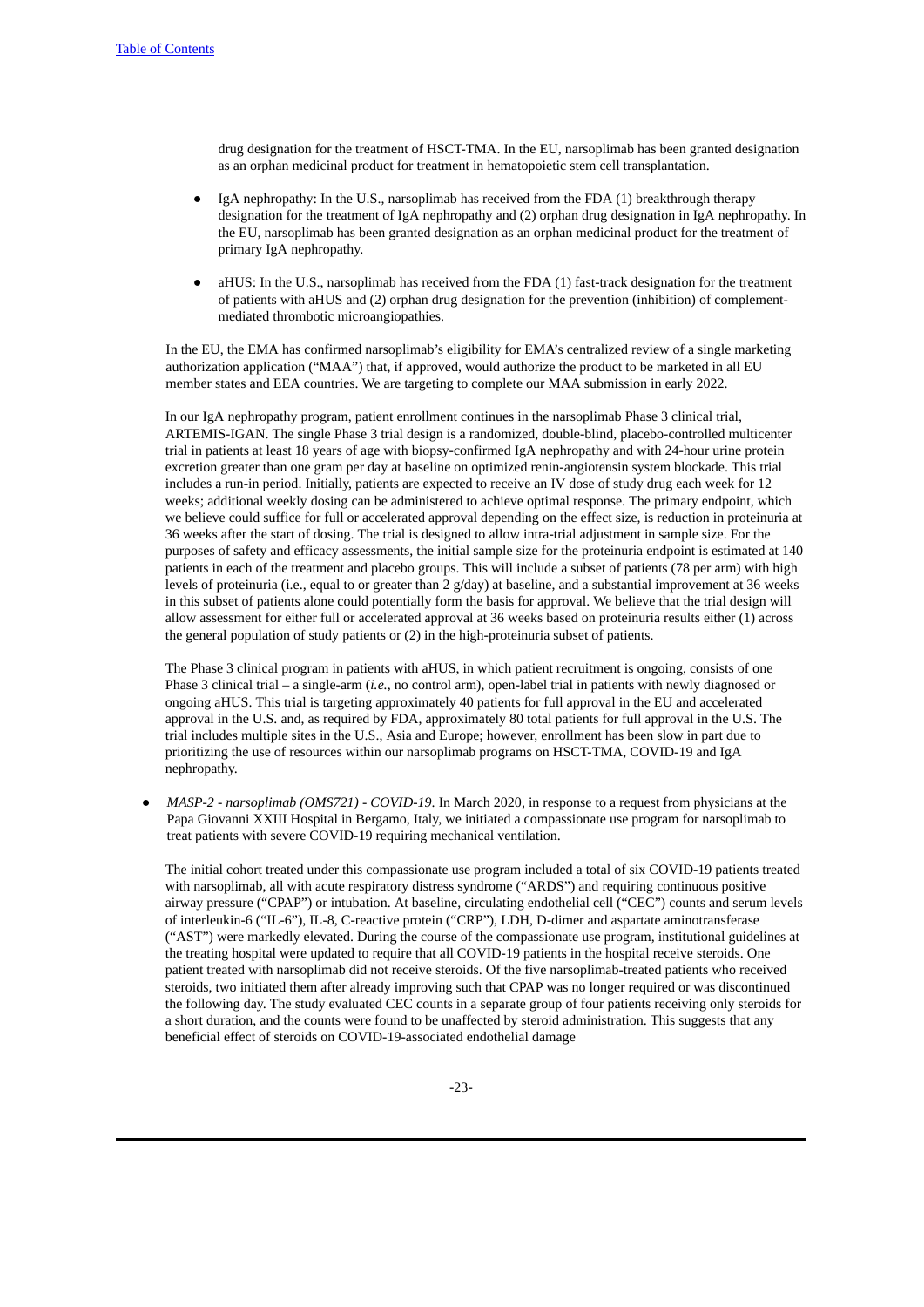may be delayed and had little effect on the recovery course of the narsoplimab-treated patients who initiated steroid treatment after improving.

Narsoplimab treatment was associated with rapid and sustained reduction across all of the above-named markers of endothelial damage and inflammation. In addition, massive bilateral pulmonary thromboses, seen in two of the patients, resolved while on narsoplimab. All six narsoplimab-treated patients recovered, survived and were discharged. Narsoplimab was well tolerated and no adverse drug reactions were reported. Two control groups with similar baseline characteristics were used for retrospective comparison and showed substantial mortality rates of 32% and 53%. A manuscript detailing the results of the initial cohort of Bergamo patients treated with narsoplimab was published in the peer-reviewed journal *Immunobiology*.

All six patients were evaluated five to six months after cessation of narsoplimab treatment. None of them showed any clinical or laboratory evidence of long-term effects of COVID-19, such as cognitive impairment or cardiac, pulmonary or other organ disorder, commonly seen following resolution of initial COVID-19 symptoms.

Following treatment of the initial six patients under the compassionate use program in Italy, we continued compassionate-use treatment in the U.S. and have provided treatment for an additional ten critically ill COVID-19 patients in Italy. Prior to receiving narsoplimab, all of the patients in this second cohort were severely ill, mechanically ventilated, had multiple comorbidities, and had failed other therapies, including anti-virals, targeted anti-inflammatory therapeutics, convalescent plasma and steroids. Following treatment with narsoplimab, the laboratory improvements and clinical outcomes of these patients were similar to those seen in the initial cohort of Bergamo patients.

Endothelial damage and resultant thromboses are significant to the pathophysiology of COVID-19, and we believe these data illustrate the importance of inhibiting the lectin pathway to treat critically ill COVID-19 patients. Endothelial damage activates the lectin pathway of complement. We believe the results observed following narsoplimab treatment in critically ill COVID-19 patients at Papa Giovanni were consistent with those seen in HSCT-TMA and underscore the pathophysiologic similarities between these two disorders. Narsoplimab has been shown to inhibit lectin pathway activation and to block the MASP-2-mediated conversion of prothrombin to thrombin, microvascular injury-associated thrombus formation and the activation of factor XII as well as the MASP-2-mediated activation of kallikrein. We believe that the anticoagulant effects of narsoplimab may provide therapeutic benefits in both HSCT-TMA and COVID-19.

Narsoplimab is also the only complement inhibitor included in the I-SPY COVID-19 platform trial sponsored by Quantum Leap Healthcare Collaborative, which is evaluating investigational therapies for the treatment of critically ill COVID-19 patients. The trial utilizes Quantum Leap Healthcare Collaborative's adaptive platform trial design, which is intended to increase trial efficiency by minimizing the number of participants and time required to evaluate potential treatments.

Discussions are ongoing regarding the use of narsoplimab in COVID-19 with leaders across various government agencies, both in the U.S. and internationally.

● *MASP-3 - OMS906 - Alternative Pathway Disorders*. As part of our MASP program, we have identified mannanbinding lectin-associated serine protease-3 ("MASP-3"), which has been shown to be the key activator of the complement system's alternative pathway ("APC"), and we believe that we are the first to make this and related discoveries associated with the APC. The complement system is part of the immune system's innate response, and the APC is considered the amplification loop within the complement system. MASP-3 is responsible for the conversion of pro-factor D to factor D; converted factor D is necessary for the activation of the APC. Based on our alternative pathway-related discoveries, we have expanded our intellectual property position to protect our inventions stemming from these discoveries beyond MASP-2-associated inhibition of the lectin pathway to include inhibition of the alternative pathway. Our current primary focus in this program is developing MASP-3 inhibitors for the treatment of disorders related to the APC. We believe that MASP-3 inhibitors have the potential to treat patients suffering from a wide range of diseases and conditions, including: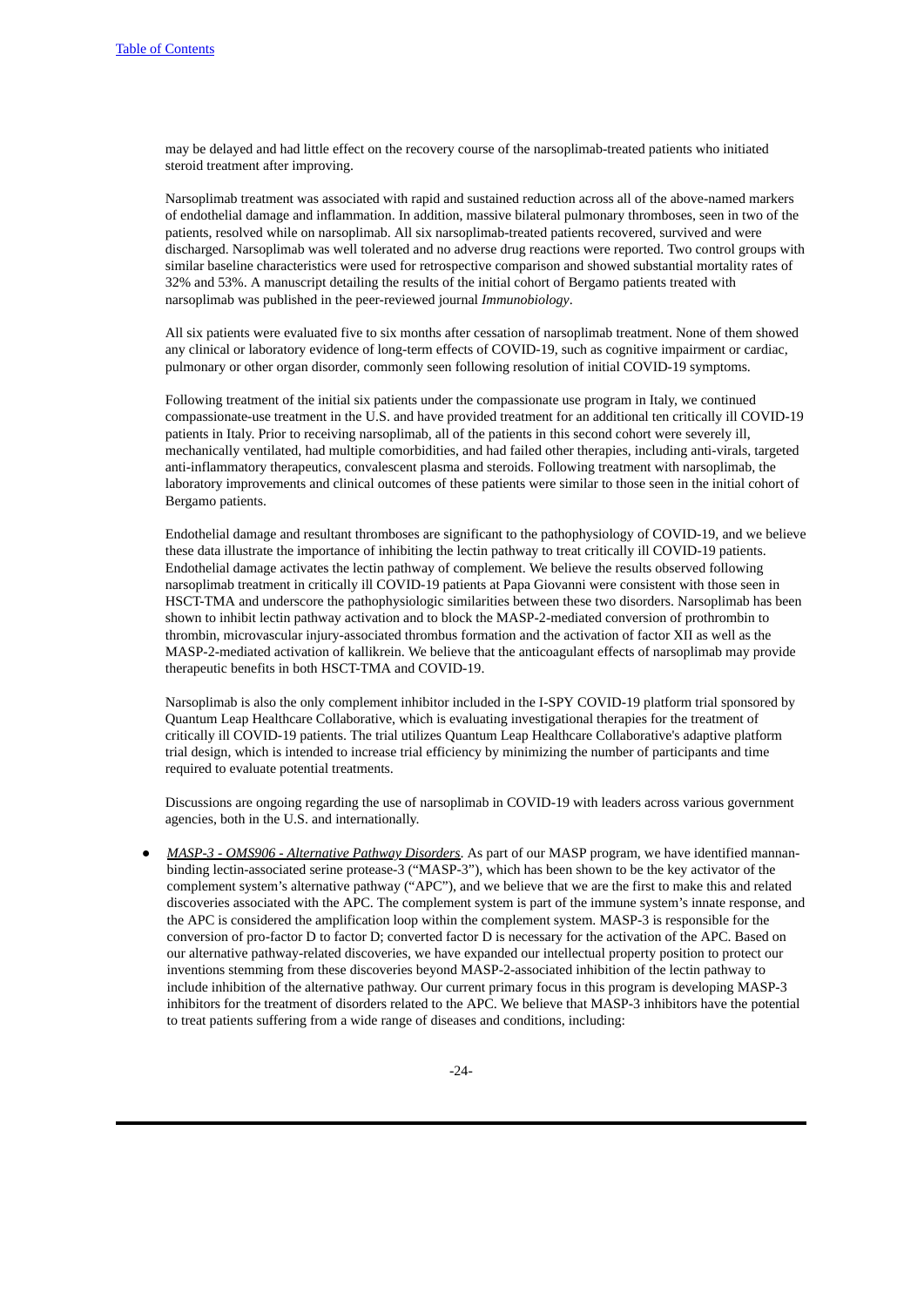paroxysmal nocturnal hemoglobinuria ("PNH"); multiple sclerosis; neuromyelitis optica; age-related macular degeneration; Alzheimer's disease; systemic lupus erythematosus; diabetic retinopathy; chronic obstructive pulmonary disease; antineutrophil cytoplasmic antibody-associated vasculitis; anti-phospholipid syndrome; atherosclerosis; myasthenia gravis and others. Our OMS906 monoclonal antibody program has generated positive data in well-established animal models of PNH and rheumatoid arthritis as well as strong pharmacodynamic activity in non-human primates.

In September 2020 we began enrollment and dosing in a placebo-controlled, double-blind, single-ascending-dose and multiple-ascending-dose Phase 1 clinical trial to evaluate the safety, tolerability, pharmacodynamics and pharmacokinetics of OMS906. We have dosed subjects across all dosing cohorts in the single-ascending dose study and reported preliminary data from the Phase 1 trial in June 2021. OMS906 has been well tolerated at all doses tested and preliminary human pharmacokinetic and pharmacodynamic are consistent with once-monthly subcutaneous dosing and recent data show high level suppression of alternative pathway activity. We have determined to forego the multiple-ascending dose portion of our Phase 1 trial in healthy subjects and plan to move directly into patients with paroxysmal nocturnal hematuria, or PNH, who have an unsatisfactory response to the C5 inhibitor ravulizumab. We expect that this will accelerate our overall clinical development program for OMS906 in PNH.

● *PDE7 - OMS527.* In our PDE7 program, we are developing proprietary compounds to treat addiction and compulsive disorders as well as movement disorders. In September 2019 we reported positive results from our Phase 1 single-ascending- and multiple-ascending-dose clinical trial designed to assess safety, tolerability and pharmacokinetics of our lead compound in healthy subjects.

In the double blind, randomized Phase 1 study, the study drug, referred to as OMS182399, met the primary endpoints of safety and tolerability and showed a favorable and dose-proportional pharmacokinetic profile supporting once-daily dosing. There was no apparent food effect on plasma exposure to OMS182399. A manuscript detailing the mechanism of action of PDE7 inhibition in nicotine addiction was published in the peerreviewed *Journal of Neuroscience* in July 2021. Continued clinical development in our PDE7 program is subject to allocation of financial and other resources, which are currently prioritized for other programs.

#### *Preclinical Development Programs and Platforms*

Our preclinical programs and platforms include:

- *Other MASP Inhibitor Preclinical Programs.* We have generated positive preclinical data from MASP-2 inhibition in *in vivo* models of age-related macular degeneration, myocardial infarction, diabetic neuropathy, stroke, traumatic brain injury, ischemia-reperfusion injury, and other diseases and disorders. We are also developing a longer-acting second generation antibody targeting MASP-2 for which we expect to initiate clinical trials in 2022. This program is designated "OMS1029." Development efforts are also directed to a small-molecule inhibitor of MASP-2 designed for oral administration as well as to small-molecule inhibitors of MASP-3 and bispecific small- and large-molecule inhibitors of MASP-2/-3.
- *GPR174 and GPCR Platform*. We have developed a proprietary cellular redistribution assay which we use in a high-throughput manner to identify synthetic ligands, including antagonists, agonists and inverse agonists, that bind to and affect the function of orphan GPCRs. We have screened Class A orphan GPCRs against our smallmolecule chemical libraries using the cellular redistribution assay and have identified and confirmed compounds that interact with 54 of the 81 Class A orphan GPCRs linked to a wide range of indications including cancer as well as metabolic, cardiovascular, immunologic, inflammatory and central nervous system disorders. One of our priorities in this program is GPR174, which is involved in the modulation of the immune system. In *ex vivo* human studies, our small-molecule inhibitors targeting GPR174 upregulate the production of cytokines, block multiple checkpoints and tumor promoters, and suppress regulatory T-cells. Based on our data, we believe that GPR174 controls a major, previously unrecognized pathway in cancer and modulation of the receptor could provide a seminal advance in immuno-oncologic treatments for a wide range of tumors. Our studies in mouse models of melanoma and colon carcinoma found that GPR174-deficiency resulted in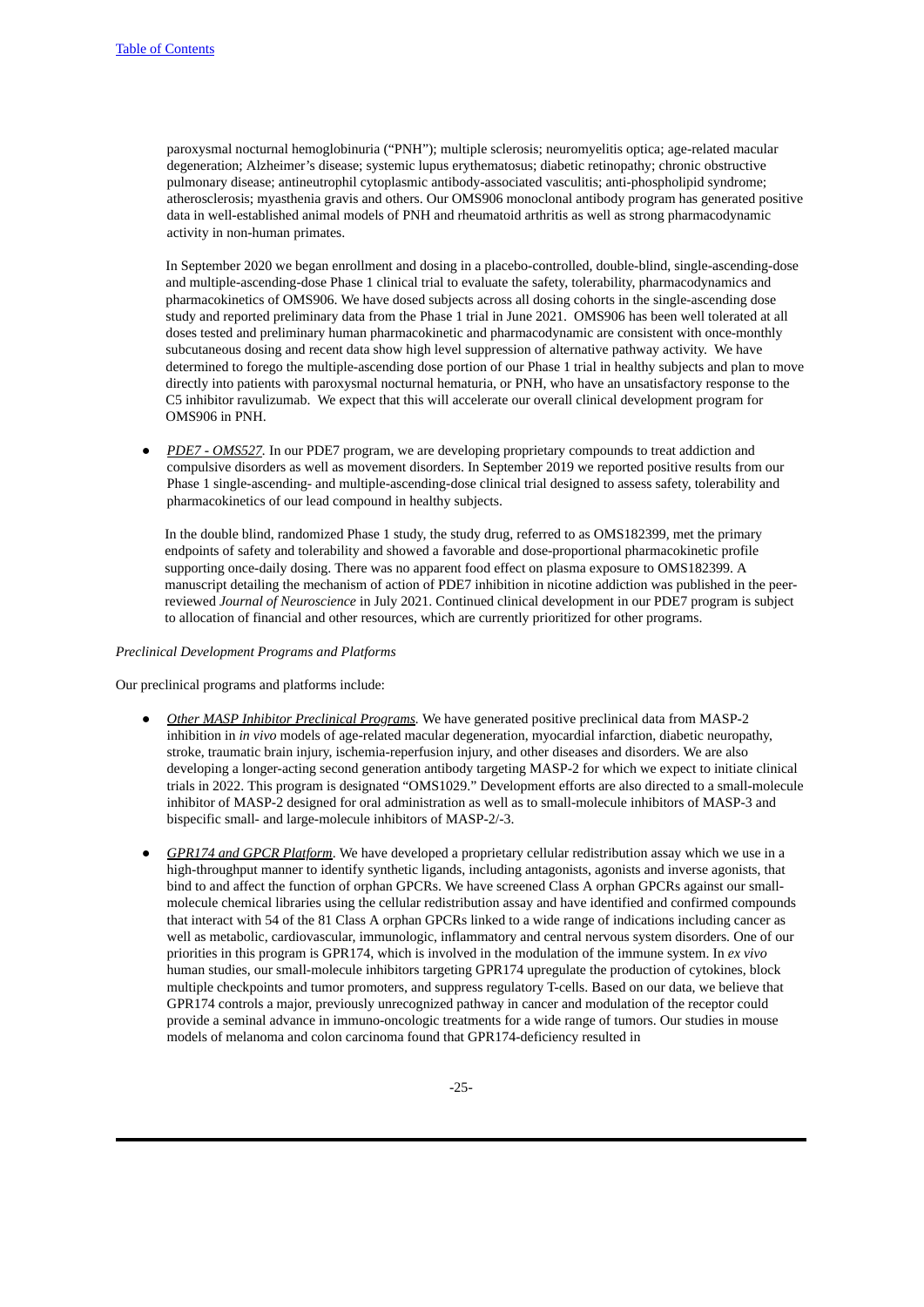significantly reduced tumor growth and improved survival of the animals versus normal mice. Our discoveries suggest a new approach to cancer immunotherapy that targets inhibition of GPR174 and can be combined with and significantly improve the tumor-killing effects of other oncologic agents, including radiation, adenosine pathway inhibitors and checkpoint inhibitors. These discoveries include (1) identification of cancer-immunity pathways controlled by GPR174, (2) the identification of phosphatidylserine as a natural ligand for GPR174, (3) a collection of novel small-molecule inhibitors of GPR174 and (4) a synergistic enhancement of "tumor-fighting" cytokine production by T cells following the combined inhibition of both GPR174 and the adenosine pathway, another key metabolic pathway that regulates tumor immunity. We are developing both small-molecule and antibody inhibitors of GPR174 with the objective of moving compounds into human trials. We are also exploring several of our other GPCR targets.

#### **Financial Summary**

We recognized net losses of \$22.7 million and \$38.5 million for the three months ended September 30, 2021 and 2020, respectively, and our OMIDRIA net revenues were \$30.0 million and \$26.1 million for the same periods. As of September 30, 2021, we had \$50.4 million in cash and cash equivalents and short-term investments available for general corporate use and \$33.9 million in accounts receivable, net.



- \* Fiscal quarters with significantly reduced cataract procedures due to the COVID-19 pandemic
- Pass-through reimbursement expired on October 1, 2020. In December 2020, separate payment was confirmed for OMIDRIA, effective retroactively as of October 1, 2020.

Pass-through reimbursement for OMIDRIA under Medicare Part B expired on October 1, 2020, which negatively affected our net revenues for the period September 2020 through the first quarter of 2021. In December 2020, CMS determined that OMIDRIA qualifies for separate payment when used on Medicare Part B patients in ASCs under its policy of separately reimbursing non-opioid pain management surgical drugs. In November 2021, CMS issued its final OPPS and ASC Payments Systems rule for calendar year 2022. The 2022 final rule reconfirmed CMS' policy regarding non-opioid pain management surgical drugs and states that OMIDRIA will continue to receive separate payment when used on Medicare Part B patients in the ASC setting.

We expect our net losses will continue until such time as we derive sufficient revenues from sales of OMIDRIA and/or other sources, such as licensing, product sales and other revenues from our product candidates, that are sufficient to cover our operating expenses and debt service obligations.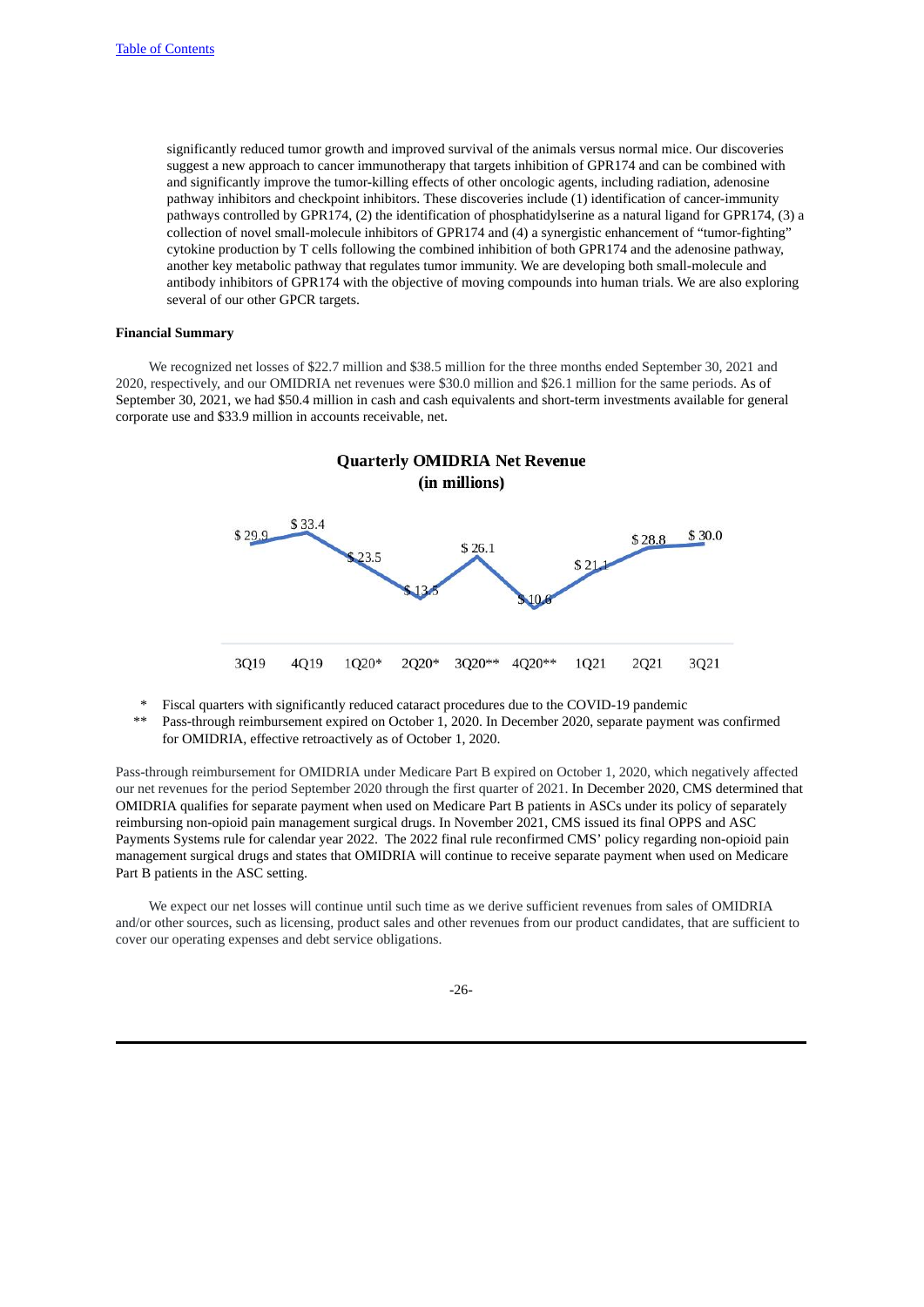#### **Results of Operations**

#### *Revenue*

Our revenue consists of OMIDRIA product sales to ASCs and hospitals in the U.S. Our product sales, net are as follows:

| <b>Three Months Ended</b><br>September 30. |  |        | <b>Nine Months Ended</b><br>September 30, |        |                |        |  |
|--------------------------------------------|--|--------|-------------------------------------------|--------|----------------|--------|--|
| 2020<br>2021                               |  |        | 2021                                      |        |                | 2020   |  |
|                                            |  |        |                                           |        |                |        |  |
| 30,004                                     |  | 26.114 |                                           | 79.889 |                | 63.181 |  |
|                                            |  |        |                                           |        | (In thousands) |        |  |

During the three months and nine months ended September 30, 2021, OMIDRIA net revenue was \$30.0 million and \$79.9 million as compared to \$26.1 million and \$63.2 million for the three months and nine months ended September 30, 2020. The \$3.9 million increase in revenue during the three-months ended September 30, 2021 compared to the same period in the prior year was due to the change in status of OMIDRIA reimbursement under Medicare Part B following expiration of the pass-through extension period for OMIDRIA. Specifically, on October 1, 2020, OMIDRIA lost separate payment and this negatively affected our revenues for the three months ended September 30, 2020 as customers significantly reduced their purchases late in the third quarter. In December 2020, separate payment for OMIDRIA was reinstated for cataract procedures performed in the ASC setting.

The increase in revenue for the nine months ended September 30, 2021 compared to the prior year period is due to separate payment for OMIDRIA being available under Medicare Part B throughout the current year whereas in the prior year customers reduced purchases late in the third quarter due to the impending loss of Medicare Part B reimbursement on October 1, 2020. Additionally, during the current year period, we did not experience a shut-down of elective surgical procedures due to the COVID-19 pandemic, which occurred during the first two quarters of 2020.

#### *Gross-to-Net Deductions*

We record OMIDRIA product sales net of estimated chargebacks, rebates, distribution fees and product returns. These deductions are generally referred to as gross-to-net deductions. Our total gross-to-net provision for the three and nine months ended September 30, 2021 was 29.3% and 29.7% of gross OMIDRIA product sales, respectively. This compares to 46.8% and 36.6% for the three and nine months ended September 30, 2020, respectively. The decrease in gross-to-net deductions as a percentage of sales in 2021 compared to 2020 is largely due to the OMIDRIA return provision recorded in the third quarter of 2020 related to the temporary loss of OMIDRIA separate payment on October 1, 2020.

A summary of our gross-to-net related accruals for the nine months ended September 30, 2021 is as follows:

|                                  | Chargebacks<br>and Rebates | <b>Distribution</b><br><b>Fees and</b><br>Product<br>Return<br><b>Allowances</b><br>(In thousands) |          |    | <b>Total</b> |
|----------------------------------|----------------------------|----------------------------------------------------------------------------------------------------|----------|----|--------------|
| Balance as of December 31, 2020  | \$<br>3,740                |                                                                                                    | 948      | S. | 4,688        |
| Provisions                       | 29.523                     |                                                                                                    | 4.178    |    | 33,701       |
| Payments                         | (25, 335)                  |                                                                                                    | (3, 427) |    | (28, 762)    |
| Balance as of September 30, 2021 | 7,928                      |                                                                                                    | 1,699    |    | 9,627        |

#### *Chargebacks and Rebates*

We record a provision for estimated chargebacks and rebates at the time we recognize OMIDRIA product sales revenue and reduce the accrual when payments are made or credits are granted. Our chargebacks are related to a pharmaceutical pricing agreement, a federal supply schedule agreement, a Medicaid drug rebate agreement and an

### -27-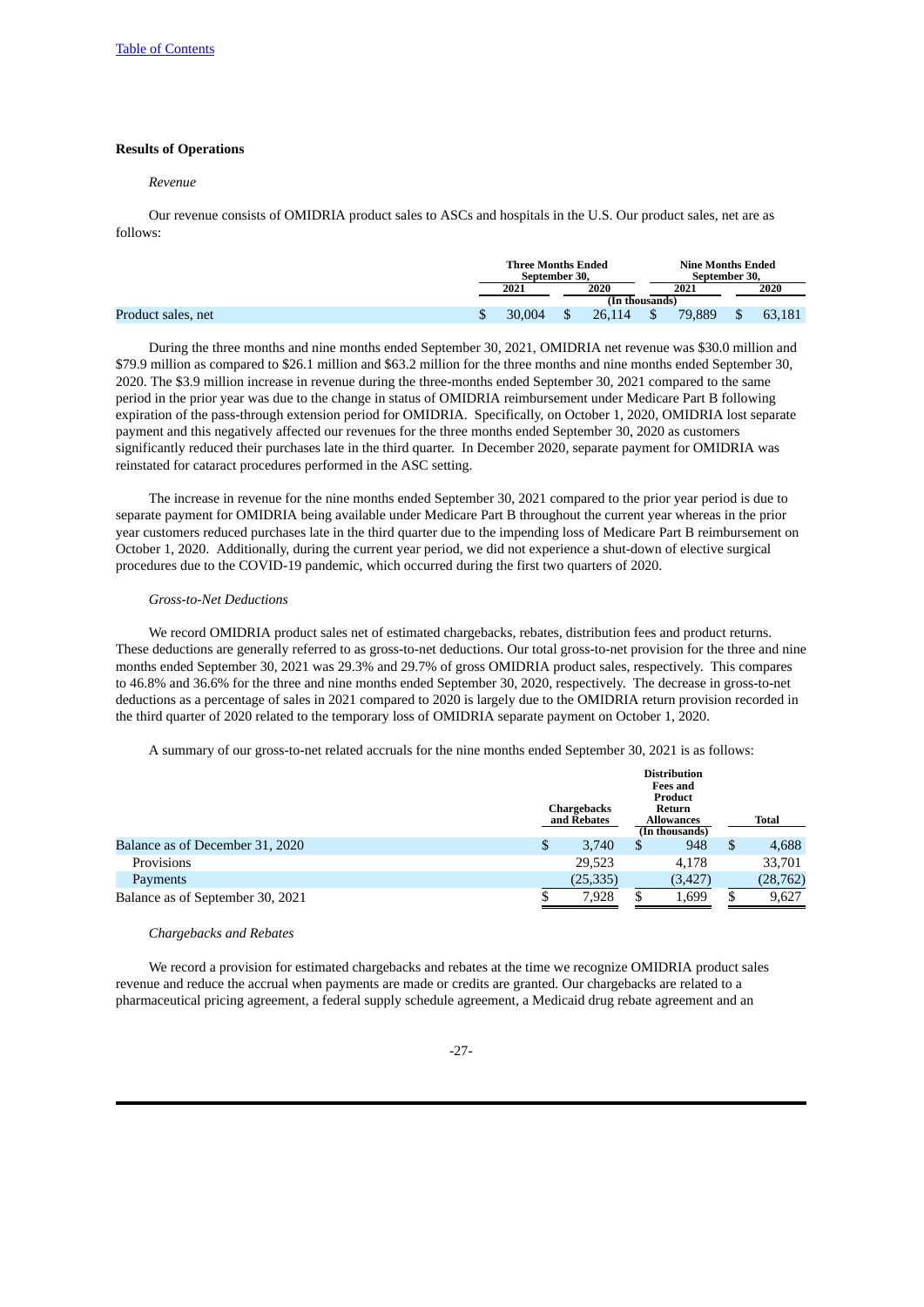upfront discount to our ASC and hospital customers. We also record a provision for our OMIDRIAssure patient assistance and reimbursement program and for rebates under our purchase volume-discount programs.

#### *Distribution Fees and Product Return Allowances*

We pay our wholesalers a distribution fee for services they perform for us based on the dollar value of their purchases of OMIDRIA. We record a provision for these charges as a reduction to revenue at the time of sale to the wholesaler and make payments to our wholesalers based on contractual terms.

We allow for the return of product up to 12 months past its expiration date or for product that is damaged or not used by our customers. We record a provision for returns upon sale of OMIDRIA to our wholesaler. When a return or claim is received, we issue a credit memo to the wholesaler against its outstanding receivable to us or we reimburse the ASC or hospital customer.

#### *Research and Development Expenses*

Our research and development expenses can be divided into three categories: direct external expenses, which include clinical research and development, preclinical research and development activities; internal, overhead and other expenses; and stock-based compensation expense. The following table illustrates our expenses associated with these activities:

|                                         | <b>Three Months Ended</b><br>September 30, |        |    |                        |    | <b>Nine Months Ended</b><br>September 30, |     |        |
|-----------------------------------------|--------------------------------------------|--------|----|------------------------|----|-------------------------------------------|-----|--------|
|                                         |                                            | 2021   |    | 2020<br>(In thousands) |    | 2021                                      |     | 2020   |
| Direct external expenses:               |                                            |        |    |                        |    |                                           |     |        |
| Clinical research and development:      |                                            |        |    |                        |    |                                           |     |        |
| MASP-2 program - OMS721 (narsoplimab)   | \$                                         | 10,056 | \$ | 10.624                 | \$ | 36.652                                    | \$. | 33,559 |
| MASP-3 program - OMS906                 |                                            | 1,582  |    | 6,172                  |    | 4,743                                     |     | 6,172  |
| <b>OMIDRIA</b> - Ophthalmology          |                                            | 983    |    | 206                    |    | 2,168                                     |     | 1,090  |
| <b>PDE7 - OMS527</b>                    |                                            | 200    |    | 134                    |    | 463                                       |     | 1,730  |
| Total clinical research and development |                                            | 12.821 |    | 17,136                 |    | 44,026                                    |     | 42,551 |
| Preclinical research and development    |                                            | 1,998  |    | 2,012                  |    | 10,091                                    |     | 8,846  |
| Total direct external expenses          |                                            | 14.819 |    | 19,148                 |    | 54,117                                    |     | 51,397 |
| Internal overhead and other expenses    |                                            | 9,767  |    | 10,532                 |    | 31,874                                    |     | 28,248 |
| Stock-based compensation expense        |                                            | 2,477  |    | 1,636                  |    | 5,367                                     |     | 4,714  |
| Total research and development expenses |                                            | 27,063 |    | 31.316                 | \$ | 91,358                                    | \$  | 84,359 |

Clinical research and development expenses decreased \$4.3 million for the three months ended September 30, 2021 compared to the same period in 2020 as the prior year included a \$5.0 million license fee related to OMS906. This decrease was partially offset by a \$0.7 million increase in OMIDRIA costs related to establishing a second drug product manufacturing site. Clinical research and development expenses for the nine months ended September 30, 2021 compared to the same period in 2020 increased \$1.5 million due to higher costs associated with narsoplimab manufacturing and medical affairs. In addition, OMS906 expenses were included in preclinical research and development costs until the third quarter of 2020 when we initiated a Phase 1 clinical trial.

Preclinical research and development expenses were similar for the three months ended September 30, 2021 and the same period in 2020. The \$1.2 million increase in preclinical research and development expenses for the nine months ended September 30, 2021 as compared to the same period in 2020 reflect increased manufacturing costs related to our OMS1029 program, partially offset by the migration of OMS906 program expenses in the third quarter of 2020 to clinical research and development following initiation of a Phase 1 clinical trial.

#### -28-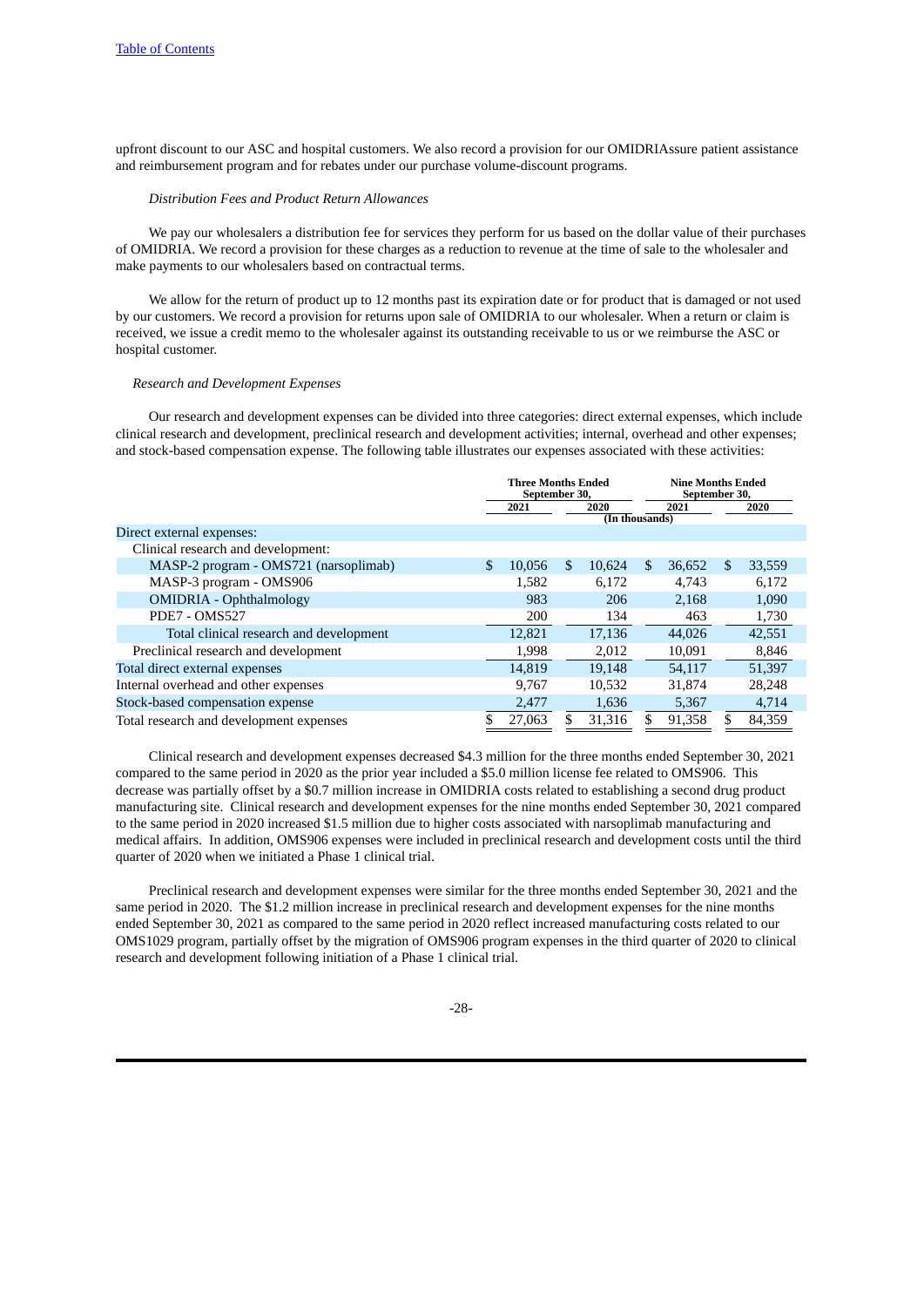Internal overhead and other expenses increased for the nine months ended September 30, 2021 compared to the same period in 2020 due to additional employee-related costs and additional leased laboratory facilities to support our research and development activities.

The increases in stock-based compensation for the three and nine months ended September 30, 2021 compared to the prior year period are due to the increase in the overall number of employees between the periods and the timing of annual stock option grants to employees.

We expect overall research and development costs will remain relatively unchanged in the fourth quarter of 2021 compared to the third quarter of 2021.

At this time, we are unable to estimate with certainty the longer-term costs we will incur in the continued development of our product candidates due to the inherently unpredictable nature of our preclinical and clinical development activities as well as to the potential impacts of the COVID-19 pandemic. Clinical development timelines, the probability of success and development costs can differ materially from expectations as new data become available or unforeseen difficulties emerge. Our future research and development expenses will depend, in part, on the preclinical or clinical success of each product candidate as well as on ongoing assessments of each program's commercial potential. In addition, we cannot forecast with precision which product candidates, if any, may be subject to future collaborations, when such arrangements will be secured, if at all, and to what degree such arrangements would affect our development plans and capital requirements.

We are required to expend substantial resources in the development of our product candidates due to the lengthy process of completing clinical trials and seeking regulatory approval. Any failure or delay in completing clinical trials, or in obtaining regulatory approvals, could delay our generation of product revenue and increase our research and development expenses.

#### *Selling, General and Administrative Expenses*

|                                                                | <b>Three Months Ended</b><br>September 30, |        |  |        |                        |        | <b>Nine Months Ended</b><br>September 30, |        |
|----------------------------------------------------------------|--------------------------------------------|--------|--|--------|------------------------|--------|-------------------------------------------|--------|
|                                                                |                                            | 2021   |  | 2020   | 2021<br>(In thousands) |        |                                           | 2020   |
| Selling, general and administrative expenses, excluding stock- |                                            |        |  |        |                        |        |                                           |        |
| based compensation expense                                     |                                            | 17.644 |  | 17.637 | \$.                    | 53.759 |                                           | 48,384 |
| Stock-based compensation expense                               |                                            | 3.217  |  | 2.188  |                        | 6.715  |                                           | 6.408  |
| Total selling, general and administrative expenses             |                                            | 20.861 |  | 19,825 |                        | 60,474 |                                           | 54.792 |

Total selling, general and administrative expenses increased by \$1.0 million for the three months ended September 30, 2021 compared to the prior period primarily due to the timing of annual stock option grants to employees. Total selling, general and administrative expenses increased \$5.7 million for the nine months ended September 30, 2021 compared to the prior year period due to increased marketing activities and employee-related costs in preparation for the anticipated U.S. commercial launch of narsoplimab.

We expect that our selling, general and administrative expenses will be similar during the fourth quarter of 2021 as compared to the third quarter of 2021.

#### *Interest Expense*

|                  |       | <b>Three Months Ended</b><br>September 30. |  |                           | Nine Months Ended<br>September 30. |
|------------------|-------|--------------------------------------------|--|---------------------------|------------------------------------|
|                  | 2021  | 2020                                       |  | 2021                      | 2020                               |
|                  |       |                                            |  | (In thousands)            |                                    |
| Interest expense | 4.911 | \$.                                        |  | 6,882 \$ 14,719 \$ 18,763 |                                    |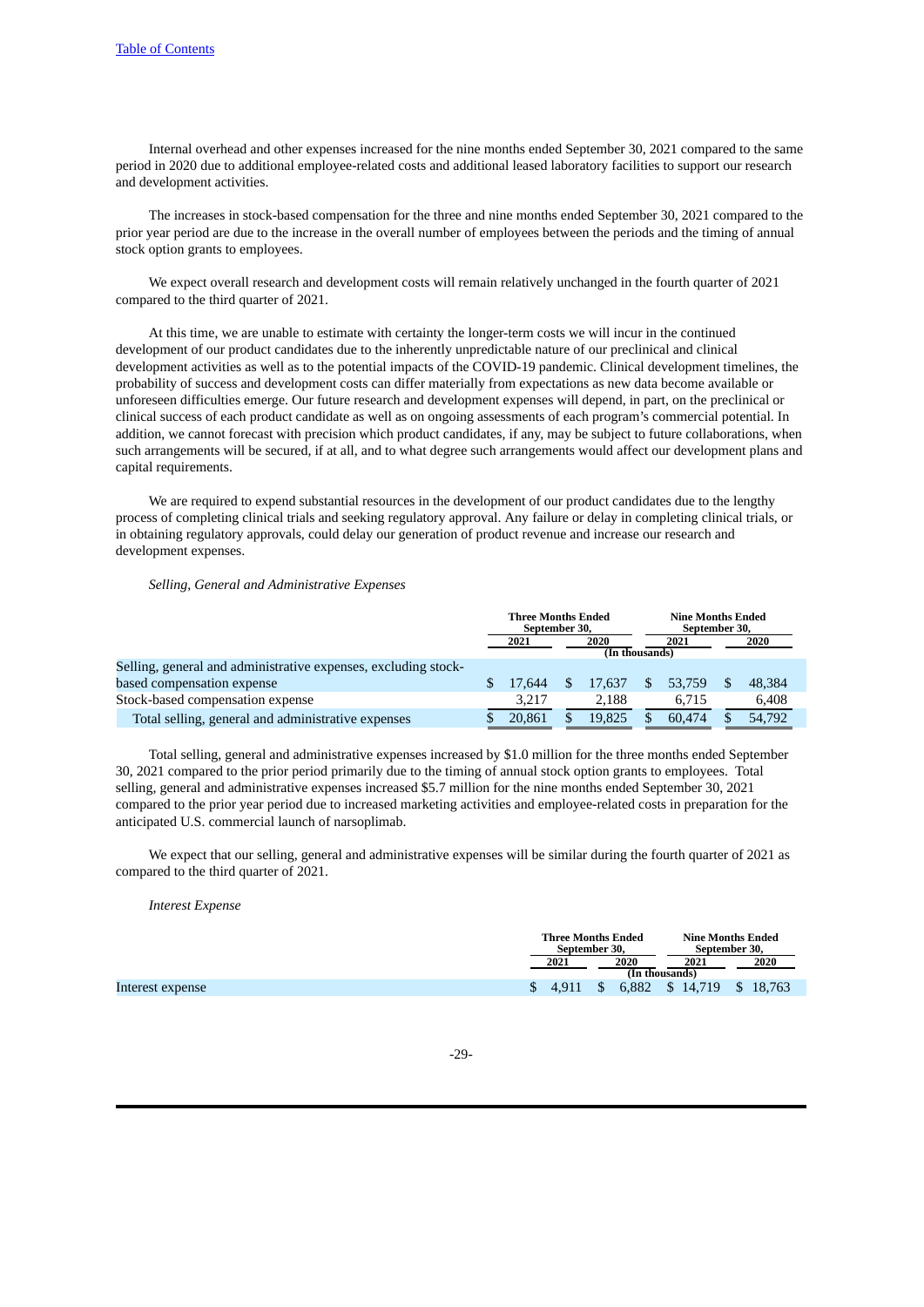Interest expense is comprised of contractual interest and amortization of debt issuance and debt discount related to our 2023 and 2026 Notes as well as interest on our finance leases. Interest expense decreased \$2.0 million and \$4.0 million for the three and nine months ended September 30, 2021 compared to the same periods in the prior year due to the January 1, 2021 adoption of ASU 2020-06, which eliminated the amortization of the non-cash debt discount on the 2023 and 2026 Notes. This decrease was partially offset by the increase in interest related to our 2026 Notes, which were issued in August and September 2020 (for more information, see "Note 7—Unsecured Convertible Senior Notes").

#### *Loss on Early Extinguishment of Debt*

|                                      | <b>Three Months Ended</b><br>September 30. |              |                |  | <b>Nine Months Ended</b><br>September 30. |                |
|--------------------------------------|--------------------------------------------|--------------|----------------|--|-------------------------------------------|----------------|
|                                      |                                            | 2020<br>2021 |                |  | 2021                                      | 2020           |
|                                      |                                            |              | (In thousands) |  |                                           | (In thousands) |
| Loss on early extinguishment of debt |                                            |              | \$(13,374)     |  |                                           | \$(13,374)     |

In August 2020, we repurchased \$115.0 million of the previously outstanding 2023 Notes. We recorded a \$13.4 million loss on early extinguishment of debt related to the unamortized discount and issuance costs related to the repurchased 2023 Notes in the three and nine months ended September 30, 2020.

*Income Tax Benefit*

|                    | <b>Three Months Ended</b><br>September 30. |  |                | <b>Nine Months Ended</b><br>September 30. |      |  |       |  |
|--------------------|--------------------------------------------|--|----------------|-------------------------------------------|------|--|-------|--|
|                    | 2020<br>2021                               |  | 2021           |                                           | 2020 |  |       |  |
|                    |                                            |  | (In thousands) |                                           |      |  |       |  |
| Income tax benefit |                                            |  | 7.854          |                                           |      |  | 7.854 |  |

In August 2020, we issued the 2026 Notes which created an income tax benefit of \$7.9 million.

#### **Financial Condition - Liquidity and Capital Resources**

As of September 30, 2021, we had cash, cash equivalents and short-term investments of \$50.4 million and an accounts receivable-based line of credit that allows us to borrow up to the lesser of \$50.0 million or 85% of our accounts receivable borrowing base, less certain reserves. For the nine months ended September 30, 2021, we incurred losses from operations of \$72.9 million, including non-cash charges of \$14.4 million. For the three months ended September 30, 2021, we incurred losses from operations of \$18.3 million, including non-cash charges of \$6.4 million. Cash used in operating activities was \$91.5 million for the nine months ended September 30, 2021. We will continue to incur losses from operating activities until our revenues exceed operating costs and debt service obligations.

We are unable to include in the determination regarding our prospects as a going concern amounts available under our accounts receivable-based line of credit or any proceeds from debt transactions or other financing instruments despite our successful track record in accessing capital through these avenues. We also have not included any potential partnerships related to our products or product candidates. The conditions described above, when evaluated within the constraints of the accounting literature, raise substantial doubt with respect to our ability to meet our obligations through November 9, 2022 and, therefore, to continue as a going concern.

We plan to continue to fund our operations for the next twelve months with our cash and investments, from sales of OMIDRIA and potentially from sales of narsoplimab for HSCT-TMA, if FDA approval is granted within that timeframe. In addition, we may utilize funds available under our line of credit which matures August 2, 2022. As of September 30, 2021, the amount available under our line of credit was approximately \$30.0 million. Should it be necessary or determined to be strategically advantageous, we could pursue debt financings as well as public and private offerings of our equity securities, similar to those we have previously completed, or other strategic transactions, which may include licensing a portion of our existing technology. In this regard, in March 2021 we entered into a sales agreement to sell shares of our common stock, from time to time, in an "at the market" equity offering facility through which we may offer and sell shares of our common stock having an aggregate amount of up to \$150.0 million. In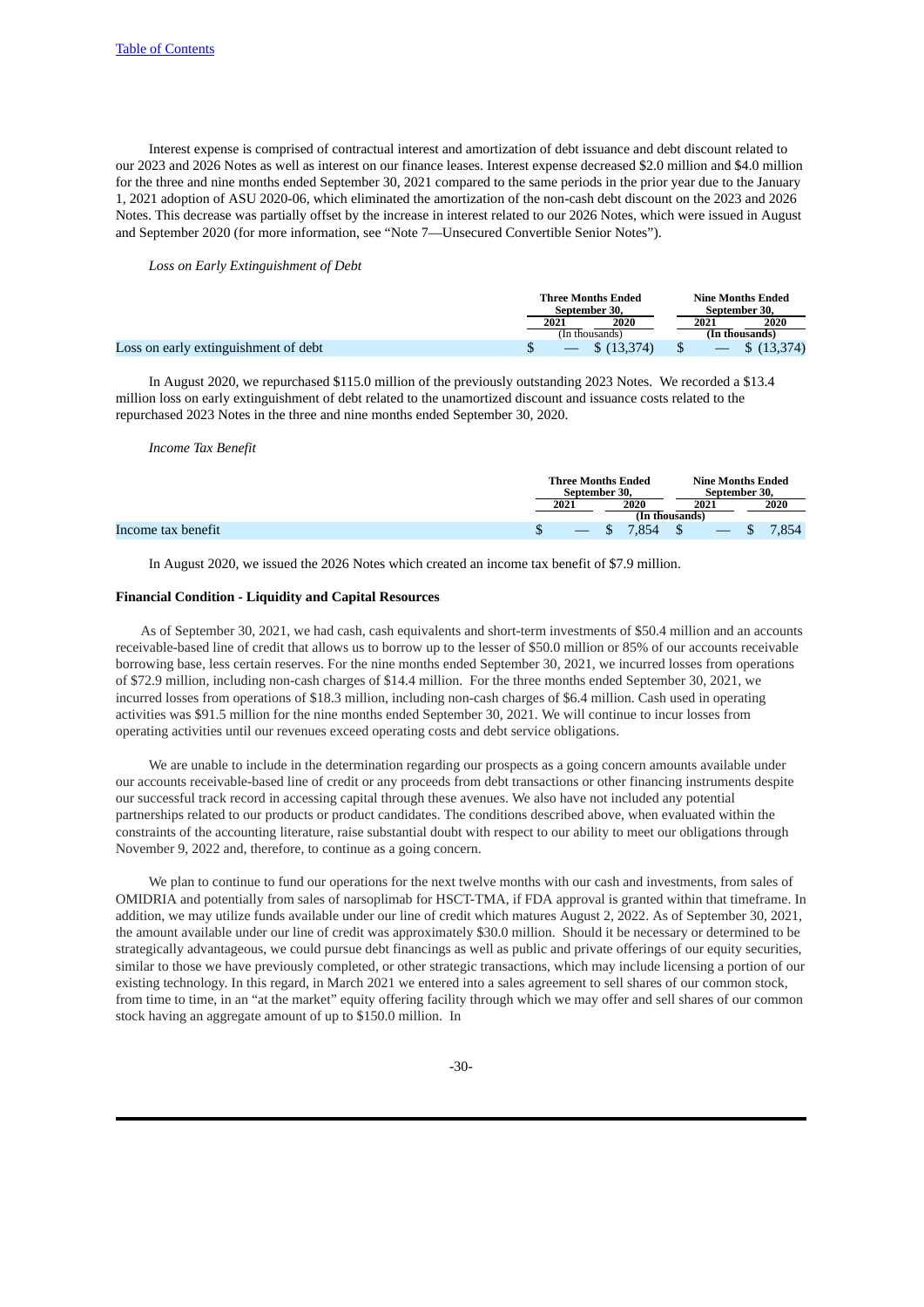addition, should it be necessary to manage our operating expenses, we would reduce our projected cash requirements by delaying clinical trials, reducing selected research and development efforts, or implementing other restructuring activities.

#### *Cash Flow Data*

|                                | Nine Months Ended September 30, |  |           |  |
|--------------------------------|---------------------------------|--|-----------|--|
|                                | 2021<br>2020<br>(In thousands)  |  |           |  |
| <b>Selected cash flow data</b> |                                 |  |           |  |
| Cash provided by (used in):    |                                 |  |           |  |
| <b>Operating activities</b>    | (91,507)<br>\$                  |  | (81, 679) |  |
| Investing activities           | \$<br>81.292                    |  | (75,027)  |  |
| <b>Financing activities</b>    | \$<br>7.129                     |  | 174,697   |  |

*Operating Activities.* Net cash used in operating activities for the nine months ended September 30, 2021 increased by \$9.8 million as compared to the same period in 2020. The net increase is primarily due to a \$27.9 million increase in accounts receivable due to the reinstatement of OMIDRIA separate payment by CMS in December 2020 following expiration of the pass-through extension and temporary loss of separate payment on October 1, 2020. We are also seeing the impact of net loss adjusted for non-cash charges of \$12.5 million due to the adoption of ASU 2020-06, *Debt—Debt with Conversion Options* (Subtopic 470-20) *and Derivatives and Hedging—Contracts in Entity's Own Equity* (Subtopic 815-40) and prior year effects related to the repurchase of the 2023 Notes and the issuance of the 2026 Notes. These uses of cash are partially offset by a \$13.5 million increase in accounts payable and accrued expenses as well as a \$1.6 million decrease in prepaid expenses.

*Investing Activities.* Cash flows from investing activities primarily reflect cash used to purchase short-term investments and proceeds from the sale of short-term investments, thus causing a shift between our cash and cash equivalents and short-term investment balances. Because we manage our cash usage with respect to our total cash, cash equivalents and short-term investments, we do not consider fluctuations in cash flows from investing activities to be important to the understanding of our liquidity and capital resources.

Net cash provided by investing activities during the nine months ended September 30, 2021 was \$81.3 million compared to a \$75.0 million use of cash for the same period in the preceding year. The \$156.3 million change between years is primarily due to purchasing short-term investments with the net proceeds from 2020 debt and equity financing activities. In both years, sales of investments were used to fund operating activities.

*Financing Activities.* Net cash provided by financing activities during the nine months ended September 30, 2021 was \$7.1 million, a decrease of \$167.6 million compared to the same period in 2020. The decrease from the prior year period was primarily due to receiving net cash proceeds of \$218.2 million in August 2020 from the issuance of our 2026 Notes and \$7.5 million from the termination of the 2023 Capped Call contract offset by \$125.6 million to repurchase a portion of our 2023 Notes and \$23.2 million to purchase the 2026 Capped Call. In conjunction with the issuance of the 2026 Notes, we sold 6.9 million shares of our common stock in a public offering and received net proceeds of \$93.7 million.

*At the Market Sales Agreement.* On March 1, 2021, we entered into a sales agreement to sell shares of our common stock, from time to time and having an aggregate offering price of up to \$150.0 million, through an "at the market" equity offering program. As of September 30, 2021, we have not sold any shares under this agreement.

*Line of Credit Agreement.* Our Line of Credit Agreement with Silicon Valley Bank provides for a \$50.0 million revolving line of credit facility. Under the Line of Credit Agreement, we may draw, on a revolving basis, up to the lesser of \$50.0 million or 85.0% of our eligible accounts receivable, less certain reserves. The Line of Credit Agreement is secured by all of our assets, excluding intellectual property and development program inventories, and matures on August 2, 2022. As of September 30, 2021, we had no outstanding borrowings under the Line of Credit Agreement, and we were in compliance with all covenants in all material respects.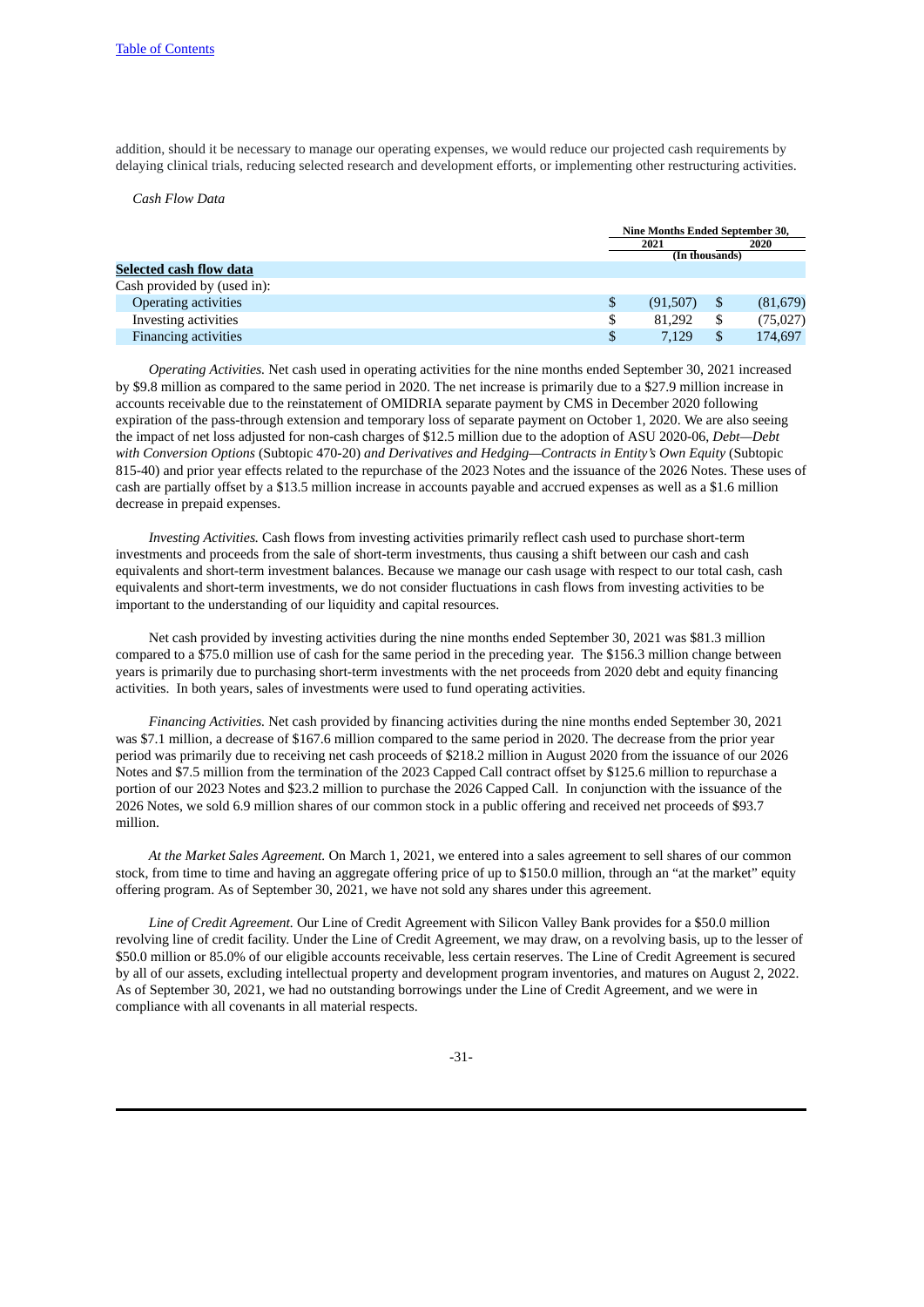#### **Contractual Obligations and Commitments**

Our future minimum contractual commitments and obligations were reported in our Annual Report on Form 10-K for the year ended December 31, 2020. Other than the following, our future minimum contractual obligations and commitments have not changed materially from the amounts previously reported.

#### *Lease Agreements*

Our lease for our office and laboratory space ends in November 2027. We have two five-year options to extend the lease term. As of September 30, 2021, the remaining aggregate non-cancelable rent payable under the initial term of the lease, excluding common area maintenance and related operating expenses, is \$51.3 million.

#### *Goods and Services*

We have certain other non-cancelable obligations under various agreements that relate to goods and services. As of September 30, 2021, our aggregate firm commitments were \$34.8 million.

We may be required, in connection with in-licensing or asset acquisition agreements, to make certain royalty and milestone payments and we cannot, at this time, determine when or if the related milestones will be achieved or whether the events triggering the commencement of payment obligations will occur. Therefore, such payments are not included in the amounts described above.

#### **Critical Accounting Policies and Significant Judgments and Estimates**

On January 1, 2021, we adopted ASU 2020-06, *Debt—Debt with Conversion Options* (Subtopic 470-20) *and Derivatives and Hedging—Contracts in Entity's Own Equity* (Subtopic 815-40) on a modified retrospective basis (for more information, see "Note 2—Significant Accounting Policies, *Recently Adopted Pronouncements*").

Other than the adoption of ASU 2020-06, there have not been any material changes in our critical accounting policies and significant judgments and estimates as disclosed in Part II, Item 7, "Management's Discussion and Analysis of Financial Condition and Results of Operations" included in our Annual Report on Form 10-K for the year ended December 31, 2020.

#### **Off-Balance Sheet Arrangements**

We have not engaged in any off-balance sheet arrangements.

#### <span id="page-31-0"></span>**ITEM 3. QUANTITATIVE AND QUALITATIVE DISCLOSURES ABOUT MARKET RISK**

Our exposure to market risk is primarily confined to our investment securities. The primary objective of our investment activities is to preserve our capital to fund operations. We also seek to maximize income from our investments without assuming significant risk. To achieve our objectives, we maintain a portfolio of investments in high-credit-quality securities. As of September 30, 2021, we had cash, cash equivalents and short-term investments of \$50.4 million. In accordance with our investment policy, we invest funds in highly liquid, investment-grade securities. These securities in our investment portfolio are not leveraged and are classified as available-for-sale. We currently do not hedge interest rate exposure. Because of the short-term maturities of our investments, we do not believe that an increase in market rates would have a materially negative impact on the realized value of our investment portfolio. We actively monitor changes in interest rates and, with our current portfolio of short-term investments, we are not exposed to potential loss due to changes in interest rates.

#### -32-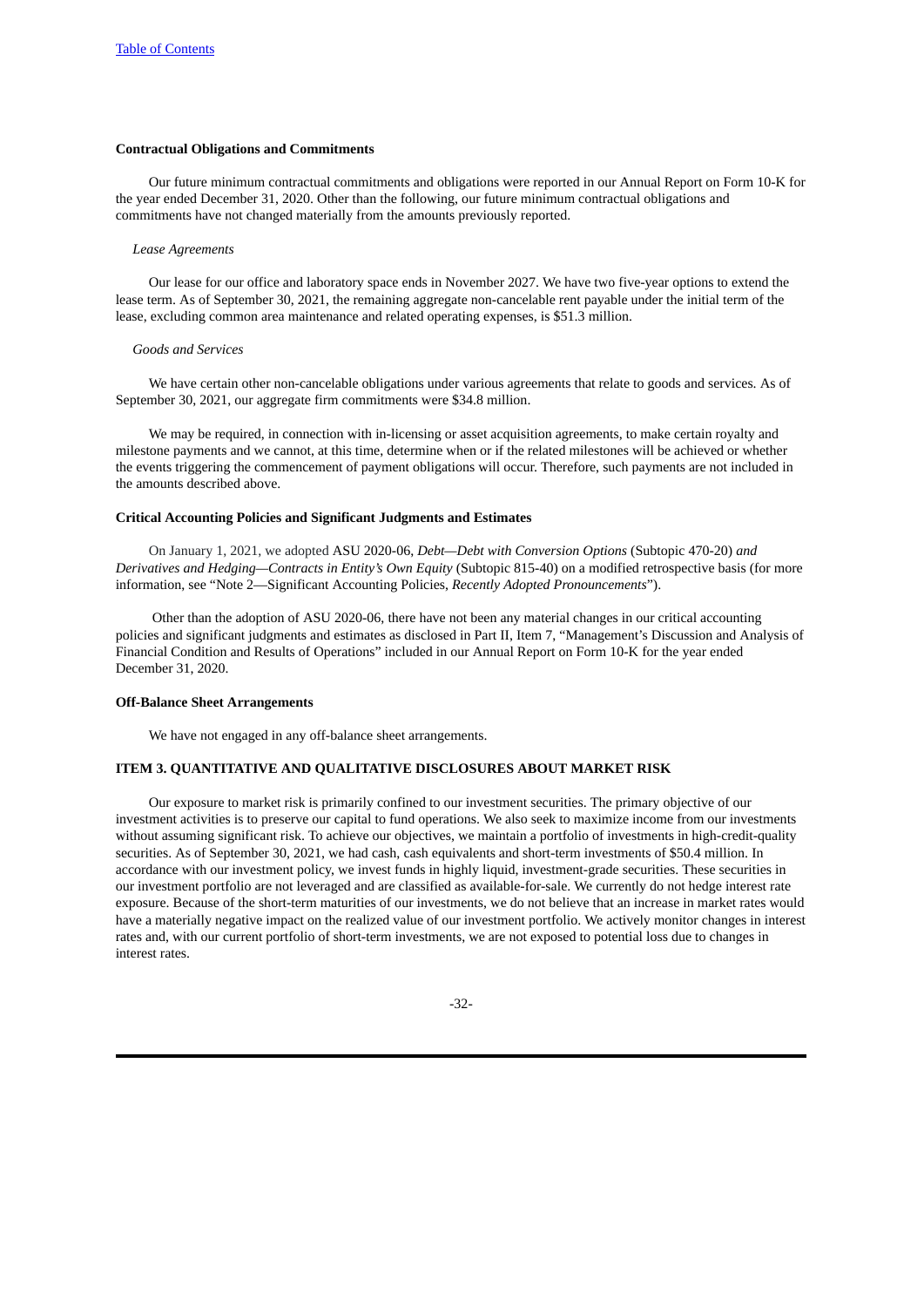### <span id="page-32-0"></span>**ITEM 4. CONTROLS AND PROCEDURES**

#### **Evaluation of Disclosure Controls and Procedures**

Our management, with the participation of our principal executive officer and principal financial officer, evaluated the effectiveness of our disclosure controls and procedures, as defined in Rules 13a-15(e) and 15d-15(e) under the Exchange Act, as of September 30, 2021. Management recognizes that any controls and procedures, no matter how well designed and operated, can provide only reasonable assurance of achieving their objectives, and management necessarily applies its judgment in evaluating the cost-benefit relationship of possible controls and procedures. Based on the evaluation of our disclosure controls and procedures as of September 30, 2021, our principal executive officer and principal financial officer concluded that, as of such date, our disclosure controls and procedures were effective at the reasonable assurance level.

#### **Changes in Internal Control over Financial Reporting**

There was no change in our internal control over financial reporting identified in connection with the evaluation required by Rule 13a-15(d) and 15d-15(d) under the Exchange Act that occurred during the period covered by this report that has materially affected, or is reasonably likely to materially affect, our internal control over financial reporting.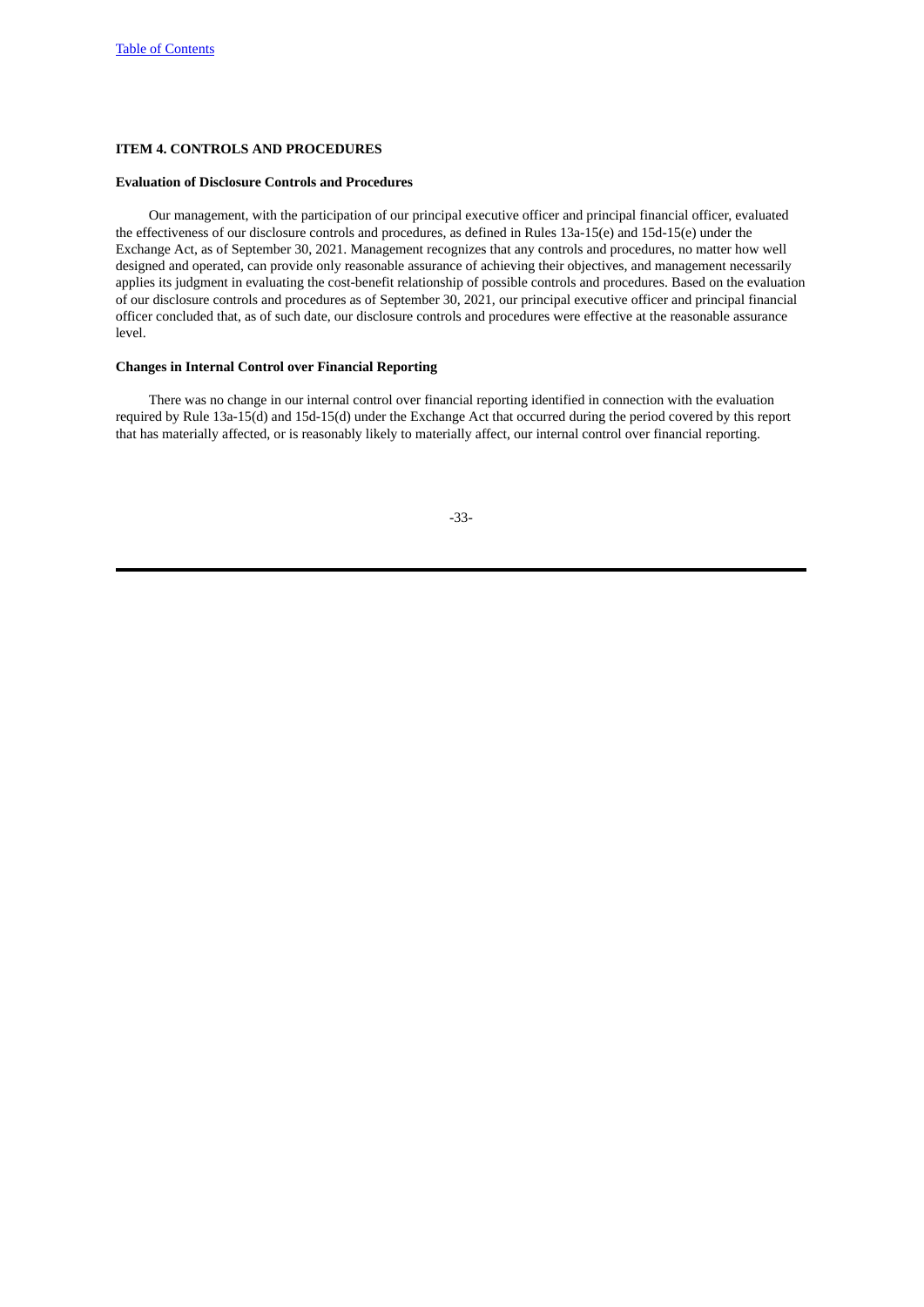#### **PART II — OTHER INFORMATION**

#### <span id="page-33-1"></span><span id="page-33-0"></span>**ITEM 1. LEGAL PROCEEDINGS**

From time to time, in the ordinary course of business, we may be involved in various claims, lawsuits and other proceedings. As of the date of filing of this Quarterly Report on Form 10-Q, we were not involved in any material legal proceedings.

#### <span id="page-33-2"></span>**ITEM 1A. RISK FACTORS**

We operate in an environment that involves a number of risks and uncertainties. Before making an investment decision you should carefully consider the risks described in Part I, Item 1A, "Risk Factors" of our Annual Report on Form 10-K for the year ended December 31, 2020, as filed with the SEC on March 1, 2021. In assessing the risk factors set forth in our Annual Report on Form 10-K for the year ended December 31, 2020, you should also refer to the other information included therein and in this Quarterly Report on Form 10-Q. In addition, we may be adversely affected by risks that we currently deem immaterial or by other risks that are not currently known to us. Due to the risks and uncertainties, known and unknown, our past financial results may not be a reliable indicator of future performance and historical trends should not be used to anticipate results or trends in future periods. The trading price of our common stock could decline due to any of these risks and you may lose all or part of your investment.

#### <span id="page-33-3"></span>**ITEM 2. UNREGISTERED SALES OF EQUITY SECURITIES AND USE OF PROCEEDS**

None.

## <span id="page-33-4"></span>**ITEM 6. EXHIBITS**

| <b>Exhibit</b><br><b>Number</b> | <b>Description</b>                                                                                         |
|---------------------------------|------------------------------------------------------------------------------------------------------------|
| $10.1+$                         | <u>Master Service Agreement dated July 28, 2019, as amended, between Omeros Corporation and Lonza</u>      |
|                                 | <b>Biologics Tuas Pte Ltd.</b>                                                                             |
| <u>31.1</u>                     | Certification of Principal Executive Officer Pursuant to Rule 13-14(a) or Rule 15d-14(a) of the Securities |
|                                 | Exchange Act of 1934 as Adopted Pursuant to Section 302 of the Sarbanes-Oxley Act of 2002                  |
| 31.2                            | Certification of Principal Financial Officer Pursuant to Rule 13-14(a) or Rule 15d-14(a) of the Securities |
|                                 | Exchange Act of 1934 as Adopted Pursuant to Section 302 of the Sarbanes-Oxley Act of 2002                  |
| 32.1                            | Certification of Principal Executive Officer Pursuant to 18 U.S.C. Section 1350, as Adopted Pursuant to    |
|                                 | Section 906 of the Sarbanes-Oxley Act of 2002                                                              |
| 32.2                            | Certification of Principal Financial Officer Pursuant to 18 U.S.C. Section 1350, as Adopted Pursuant to    |
|                                 | Section 906 of the Sarbanes-Oxley Act of 2002                                                              |
| 101.INS                         | Inline XBRL Instance Document                                                                              |
| 101.SCH                         | Inline XBRL Taxonomy Extension Schema Document                                                             |
| 101.CAL                         | Inline XBRL Taxonomy Extension Calculation Link base Document                                              |
| 101.DEF                         | Inline XBRL Taxonomy Extension Definition Linkbase Document                                                |
| 101.LAB                         | Inline XBRL Taxonomy Extension Label Linkbase Document                                                     |
| 101.PRE                         | Inline XBRL Taxonomy Extension Presentation Linkbase Document                                              |
| 104.1                           | Cover Page Interactive Data File, formatted in Inline XBRL (included in Exhibit 101)                       |

† Confidential portions of this Exhibit were redacted pursuant to Item 601(b)(10) of Regulation S-K and the Company agrees to furnish supplementary to the Securities and Exchange Commission a copy of any redacted information or omitted schedule and/or exhibit upon request.

The certifications attached as Exhibits 32.1 and 32.2 that accompany this Quarterly Report on Form 10-Q are not deemed filed with the SEC and are not to be incorporated by reference into any filing of Omeros Corporation under the Securities Act or the Exchange Act, whether made before or after the date of this Quarterly Report on Form 10-Q, irrespective of any general incorporation language contained in such filing.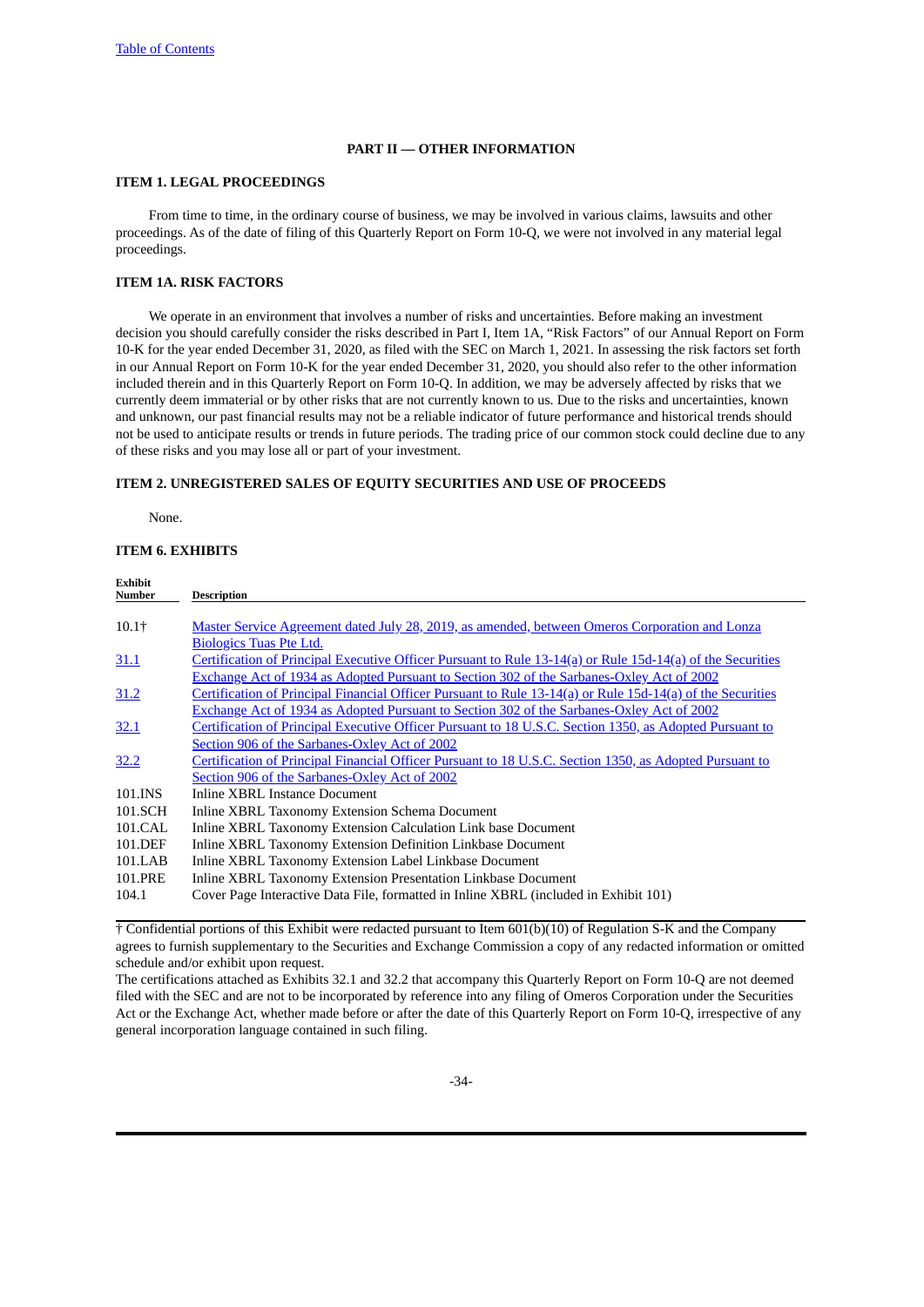## **SIGNATURES**

<span id="page-34-0"></span>Pursuant to the requirements of the Securities Exchange Act of 1934, the registrant has duly caused this report to be signed on its behalf by the undersigned thereunto duly authorized.

## **OMEROS CORPORATION**

Dated: November 9, 2021 /s/ Gregory A. Demopulos

Gregory A. Demopulos, M.D. President, Chief Executive Officer and Chairman of the Board of Directors

Dated: November 9, 2021 /s/ Michael A. Jacobsen

Michael A. Jacobsen Vice President, Finance, Chief Accounting Officer and Treasurer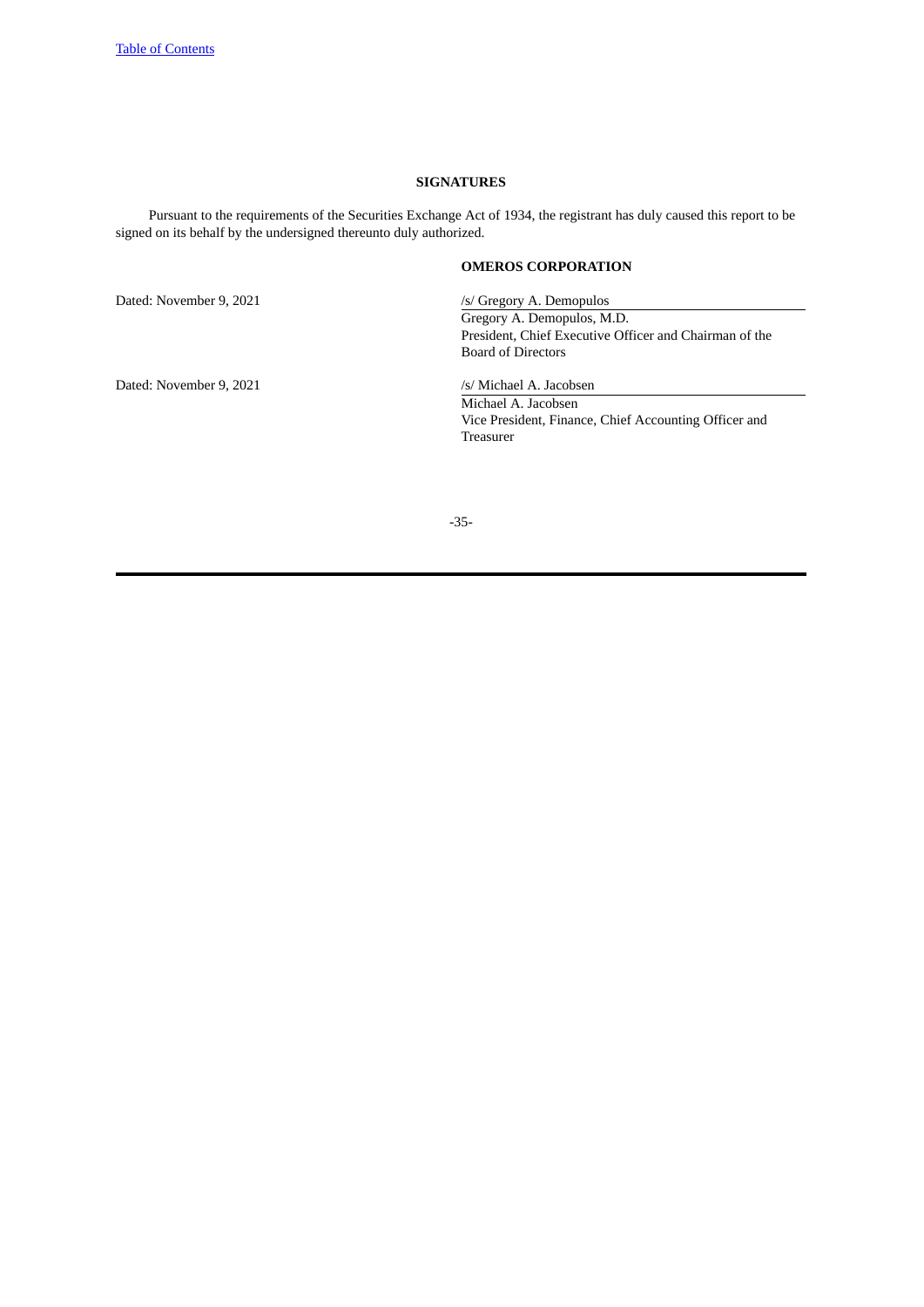



<span id="page-35-0"></span>MASTER

SERVICES

AGREEMENT

AS AMENDED

between

LONZA BIOLOGICS TUAS PTE LTD

and

OMEROS CORPORATION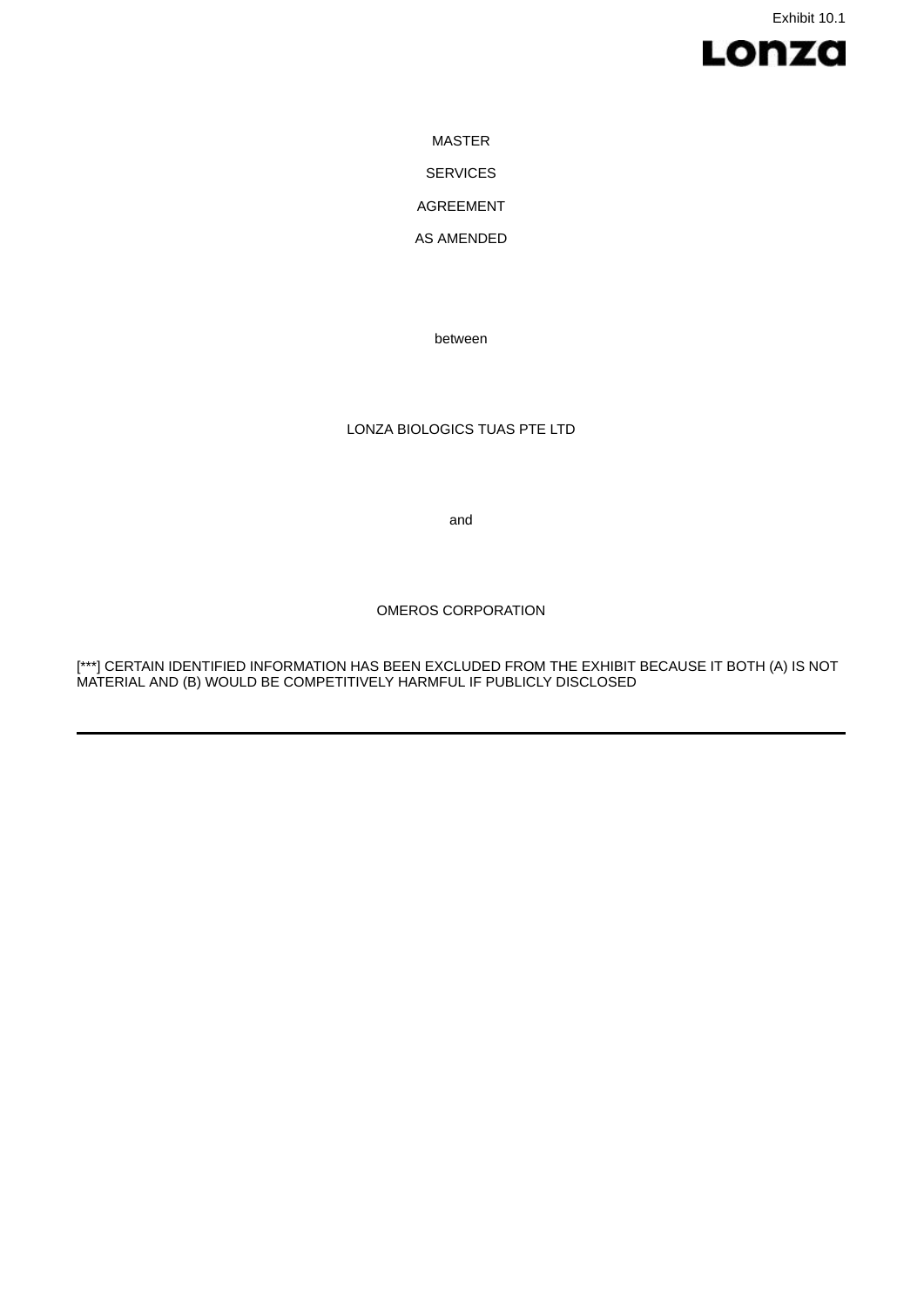

THIS AGREEMENT is made on the 28<sup>th</sup> day of July 2019 (the "Effective Date") and amended as of the 5<sup>th</sup> day of July 2021

BETWEEN

1. LONZA BIOLOGICS TUAS PTE LTD of 35 Tuas South Ave 6, SG Singapore 637377 ("Lonza") and

2. OMEROS CORPORATION, of 201 Elliott Avenue West, Seattle, WA 98119, USA ("Omeros").

Omeros and Lonza are hereinafter also collectively referred to as the "Parties" and each individually also as a "Party".

WHEREAS

A. Omeros is the proprietor of the human IgG known as narsoplimab (OMS721), an antibody that binds to and inhibits MASP-2; and

B. Lonza and its Affiliates have the expertise in the production of monoclonal antibodies for therapeutic use;

C. Omeros wishes to contract Lonza for the Launch and commercial supply of narsoplimab and for related support Services, as described in this Agreement; and

D. Lonza is prepared to perform such Services for Omeros on the terms and conditions set out herein.

NOW IT IS AGREED AS FOLLOWS:

#### **1. Definitions and Interpretation**

The following terms shall have the following meanings unless the context requires otherwise:

| "Affiliate"       | means any Company, partnership or other entity which<br>directly or indirectly Controls, is Controlled by or is under<br>common Control with the relevant Party to this Agreement.                                                                                                                                                                                                                                                                                                                                                                                                                                                                                                                                                                                                                            |
|-------------------|---------------------------------------------------------------------------------------------------------------------------------------------------------------------------------------------------------------------------------------------------------------------------------------------------------------------------------------------------------------------------------------------------------------------------------------------------------------------------------------------------------------------------------------------------------------------------------------------------------------------------------------------------------------------------------------------------------------------------------------------------------------------------------------------------------------|
| "Agreement"       | means this agreement incorporating all Appendices and<br>Schedules as amended or varied from time to time by written<br>agreement of the Parties.                                                                                                                                                                                                                                                                                                                                                                                                                                                                                                                                                                                                                                                             |
| "Applicable Laws" | means all applicable laws, including relevant federal, state<br>and local laws, statutes, rules, and regulations which are<br>applicable to a Party's activities in the Territory hereunder,<br>including, without limitation, the applicable regulations and<br>quidelines of any Governmental Authority, Food and Drug<br>Administration (FDA) and EMA (European Medicines Agency)<br>and all applicable cGMP together with amendments thereto,<br>all of the clauses required to be inserted into this Agreement<br>as set forth in U.S. Federal Acquisition Regulations (FAR)<br>52.244-6 that are applicable to Lonza for Manufacturing<br>Services at the Facility, which shall be deemed to be inserted<br>herein, and the United States Foreign Corrupt Practices Act<br>and the UK Bribery Act 2010. |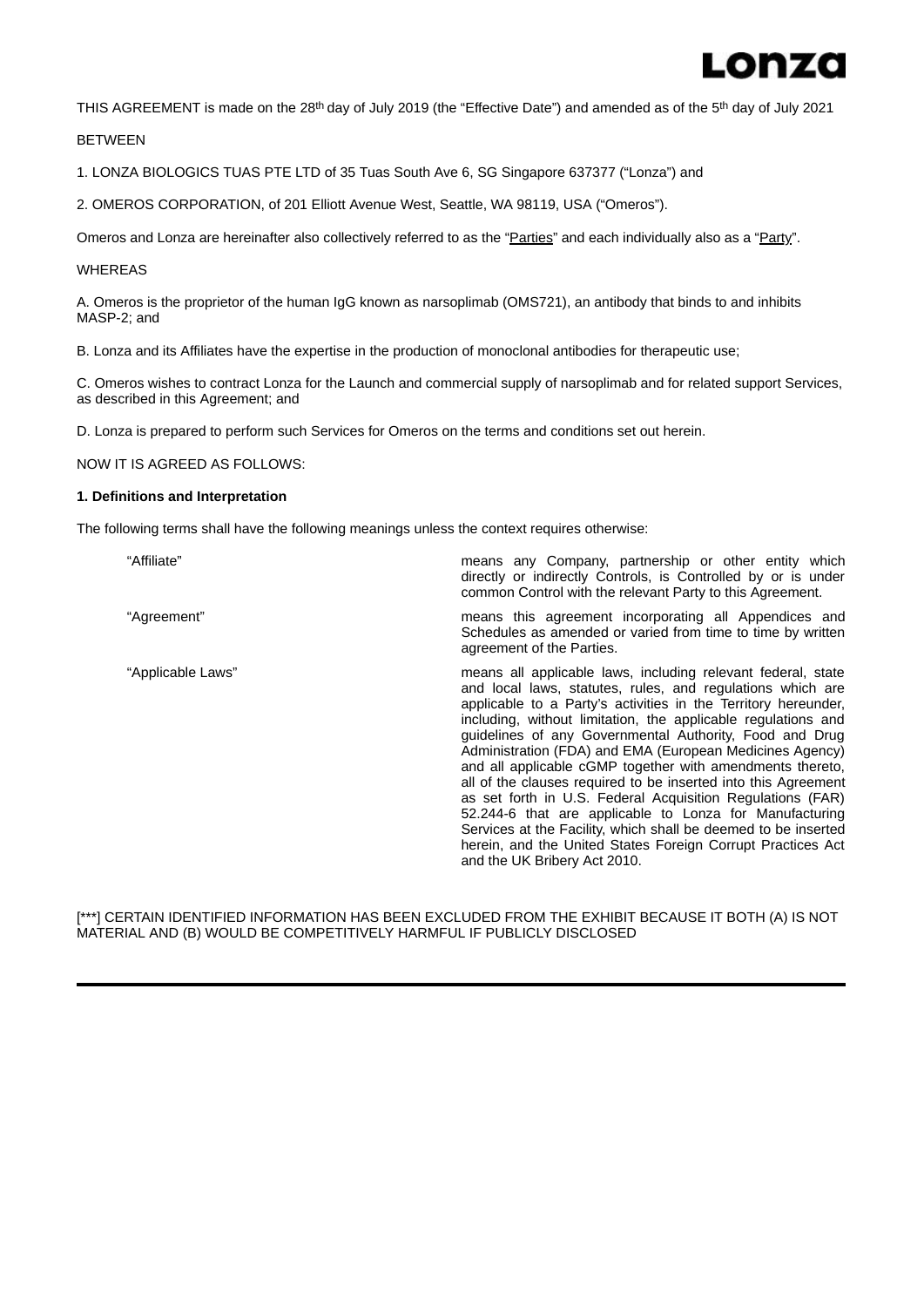## Lonza

| "Approval"                  | means marketing approval by the FDA or the EMA, of Product<br>manufactured at the Facility for commercial supply and the<br>date of first Approval shall be the date on which the earliest of<br>these approvals occurs (hereinafter "First Approval"), but<br>excludes any authorizations for limited distribution, use or sale<br>of Product on an early access, expanded access or<br>compassionate use basis in advance of authorization to<br>broadly market the Product.                                                                                                                                                                                                                                                                                                                                                                                                                                       |
|-----------------------------|----------------------------------------------------------------------------------------------------------------------------------------------------------------------------------------------------------------------------------------------------------------------------------------------------------------------------------------------------------------------------------------------------------------------------------------------------------------------------------------------------------------------------------------------------------------------------------------------------------------------------------------------------------------------------------------------------------------------------------------------------------------------------------------------------------------------------------------------------------------------------------------------------------------------|
| "Batch"                     | means the total Product obtained from one (1) fermentation<br>and associated purification using the Process, which<br>fermentation and purification will be carried out in accordance<br>with cGMP unless otherwise agreed and specified in a SOW.                                                                                                                                                                                                                                                                                                                                                                                                                                                                                                                                                                                                                                                                   |
| "Binding Order"             | has the meaning given to it in Clause 6 3.2.                                                                                                                                                                                                                                                                                                                                                                                                                                                                                                                                                                                                                                                                                                                                                                                                                                                                         |
| "Biosimilar"                | means $[***]$ .                                                                                                                                                                                                                                                                                                                                                                                                                                                                                                                                                                                                                                                                                                                                                                                                                                                                                                      |
| "Campaign"                  | means a series of cGMP Batches at the Facility.                                                                                                                                                                                                                                                                                                                                                                                                                                                                                                                                                                                                                                                                                                                                                                                                                                                                      |
| "Cell Line"                 | means the Omeros Cell Line used by Lonza to express<br>Product specified in Specifications Document, and any clones<br>or derivatives thereof.                                                                                                                                                                                                                                                                                                                                                                                                                                                                                                                                                                                                                                                                                                                                                                       |
|                             | For the purposes of this Agreement, "Omeros Cell Line"<br>means a cell line provided by Omeros and any clones or<br>derivatives thereof, used by Lonza to express Product<br>specified in the Specifications Document.                                                                                                                                                                                                                                                                                                                                                                                                                                                                                                                                                                                                                                                                                               |
| "Certificate of Analysis"   | means a document prepared by Lonza listing and certifying<br>the tests performed by Lonza or approved external<br>laboratories, the Specifications and test results.                                                                                                                                                                                                                                                                                                                                                                                                                                                                                                                                                                                                                                                                                                                                                 |
| "Certificate of Compliance" | means a document prepared by Lonza: (i) listing the<br>manufacturing date, unique Batch number, and concentration<br>of Product in such Batch, (ii) certifying that such Batch was<br>manufactured in accordance with the Master Batch Record<br>and, unless otherwise specified in a SOW for development<br>work, cGMP.                                                                                                                                                                                                                                                                                                                                                                                                                                                                                                                                                                                             |
| "cGMP"                      | means those laws and regulations applicable in the U.S. and<br>Europe, relating to the manufacture of medicinal products for<br>human use, including, without limitation, current good<br>manufacturing practices as specified in the ICH guidelines,<br>including without limitation, ICH Q7A "ICH<br>Good<br>Manufacturing Practice Guide for Active Pharmaceutical<br>Ingredients", US Federal Food Drug and Cosmetic Act at<br>21CFR (Chapters 210, 211, 600 and 610) and the Guide to<br>Good Manufacturing Practices for Medicinal Products as<br>promulgated<br>under<br>European<br><b>Directive</b><br>91/356/EEC.<br>2003/94/EC, as amended, and 2001/83/EC, as amended. For<br>the avoidance of doubt, Lonza's operational quality standards<br>are defined in internal cGMP policy documents as will be<br>further detailed in the Quality Agreement (as such term is<br>defined in Clause 2.14 herein). |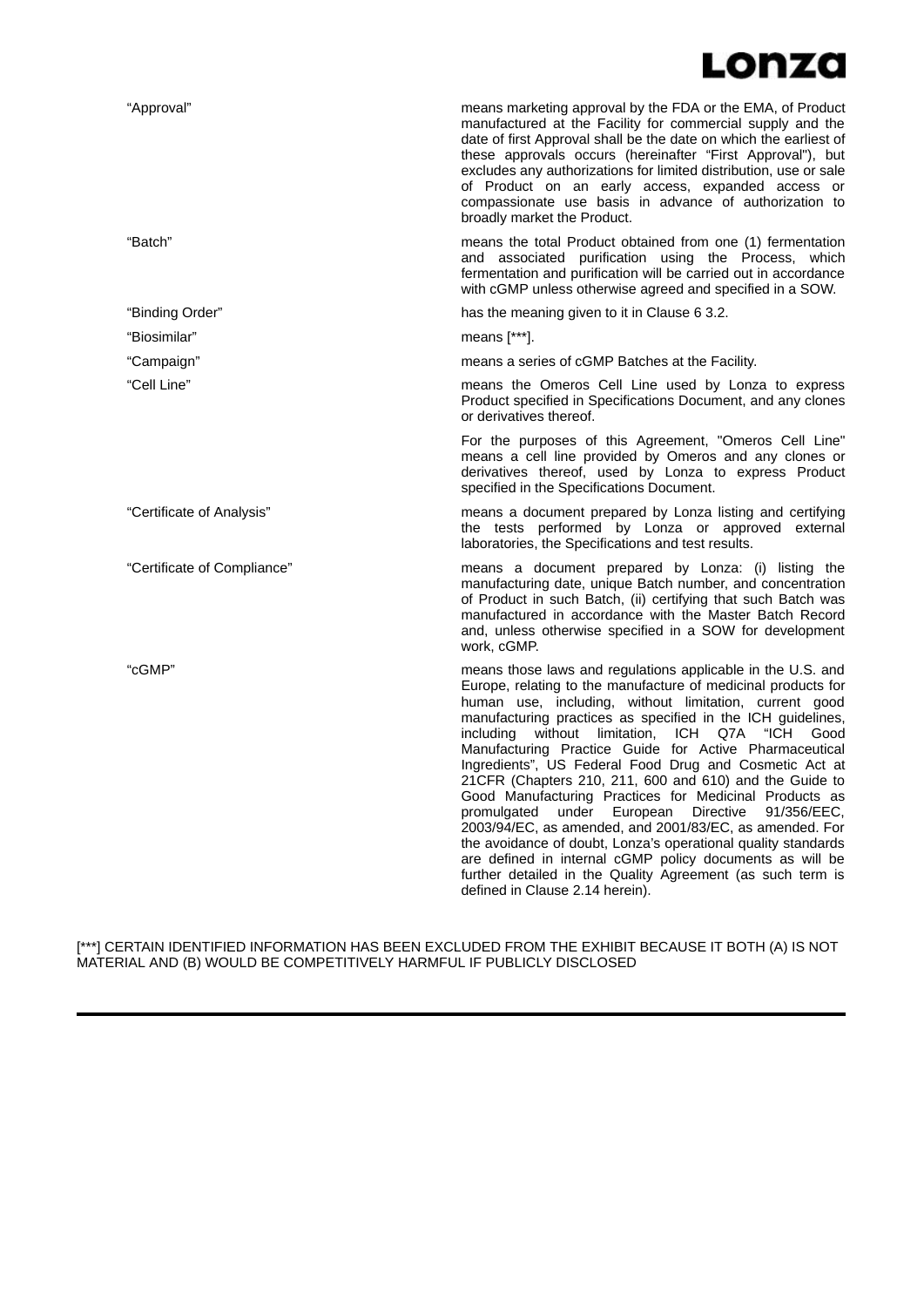# Lonza

| "cGMP Product"                       | means Product that is required under this Agreement or a<br>SOW to be manufactured in accordance with cGMP; for<br>purposes of clarity, all Product manufactured under this<br>Agreement or a SOW shall be manufactured under cGMP<br>unless expressly agreed otherwise in a SOW for development<br>work.                                                                                                                                                                             |
|--------------------------------------|---------------------------------------------------------------------------------------------------------------------------------------------------------------------------------------------------------------------------------------------------------------------------------------------------------------------------------------------------------------------------------------------------------------------------------------------------------------------------------------|
| "Commencement Date"                  | means the date of removal of the vial of cells from frozen<br>storage for the production of a Batch.                                                                                                                                                                                                                                                                                                                                                                                  |
| "Competing Contract Manufacturer"    | shall mean any Third Party who, together with its Affiliates,<br>undertakes or performs more than fifty per cent (50%) of their<br>business as a Third Party manufacturer of monoclonal<br>antibodies and/or therapeutic proteins or any product of a<br>similar nature to which this Agreement relates.                                                                                                                                                                              |
| "Control"                            | means the ownership of more than fifty percent (50%) of the<br>issued share capital or the legal power to direct or cause the<br>direction of the general management and policies of the Party<br>in question.                                                                                                                                                                                                                                                                        |
| "Development Agreement"              | means the Master Services Agreement between the Parties<br>dated 1 October 2015 and as subsequently amended,<br>inclusive of the Reservation Letter dated 11 August 2017.                                                                                                                                                                                                                                                                                                             |
| "Deliver", "Delivered" or "Delivery" | has the meaning given to it in Clause 5.                                                                                                                                                                                                                                                                                                                                                                                                                                              |
| "Extension Term"                     | has the meaning given to it in Clause 12.1.1.                                                                                                                                                                                                                                                                                                                                                                                                                                         |
| "External Laboratories"              | means any Third Party instructed by Lonza, only with Omeros'<br>advance written consent, to conduct activities required to<br>complete the Services, including but not limited to, third<br>parties that synthesise DNA or perform tests on the Cell Line,<br>Product or materials derived therefrom.                                                                                                                                                                                 |
| "Facility"                           | means Lonza's manufacturing facilities in [***], or such other<br>Lonza facility as may be mutually agreed upon in writing.                                                                                                                                                                                                                                                                                                                                                           |
| "Failure Notice"                     | has the meaning given to it in Clause 5.9.                                                                                                                                                                                                                                                                                                                                                                                                                                            |
| "Forecast"                           | has the meaning given in to it in Clause 6.2.1.                                                                                                                                                                                                                                                                                                                                                                                                                                       |
| "Latent Defect"                      | means a defect which may be present at Delivery but which<br>cannot be detected at the time of inspection as specified in<br>Clause 5.9 despite diligent inspection by Omeros and which is<br>directly attributable to a breach of Lonza's obligations under<br>this Agreement. Latent Defect shall exclude any failures due<br>to mishandling, improper storage or contamination of the<br>Product by Omeros or Third Parties after Delivery by Lonza.                               |
| "Launch"                             | means and shall be deemed to occur at such time that (i) the<br>First Approval has been obtained and (ii) the Product has<br>been shipped for commercial sale by or on behalf of Omeros<br>to a wholesaler or hospital. Omeros shall provide notice of<br>such shipment to a wholesaler or hospital in writing to Lonza<br>(such notice not to be unreasonably delayed). For the<br>avoidance of doubt, Launch excludes any shipment or sale of<br>Product pursuant to authorizations |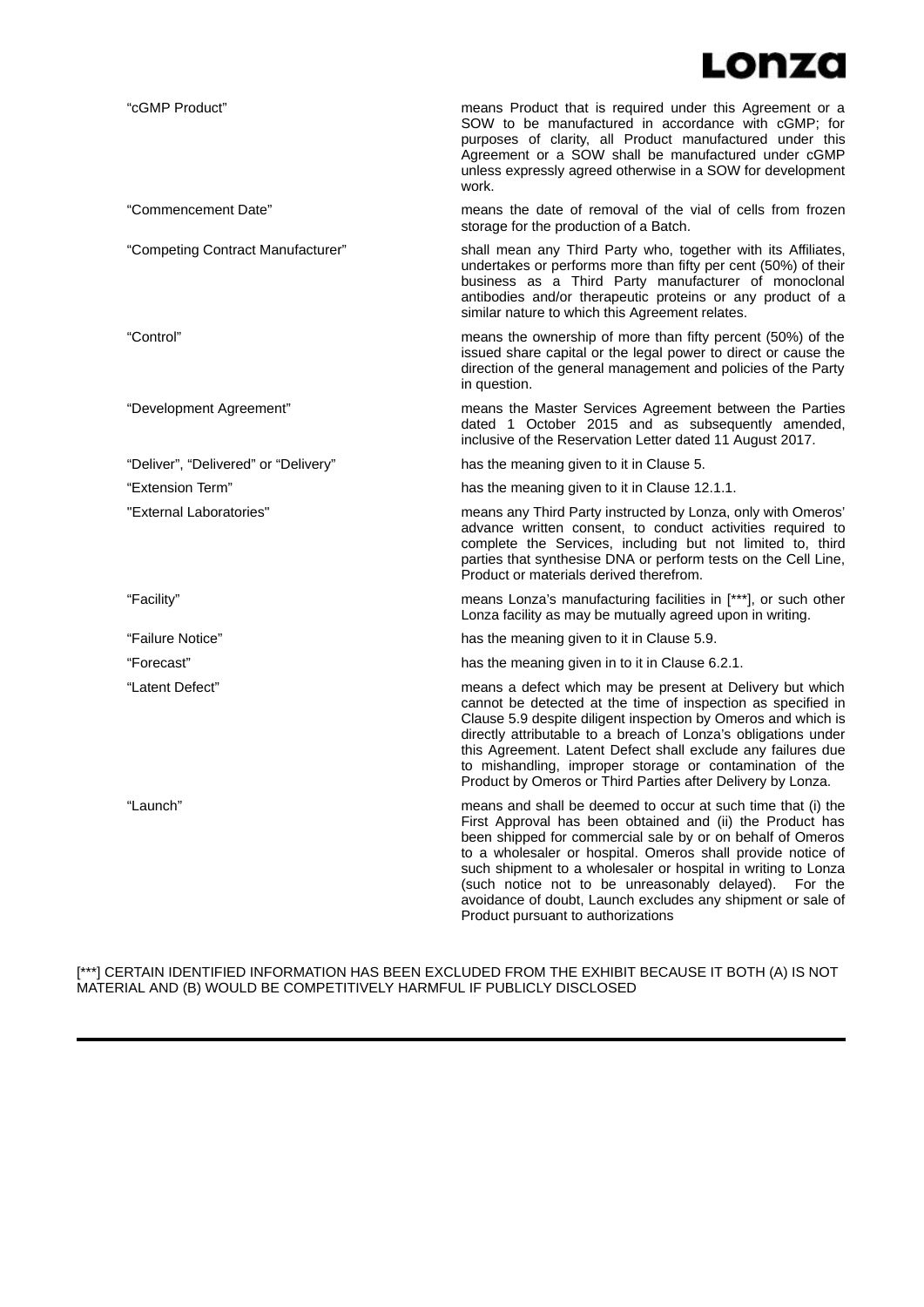

|                                     | for use, distribution or sale of Product on an early access,<br>expanded access or compassionate use basis.                                                                                                                                                                                                                                                                                                                                                                                                                                      |
|-------------------------------------|--------------------------------------------------------------------------------------------------------------------------------------------------------------------------------------------------------------------------------------------------------------------------------------------------------------------------------------------------------------------------------------------------------------------------------------------------------------------------------------------------------------------------------------------------|
| "Intellectual Property"             | means all patents, copyright, rights in designs, know-how,<br>trade secrets, and all other intellectual or industrial property<br>rights, in each case whether registered or unregistered and<br>including applications or rights to apply for them and together<br>with all extensions and renewals of them, and in each and<br>every case all rights or forms of protection having equivalent<br>or similar effect anywhere in the world.                                                                                                      |
| "Initial Term"                      | has the meaning given to it in Clause 12.1.                                                                                                                                                                                                                                                                                                                                                                                                                                                                                                      |
| "IP-Respecting Entity"              | means[***].                                                                                                                                                                                                                                                                                                                                                                                                                                                                                                                                      |
| "Lonza Know-How"                    | means all technical and other information relating directly or<br>indirectly, to the Process and/or the performance of the<br>Services known to Lonza from time to time other than Omeros<br>Information and information in the public domain.                                                                                                                                                                                                                                                                                                   |
| "Lonza Patent Rights"               | means all inventions, patents and patent applications of any<br>kind throughout the world relating to the Process which from<br>time to time Lonza is the owner of or is entitled to use, which<br>for purposes of clarity shall not include inventions, patents<br>and patent applications related to the Process to the extent<br>specific to the Product and not generally applicable to other<br>products.                                                                                                                                   |
| "Master Batch Record"               | means the document, proposed by Lonza and approved by<br>Omeros, which defines the manufacturing methods, test<br>methods and other procedures, directions and controls<br>associated with the manufacture and testing of Product.                                                                                                                                                                                                                                                                                                               |
| "Minimum Campaign"                  | has the meaning given to it in Clause 6 1.1.                                                                                                                                                                                                                                                                                                                                                                                                                                                                                                     |
| "Minimum Exclusivity"               | has the meaning given to it in Clause 4.5.                                                                                                                                                                                                                                                                                                                                                                                                                                                                                                       |
| "Minimum Order"                     | has the meaning given to it in Clause 6 1.2.                                                                                                                                                                                                                                                                                                                                                                                                                                                                                                     |
| "New General Intellectual Property" | has the meaning given to it in Clause 8.2.                                                                                                                                                                                                                                                                                                                                                                                                                                                                                                       |
| "New Omeros Intellectual Property"  | has the meaning given to it in Clause 8.3.                                                                                                                                                                                                                                                                                                                                                                                                                                                                                                       |
| "Omeros Information"                | means all technical and other information that was not known<br>to Lonza independently of Omeros and this Agreement, or<br>that is generated by Lonza for Omeros during the<br>performance of Services under this Agreement, relating to the<br>Product, the Omeros Cell Line, to the extent specific to the<br>Product, from time to time supplied by Omeros to Lonza or<br>generated by Lonza during the term of this Agreement and<br>excluding any Lonza Know-How, Lonza Patent Rights and<br>New General Application Intellectual Property. |
| "Omeros Materials"                  | means the materials supplied by Omeros to Lonza (if any)<br>and identified as such in a Specifications Document hereto or<br>any SOW or otherwise demonstrated by substantial written<br>evidence to have been provided by Omeros.                                                                                                                                                                                                                                                                                                               |
|                                     |                                                                                                                                                                                                                                                                                                                                                                                                                                                                                                                                                  |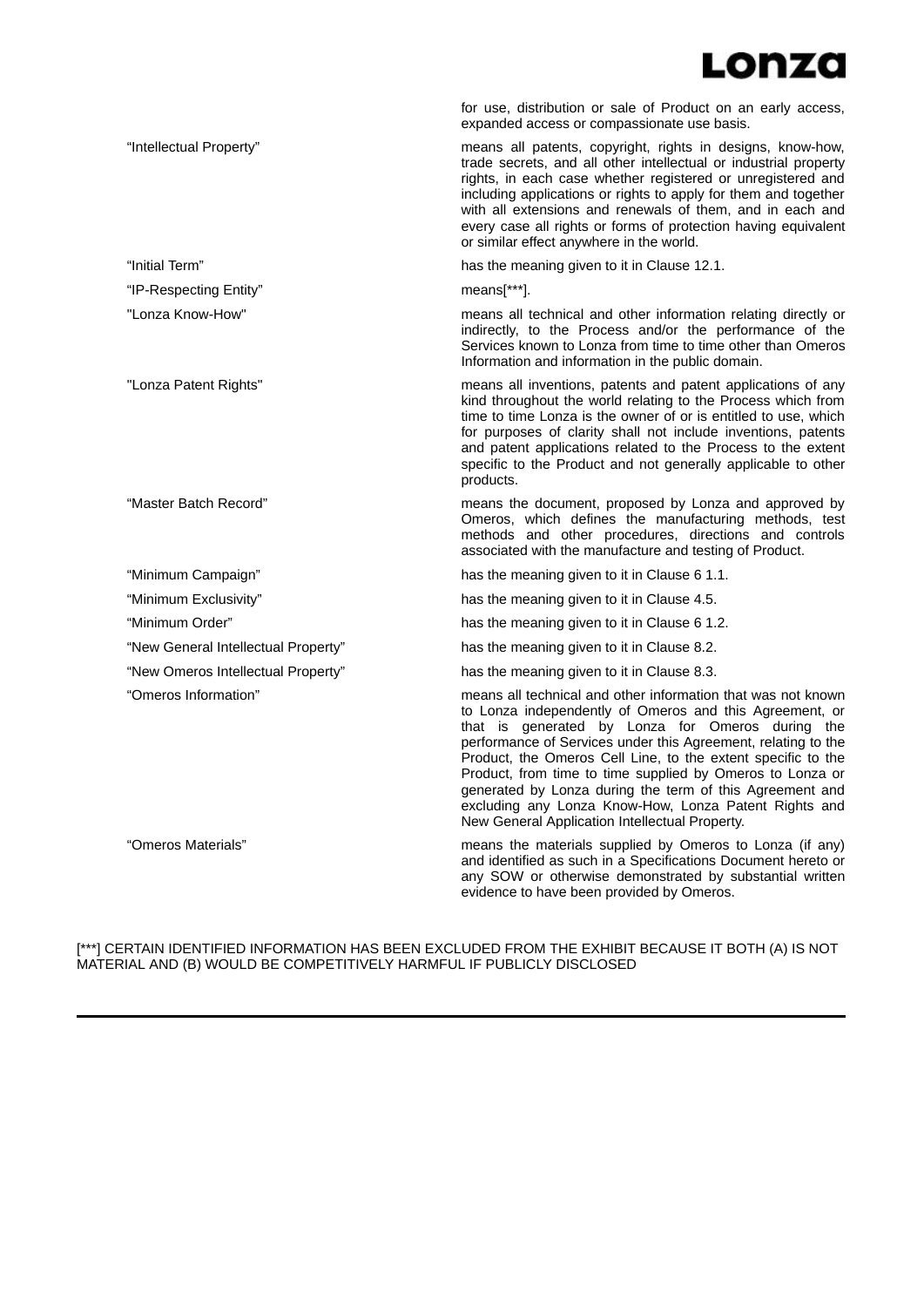

| "Omeros Patent Rights"      | means all inventions, patents and patent applications of any<br>kind throughout the world relating to the Product and<br>improvements or modifications thereof, the Omeros Cell Line<br>and improvements or modifications thereof, the Process to the<br>extent specific to the Product, excluding the Lonza Patent<br>Rights, or Lonza Know-How and New General Application<br>Intellectual Property.                                                                                                                                                                   |
|-----------------------------|--------------------------------------------------------------------------------------------------------------------------------------------------------------------------------------------------------------------------------------------------------------------------------------------------------------------------------------------------------------------------------------------------------------------------------------------------------------------------------------------------------------------------------------------------------------------------|
| "Price"                     | means the price specified in (i) a SOW for the Services other<br>than Batch manufacture or (ii) a Binding Order in accordance<br>with Schedule 1 for manufacture of Batches.                                                                                                                                                                                                                                                                                                                                                                                             |
| "Process"                   | means the production process for the manufacture of the<br>Product from the Cell Line, including any improvements or<br>modifications thereto from time to time.                                                                                                                                                                                                                                                                                                                                                                                                         |
|                             | For the purposes of this Agreement, "Omeros Process"<br>means a Process provided by Omeros for the production of<br>the Product from the Omeros Cell Line, inclusive of<br>adaptations of such process by Lonza to substitute animal<br>components (e.g., amino acids) with non-animal components,<br>and shall, to the extent applicable, be subject to Clause 8.4<br>below, and "Lonza Process" means a Process provided by or<br>developed by Lonza for the production of Product from the<br>Omeros Cell Line using inter alia Lonza-proprietary media and<br>feeds. |
| "Product"                   | means Omeros' proprietary narsoplimab (OMS721) antibody<br>to MASP-2 product manufactured using the Process<br>(including any test sample thereof), particulars of which are<br>set out in the Specifications Document and includes all<br>derivatives thereof.                                                                                                                                                                                                                                                                                                          |
| "Proprietary Feed License"  | has the meaning given to it in Clause 2.8.                                                                                                                                                                                                                                                                                                                                                                                                                                                                                                                               |
| "Purchase Order"            | means a purchase order placed by Omeros for the production<br>and delivery of Batches or other Services.                                                                                                                                                                                                                                                                                                                                                                                                                                                                 |
| "Quality Agreement"         | has the meaning given to it in Clause 2.12.                                                                                                                                                                                                                                                                                                                                                                                                                                                                                                                              |
| "Raw Materials"             | means those materials procured by Lonza and including those<br>filters and other consumables as required and used by Lonza<br>in the production of the Product at the Facility.                                                                                                                                                                                                                                                                                                                                                                                          |
| "Raw Materials Fee"         | means the procurement and handling fee of [***] of the<br>acquisition cost of Raw Materials by Lonza that is charged to<br>Omeros in addition to the cost of such Raw Materials<br>(excluding Resins, which are not subject to a handling fee).                                                                                                                                                                                                                                                                                                                          |
| "Recall"                    | has the meaning given to it in Clause 5.13.                                                                                                                                                                                                                                                                                                                                                                                                                                                                                                                              |
| "Regulatory Authority(ies)" | means the FDA, EMA, European national regulatory<br>authorities, and any other similar regulatory authorities as<br>may be agreed upon in writing by the Parties.                                                                                                                                                                                                                                                                                                                                                                                                        |
| "Release"                   | has the meaning given to it in Clause 5.1.                                                                                                                                                                                                                                                                                                                                                                                                                                                                                                                               |
| "Resins"                    | means the purification Resins, UF membranes and any other<br>materials that are used across multiple Batches as part of the<br>provision of Services.                                                                                                                                                                                                                                                                                                                                                                                                                    |
|                             |                                                                                                                                                                                                                                                                                                                                                                                                                                                                                                                                                                          |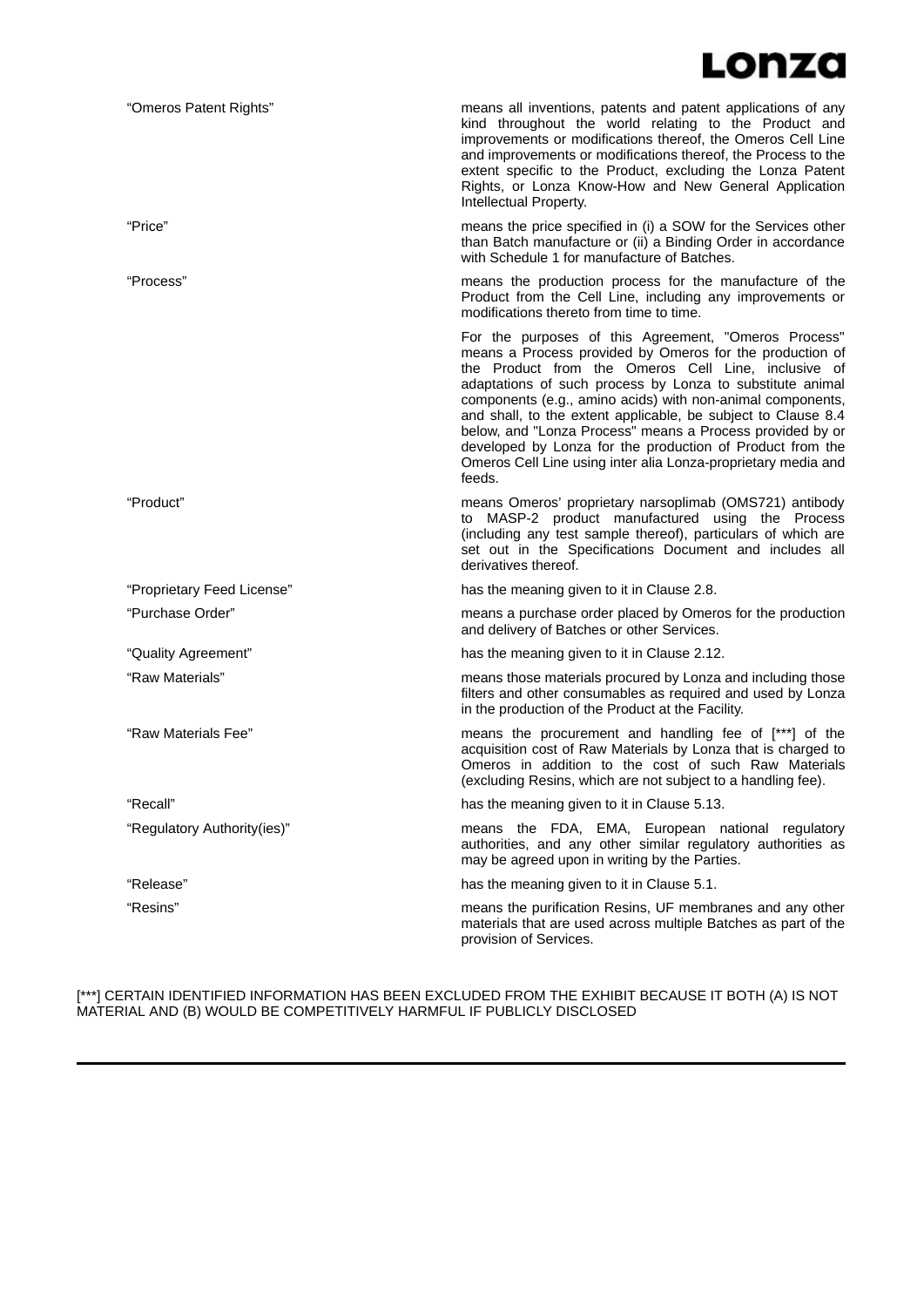# Lonza

| "Services"                   | means all or any part of the services performed by Lonza<br>(including, without limitation,<br>cell culture<br>evaluation,<br>purification evaluation, master, working and extended cell<br>bank creation, Processing and sample and bulk production of<br>the Product), particulars of which are set out in one or more<br>SOW <sub>S</sub> .                                                                                                                                                                                                                                                                                                                                       |
|------------------------------|--------------------------------------------------------------------------------------------------------------------------------------------------------------------------------------------------------------------------------------------------------------------------------------------------------------------------------------------------------------------------------------------------------------------------------------------------------------------------------------------------------------------------------------------------------------------------------------------------------------------------------------------------------------------------------------|
| "Specifications"             | means all written requirements, standards, quality control<br>testing and other data for Product, particulars of which are set<br>out in Specifications Document.                                                                                                                                                                                                                                                                                                                                                                                                                                                                                                                    |
| "Specifications Document"    | means the mutually agreed document setting out the<br>requirements, standards, quality control testing and other<br>parameters for the Product, as may be amended from time to<br>time by written agreement of the Parties.                                                                                                                                                                                                                                                                                                                                                                                                                                                          |
| "Statement of Work" and SOW" | means a document setting out particular Services to be<br>performed, including a description of the Services to be<br>performed, any agreed Price and terms of payment for the<br>Services to be performed, and any changes or additions to<br>previously agreed Specifications, which shall be incorporated<br>into this Agreement upon execution by authorized<br>representatives of each Party. In the event of any conflict<br>between the provisions of this Agreement and the provisions<br>of any SOW, the provisions of this Agreement shall control<br>except to the extent that specific terms are expressly<br>indicated in a SOW as superseding terms of this Agreement. |
| "Supply Failure"             | has the meaning given to it in Clause 6 6.1.                                                                                                                                                                                                                                                                                                                                                                                                                                                                                                                                                                                                                                         |
| "Term"                       | has the meaning given to it in Clause 12.1.                                                                                                                                                                                                                                                                                                                                                                                                                                                                                                                                                                                                                                          |
| "Termination Fee"            | means the fees payable on termination in accordance with<br>Clause 12.6.                                                                                                                                                                                                                                                                                                                                                                                                                                                                                                                                                                                                             |
| "Terms of Payment"           | means the terms of payment specified in this Agreement with<br>respect to Purchase Orders for Batches and the terms of<br>payment specified in a SOW for other Services. In the event<br>of a conflict between the provisions of this Agreement and the<br>provisions of any Purchase Order or SOW, the provisions of<br>this Agreement shall control.                                                                                                                                                                                                                                                                                                                               |
| "Territory"                  | means [***] and any other additional territory(ies) for which<br>Omeros provides Lonza with reasonable prior written notice<br>and subject to Lonza's agreement that it can support such<br>additional territory(ies) (such agreement not to<br>be<br>unreasonably withheld).                                                                                                                                                                                                                                                                                                                                                                                                        |
| "Third Party"                | means any party other than Omeros, Lonza and their<br>respective Affiliates.                                                                                                                                                                                                                                                                                                                                                                                                                                                                                                                                                                                                         |

References to the singular number include the plural and vice versa, references to Clauses and Schedules are references to clauses and schedules to this Agreement.

## **2. Provision of the Services**

2.1 (a) Lonza shall itself and through its Affiliates, diligently carry out the Services as provided in this Agreement and each SOW, and shall use reasonable endeavours to perform the Services without defect and according to the estimated timelines as set forth in this Agreement and each applicable SOW or Binding Order. Lonza will, in accordance with the terms of this Agreement and the Quality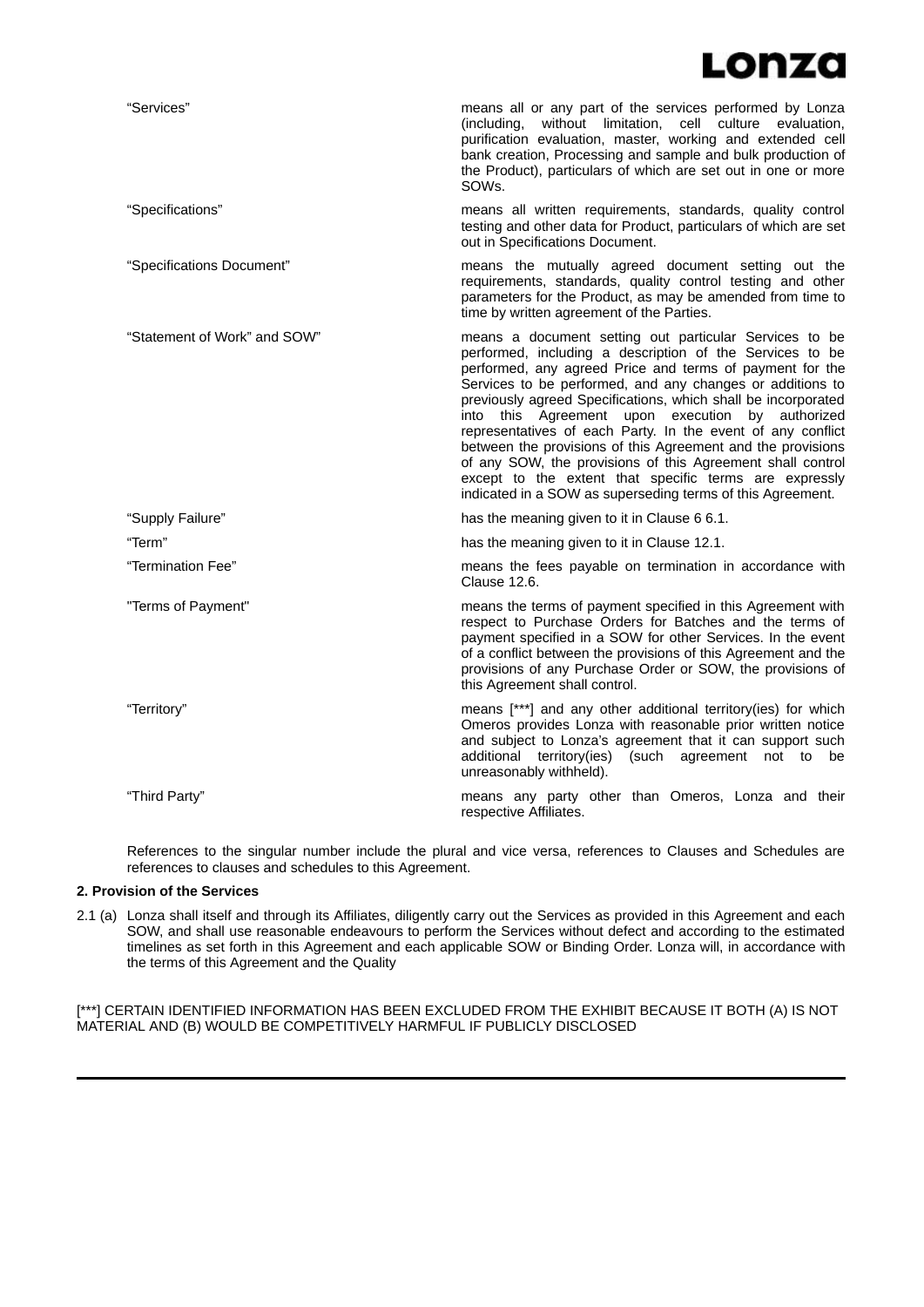## $\blacksquare$

Agreement, manufacture at the Facility and Release to Customer, cGMP Batches that comply with the Master Batch Record, cGMP and the Specifications, and provide a corresponding Certificate of Analysis and Certificate of Compliance for each such cGMP Batch.

- 2.1 (b) Lonza shall retain appropriately qualified and trained personnel with the requisite knowledge and experience to perform the Services in accordance with this Agreement. Lonza may subcontract or delegate any portion of the Services under this Agreement to a Third Party analytical laboratory or other Third Party only with Omeros' advance written approval, not to be unreasonably withheld; provided, that any such subcontracted Third Party shall be subject to the same obligations and other provisions contained in this Agreement and any applicable SOW or Binding Order and Lonza shall be responsible for such subcontracted services, unless such subcontracted Third Party has been selected by Omeros, in which case Lonza shall not be responsible for such subcontracted services.
- 2.2 Lonza shall manufacture cGMP Product in accordance with the Master Batch Record to meet the Specifications using the Omeros Cell Line, provided that there shall be no such obligation to meet the Specifications in respect of the [\*\*\*] cGMP Batch manufactured following any material change in the Process agreed to or requested by Omeros in writing, provided, however, that in such cases Lonza shall still be required to use commercially reasonable efforts to meet the Specifications and shall still comply with all Applicable Laws and Lonza's standard operating procedures.
- 2.3 The quantities of Product for Delivery set out in Purchase Orders are estimates only, which quantities Lonza shall use commercially reasonable efforts to meet. Promptly following First Approval and the manufacture of the [\*\*\*] cGMP Batch manufactured on or after [\*\*\*] by Lonza for Omeros at each facility at which Lonza manufactures Batches for Omeros, (not including batches manufactured under the Development Agreement or other development batches), and taking into account sampling from Batches, the Parties shall mutually determine and agree in writing on target yield quantities and an acceptable range of yield for future cGMP Batches along with associated pricing adjustments.
- 2.4 Without prejudice to Lonza's obligations under Clauses 2.1 and 2.2, Omeros shall be entitled to cancel any unfulfilled part of the Services or to refuse to accept the Services on grounds of late performance or late delivery to the extent specified within this Agreement.
- 2.5 Lonza shall perform the Services in compliance with this Agreement, the applicable SOW, all Applicable Laws and Lonza's standard operating procedures applicable to the Services.
- 2.6 Lonza shall not use the Cell Line, the Omeros Process, Omeros Patent Rights, Omeros Materials or Omeros Information (or any part thereof) [\*\*\*] for any purpose other than the performance of the Services for Omeros under this Agreement. [\*\*\*].
- 2.7 Lonza shall:

(a) at all times use commercially reasonable efforts to keep the Cell Line, the Omeros Information and/or Omeros Materials secure and safe from loss and damage in a commercially reasonable manner that is as rigorous as such manner as Lonza stores its own material of similar nature;

(b) not part with possession of the Cell Line and/or Omeros Materials or the Product or the Omeros Information, save for the purpose of activities at the authorized External Laboratories or as otherwise authorised in writing by Omeros; and

(c) ensure that all External Laboratories are subject to obligations of confidence substantially in the form of those obligations of confidence imposed on Lonza under this Agreement.

2.8 Omeros acknowledges and agrees that this Agreement is entered into so that Lonza can provide the Services based on the options provided below:

### (a) *Omeros Cell Line and Lonza Process.*

Lonza shall provide notice to Omeros, and obtain Omeros' consent, prior to the incorporation into the Product or the Process of a material or process that would require a license from Lonza or a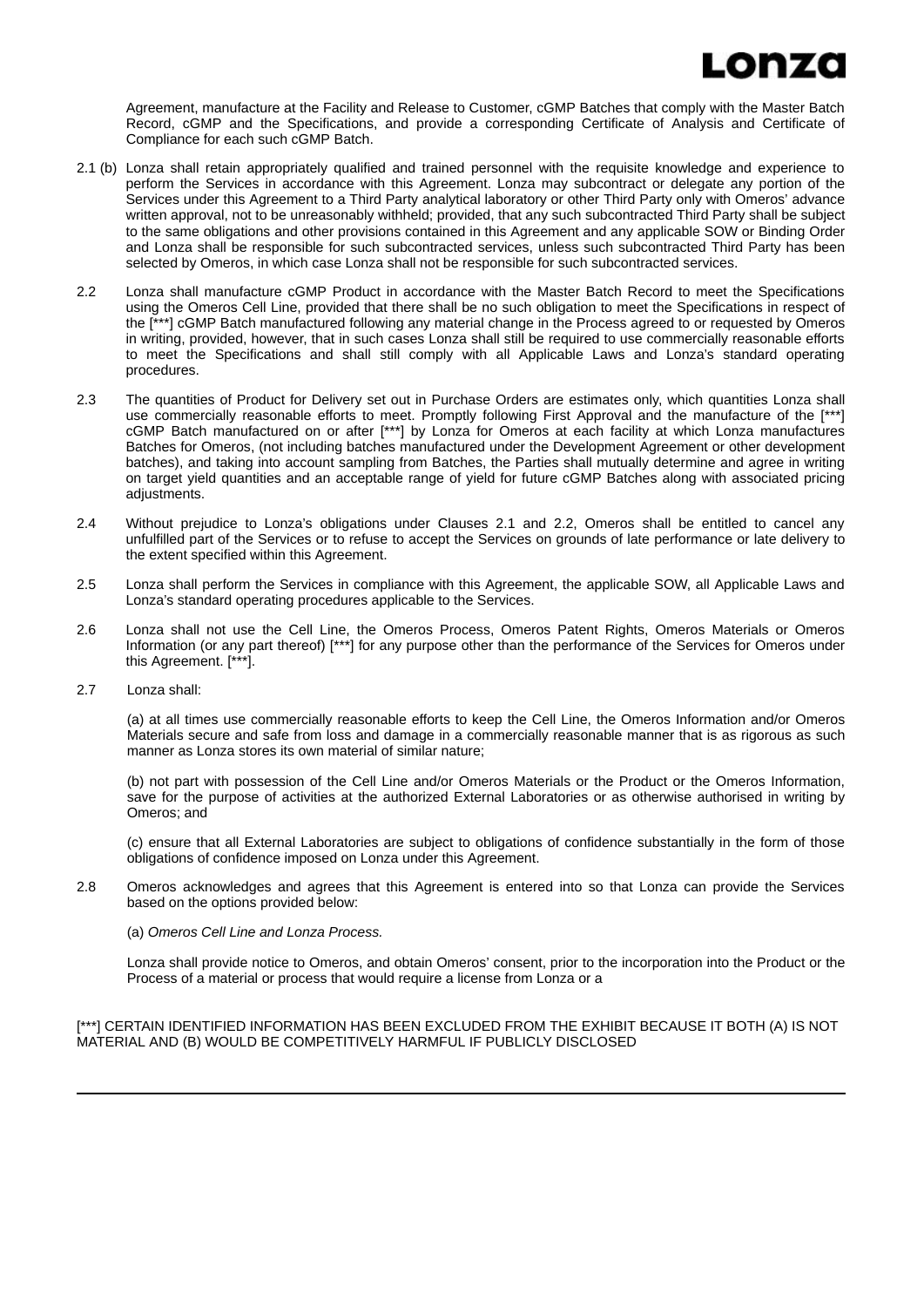

Third Party, which notice shall include the proposed license terms for such new material or process applicable to technology transfer in accordance with Clause 12.8 but which, in the case of any new material or process that requires a license from Lonza rather than a Third Party, such license shall be royalty free for the Process during the Term of this Agreement, but Omeros acknowledges that the terms of any license with any such Third Party shall be subject to terms and price to be agreed between Omeros and such Third Party.. If Omeros consents to such terms, the material or process may be incorporated into the Product or the Process; if Omeros does not consent to such terms, Lonza shall continue to manufacture the Product using the Process without such incorporation. Omeros shall have the option to purchase Lonza's proprietary media and feeds from Lonza or a Third Party supplier. Lonza agrees that it shall make available to Omeros a license for purchase of Lonza's proprietary feeds from Third Party suppliers or Lonza and to use the Lonza Process in connection with nonclinical and in vivo human clinical research and development, manufacture, marketing and sales and commercialization purposes (a "Proprietary Feed License"). For current and any future media and feeds, the Proprietary Feed License shall be fully paid up and subject always to Clause 12.8, no royalties or other compensation owed other than as may be charged by Third Party media and feed suppliers for supply of such current media and feeds. The Proprietary Feed License for any future media and feeds incorporated into the Process after approval by Omeros will be provided on these same terms to the extent that Lonza is able to so provide such terms. The option to purchase proprietary feeds and the Proprietary Feed License shall be assignable by Omeros to a Third Party which is an IP-Respecting Entity.

#### (b) *Omeros Cell Line and Omeros Process.*

Where the Cell Line is the Omeros Cell Line and Product is produced using the Omeros Process, Lonza acknowledges that, other than as conveyed to Omeros under Clause 8.4 herein, no license shall be required from Lonza for Omeros to exploit the Omeros Cell Line, the Omeros Process or the Product provided that no New General Application Intellectual Property has been applied by Lonza in the Omeros Process other than as provided under Clause 8.4 herein. Subject to the foregoing provision, Omeros shall also have the option to purchase Lonza's proprietary media and feeds from Lonza or a Third Party supplier and use such media and feeds to modify the Omeros Process. Omeros shall have the right to require a technology transfer in accordance with Clause 12.8. The option to purchase proprietary feeds and the Proprietary Feed License shall be assignable by Omeros to a Third Party which is an IP-Respecting Entity.

- 2.9 Unless otherwise agreed by the parties in writing or specified in the applicable SOW, Lonza shall provide all supplies (other than the materials as provided for in any SOW) and standard processing and manufacturing equipment needed for completion of the Services, at its sole cost and expense unless otherwise provided for in a SOW (including, without limitation, shipping costs in connection with such supplies and equipment). All Omeros-specific supplies and Omeros-dedicated equipment shall be specified in the SOW and shall be purchased at Omeros' reasonable cost and expense.
- 2.10 At Lonza's expense, Lonza shall be responsible for destruction of any and all waste, including hazardous waste, including, without limitation, rejected Product, in accordance with the Applicable Laws. Provided, however, the destruction by Lonza of any Resins owned by Omeros shall be at Omeros' request and expense.
- 2.11 Lonza shall, at its own cost and expense, with a reputable and solvent insurance provider, obtain and maintain in full force and effect the following insurance during the Term: (a) commercial general liability insurance with a per-claim limit of not less than [\*\*\*] USD; and (b) products and completed operations liability insurance with a per-occurrence limit of not less than [\*\*\*] USD and an annual aggregate limit of not less than (i) [\*\*\*] USD prior to Launch and (ii) not less than [\*\*\*] USD after Launch. Lonza shall supply Omeros with a copy of the certificate of insurance upon reasonable request and shall not terminate or materially decrease the level of coverage of such policies during the Term of this Agreement.
- 2.12 The Parties shall enter into a separate quality agreement (the "Quality Agreement") to define their responsibilities in relation to the disposition of the Product. In the event of any conflict between the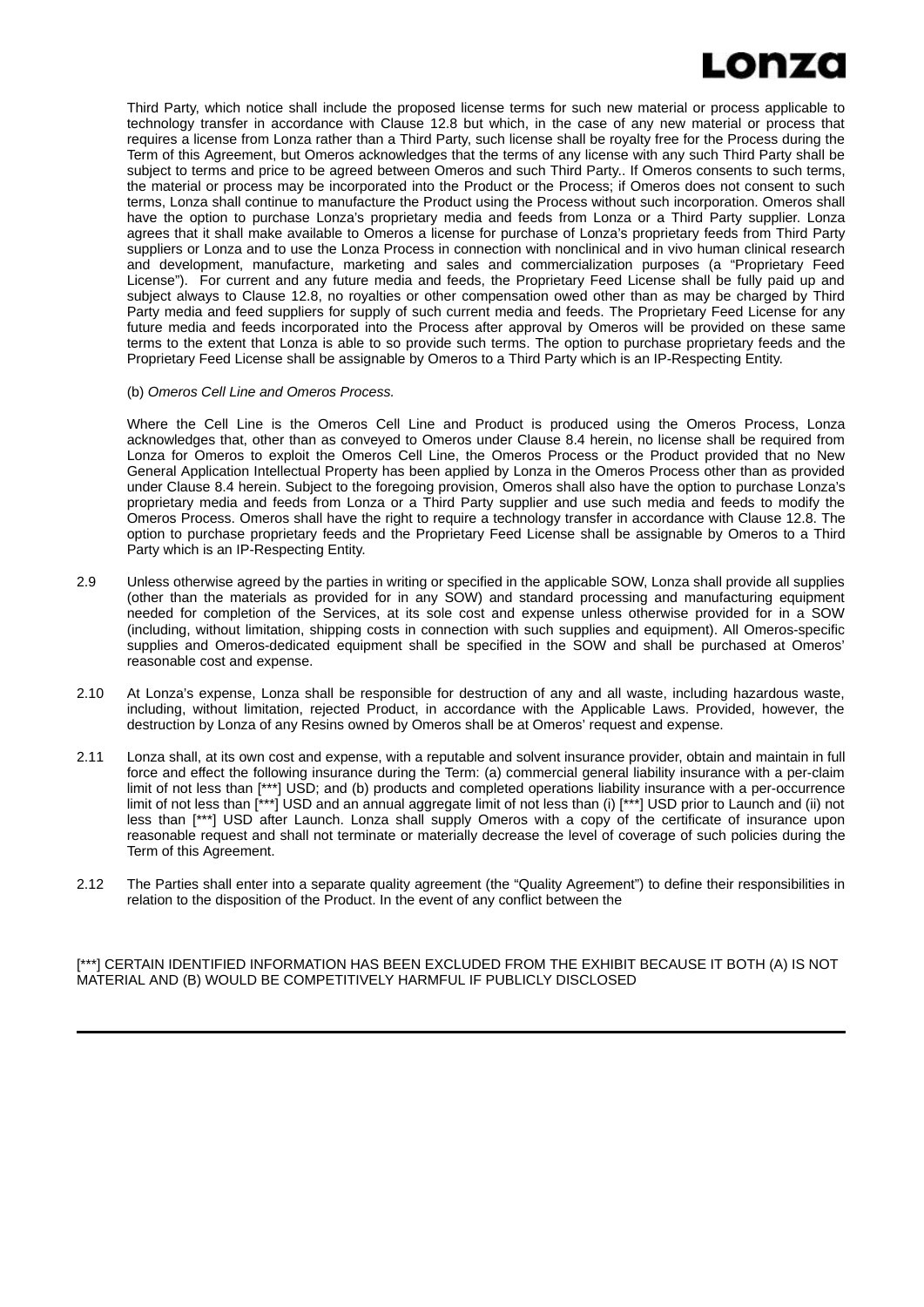

terms of this Agreement and the terms of the Quality Agreement, the terms of the Quality Agreement shall control in relation to the disposition of the Product and this Agreement shall control all other aspects.

- 2.13 Omeros shall be permitted to have, at no additional cost, one (1) employee or contracted representative at the Facility as reasonably requested by Omeros, at any time during the Process for the purpose of observing, reporting on, and consulting as to the performance of the Services. Such employee or contracted representative shall be subject to abide by confidentiality obligations as set forth herein and Lonza's customary practices and operating procedures regarding persons in plant, and such employee agrees to comply with all instructions of Lonza's employees at the Facility.
- 2.14 Lonza reserves the right to initiate any and all required investigational work, such as that related to out of Specification ("OOS") investigations as set out further under a separate Quality Agreement. Lonza will inform Omeros of such investigational work as soon as reasonably practicable. Lonza will seek Omeros' approval prior to beginning such investigational work if any costs would be incurred in connection with such work would be chargeable to Omeros at Lonza's standard rates.
- 2.15 Raw Materials. Lonza shall procure all required Raw Materials other than those raw materials that are Omeros Materials. Omeros shall be responsible for payment of Raw Materials irrevocably committed to be procured by Lonza under a Binding Order hereunder that are not (as reasonably determined by Lonza) returnable or useable for other customers.
- 2.16 For any regulatory support services for Approval of the Product in each Territory that Omeros requests, the cost of any such regulatory support will be paid for by Omeros in accordance with Schedule 1 to this Agreement.

#### **3. Scale Up Within Lonza Network**

In the event that the Parties agree to transfer the manufacture of Product to a larger scale at the same Facility or such alternate Lonza facility as may be mutually agreed to meet the supply requirements, then the cost of transferring the manufacture of the Product to the larger scale or from the Facility to such other Lonza facility will be agreed in good faith between the Parties by way of an amendment to this Agreement, with manufacturing at such larger scale or at such other Lonza facility to be undertaken under the terms of this Agreement, amended solely as may be necessary to address such transfer and incorporate applicable adjustments to Batch pricing.

#### **4. Omeros Obligations**

- 4.1 Omeros has supplied to Lonza the Omeros Information, together with full details of any known hazards relating to the Omeros Cell Line, if applicable, and/or Omeros Materials, their storage and use. Title to the Omeros Cell Line and/or Omeros Materials and/or Omeros Information supplied to Lonza is and shall remain vested in Omeros.
- 4.2 Omeros shall pay the Price set out in each SOW for provision of the Services other than Batch manufacture performed in accordance with this Agreement or in accordance with Schedule 1 for Batches manufactured under this Agreement, as set out in each Binding Order, together with any additional costs and expenses that fall due under this Agreement in accordance with the Terms of Payment.
- 4.3 Omeros hereby grants Lonza the non-exclusive right to use the Omeros Cell Line, the Omeros Materials and the Omeros Information for the sole purpose of performing the Services in accordance with this Agreement.
- 4.4 Omeros shall, at its own cost and expense, obtain and maintain in full force and effect products liability insurance with a reputable and solvent insurance provider with a per occurrence limit of not less than [\*\*\*] USD and an annual aggregate limit of not less than (i) [\*\*\*] USD prior to Launch and (ii) not less than [\*\*\*] USD following Launch. Omeros shall supply Lonza with a copy of the certificate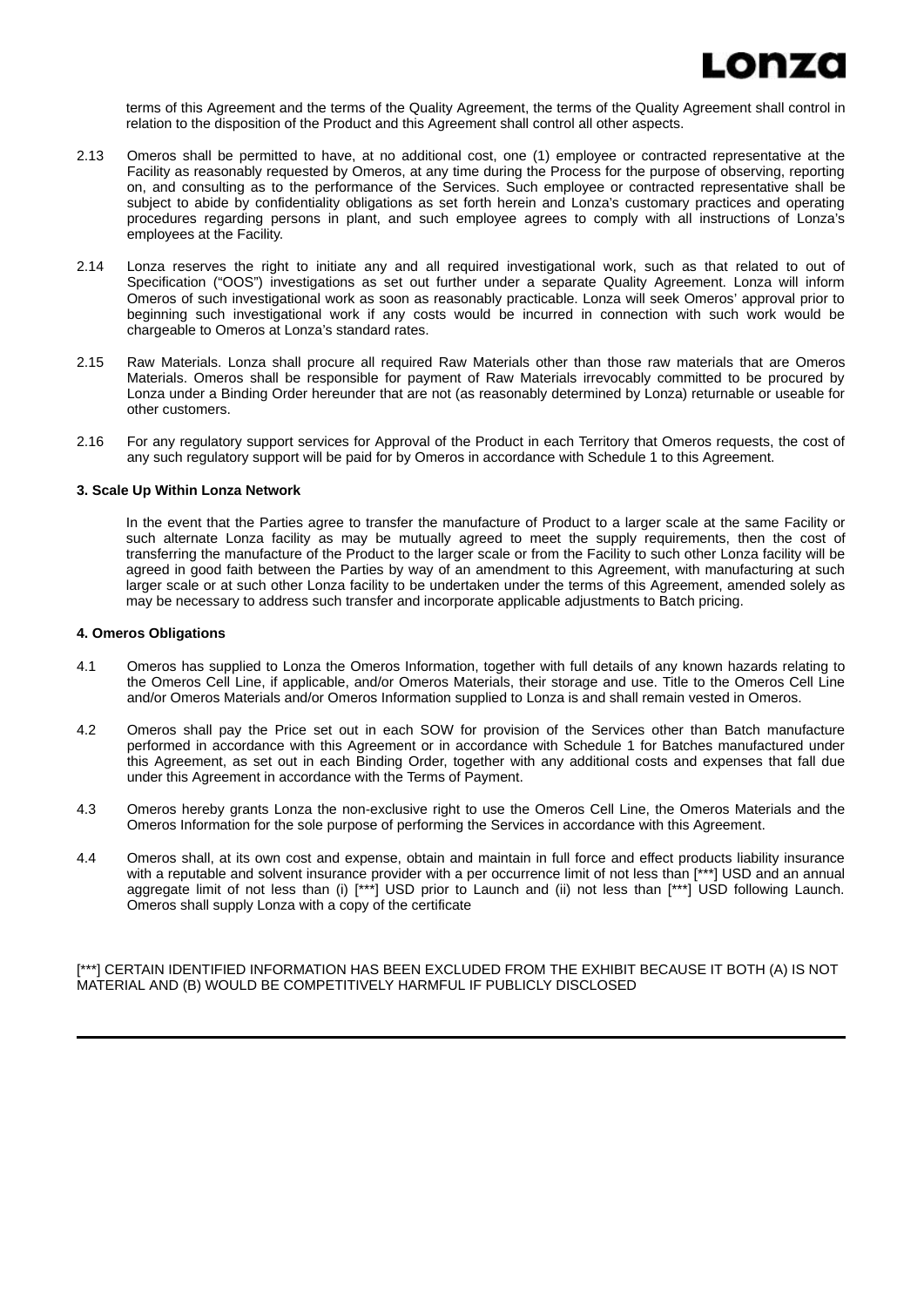

of insurance upon reasonable request and shall not terminate or materially decrease the level of cover of such policy during the Term of this Agreement.

4.5 During the Term of the Agreement, Omeros and Lonza intend Lonza to be the supplier of a minimum of [\*\*\*]% of Omeros' requirements for Product sold by Omeros or its Affiliates, to customers, to distributors, or commercial partners ("Minimum Exclusivity"), as measured on [\*\*\*] sales (i.e., [\*\*\*]), over any [\*\*\*] calendar year period following Launch. [\*\*\*].

#### **5. Delivery, Transportation of Product and Omeros Tests**

- 5.1 Product shall be Delivered EXW (ex-works) (as defined by Incoterms 2010) Lonza's Facility which means (a) Delivery shall occur when Lonza places Product, packaged for transport in accordance with the Specifications, at the disposal of Omeros at Lonza's premises (not cleared for export and not loaded onto a carrier's vehicle) and (b) risk and title to Product shall pass to Omeros upon Delivery ("Deliver," "Delivery," or "Delivered," as appropriate); provided, however, that Lonza shall remain responsible for storage of Product in accordance with the Specifications until Product is loaded into a carrier's vehicle and shall remain liable for any damage or loss of Product due to improper storage during this time period. Subject to Clause 5.2, Lonza shall deliver to Omeros the signed Certificate of Analysis and a completed Certificate of Compliance not later than the date of Delivery ("Release"). Transportation of Product packaged in accordance with the Specifications, whether or not under any arrangements made by Lonza on behalf of Omeros, shall be made at the sole risk and expense of Omeros. Lonza shall provide such deliverables in accordance with the shipping and packaging instructions set forth in the Specifications or applicable SOW or as otherwise provided in advance by Omeros and agreed to by Lonza and shall provide all necessary supporting shipping information.
- 5.2 At Omeros' request and subject to the agreement of both parties, Lonza will Deliver Product in quarantine prior to delivery of the Certificate of Analysis. Such request shall be accompanied by Omeros' written acknowledgement that the Product has been Delivered without the transmittal to Omeros of a Certificate of Analysis, that accordingly the Product cannot be administered to humans until transmittal of the Certificate of Analysis, and that Omeros nevertheless accepts full risk of loss, title and ownership of the Product. The Delivery of Product in quarantine shall be subject to such testing requirements as Lonza may reasonably require, and the forty-five (45) day period referred to in Clause 5.9 shall run from the Release of Product Delivered to Omeros.
- 5.3 Lonza or any subcontracted Third Party that performs testing on behalf of Lonza shall perform quality control tests in accordance with the Quality Agreement and as necessary to ensure that each Batch of Product is produced in accordance with and conforms to the Specifications and all Applicable Laws, including cGMP when applicable. All quality control test results, raw data associated with these test results and copies thereof, including notebook entries, generated by or at Lonza or by or at any subcontracted Third Party analytical laboratory, shall be made available to Omeros upon written request of Omeros at Lonza's Facility to the extent that such information is specific to Lonza's Facility or such subcontracted Third Party's facility. Lonza shall provide Omeros with timely access to properly completed copies of batch records for such Batch, prepared in accordance with the Master Batch Record, Specifications and Applicable Laws, which shall accurately reflect in all material respects the processes and procedures followed by Lonza in Processing Product.
- 5.4 Unless otherwise agreed, Lonza shall package and label Product for Delivery in accordance with its standard operating procedures, the Master Batch Record and the Specifications. It shall be the responsibility of Omeros to inform Lonza in writing in advance of any special packaging and labelling requirements for Product. All reasonable additional costs and expenses of whatever nature to be incurred by Lonza in complying with such special requirements shall be agreed to in advance with Omeros and then charged to Omeros in addition to the Price.
- 5.5 If requested in writing by Omeros, Lonza will (acting as agent for Omeros for such purpose) arrange for insurance of Product whilst held by Lonza after Delivery (awaiting transportation) for a maximum of fourteen (14) days on terms equivalent to those under which Lonza insures product prior to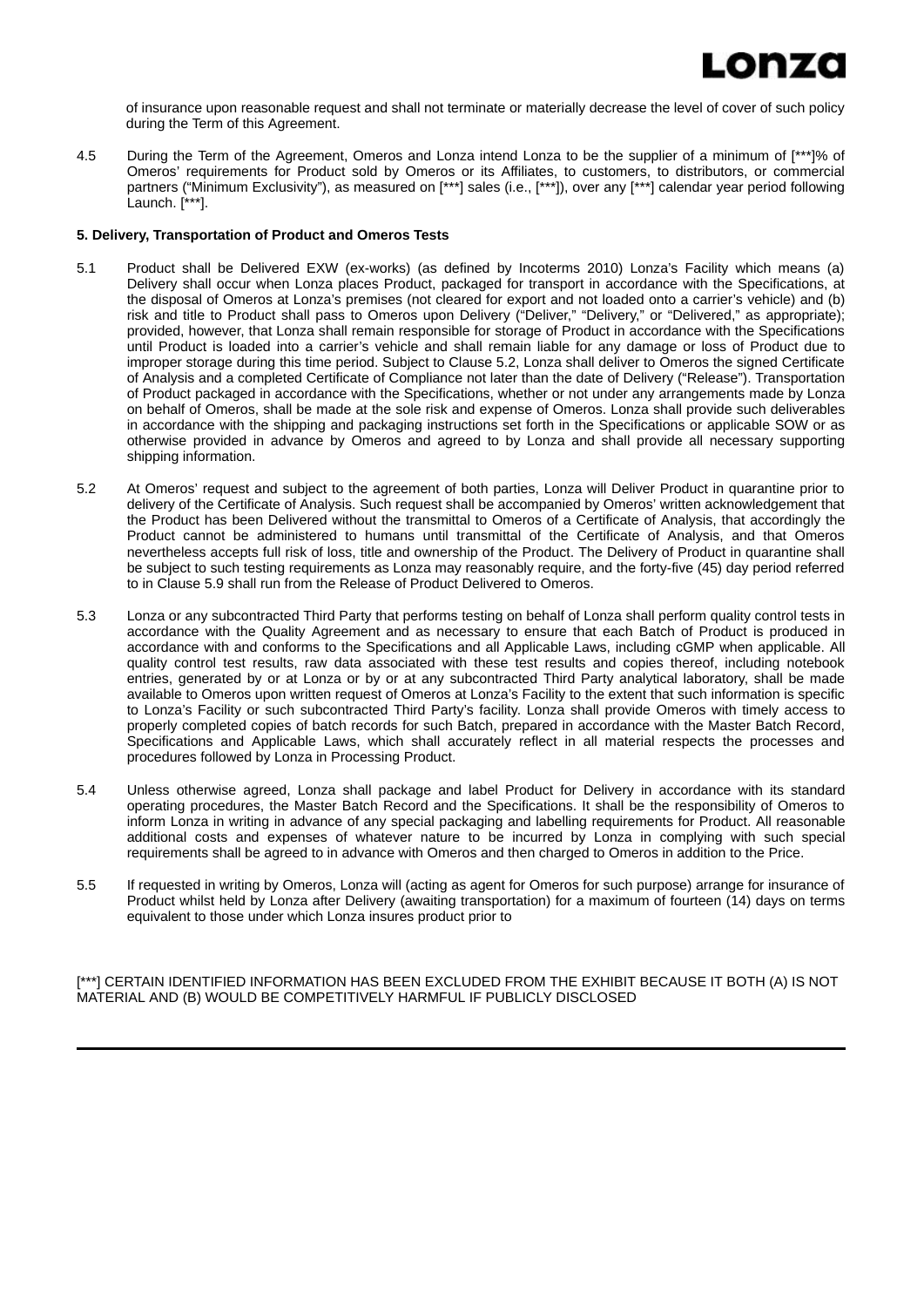

Delivery. All additional costs and expenses of whatever nature incurred by Lonza in arranging such insurance shall be charged to Omeros in addition to the Price.

- 5.6 If requested in writing by Omeros, Lonza will (acting as agent of Omeros for such purpose) arrange the transportation of Product from Lonza's premises to the destination indicated by Omeros together with insurance coverage for Product in transit at its invoiced value. All additional costs and expenses of whatever nature incurred by Lonza in arranging such transportation and insurance shall be charged to Omeros in addition to the Price.
- 5.7 Where Lonza has made arrangements for the transportation of Product, Omeros or its Third Party designee shall diligently examine the Product for transportation damage as soon as practicable after receipt. Notice of all claims (time being of the essence) arising out of:

(a) visible damage to or total or partial loss of Product in transit shall be given in writing to Lonza and the carrier within three (3) working days of receipt by Omeros; or

(b) non-delivery shall be given in writing to Lonza within ten (10) days after the date of Lonza's despatch notice, which despatch notice shall be e-mailed contemporaneously with shipment to an Omeros project manager designated by Omeros.

- 5.8 Omeros shall make damaged Product and associated packaging materials available for inspection and shall comply with the requirements of any insurance policy covering the Product notified by Lonza to Omeros. Lonza shall offer Omeros all reasonable assistance (at the cost and expense of Omeros) in pursuing any claims arising out of the transportation of Product.
- 5.9 Promptly following receipt of Product or any sample thereof, Omeros may carry out any of the tests outlined or referred to in the Specifications or any SOW. Subject to Clause 2.2, if such tests show that the Product fails to meet Specifications, then Omeros shall provide Lonza written notice thereof ("Failure Notice") within forty-five (45) days from the date of Release and shall, upon Lonza's request and with Omeros' agreement, return such Product to Lonza's premises for further testing (at Lonza's cost and expense if the Product is shown to fail to meet Specifications and such failure is due (in whole or in part) to the acts of omissions of Lonza). In the absence of such Failure Notice, Product shall be deemed to have been accepted by Omeros as meeting Specifications.

Subject to Clause 2.2, if a Batch fails to meet the Specification prior to Delivery, or if Omeros has reasonably demonstrated to Lonza that Product that has been Delivered fails to meet Specification and that such failure is not due (in whole or in part) to acts or omissions of Omeros or any Third Party after Delivery, Lonza shall propose to Omeros a schedule for manufacture and Delivery of a replacement for the failed Batch. Omeros may accept or reject the proposed replacement schedule of any failed Batch. If Omeros accepts the proposed replacement schedule of any failed Batch, then Lonza shall Process and Deliver the replacement Batch in accordance with the agreed replacement schedule, and following Delivery, Omeros shall pay Lonza the remaining [\*\*\*] of the Batch Price (taking into account the [\*\*\*] payment already made by Omeros in respect of the failed Batch), provided, however, that if the agreed scheduled thaw date for the replacement Batch is later than [\*\*\*] months after the scheduled Commencement Date of the original failed Batch, Lonza shall if requested by Omeros refund the initial [\*\*\*] payment already made by Omeros and reinvoice Omeros for such payment to be made upon the rescheduled Commencement Date. If Omeros rejects the proposed replacement of any failed Batch, then Lonza shall issue a credit or, if requested by Omeros, pay a refund to Omeros for the amount of the Price previously paid that relates to the production of such failed Batch. In the event that Lonza is required to replace such Product, Lonza shall use all reasonable endeavours to do so with the minimum delay having regard to its commitments to third parties in the timing of such replacement. Omeros shall notify Lonza of any Latent Defect immediately upon discovery. Lonza shall be responsible for Latent Defects which are directly attributable to Lonza's breach of obligations under this Agreement and Omeros shall have the same remedies available to it hereunder.

5.10 Subject to Clause 2.2, if there is any dispute concerning (i) whether Product fails to comply with Specifications or cGMP or (ii) whether such failure is due (in whole or in part) to acts or omissions of Omeros or any Third Party after Delivery, such dispute shall be referred for decision to an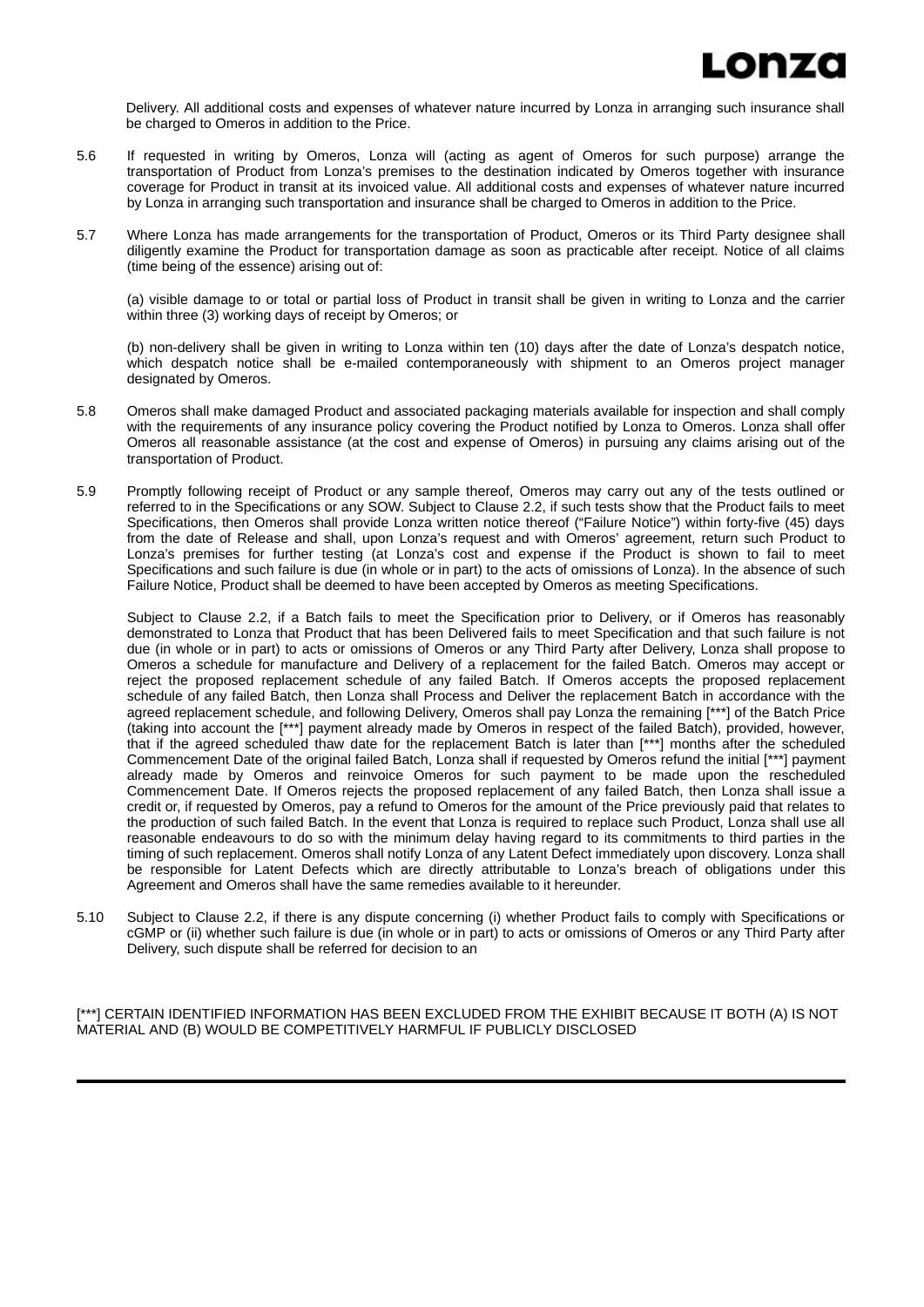## $\blacksquare$  $\blacksquare$

independent expert (acting as an expert and not as an arbitrator) to be appointed by agreement between Lonza and Omeros. The costs of such independent expert shall be borne equally between Lonza and Omeros. The decision of such independent expert shall be in writing and, save for manifest error on the face of the decision, shall be binding on both Lonza and Omeros.

- 5.11 Except as otherwise expressly set forth in this Agreement, the provisions of Clauses 2.4, 5.9 and 5.10 shall be the sole remedy available to Omeros in respect of Product that fails to meet Specification.
- 5.12 Following completion of each Batch of Product retained samples will be stored at Lonza's Facility in accordance with the Applicable Laws, the Master Batch Record and any instructions set forth in a SOW, including for the time period of any stability study to be performed in accordance with any SOW. After the expiration of any minimum hold periods required by the Applicable Laws and/or any SOW, Lonza will notify Omeros in writing if it intends to dispose of specified samples, at Omeros' reasonable cost, unless written instructions have been provided by Omeros to Lonza within thirty (30) days of Omeros' receipt of such disposal notice to return samples to Omeros or a Third Party designee at Omeros' reasonable cost. Lonza will return unused Omeros Materials to Omeros within ninety (90) days of the termination of the relevant SOW, at Omeros' reasonable cost, unless prior written instructions have been provided by Omeros to dispose of such materials at Omeros' reasonable cost. Lonza will store Omeros Materials free of charge during the term of the applicable SOW and for thirty (30) days thereafter.
- 5.13 If a Regulatory Authority orders or requires the recall of any Product supplied hereunder or if Omeros or Lonza believes a recall, field alert, biological product deviation, Product withdrawal or field correction ("Recall") may be necessary with respect to any Product supplied under this Agreement, the Party receiving the notice from the Regulatory Authority or that holds such belief shall promptly notify the other Party in writing. With respect to any Recall, Lonza shall provide all necessary cooperation and assistance to Omeros. The cost of any Recall shall be borne by Omeros, and Omeros shall reimburse Lonza for reasonable expenses incurred in connection with any Recall, except to the extent such Recall is caused by (A) Lonza's negligence in which case Lonza's liability for such Recall costs and reasonable expenses is the Price charged for the recalled Product or (B) Lonza's gross negligence or willful misconduct, in which case Lonza's liability for such Recall costs and expenses shall not be limited. For purposes of clarification, Recall costs and reasonable expenses shall include, without limitation, notification to customers, Product retrieval, Product destruction, recall-related regulatory submissions, shipping and taxes. In the event that a Product is Recalled or Omeros is required to disseminate information relating to Product covered by this Agreement, Omeros shall so notify Lonza within a reasonable time so as to enable Lonza to provide Omeros with such assistance in connection with such Recall as may reasonably be requested by Omeros. Lonza will comply with all such reasonable requests from Omeros. Omeros shall handle exclusively the organization and implementation of all Recalls of Products. Any such Recall shall be implemented and administered in a manner that is appropriate and reasonable under the circumstances and in conformity with any requests or orders of the applicable Regulatory Authority and, to the extent consistent, accepted trade practices.

#### **6. Minimum Order, Forecasting, Ordering, Rescheduling, Cancellation, and Supply Failure**

#### 6.1 Minimum Order

- 6.1.1 *Minimum Campaign Size*. The minimum Campaign size shall be [\*\*\*] Batches ("Minimum Campaign").
- 6.1.2 *Minimum Order*. Commencing from the [\*\*\*] of the [\*\*\*] following Launch, Omeros commits to order and Lonza commits to supply not less than [\*\*\*] Batches per calendar year ("Minimum Order"). For purposes of illustration only, the following is an example of the calculation for commencement of the Minimum Order: If Launch occurs on [\*\*\*], then Omeros' commitment to the Minimum Order begins for the calendar year commencing [\*\*\*].

#### 6.2 Forecasting for Batches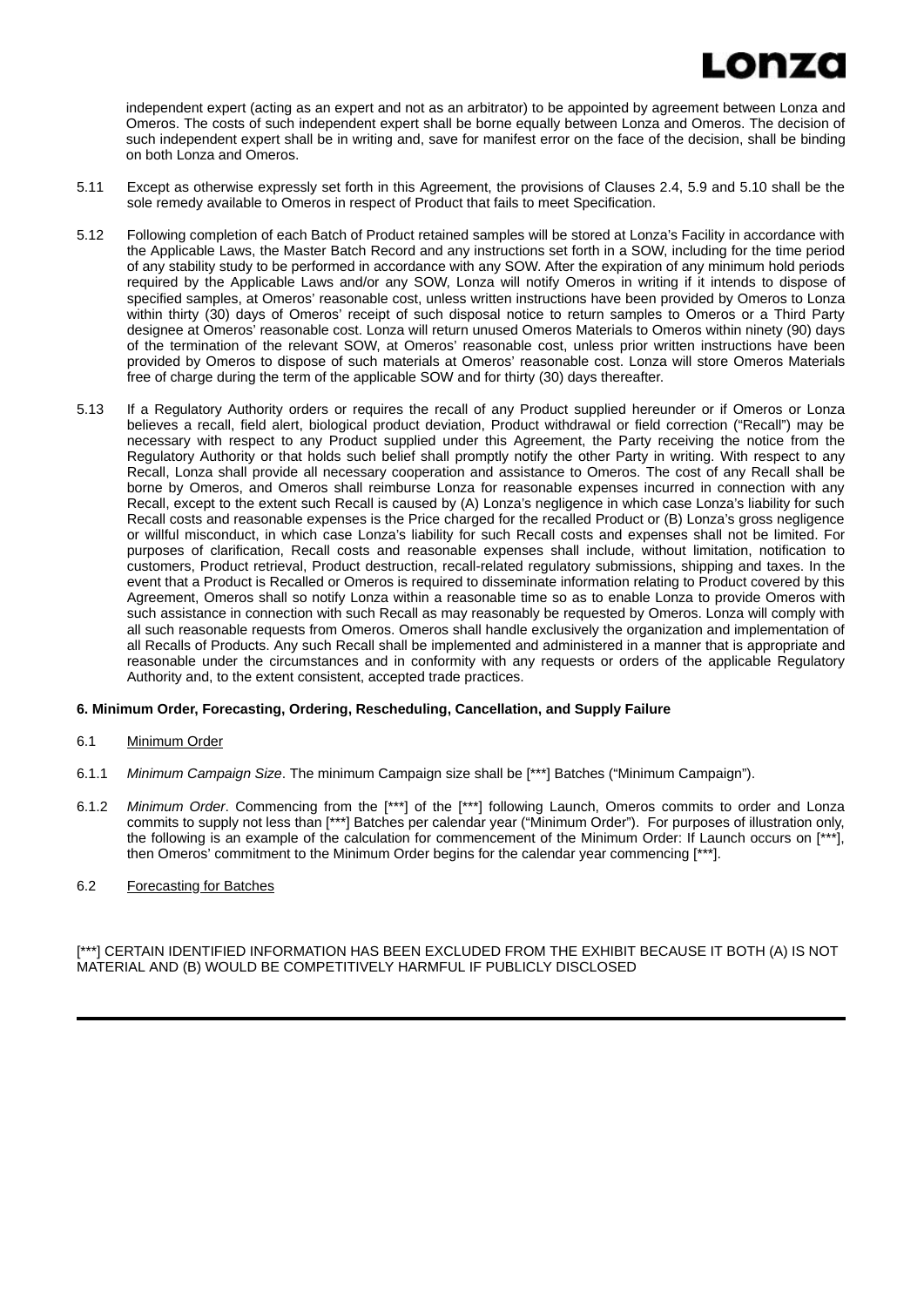

- 6.2.1 *Forecast*. Omeros shall provide to Lonza, in writing, a rolling [\*\*\*] forecast, based on desired Delivery date, of the number of Batches to be ordered in each calendar year. The forecast shall be updated [\*\*\*] by Omeros (e.g., each [\*\*\*]) and is non-binding (the "Forecast").
- 6.2.2 *Forecast Response.* No later than [\*\*\*] following Lonza's receipt of a Forecast, Lonza shall respond to each Forecast ("Forecast Response") with a written schedule to Omeros of whether it has (as of the date of receipt of the Forecast) capacity available to manufacture the number of Batches Forecasted therein, and shall provide Omeros with an estimated production schedule showing the estimated Commencement Date and Delivery date of such Batches. Lonza shall schedule all Batches for manufacture in each calendar year as [\*\*\*], unless otherwise requested by Omeros in the Forecast; provided, however, that, at its option, Omeros shall have the right to split annual aggregate orders of [\*\*\*] or more Batches into [\*\*\*] Campaigns, each at least as large as the Minimum Campaign size. If [\*\*\*] Batches during a calendar year are split into [\*\*\*] Campaigns at Omeros' request, the Batch Price shall be determined based on the size of the [\*\*\*] Campaigns. If [\*\*\*] Batches during a calendar year are split into [\*\*\*] Campaigns by Lonza and not in response to a request by Omeros, the Batch Price shall be determined based on the aggregate number of Batches ordered in the Binding Order.
- 6.2.3 [\*\*\*]*.*
- 6.3 Purchase Orders
- 6.3.1 Omeros shall issue a Purchase Order for any Batches it wishes to order in accordance with the Lonza Forecast Response no later than [\*\*\*] prior to the Commencement Date of each Campaign.
- 6.3.2 Lonza shall confirm the Commencement Date(s), Delivery date(s) and number of Batches to be Delivered to Omeros as set out in each Purchase Order within [\*\*\*] of receipt from Omeros of the relevant Purchase Order. Upon acceptance of each Purchase Order from Lonza, it will then be regarded by the Parties as a binding order ("Binding Order"). Any Commencement Date or Delivery date set forth in Lonza's written confirmation of a Purchase Order shall be an estimated date only, provided that the estimated Commencement Date or Delivery date for a Batch by Lonza is no earlier or no later than [\*\*\*] from Lonza's most recent Forecast Response.
- 6.3.3 Omeros may request to add additional Batches into an existing Campaign under a Purchase Order with less than [\*\*\*] prior notice and Lonza shall determine and notify Omeros within [\*\*\*] of such request whether such additional Batches can be accommodated into that Campaign, creating a Binding Order if accepted by Lonza. For clarity, Lonza shall have no obligation to accept Purchase Orders for any requested additional Batches, or to reserve capacity prior to accepting such requested Purchase Orders.
- 6.3.4 Unless otherwise permitted by Lonza in its discretion, Omeros shall issue Purchase Orders for any Services other than Batch manufacture no later than [\*\*\*] prior to the commencement of each of the Services or such earlier time as reasonably requested by Lonza.
- 6.3.4 Any additional or inconsistent terms or conditions of any Omeros-issued Purchase Orders, acknowledgement or similar standardized form given or received pursuant to this Agreement shall have no effect and such terms and conditions are hereby rejected, unless specifically acknowledged and accepted by Lonza.

#### 6.4 Rescheduling

6.4.1 Lonza shall have the right to reschedule the Commencement Date and Delivery Date of any Batch or Campaign under Binding Order upon reasonable prior written notice to Omeros, delivered as soon as reasonably practicable following Lonza's determination that it wishes to reschedule a Batch or Campaign; provided, that the rescheduled Commencement Date and Delivery Date is no earlier or no later than ninety (90) days from the Commencement Date and Release Date originally estimated at the time of Lonza's confirmation of the Binding Order, and that any such Batches that are delayed by Lonza into a subsequent calendar year, shall count towards Omeros' annual total for the originally scheduled calendar year for purposes of the Minimum Campaign or Minimum Order, as applicable.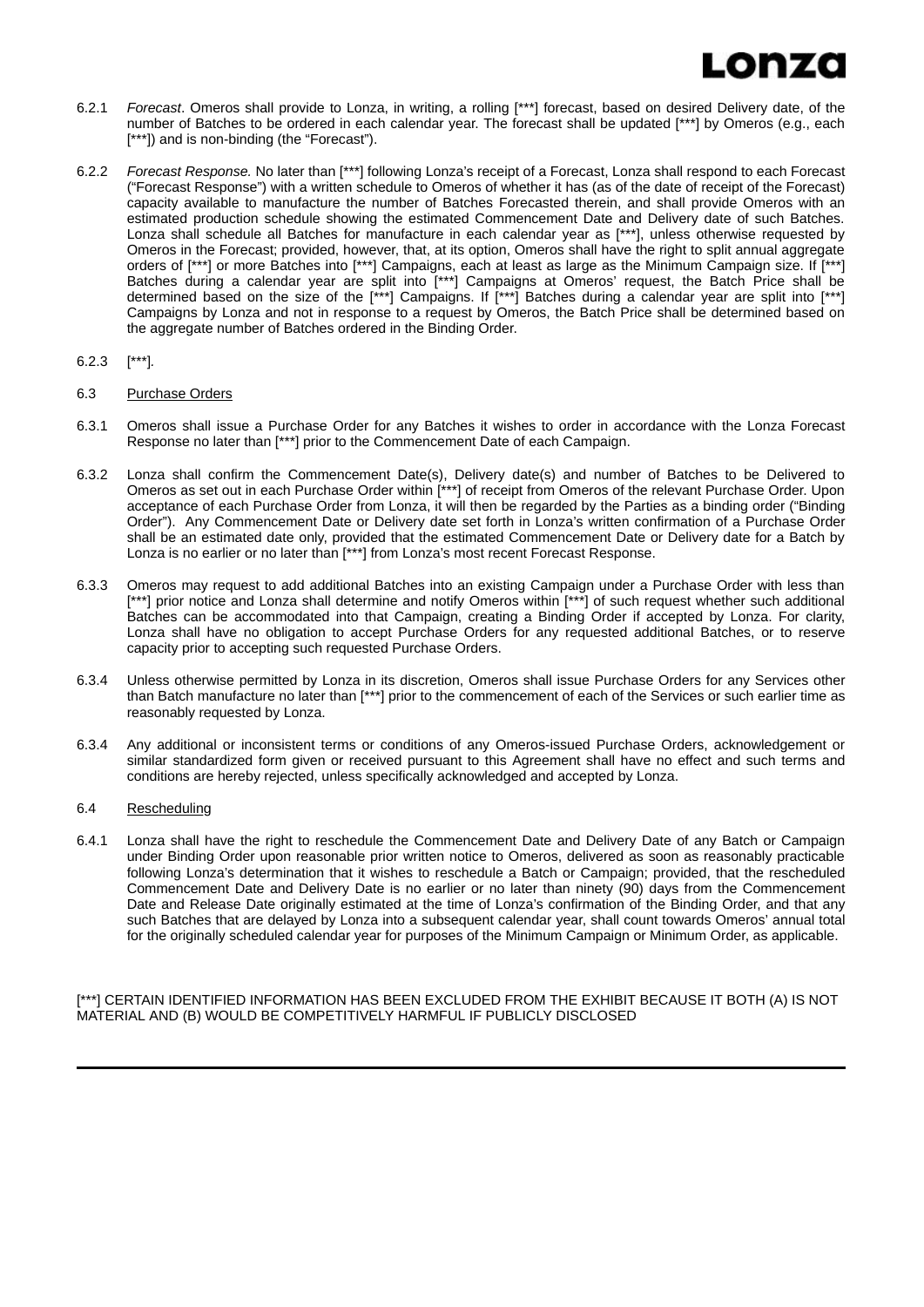

6.4.2 Omeros shall have the right to request to reschedule any Batch or Campaign upon prior written notice to Lonza. Lonza shall use commercially reasonable efforts to accommodate such reschedule request from Omeros wherever possible, but whilst observing its contractual commitments of other customers. [\*\*\*] Omeros acknowledges that any such rescheduling request may not be fulfilled by Lonza.

#### 6.5 Cancellation of a Batch under Binding Order

- 6.5.1 Omeros shall notify Lonza of any Batches (the Binding Order for which has been confirmed) that it wishes to cancel. Lonza shall use commercially reasonable efforts to try and secure a replacement batch for a new project, whilst observing its contractual commitments of other customers.
- 6.5.2 If Lonza is unable to resell the cancelled Batch(es), Omeros shall pay [\*\*\*] of the Batch Price for each Batch cancelled in accordance with the previously agreed Batch Price payment schedule of [\*\*\*] at scheduled Commencement Date and [\*\*\*] at scheduled Release date.
- 6.5.3 If Lonza is able to resell any cancelled capacity to any Third Party then the cancellation fee provided for under Clause 6.5.2 for that Batch shall be waivered.
- 6.5.4 In addition, any Raw Materials that are irrevocably committed and shall expire before use in any other production Campaign shall be invoiced by Lonza and paid for by Omeros in accordance with the previously agreed scheduled Release date and the handling fee shall be paid for by Omeros. Such Raw Materials may be either shipped to Omeros, stored for future use for Omeros, or disposed of as requested by Omeros. All such Raw Materials paid for by Omeros shall be owned by Omeros.

### 6.6 Supply Failure

6.6.1 Following Launch of the Product, If Lonza fails (where failure, for example, includes but is not limited to, failure to comply with the Master Batch Record during Processing of a Batch, failure of a Batch to meet Specifications, failure to Deliver a Batch, or failure due to reasons within Lonza's control to Release a Batch) to produce [\*\*\*] or more Batches within a [\*\*\*] ("Supply Failure"), Lonza 's remediation plan for the Supply Failure shall be to Deliver replacement Batches within [\*\*\*] (or any such timeframe as agreed between the Parties) of such Supply Failure. In the event that Lonza is unable to Deliver replacement Batches within the above timeframe, Omeros may terminate this Agreement by providing [\*\*\*] advance written notice.

#### **7. Price and Terms of Payment**

- 7.1 Unless otherwise indicated in writing by Lonza, all prices and charges are exclusive of Value Added Tax or of any other applicable taxes, levies, imposts, duties and fees of whatever nature imposed by or under the authority of any government or public authority, which shall be paid by Omeros (other than taxes on Lonza's income). All invoices are strictly net and payment must be made within thirty (30) days of receipt of invoice unless disputed. Payment shall be made without deduction, deferment, set-off, lien or counterclaim of any nature.
- 7.2 Any invoices that are disputed by Omeros must be notified to Lonza in writing and within thirty (30) days of issue of the invoice by Lonza. The Parties shall meet (in person or by telephone) within ten (10) days to resolve such dispute. Payment shall be made promptly after resolution of the dispute.
- 7.3 In case of any default of payment on the due date:

(a) interest shall accrue on any amount overdue of an undisputed invoice at the rate of  $[***]$  percent per month, interest to accrue on a day to day basis both before and after judgment and not exceeding more than [\*\*\*] percent per annum; and

(b) Lonza shall, at its sole discretion, and without prejudice to any other of its accrued rights, be entitled to suspend the provision of the Services or to treat this Agreement as repudiated on not less than thirty (30) days' prior notice in writing to Omeros given at any time thereafter unless such payment default is cured during or after such notice period and prior to repudiation.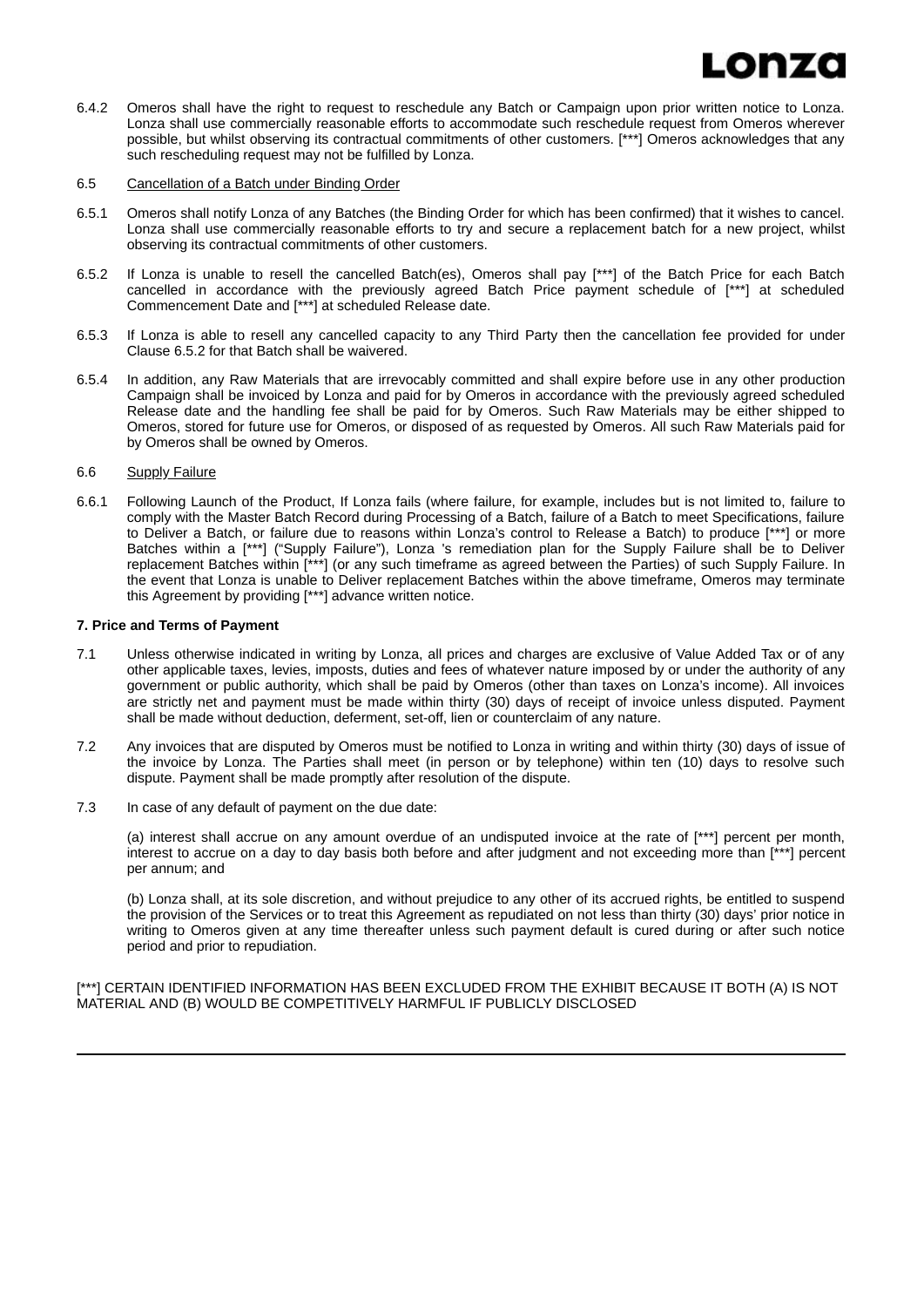

#### 7.4 Price Adjustments

- 7.4.1 Not more than once per calendar year, to be effective after March 31 of that year, Lonza may increase the Price for Batches in accordance with the US Department of Labor's Bureau of Labor Statistics Pharmaceutical Preparations Index, [\*\*\*] (or any successor index) increase for the previous calendar year. Any new Price reflecting a Batch Price adjustment shall be effective only for Purchase Orders submitted in [\*\*\*] and subsequent years and any Price increase shall not exceed [\*\*\*% per annum]. Purchase Orders placed in a calendar year by Omeros for Delivery of Batch(es) in that same calendar year, and accepted by Lonza, shall not be subject to any Price increase.
- 7.4.2 In addition to the above, the Price may be changed by Lonza, upon reasonable prior written notice to Omeros (providing reasonable detail in support thereof), to reflect (i) any change in Process conditions that materially impact Lonza cost of manufacture and (ii) any material change in an environmental, safety or regulatory standard to the extent such change materially impacts manufacturing costs exclusive of capital expenditures.
- 7.4.3 In the event Omeros awards a second product to Lonza the parties shall enter into good faith discussions to review the annual Price adjustments of Clause 7.

#### 7.5 Invoicing

- 7.5.1 Invoices will not be provided to Omeros until the related activity is initiated or completed.
- 7.5.2 Lonza shall issue invoices to Omeros for [\*\*\*] percent of the Price for Batches upon the Commencement Date of each Batch and [\*\*\*] percent upon Release of each Batch, unless otherwise stated in the SOW or under a Binding Order, provided, however, that if a Batch is rejected the final [\*\*\*] payment shall not become due until an investigation is completed and then payment responsibility will depend on the outcome of the investigation. Lonza shall (a) issue invoices for Services (other than the manufacture of Batches) in accordance with the schedule set forth in the applicable SOW. Omeros shall pay all undisputed invoices within 30 days of receipt or as otherwise set forth in the SOW.
- 7.5.3 Charges for Raw Materials and the Raw Materials Fee for each Batch shall be invoiced upon the Release of each **Batch**
- 7.5.4 The cost of Resins will be invoiced by Lonza to Omeros upon purchase of the Resins by Lonza.
- 7.5.5 Any External Laboratory testing costs associated with testing will be invoiced upon Delivery of Batch.

#### **8. Intellectual Property**

- 8.1 Neither Party will, as a result of this Agreement, acquire any right, title, or interest in any Intellectual Property that the other Party owns or controls as of the Effective Date of this Agreement, or that the other Party obtains ownership or control of separate and apart from the performance of the Services under this Agreement.
- 8.2 Lonza shall own all right, title and interest in "New General Application Intellectual Property," which as used in this Agreement means Intellectual Property that Lonza and/or its Affiliates, contractors or agents develops, conceives, invents, reduces to practice or makes in the course of performance of the Services and that [\*\*\*].
- 8.3 Except for and not including the New General Application Intellectual Property, Omeros shall own all right, title, and interest in (a) any and all Intellectual Property that Lonza and/or its Affiliates conceives, invents, reduces to practice, develops or makes, solely or jointly with Omeros or others, [\*\*\*] and (b)[\*\*\*] (collectively, the "New Omeros Intellectual Property"). Omeros grants to Lonza a non-exclusive, non-transferable, royalty-free license to use the New Omeros Intellectual Property solely to the extent necessary for Lonza to perform its obligations under this Agreement. No other license to the New Omeros Intellectual Property is hereby granted. Lonza hereby assigns to Omeros and shall continue to assign to Omeros all of its right, title and interest in any New Omeros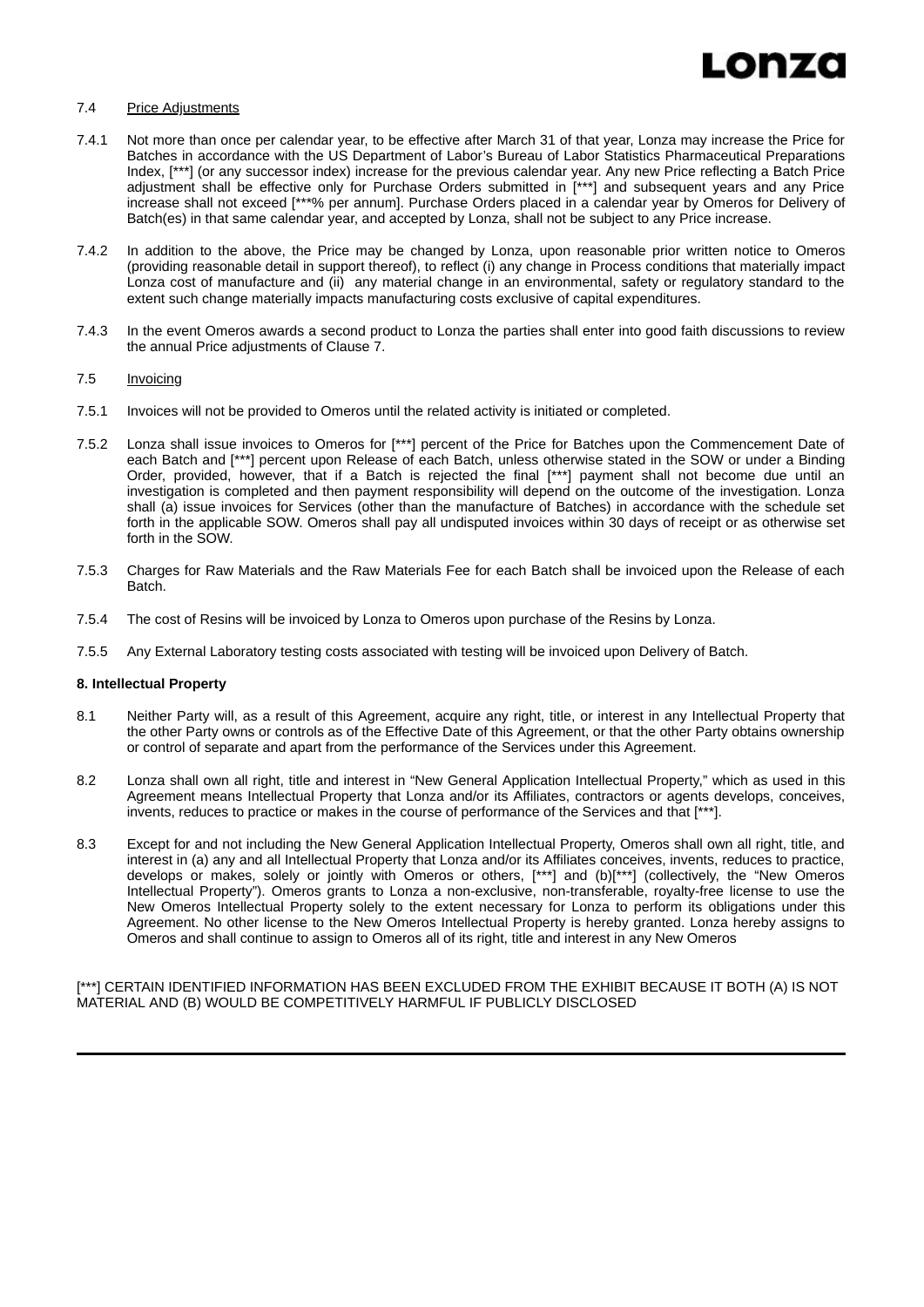

Intellectual Property. Lonza shall promptly disclose to Omeros in writing all New Omeros Intellectual Property. Lonza shall execute, and shall require Lonza's personnel involved in the performance of the Services to execute, any documents required to confirm Omeros' ownership of the New Omeros Intellectual Property, and any documents required to apply for, maintain and enforce any patent or other right in the New Omeros Intellectual Property. Upon Omeros' request and at Omeros' reasonable expense, and at no cost to Lonza, Lonza shall assist Omeros as may be necessary to apply for, maintain and enforce any patent or other right in the New Omeros Intellectual Property. For the avoidance of doubt, the parties agree that the term "New Omeros Intellectual Property" shall not under any circumstances be interpreted or defined to include any "New General Application Intellectual Property".

#### 8.4 [\*\*\*]

#### **9. Warranties and Indemnification**

9.1 Lonza Warranty. Lonza warrants that:

(a) the Services shall be performed in accordance with Clauses 2.1, 2.2 and 2.5;

(b) unencumbered title (save for any Intellectual Property rights which may exist) to Product will be conveyed to Omeros upon Delivery;

(c) as of the date of this Agreement the Lonza Know How and Lonza Patent Rights are owned by Lonza or Lonza is otherwise entitled to use them for the purposes of providing Services under this Agreement and during the term of this Agreement Lonza shall not do or cause anything to be done that would adversely affect their ownership or entitlement to use the same for those purposes;

(d) Lonza has the necessary corporate authorisations to enter into this Agreement;

(e) as of the date of this Agreement to the best of Lonza's knowledge and belief, the use by Lonza of the Process (excluding any modifications or steps made or developed by Omeros, Omeros Materials, Omeros Information and Omeros Patent Rights), and Lonza Patent Rights and Lonza Know How for the performance of the Services as provided herein will not infringe any rights (including without limitation any intellectual or industrial property rights) vested in any Third Party;

(f) Lonza will notify Omeros in writing immediately if it receives or is notified of a claim from a Third Party that the use by Lonza of the Process and/or the Lonza Know How or the Lonza Patent Rights for Services infringes any Intellectual Property rights vested in such Third Party;

(g) subject to Clause 2.2 and at the time of Delivery by Lonza, Product shall have been Processed in accordance with Applicable Laws and in conformance with the Specifications, and shall not be adulterated, misbranded or mislabelled within the meaning of Applicable Laws or misused, contaminated, tampered with or otherwise altered or mishandled while in the custody and control of Lonza, provided, that Lonza shall not be liable for defects attributable to Omeros Materials or a breach of representations and warranties made by Omeros under this Agreement;

(h) none of Lonza's officers, directors, employees or, to Lonza's knowledge, direct subcontractors, providing Services under this Agreement, or Affiliates has been debarred or, to Lonza's knowledge, threatened with debarment under the United States Generic Drug Enforcement Act or convicted of a crime which could lead to debarment, and it has not utilized, and will not utilize, the services of any individual or entity in the performance of any SOW that has been debarred or threatened with debarment under the United States Generic Drug Enforcement Act, convicted of a crime that could lead to debarment by the FDA, and in the event that Lonza receives notice of the debarment or threatened debarment of any individual or entity utilized by Lonza in connection with the Services, Lonza shall notify Omeros in writing immediately, and Omeros shall have the right to terminate this Agreement upon written notice in accordance with Clause 12.2 of this Agreement, and make payments to Lonza of all accrued and unpaid obligations up to the date of termination without any further financial penalties;

(i) each Certificate of Analysis and Certificate of Compliance will be true and correct and accurately reflect the results of the tests conducted on the Batch of Product to which it relates, and the records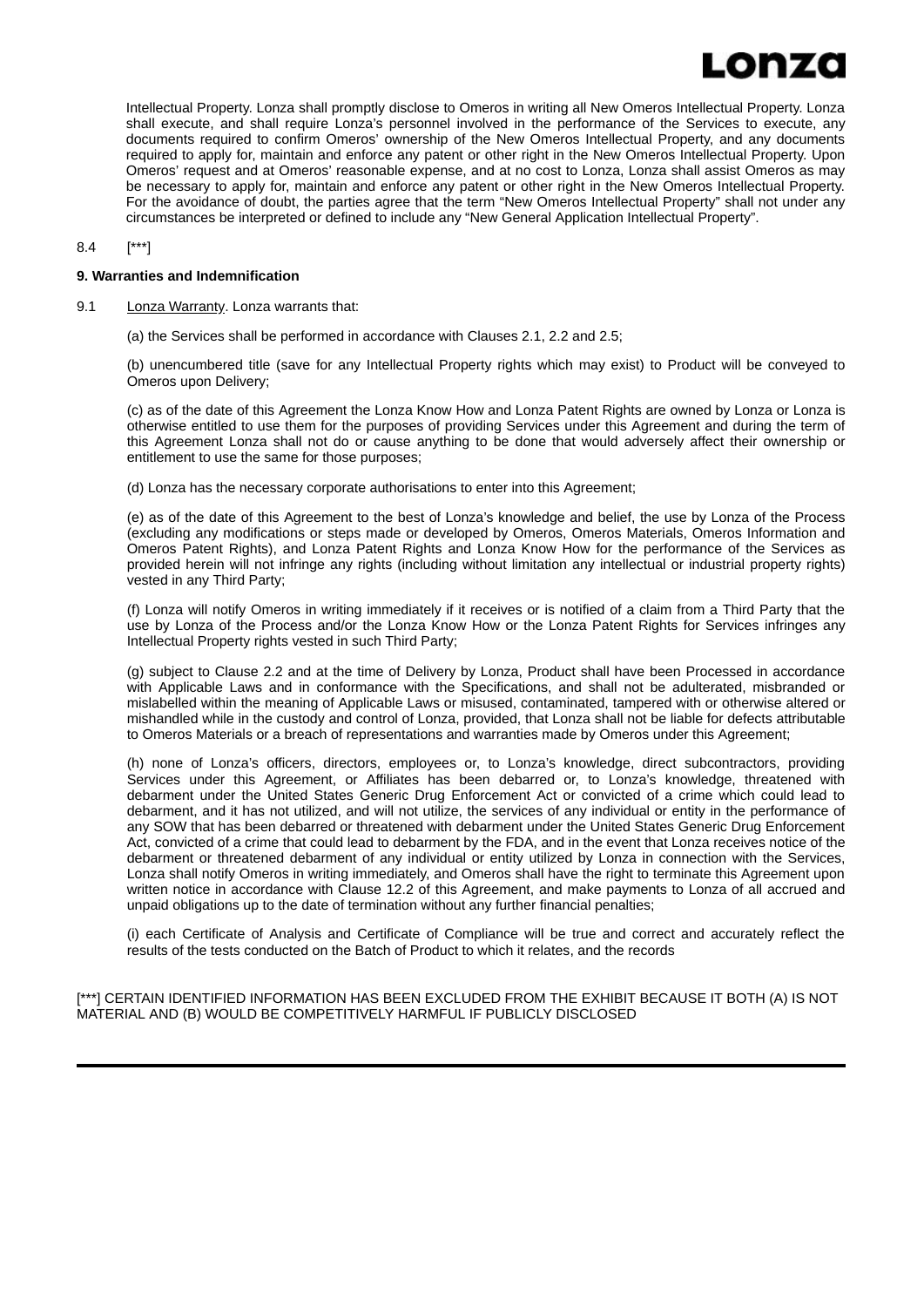

Delivered to Omeros will accurately reflect in all material respects the processes and procedures followed by Lonza in Processing Product as set forth in the SOW, Master Batch Record and Specifications; and

(j) Lonza has obtained (or will obtain prior to Processing Product or performance of other Services), and will remain in compliance with during the term of this Agreement, all permits, licenses and other authorizations which are required under Applicable Laws for the provision of the Services under this Agreement.

9.2 Omeros Warranty. Omeros warrants that:

(a) Omeros has and shall at all times throughout the term of this Agreement have the right to supply the Omeros Cell Line, the other Omeros Materials and the Omeros Information to Lonza and the necessary rights to license or permit Lonza to use the same for the purpose of the Services;

(b) Omeros has the necessary corporate authorisations to enter into this Agreement;

(c) any of the Omeros Cell Line, the other Omeros Materials, Omeros Information and Omeros Patent Rights not owned by Omeros are licensed to Omeros under a license which will permit their use by Lonza to perform the Services;

(d) to the best of Omeros' knowledge and belief, the use by Lonza of the Omeros Cell Line, other Omeros Materials, Omeros Information and Omeros Patent Rights for the Services (including without limitation the Processing of the Product) will not infringe any Intellectual Property rights of any Third Party (provided, however, that Lonza shall waive any breach of this warranty that arises if a court of competent jurisdiction determines that the use by Lonza of the Omeros Cell Line, other Omeros Materials, Omeros Information or Omeros Patent Rights for the Services infringes the Intellectual Property rights of a Third Party, provided that and for so long as Omeros actually indemnifies Lonza pursuant to Clause 9.5 below); and

(e) Omeros will promptly notify Lonza in writing if it receives or is notified of a claim from a Third Party that the Omeros Cell Line, other Omeros Materials, Omeros Information or the Omeros Patent Rights or that the use by Lonza thereof for the provision of the Services infringes any Intellectual Property rights of such Third Party.

- 9.3 Disclaimer. THE WARRANTIES EXPRESSLY SET FORTH IN THIS AGREEMENT ARE IN LIEU OF ALL OTHER WARRANTIES, AND, EXCEPT FOR THE WARRANTIES EXPRESSLY SET FORTH IN THIS AGREEMENT, ALL OTHER WARRANTIES, BOTH EXPRESS AND IMPLIED, ARE EXPRESSLY DISCLAIMED, INCLUDING WITHOUT LIMITATION ANY WARRANTY OF MERCHANTABILITY OR FITNESS FOR A PARTICULAR PURPOSE.
- 9.4 Indemnification by Lonza. Subject to Clauses 9.6, 9.7 and 9.8 below, Lonza shall defend, indemnify and hold harmless each of Omeros (including Affiliates) and its directors, officers, and employees and the successors and assigns of any of the foregoing (each an "Omeros Indemnitee") from and against (i) any Third Party claim, loss, damage, costs and expenses (including court costs and legal fees on a full indemnity basis) arising directly out of any breach of the warranties given by Lonza in Clause 9.1 above or (ii) any Third Party claims alleging that Lonza's use of Lonza Know-How (excluding use of Lonza Know-How with Omeros Materials or Omeros Information if such use of the Lonza Know-How would not be infringing unless used specifically with Omeros Materials or Omeros Information) infringes any rights (including without limitation any intellectual property rights) vested in a Third Party (whether or not Lonza knows or ought to have known the same) provided that there shall be excluded from this indemnity all Omeros revenue, in each case, to the extent that such claims resulted from the negligence, intentional misconduct or breach of this Agreement by the Omeros Indemnitee. Lonza shall further indemnify and maintain Omeros promptly indemnified against all Third Party claims, actions, costs, expenses (including court costs and legal fees on a full indemnity basis) or other liabilities whatsoever caused by the negligent act or omission of Lonza in the Processing and/or supply of Product.
- 9.5 Indemnification by Omeros. Subject to Clauses 9.6 and 9.7 below, Omeros shall defend, indemnify and hold harmless each of Lonza (including Affiliates) and its directors, officers, and employees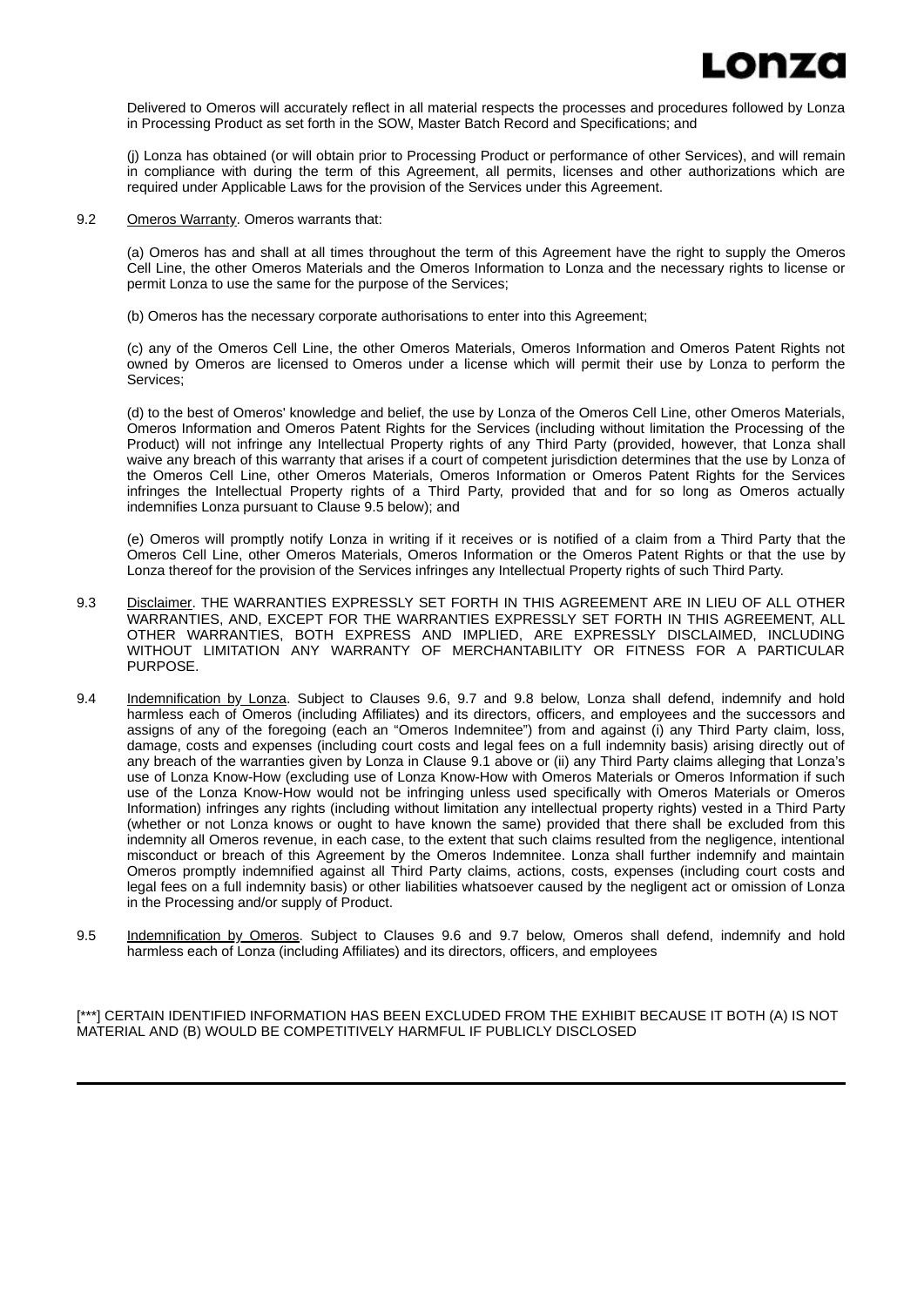## $\blacksquare$  $\blacksquare$

and the successors and assigns of any of the foregoing (each a "Lonza Indemnitee") from and against (i) any Third Party claim, loss, damage, costs and expenses of any nature (including court costs and legal fees on a full indemnity basis), arising directly out of any breach of the warranties given by Omeros in Clause 9.2 above or (ii) any Third Party claims alleging Lonza's use of the Omeros Cell Line, the Omeros Materials or the Omeros Information infringes any rights (including, without limitation, any intellectual property rights) vested in any Third Party (whether or not Omeros knows or ought to have known about the same) provided that for purposes of clarity there shall be excluded from this indemnity all Lonza actual or potential revenues other than those which are an integral part of any Price or fees that Omeros is obliged to pay to Lonza under this Agreement, in each case, to the extent that such claims resulted from the negligence, intentional misconduct or breach of this Agreement by the Lonza Indemnitee. Omeros shall further indemnify and maintain Lonza promptly indemnified against all Third Party claims, actions, costs, expenses (including court costs and legal fees on a full indemnity basis) or other liabilities whatsoever in respect of:

(a) any product liability in respect of Product, unless such liability is caused by the negligent act or omission of Lonza in the Processing and/or supply of Product; and

(b) any negligent or wilful act or omission of Omeros in relation to the use, Processing, storage or sale of the Product.

- 9.6 Indemnification Procedure. If a Lonza Indemnitee or Omeros Indemnitee (the "Indemnitee") intends to claim indemnification under this Clause 9, it shall promptly notify the other Party (the "Indemnitor") in writing of such alleged liability. The Indemnitor shall have the right to control the defence thereof with counsel of its choice as long as such counsel is reasonably acceptable to Indemnitee; provided, however, that any Indemnitee shall have the right to retain its own counsel at its own expense, for any reason, including if representation of any Indemnitee by the counsel retained by the Indemnitor would be inappropriate due to actual or potential differing interests between such Indemnitee and any other party reasonably represented by such counsel in such proceeding and provided further that the Indemnitor may not admit to any unlawful act or infringement of a Third Party's Intellectual Property by the Indemnitee or agree to any invalidity or unenforceability of an Indemnitee's patent rights without the indemnitee's written consent. The Indemnitee, its employees and agents, shall reasonably cooperate with the Indemnitor and its legal representatives in the investigation of any liability covered by this Clause 9. The obligations of this Clause 9.6 shall not apply to amounts paid in settlement of any claim, demand, action or other proceeding if such settlement is effected without the consent of the Indemnitor, which consent shall not be withheld or delayed unreasonably. The failure to deliver written notice to the Indemnitor within a reasonable time after the commencement of any such action, if prejudicial to its ability to defend such action, shall relieve the Indemnitor of any obligation to the Indemnitee under this Clause 9. It is understood that only Lonza or Omeros may claim indemnity under this Clause 9 (on its own behalf or on behalf of its Indemnitees), and other Indemnitees may not directly claim indemnity hereunder.
- 9.7 Disclaimer of Consequential Damages. Subject to the second sentence of this Clause 9.7, in no event shall either Party be liable to the other Party for incidental, indirect, special, punitive or consequential damages arising from or related to breach of this Agreement. The foregoing disclaimer of damages shall not apply in the case of (a) breach of Clause 10 (Confidentiality), (b) personal injury or death, or (c) grossly negligent or intentionally wrongful acts or omissions.
- 9.8 Limitation of Liability. Except for Lonza's indemnification obligations under Clause 9.4 and the exceptions set forth in the second sentence of Clause 9.7 and the second sentence of this Clause 9.8, in no event shall Lonza's liability to Omeros for direct damages arising from or related to breach of this Agreement exceed [ \*\*\*] payable under this Agreement for Services, including under any Binding Orders not yet completed, by Omeros. The foregoing limitation of liability shall not apply in the case of (a) breach of Clause 10 (Confidentiality), (b) personal injury or death, or (c) grossly negligent or intentionally wrongful acts or omissions.

#### **10. Confidentiality**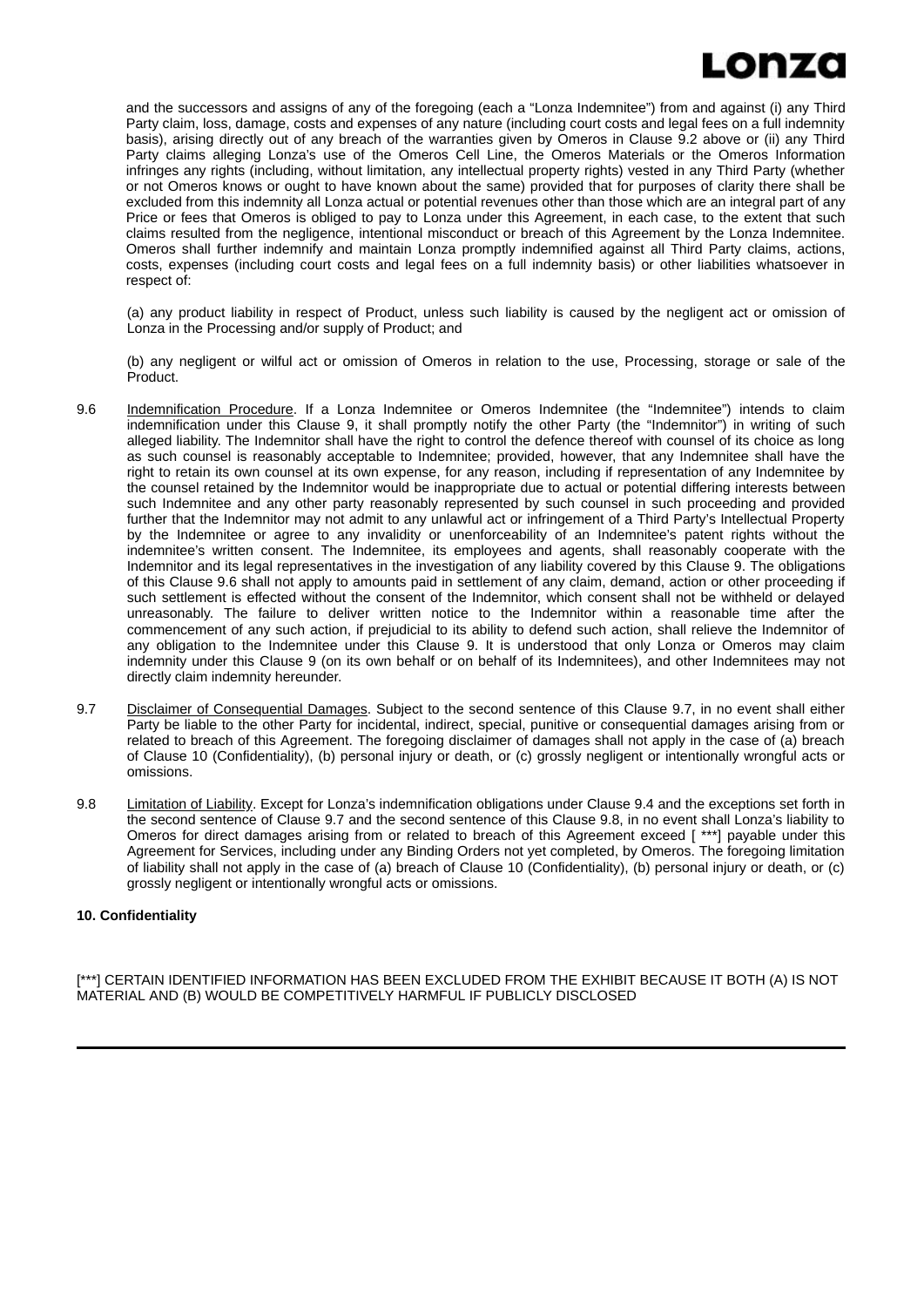## $\blacksquare$  $\blacksquare$

- 10.1 Omeros acknowledges that Lonza Know-How and Lonza acknowledges that Omeros Information with which it is supplied by the other pursuant to the Agreement, and Omeros Information that Lonza generates for Omeros during the course of performing Services under this Agreement, is supplied or generated, subject to Clause 10.5, in circumstances imparting an obligation of confidence and each agrees to keep such Lonza Know-How or such Omeros Information secret and confidential and to respect the other's proprietary rights therein and not at any time for any reason whatsoever to disclose or permit such Lonza Know-How or such Omeros Information to be disclosed to any Third Party save as expressly provided herein.
- 10.2 Omeros and Lonza shall each ensure that all their respective employees, consultants, contractors and persons for whom it is responsible having access to Lonza Know-How or Omeros Information shall be subject to the same obligations of confidence and non-use as the principals pursuant to Clauses 10.1 and 10.3 and shall be bound by secrecy and non-use agreements in support of such obligations, and Omeros and Lonza may share information with such employees, consultants, contractors and persons, in accordance with the foregoing obligations, on a need-toknow basis and solely for purposes of performance under this Agreement and to permit Omeros' development and full use of the Product in conformance with the terms of this Agreement.
- 10.3 Lonza and Omeros each undertake not to disclose or permit to be disclosed to any Third Party (including, except as provided in Clause 10.2 above, any contractors or consultants not previously approved in writing by the Parties, such approval not to be unreasonably withheld or delayed), or otherwise make use of or permit to be made use of other than for purposes of performance under this Agreement (a) any trade secrets or confidential information relating to the technology, business affairs or finances of the other, any subsidiary, holding company or subsidiary or any such holding company of the other, or of any suppliers, agents, distributors, licensees or other customers of the other which comes into its possession under this Agreement or (b) the commercial terms of this Agreement except as required to be disclosed by applicable laws or regulations; provided, however, that, except for filings required under the United States Securities Exchange Act of 1934 and applicable rules promulgated thereunder, in each case to any extent that such information is required to be disclosed pursuant to subpoena, court order, judicial process or otherwise by law, provided the receiving Party provides prompt notice to the disclosing Party of such requirement in order to give the disclosing Party an opportunity to timely seek a protective order or other appropriate judicial relief. In the event the disclosing Party is unable to obtain a protective order or other appropriate judicial relief, the receiving Party shall disclose only that portion of the disclosing Party's confidential information which is legally required to be disclosed, and ensure that all such confidential information of the disclosing Party shall be redacted to the fullest extent permitted by law prior to such disclosure and that the disclosing Party shall be given an opportunity to review the confidential information prior to its disclosure.
- 10.4 The obligations of confidence and non-use referred to in this Clause 10 shall not extend to any information which the Party seeking to disclose such information:

(a) is or becomes generally available to the public otherwise than by reason of a breach by the receiving Party of the provisions of this Clause 10;

(b) is known to the receiving Party and is at its free disposal prior to its receipt from the disclosing Party;

(c) is subsequently disclosed to the receiving Party without being made subject to an obligation of confidence by a third Party;

(d) Lonza or Omeros may be required to disclose under any statutory, regulatory or similar legislative requirement, subject to the imposition of obligations of secrecy wherever possible in that relation; or

(e) is developed by any servant or agent of the receiving Party without access to or use or knowledge of the information by the disclosing Party.

10.5 The Parties acknowledge that: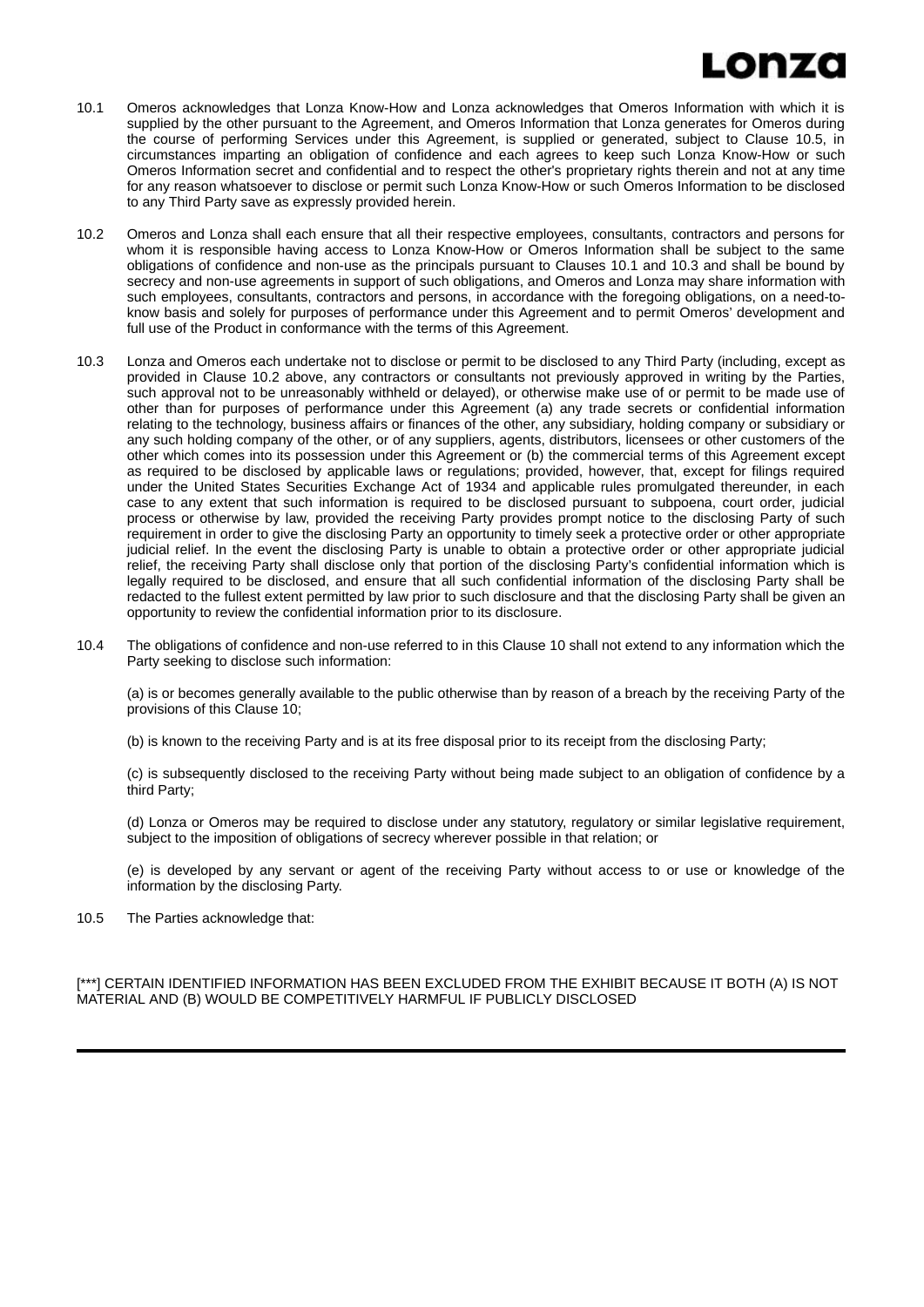## Lonzo

(a) without prejudice to any other rights and remedies that the Parties may have, the Parties agree that the Lonza Know-How and Omeros Information is valuable and that damages may not be an adequate remedy for any breach of the provisions of this Clause 10. The Parties agree that the relevant Party will be entitled without proof of special damage to seek the remedies of an injunction and other equitable relief for any actual or threatened breach by the other Party;

(b) save as provided herein Lonza shall not at any time have any right, title, license or interest in or to Omeros Information, Omeros Patent Rights or any other intellectual property rights vested in Omeros or to which Omeros is entitled; and

(c) Omeros shall not at any time have any right, title, license or interest in or to Lonza Know-How, the Lonza Patent Rights or any other intellectual property rights relating to the Process which are vested in Lonza or to which Lonza is otherwise entitled.

10.6 Following ten (10) years after the expiration or termination of this Agreement, the Parties shall have no affirmative obligations under Clauses 10.1, 10.2 and 10.3 except with respect to trade secrets and/or know-how, for which all affirmative obligations of this Clause 10 will continue for so long as such information remains a trade secret and/or know-how under applicable law. Notwithstanding any provision to the contrary, this Clause 10.6 shall not be construed as the grant of any license or any other right to either Party to use at any time the Intellectual Property, know-how, or confidential Information of the other Party except as set forth expressly in this Agreement or in connection with the ordinary course of performance under this Agreement.

#### **11. Audits, Inspections and Records**

- 11.1 Once annually during the term of this Agreement, and subject to Lonza's obligations of confidentiality to Third Parties, Lonza will permit Omeros to conduct one quality assurance audit of those portions of the Facilities and Quality Systems where Services are being conducted upon reasonable advance notice and at reasonable times during regular business hours, provided, however, that Omeros may conduct additional "for cause" audits following issuance of Form FDA-483s, GMP inspection reports or similar reports delivered by Regulatory Authorities to Lonza pertaining to the Processing of Product, performance of other Services for Omeros, or the occurrence of other events which are likely to adversely affect the Processing of Product or other Services for Omeros as frequently as requested by Omeros, at reasonable times and for reasonable duration, until Lonza has corrected such deficiencies and as set out further in a separate Quality Agreement. Additionally, Lonza will permit Omeros to conduct a mock pre-approval inspection audit, not to exceed three (3) days in duration or as otherwise reasonably required, in support of Regulatory Applications or cGMP Qualified Person audit to support Qualified Person batch certification.
- 11.2 Each Party shall notify the other Party promptly of any inspection or inquiry by any Regulatory Authority concerning the Lonza Facilities to the extent pertaining to processing of cell banks, drug substance or drug product, any SOW or Processing of Product and as set out further in a separate Quality Agreement. Each Party shall cooperate with Regulatory Authorities in connection with any such inspection or inquiry and shall cooperate with the other Party in providing the information needed for any response. Each Party acknowledges that it may not direct the manner in which the other Party fulfils its obligations to permit inspection by a Regulatory Authority.
- 11.3 Unless the Parties otherwise agree in writing, Lonza shall maintain materially complete and accurate batch, laboratory and other technical records related to Product for the minimum period required by Applicable Laws, in accordance with Lonza's standard operating procedures and as set out further in the Master Batch Record and the Quality Agreement.
- 11.4 Lonza and Omeros shall allocate responsibility for complying with cGMP (if applicable) between themselves as set forth in the Quality Agreement. Each Party shall provide the other with all reasonable assistance and take all actions reasonably requested by the other to enable the requesting Party to comply with any Applicable Laws relating to the performance by a Party of its obligations hereunder.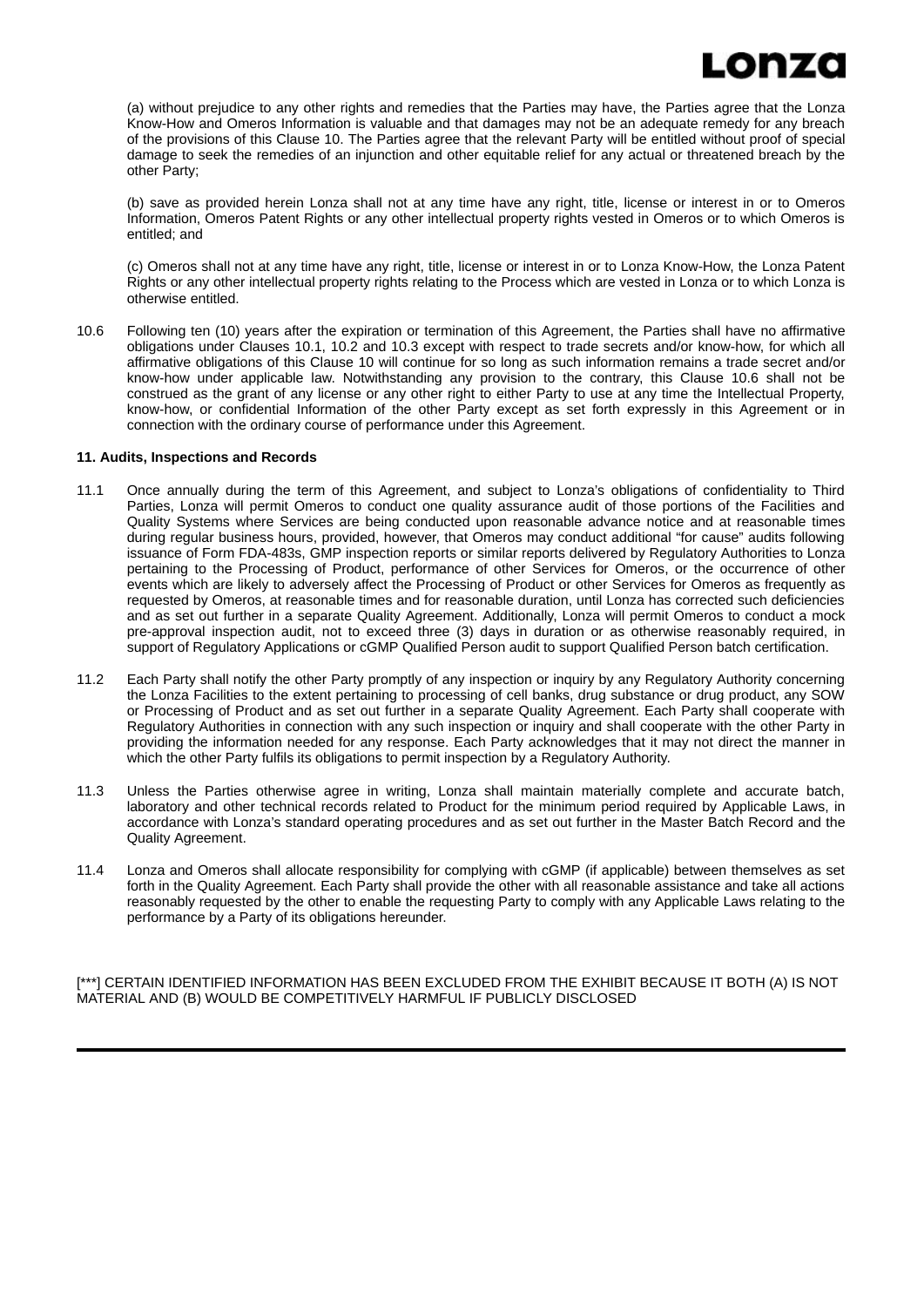

11.6 Omeros shall be solely responsible for and will obtain all permits and licenses required by any Regulatory Authority with respect to the Product and any Services under this Agreement for which Omeros is responsible, including any product licenses, applications and amendments in connection therewith. Lonza will be responsible to maintain all permits and licenses required by any Regulatory Authorities in the United States, the EU and national and local jurisdictions in which the Lonza Facility is located, with respect to the Lonza Facility generally. During the Term, Lonza will assist Omeros with all regulatory matters relating to Services under this Agreement, at Omeros' request and at Omeros' expense. Each Party intends and commits to cooperate to satisfy all Applicable Laws relating to Services under this Agreement.

## **12. Term and Termination**

- 12.1 Term. This Agreement shall commence on the Effective Date and shall expire five (5) years after Launch of Product in in either US or EU territory unless terminated earlier as provided herein, or by mutual written agreement of the Parties (the "Initial Term").
- 12.1.1 Three (3) years prior to the end of the Initial Term, Omeros shall provide written notice to Lonza if it wishes not to extend the Agreement for a further four (4) years (an "Extension Term") and absent such notice the Agreement shall automatically extend for the further four (4) years The Initial Term and any Extension Term are together referred to herein as the "Term".
- 12.2 If it becomes apparent to either Lonza or Omeros at any stage in the provision of the Services that it will not be possible to obtain First Approval of the Product from the Facility and written notice of such has been provided to the other Party, following such written notice a[\*\*\*] day period shall be allowed for good faith discussion and attempts to resolve such problems. If such problems are not resolved within such period, Lonza and Omeros shall each have the right to terminate the Agreement forthwith by notice in writing. In the event of such termination, Omeros shall pay to Lonza all amounts owed under Purchase Orders for Batches ordered that have been cancelled by Omeros and applicable SOWs for Services performed in accordance with the SOW and this Agreement by Lonza prior to such termination (including a pro rata proportion of the Price for any stage of the Services which is in process at the date of termination) and all expenses reasonably incurred by Lonza in giving effect to such termination, including the costs of terminating any commitments entered into and in accordance the Agreement, [\*\*\*].
- 12.3 The obligation to make payment under Clause 12.2 shall be reduced (retrospectively, and hence Lonza shall make an appropriate refund to Omeros) to the extent that Lonza mitigates its loss in this regard (and Lonza shall use commercially reasonable efforts to mitigate its loss and shall promptly notify Omeros of any such mitigation). This provision shall not entitle Omeros to be refunded an amount greater than that paid by Omeros to Lonza pursuant to this Clause 12 and Lonza shall be entitled to deduct from the amount due to be refunded to Omeros its reasonable personnel and associated costs in attempting to mitigate its loss.
- 12.4 For the avoidance of doubt activities relating to cGMP fermentation shall be deemed to commence with the date of removal of the vial of cells from frozen storage for the performance of the fermentation.
- 12.5 The Parties may each terminate the Agreement for cause forthwith by notice in writing to the other Party upon the occurrence of any of the following events:

(a) if the other commits a material breach of the Agreement (which shall include a breach of the warranties set out in Clause 9 above) which in the case of a breach capable of remedy is not remedied within [\*\*\*] days of the receipt by the other of notice identifying the breach and requiring its remedy (reasonable efforts to cure said breach shall be made within [\*\*\*] days of receipt of notice); or

(b) if the other ceases for any reason to carry on business or compounds with or convenes a meeting of its creditors or has a receiver or manager appointed in respect of all or any part of its assets or is the subject of an application for an administration order or of any proposal for a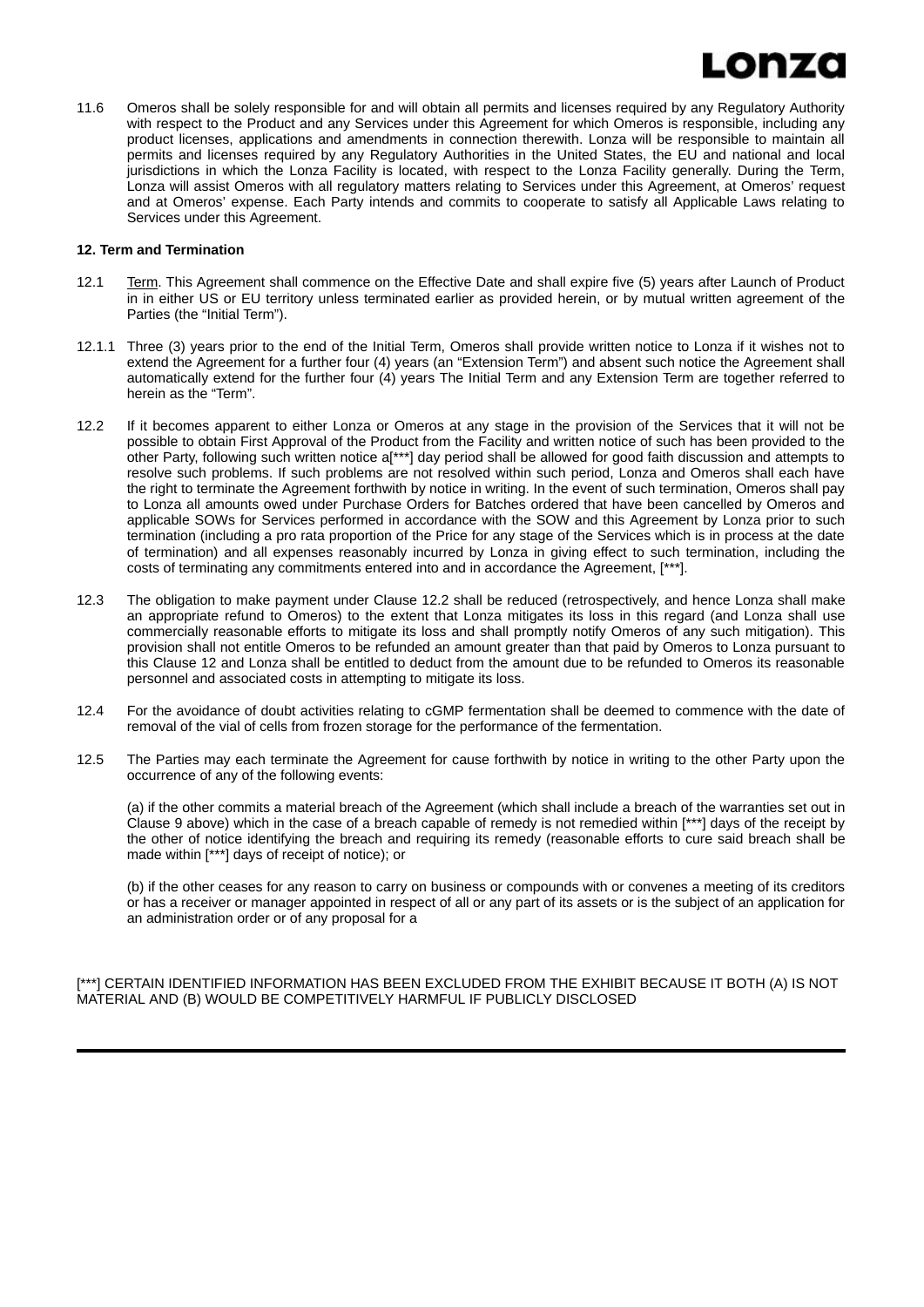

voluntary arrangement or enters into liquidation (whether compulsorily or voluntarily) or undergoes any analogous act or proceedings under foreign law; or

(c) if the Product is withdrawn from US and EU markets following First Approval, any Batches ordered at the time of termination may be cancelled by Omeros and shall be subject to the termination provisions herein and any Raw Materials received or irrevocably committed shall be paid to the extent specified in the termination provisions herein.

#### 12.6 Consequences of termination.

- 12.6.1 In the event of termination of this Agreement without cause by Omeros, all Services and Batches ordered pursuant to a Purchase Order shall be deemed to have been cancelled and Omeros shall pay Lonza for:
	- (a) all Services rendered up to the date of termination, including in respect of any Product in-process;

(b) all costs incurred through the date of termination, including Raw Materials costs and Raw Materials Fees for Raw Materials used or purchased or to which Lonza is irrevocably committed for use in connection with the Services;

(c) all unused Raw Materials and Resins shall be paid for by Omeros within [\*\*\*] days of invoice and at Omeros' option will either be: (a) held by Lonza for future use for the production of Product; (b) delivered to Omeros; or (c) disposed of by Lonza.

- 12.6.2 *Termination by Lonza under Clause 12.5(a) or 12.5(b).* Upon termination of this Agreement by Lonza under Clause 12.5(a) or 12.5(b), subject to Lonza's obligations under Clause 12.7, Omeros shall pay to Lonza: (a) Termination Fees of any unpaid portions of [\*\*\*]% of all Binding Orders in effect on the notification date of such termination for which Services have commenced and/or at least partial payment has been made by Omeros, less the amount of any such slots that Lonza is able to resell, (b) Termination Fees of [\*\*\*]% of all Binding Orders placed but for which Services have not yet commenced and for which Omeros has not yet made any payment, less the amount of any such slots that Lonza is able to resell, and (c) for all Services provided but not paid as of the effective date of termination (including a pro-rata proportion of the Price for any stage of the Services which is in progress at the date of the termination).
- 12.6.3 *Termination by Omeros under Clause 12.5(a) or 12.5(b).* Upon termination of this Agreement by Omeros under Clause 12.5(a) or 12.5(b) all Binding Orders shall be deemed cancelled without any Termination Fees and Omeros shall have no further obligation to Lonza under this Agreement, except that Customer shall pay to Lonza: (a) for all Services not under dispute provided but not paid as of the effective date of termination (including a pro-rata proportion of the Price for any stage of the Services which is in progress at the date of the termination); and (b) the costs of any non-cancellable commitments of subcontractors and External Laboratories; and (c) all expenses reasonably incurred by Lonza in giving effect to such termination, in each case after reasonable efforts to mitigate all such expenses, including the costs of terminating any non-cancellable commitments entered into under the Agreement that cannot be cancelled despite reasonable efforts to do so or cannot be re-purposed for other customers.
- 12.6.4*. Termination due to Market Withdrawal*. If Omeros withdraws the Product from the U.S. and European Union markets or is directed to do so by any regulatory agency and as a result, Omeros or Lonza terminates the Agreement in accordance with Clause 12.5(c), then Omeros shall pay a termination fee in the amount of [\*\*\*]% of the Batch Price for all Batches under a Binding Order. Lonza shall use commercially reasonable efforts to try and secure a replacement reservation from a new project, whilst observing its contractual commitments of other customers, and if it is able to secure such replacement reservation Omeros shall be relieved proportionally of its obligation to pay a termination fee.
- 12.7 Upon the termination of the Agreement for whatever reason: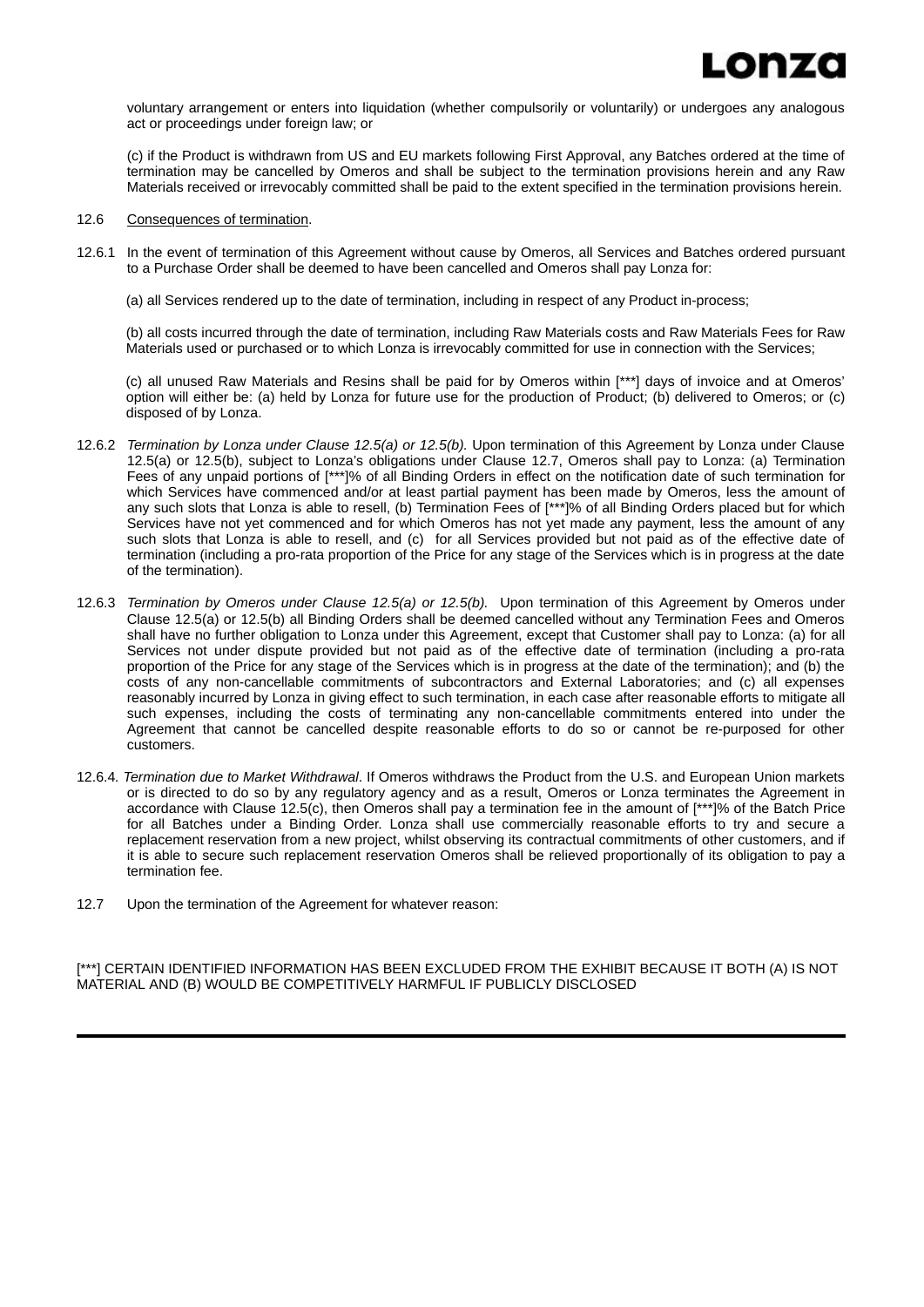(a) Lonza shall promptly return to Omeros all Omeros Information and shall dispose of or return to Omeros the Omeros Materials (and where supplied by Omeros the Cell Line) and any materials therefrom, as directed by Omeros;

(b) Omeros shall promptly return to Lonza all Lonza Know-How it has received from Lonza, except for that included as part of license provided for in Clauses 2.8(a), and 2.8 (b), as applicable, or as part of the license to the New General Application Intellectual Property provided for in Clause 8.4;

(c) Omeros shall not thereafter use or exploit the Lonza Patent Rights or the Lonza Know-How in any way whatsoever, except for that included as part of license provided for in Clauses 2.8(a), and 2.8 (b), as applicable, or as part of the license to the New General Application Intellectual Property provided for in Clause 8.4; and

(d) Lonza and Omeros shall do all such acts and things and shall sign and execute all such deeds and documents as the other may reasonably require to evidence compliance with this Clause 12.7.

- 12.8 Omeros will have the right upon its request, during the term of or within [\*\*\*] following expiration or termination of this Agreement, to transfer the Cell Line and Process, to itself and any Third Party for the manufacture of that Product (but no other product) that:
	- (a) is an IP-Respecting Entity;

(b) is listed on Schedule 3 hereto, as the same may be updated from time-to-time by written agreement of the Parties; or

(c) is consented to by Lonza in writing, such consent not to be unreasonably withheld or delayed, and Lonza shall not be considered to be unreasonably withholding its consent if (inter alia) Omeros wishes to transfer the Cell Line and the Process to any legal person or entity which is not an IP-Respecting Entity;

provided always, however, to the extent such technology transfer includes Lonza's Confidential Information, Lonza's Intellectual Property and/or New General Application Intellectual Property such technology transfer shall be subject to a royalty and licensing fee for the purchase of media and feeds as provided for in Clauses 2.8(a) or 2.8(b), as applicable, and at all times shall also be subject to the outline technology transfer terms set forth in Schedule 2 hereto.

Lonza shall diligently provide reasonably necessary documents to complete such technology transfer and reasonable assistance to complete such technology transfer, provided that Omeros shall reimburse Lonza for any costs based on Lonza's standard full-time employee rate for such support which is applicable at the date of such technology transfer and the outline technology transfer terms of Schedule 2.

For purposes of clarity, the outline technology transfer terms of Schedule 2 shall not apply if Omeros transfers the Cell Line to a Third Party without any transfer of the Process.

12.9 Termination of this Agreement for whatever reason shall not affect the accrued rights of either Lonza or Omeros arising under or out of this Agreement and all provisions which are expressed to survive the Agreement shall remain in full force and effect.

#### **13. Force Majeure**

13.1 If either Party is prevented or delayed in the performance of any of its obligations under the Agreement by Force Majeure it shall give written notice thereof to the other Party specifying the matters constituting Force Majeure together with such evidence as it reasonably can give and specifying the period for which it is estimated that such prevention or delay will continue, and it shall be excused from the performance or the punctual performance of such obligations as the case may be from the date of such notice for so long as such cause of prevention or delay shall continue. The Party that may invoke this clause shall use commercially reasonable efforts to reinstate its ongoing obligations to the other Party as soon as practicable. If the cause(s) shall continue unabated for 180 days, then both Parties shall meet to discuss and negotiate in good faith what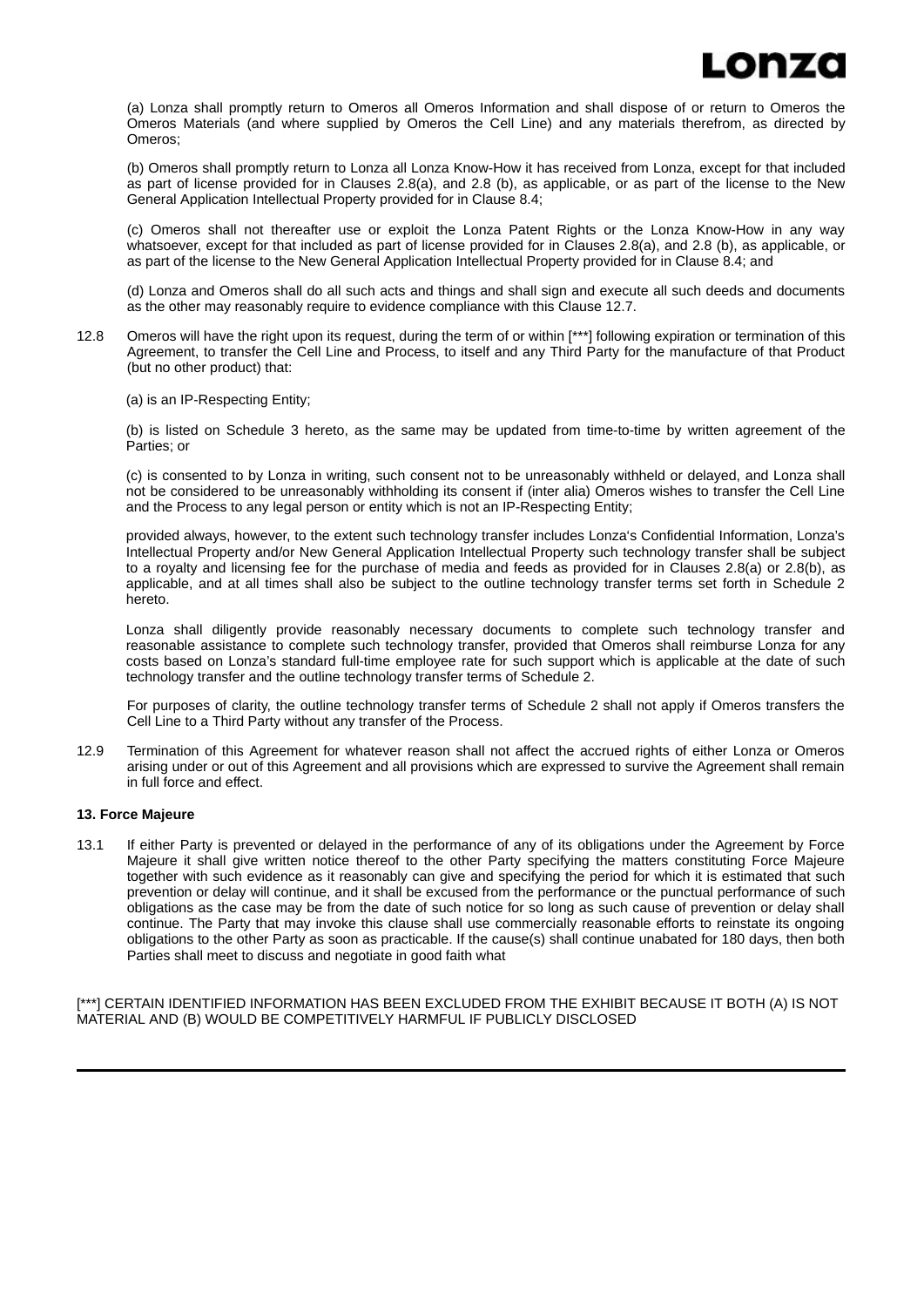

modifications to this Agreement should result from such cause(s) and if not resolvable either Party shall have the right to terminate this Agreement.

13.2 The expression "Force Majeure" shall be deemed to include any cause affecting the performance by a Party of the Agreement arising from or attributable to acts, events, acts of God, omissions or accidents beyond the reasonable control of the Party.

#### **14. Governing Law, Jurisdiction and Enforceability**

- 14.1 The construction, validity and performance of the Agreement shall be governed by the laws of the State of New York, USA, and Lonza and Omeros submit to the non-exclusive jurisdiction of the US Federal Courts located in the State of New York, USA.
- 14.2 No failure or delay on the part of either Lonza or Omeros to exercise or enforce any rights conferred on it by the Agreement shall be construed or operate as a waiver thereof nor shall any single or partial exercise of any right, power or privilege or further exercise thereof operate so as to bar the exercise or enforcement thereof at any time or times thereafter.
- 14.3 Any disputes relating to issues arising from this Agreement shall, in the absence of resolution within thirty (30) days of the dispute arising, be referred to the Chief Executive Officers of Omeros and Lonza, who shall discuss the matter and attempt to resolve it by mutual consent. If the Chief Executive Officers of Omeros and Lonza cannot resolve the dispute within thirty (30) days of the matter being referred to them, either Party may, by written notice to the other Party, invoke the mediation procedure set out in Clause 14.4 below.
- 14.4 If a dispute arises between the Parties that the Parties cannot resolve pursuant to Clause 14.3 above, the Parties agree to attempt in good faith to resolve such dispute by mediation administered by the CPR Institute for Dispute Resolution, 366 Madison Avenue, New York, NY 10017, in New York, New York, USA. The Parties agree that they shall share equally the cost of any mediation fees, and the cost of the mediator. Each Party must bear its own attorneys' fees and associated costs and expenses. The place of any mediation shall be New York, New York, USA. If efforts at mediation are unsuccessful within sixty (60) days of either Party referring the dispute to mediation, then either Party may require that the dispute shall be resolved by binding arbitration in accordance with the then existing commercial arbitration rules of CPR Institute for Dispute Resolution, 366 Madison Avenue, New York, NY 10017. Arbitration shall be conducted in New York, New York, USA.
- 14.5 Nothing in this Clause 14 shall prevent a Party from exercising any right under this Agreement, including the right of termination under Clause 12 above.

#### **15. Notices**

15.1 Any notice or other communication to be given under this Agreement shall be delivered personally or by international express courier with delivery confirmation addressed as follows:

(a) If to Lonza to:

LONZA BIOLOGICS TUAS PTE LTD 35 Tuas South Ave 6, SG Singapore, 637377

With a copy to:

Lonza Biologics plc 228 Bath Road Slough Berkshire SL1 4DX England For the attention of: The Head of Legal Services

(b) If to Omeros to: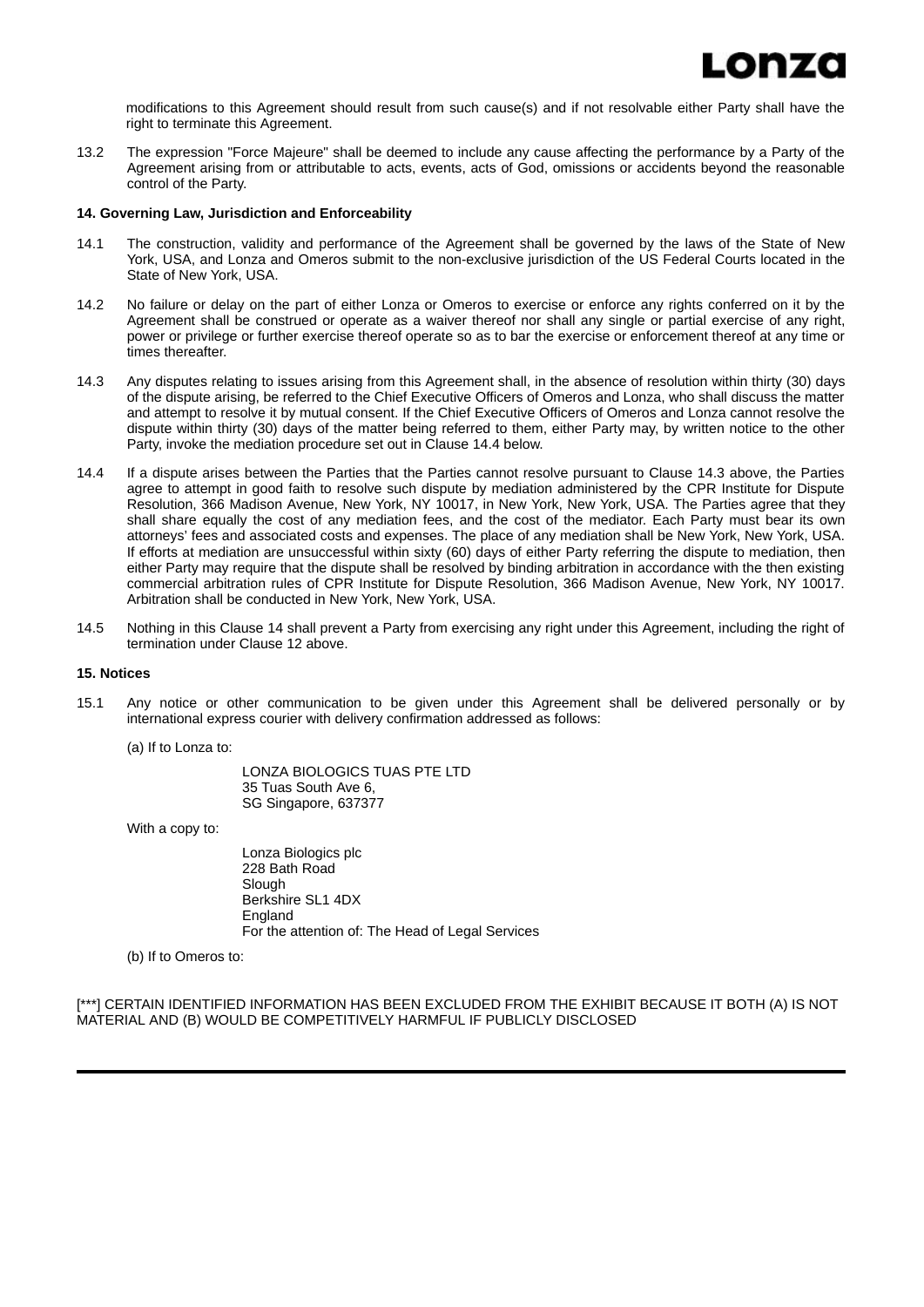## Lonzo

Omeros Corporation 201 Elliott Avenue West Seattle, WA 98119, USA For the attention of: General Counsel With a concurrent copy by e-mail (which shall not constitute notice) to generalcounsel@omeros.com,

or to such other destination as either Party hereto may hereafter notify to the other in accordance with the provisions of this Clause 15.

- 15.2 All such notices or other communications shall be deemed to have been served as follows:
	- (a) if delivered personally, at the time of such delivery;

(b) if sent by first class pre-paid post, ten (10) business days (Saturdays, Sundays and Bank or other public holidays excluded) after being placed in the post.

#### **16. Illegality**

16.1 If any provision or term of this Agreement or any part thereof shall become or be declared illegal, invalid or unenforceable for any reason whatsoever:

(a) such provision shall, so far as it is illegal, invalid or unenforceable, be given no effect by the Parties and shall be deemed not to be included in this Agreement;

(b) the other provisions of this Agreement shall be binding on the Parties as if such provision was not included therein; and

(c) the Parties agree to negotiate in good faith to amend such provision to the extent possible for incorporation herein in such reasonable manner as most closely achieves the intention of the Parties without rending such provision invalid or unenforceable.

#### **17. Miscellaneous**

17.1 Lonza shall be entitled to instruct one of more of its Affiliates to perform any of Lonza's obligations contained in this Agreement within the same Lonza Facility in which Product is Manufactured, subject to Omeros' approval, which shall not be unreasonably withheld or delayed, of the use of such Affiliate at any other Facility or transfer of any aspect of Manufacturing to any other of Lonza's or its Affiliates' Facility, with no increase in costs, but Lonza shall remain fully responsible in respect of those obligations. Subject thereto, neither Party shall be entitled to assign, transfer, charge or in any way assign, sub-contract, transfer or delegate the benefit and/or the burden of this Agreement without the prior written consent of the other which consent shall not be unreasonably withheld or delayed, save that:

(a) Lonza shall be entitled without the prior written consent of the Omeros to assign, transfer, charge, sub-contract, deal with or in any other manner make over the benefit and/or burden of this Agreement (i) to an Affiliate or (ii) to any joint venture company of which Lonza, is the beneficial owner of at least fifty percent (50%) of the issued share capital thereof or (iii) to any company with which Lonza may merge or (iv) to any company to which Lonza may transfer its assets and undertaking; provided however in each case such assignee must be an IP Respecting Entity; and

(b) Omeros shall be entitled to assign this Agreement, including all rights and obligations arising thereunder, to any Third Party that:-

(i) is an IP-Respecting Entity and is not a Competing Contract Manufacturer,

(ii) is listed on Schedule 3 hereto other than [\*\*\*], as the same may be updated from time-to-time by written agreement of the Parties,

(iii) is consented to by Lonza, such consent not to be unreasonably withheld or delayed, provided that Lonza shall not be considered to be unreasonably withholding its consent if (inter alia)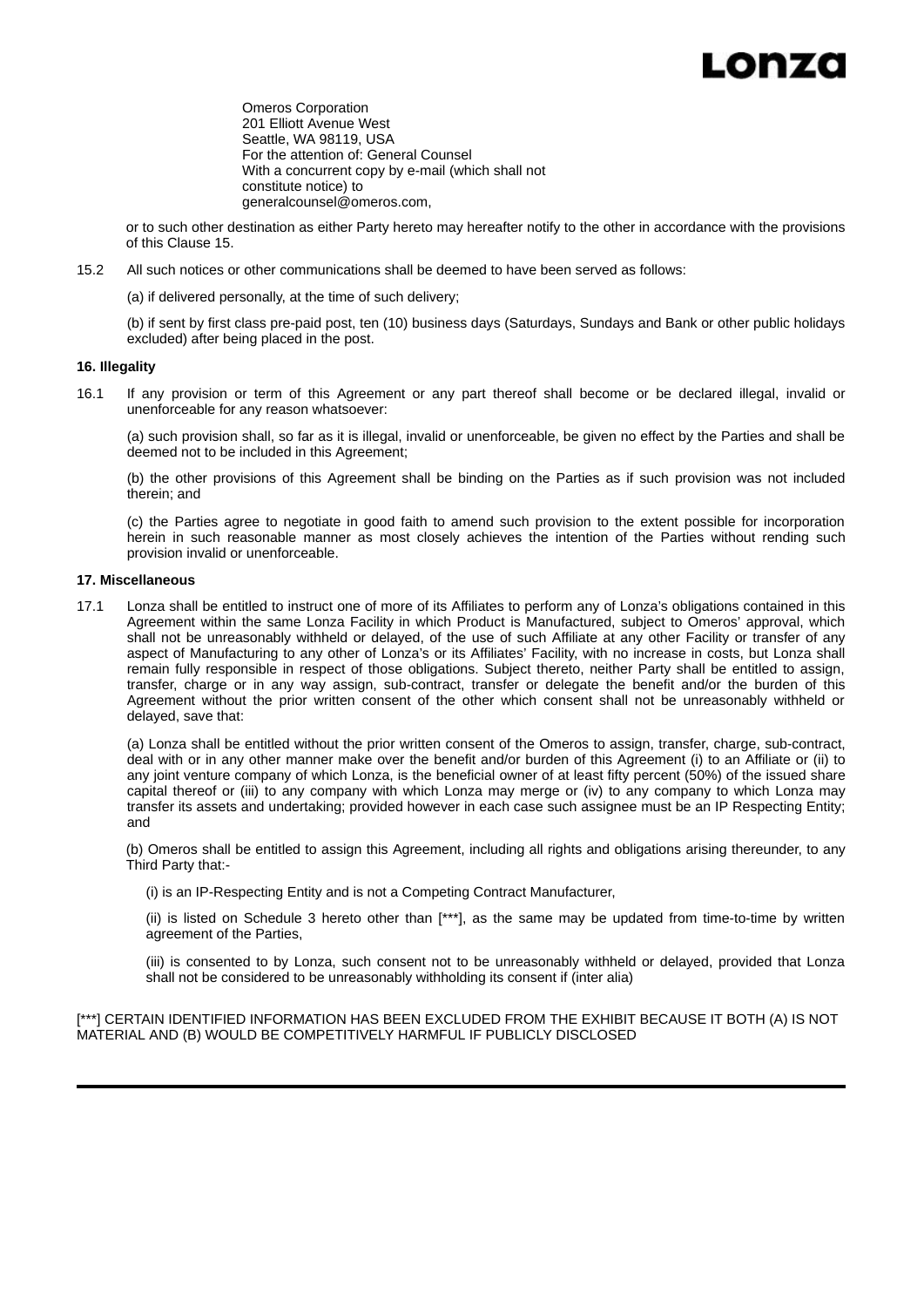

Omeros wishes to assign this Agreement to any legal person or entity which is (i) a Competing Contract Manufacturer, or (ii) not an IP-Respecting Entity; or

(iv) is in connection with the sale or transfer (by whatever method) of all or substantially all of the business related to the subject matter of this agreement; provided, further, that such Affiliate or Third Party, as applicable, acknowledges and assumes in writing all of the assigning Party's obligations under the Agreement. For purposes of this Clause 17.1, the terms "assign" and "assignment" shall include, without limitation (i) the sale, exchange, transfer or issuance of fifty percent (50%) or more of the outstanding stock of such Party to an Affiliate of such Party or an unrelated entity or natural person, (ii) the sale or transfer or other disposition of all or substantially all of the assets of the Party or the line of business or Product to which this Agreement relates, and (iii) a merger, consolidation, acquisition or other form of business combination. Any purported assignment in violation of the foregoing shall be void. No assignment shall relieve any Party of responsibility for the performance of any obligation that accrued prior to the effective date of such assignment. Subject to the foregoing, this Agreement shall bind and inure to the benefit of the respective Parties and their successors and permitted assigns.

- 17.2 The obligations of the Parties under Clauses 2.8 (Omeros Cell Line and Lonza Process and Omeros Cell Line and Omeros Process), 8 (Intellectual Property), 9 (Warranties and Indemnification), 10 (Confidentiality), 12.6 (consequences of termination), 12.7 (Technology Transfer), 14 (Governing Law, Jurisdiction and Enforceability) and 17 (Miscellaneous) shall survive the termination of this Agreement for any reason.
- 17.3 The text of any press release or other communication to be published by or in the media concerning the subject matter of the Agreement shall require the prior written approval of Lonza and Omeros.
- 17.4 The Agreement embodies the entire understanding of Lonza and Omeros and there are no promises, terms, conditions or obligations, oral or written, expressed or implied, other than those contained in the Agreement. The terms of the Agreement shall supersede all previous agreements (if any) which may exist or have existed between Lonza and Omeros relating to the Services, except that with respect to the process validation Batches ordered by Omeros under the Development Agreement and the commercial Batches ordered by Omeros under the Development Agreement, all terms of this Agreement shall apply to such Batches except for the price of such Batches, which shall be as set forth in the Development Agreement rather than in this Agreement.
- 17.5 The Parties to this Agreement do not intend that any term hereof should be enforceable by virtue of the Contracts (Rights of Third Parties) Act 1999 by any person who is not a Party to this Agreement.
- 17.6 The relationship of the Parties is that of independent contractors, and neither Party will incur any debts or make any commitments for the other Party except to the extent expressly provided in this Agreement. Nothing in this Agreement is intended to create or will be construed as creating between the Parties the relationship of joint ventures, co-partners, employer/employee or principal and agent. Neither Party shall have any responsibility for the hiring, termination or compensation of the other Party's employees or contractors or for any employee benefits of any such employee or contractor.
- 17.7 No variation of or addition to this Agreement or any part thereof shall be effective unless in writing and signed on behalf of both Parties. Notwithstanding the above the Parties hereby confirm that amendments to the Specification shall be effective if reduced to writing and signed by the quality and/or regulatory representative of both Parties, which quality and/or regulatory representative shall be nominated from time to time by each Party.

[Remainder of Page Intentionally Blank]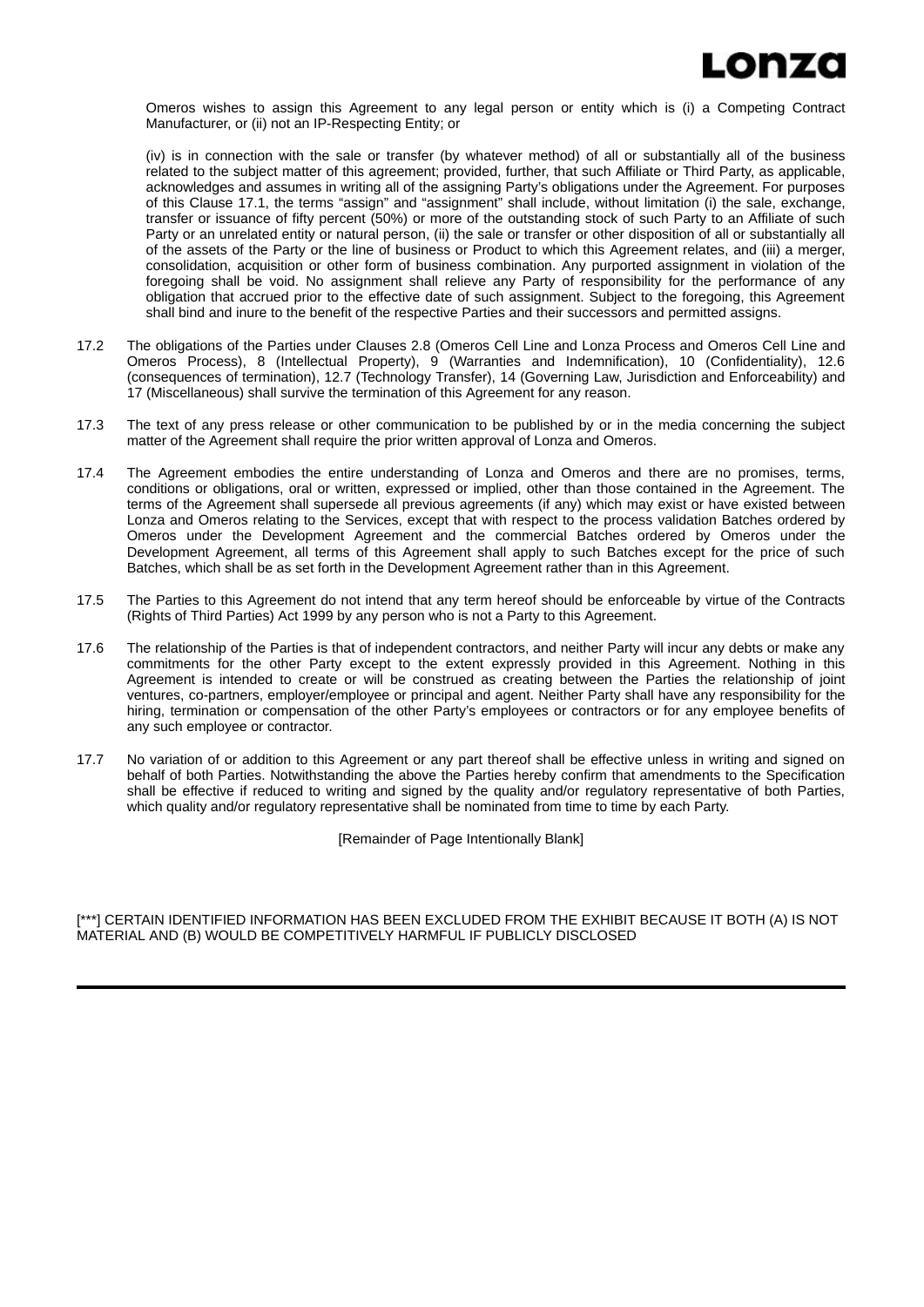

AS WITNESS the hands of the duly authorised representatives of the Parties hereto the day and year first above written.

Signature: /s/ Gregory A. Demopulos / Signature: /s/ [\*\*\*]<br>Printed Name: Gregory A. Demopulos, M.D. Printed Name: [\*\*\*] Printed Name: Gregory A. Demopulos, M.D.<br>Title: Chairman & CEO Title: Chairman & CEO Title:

## **OMEROS CORPORATION LONZA BIOLOGICS PTE LTD**

General Manager, [\*\*\*]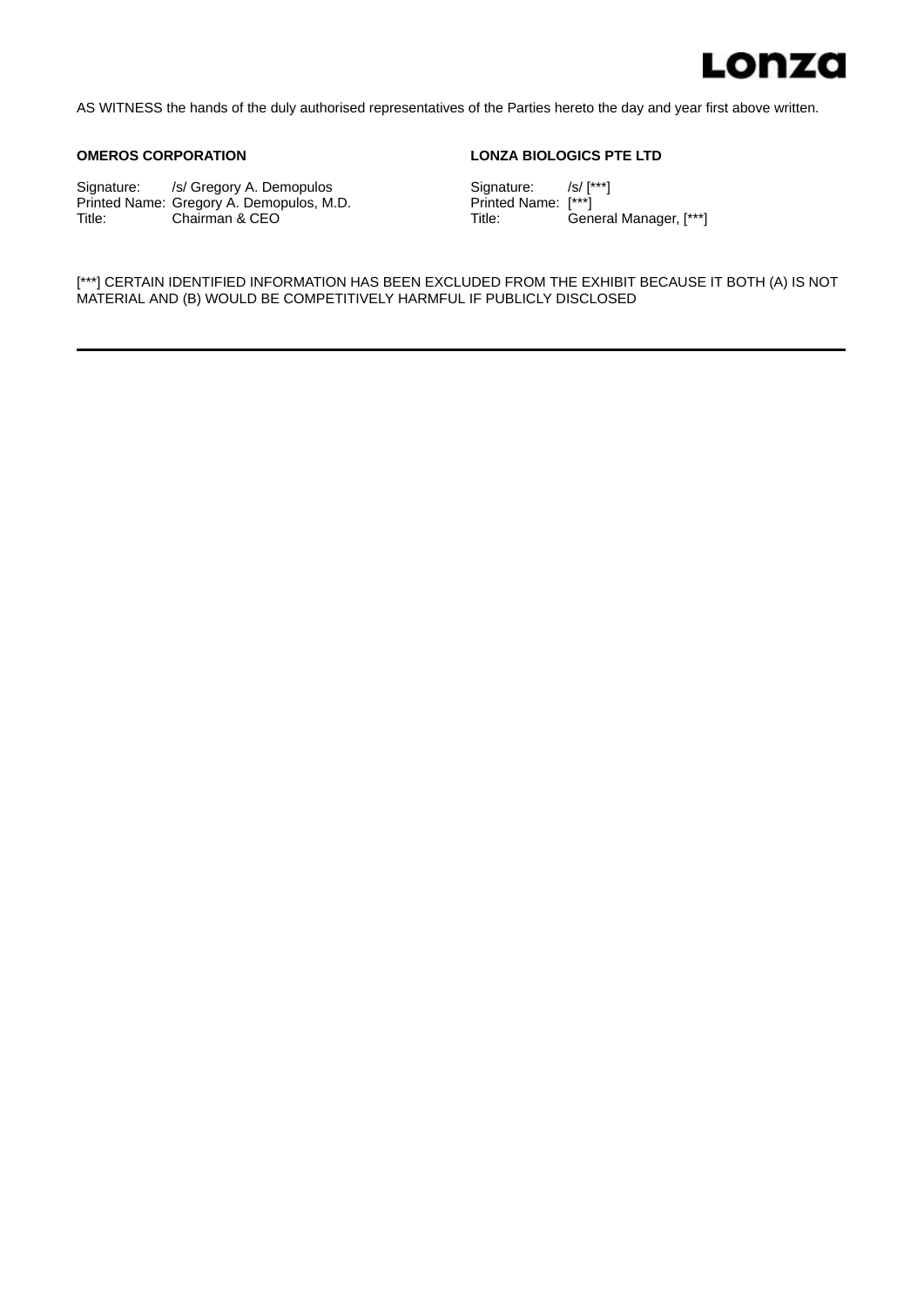

**SCHEDULE 1**

**PRICING**

[\*\*\*]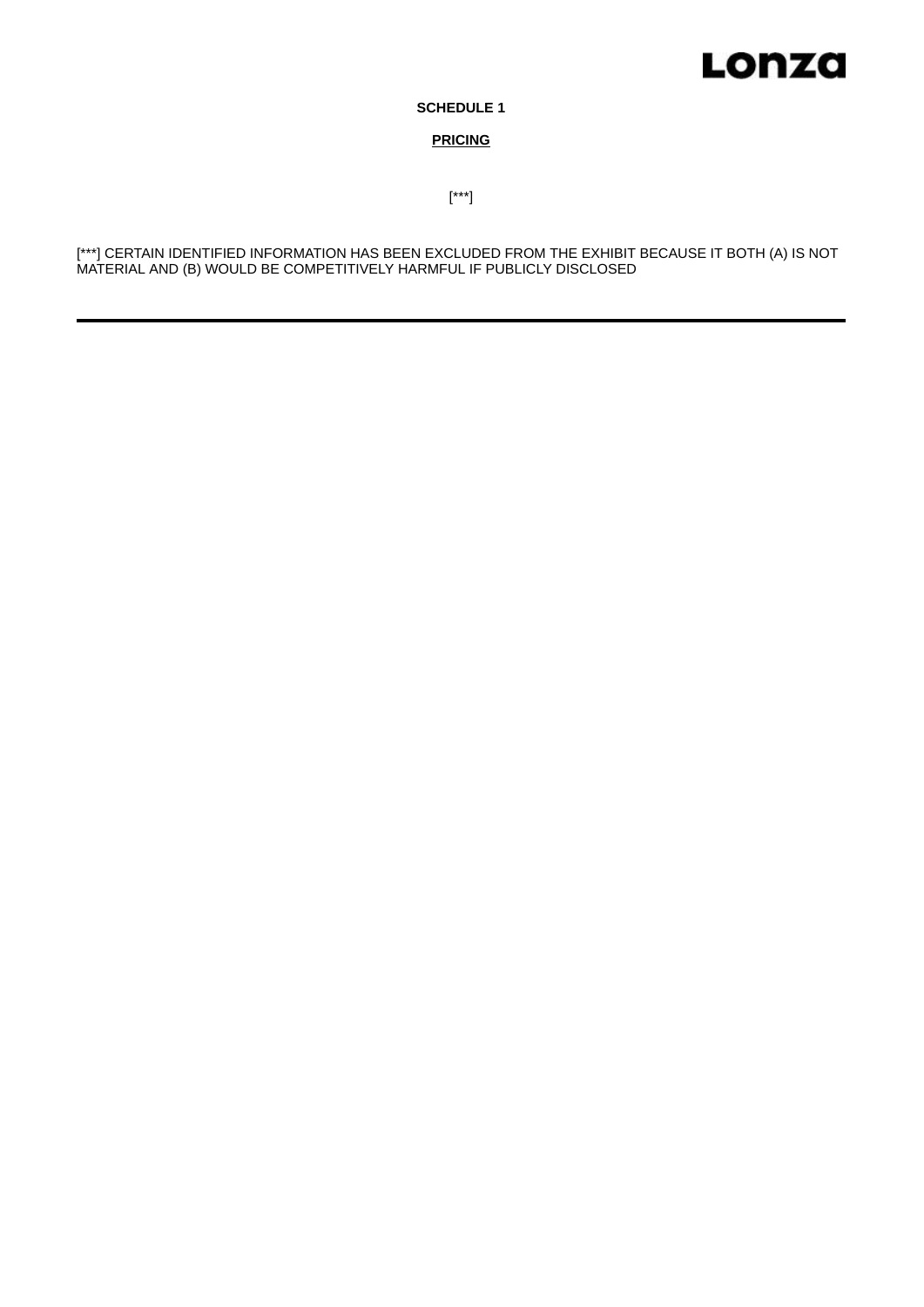

## **SCHEDULE 2**

## **OUTLINE TERMS FOR TECHNOLOGY TRANSFER FROM LONZA TO CUSTOMERS**

[\*\*\*]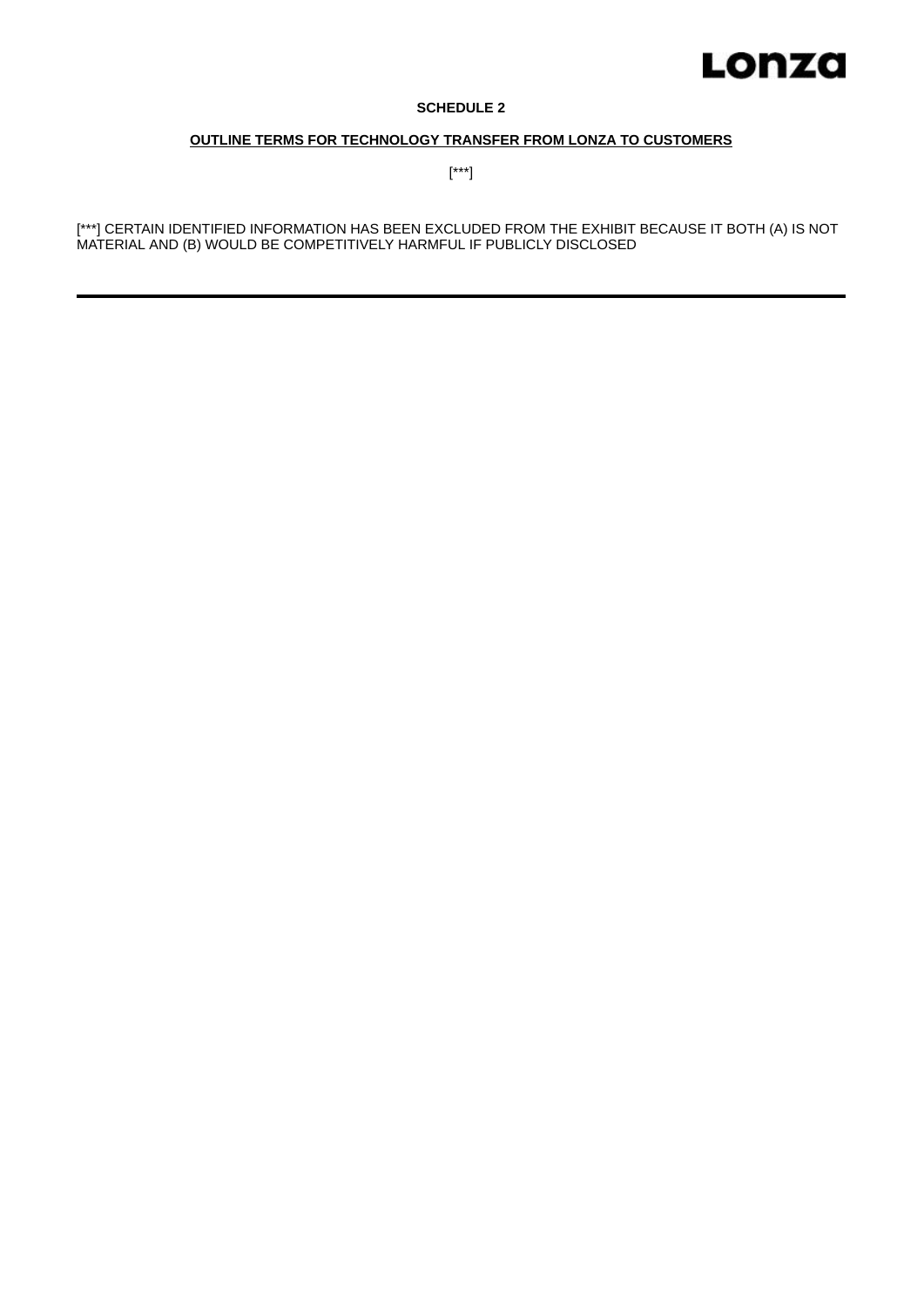

#### **SCHEDULE 3**

## **APPROVED THIRD PARTIES**

[\*\*\*]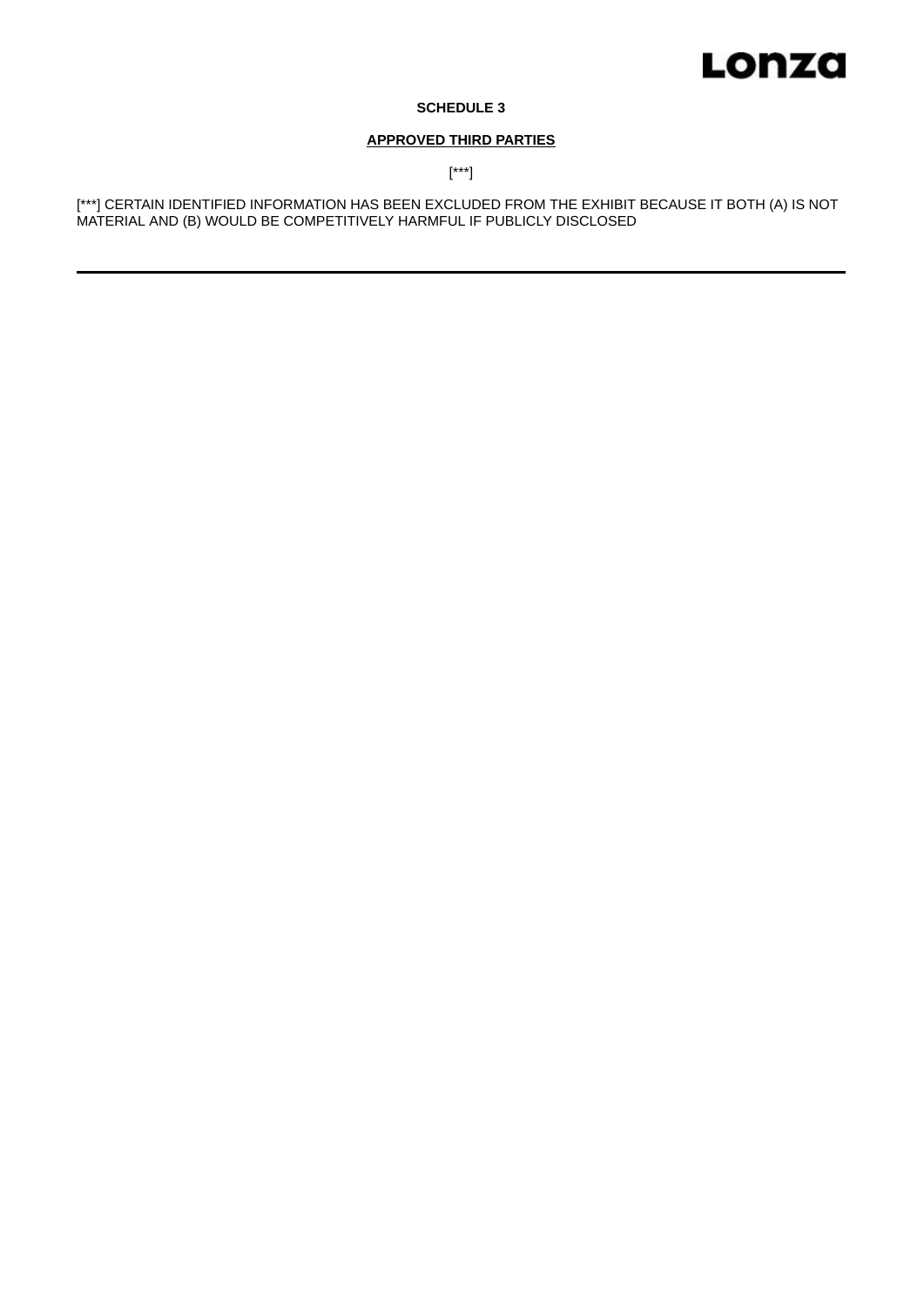#### <span id="page-66-0"></span>**CERTIFICATION OF PRINCIPAL EXECUTIVE OFFICER PURSUANT TO RULE 13a-14(a)/15d-14(a) OF THE SECURITIES EXCHANGE ACT OF 1934, AS ADOPTED PURSUANT TO SECTION 302 OF THE SARBANES-OXLEY ACT OF 2002**

I, Gregory A. Demopulos, M.D., certify that:

- 1. I have reviewed this quarterly report on Form 10-Q of Omeros Corporation;
- 2. Based on my knowledge, this report does not contain any untrue statement of a material fact or omit to state a material fact necessary to make the statements made, in light of the circumstances under which such statements were made, not misleading with respect to the period covered by this report;
- 3. Based on my knowledge, the financial statements, and other financial information included in this report, fairly present in all material respects the financial condition, results of operations and cash flows of the registrant as of, and for, the periods presented in this report;
- 4. The registrant's other certifying officer(s) and I are responsible for establishing and maintaining disclosure controls and procedures (as defined in Exchange Act Rules 13a-15(e) and 15d-15(e)) and internal control over financial reporting (as defined in Exchange Act Rules 13a-15(f) and 15d-15(f)) for the registrant and have:
	- a. Designed such disclosure controls and procedures, or caused such disclosure controls and procedures to be designed under our supervision, to ensure that material information relating to the registrant, including its consolidated subsidiaries, is made known to us by others within those entities, particularly during the period in which this report is being prepared;
	- b. Designed such internal control over financial reporting, or caused such internal control over financial reporting to be designed under our supervision, to provide reasonable assurance regarding the reliability of financial reporting and the preparation of financial statements for external purposes in accordance with generally accepted accounting principles;
	- c. Evaluated the effectiveness of the registrant's disclosure controls and procedures and presented in this report our conclusions about the effectiveness of the disclosure controls and procedures, as of the end of the period covered by this report based on such evaluation; and
	- d. Disclosed in this report any change in the registrant's internal control over financial reporting that occurred during the registrant's most recent fiscal quarter (the registrant's fourth fiscal quarter in the case of an annual report) that has materially affected, or is reasonably likely to materially affect, the registrant's internal control over financial reporting; and
- 5. The registrant's other certifying officer(s) and I have disclosed, based on our most recent evaluation of internal control over financial reporting, to the registrant's auditors and the audit committee of the registrant's board of directors (or persons performing the equivalent functions):
	- a. All significant deficiencies and material weaknesses in the design or operation of internal control over financial reporting which are reasonably likely to adversely affect the registrant's ability to record, process, summarize and report financial information; and
	- b. Any fraud, whether or not material, that involves management or other employees who have a significant role in the registrant's internal control over financial reporting.

Dated: November 9, 2021

/s/ Gregory A. Demopulos Gregory A. Demopulos, M.D. Principal Executive Officer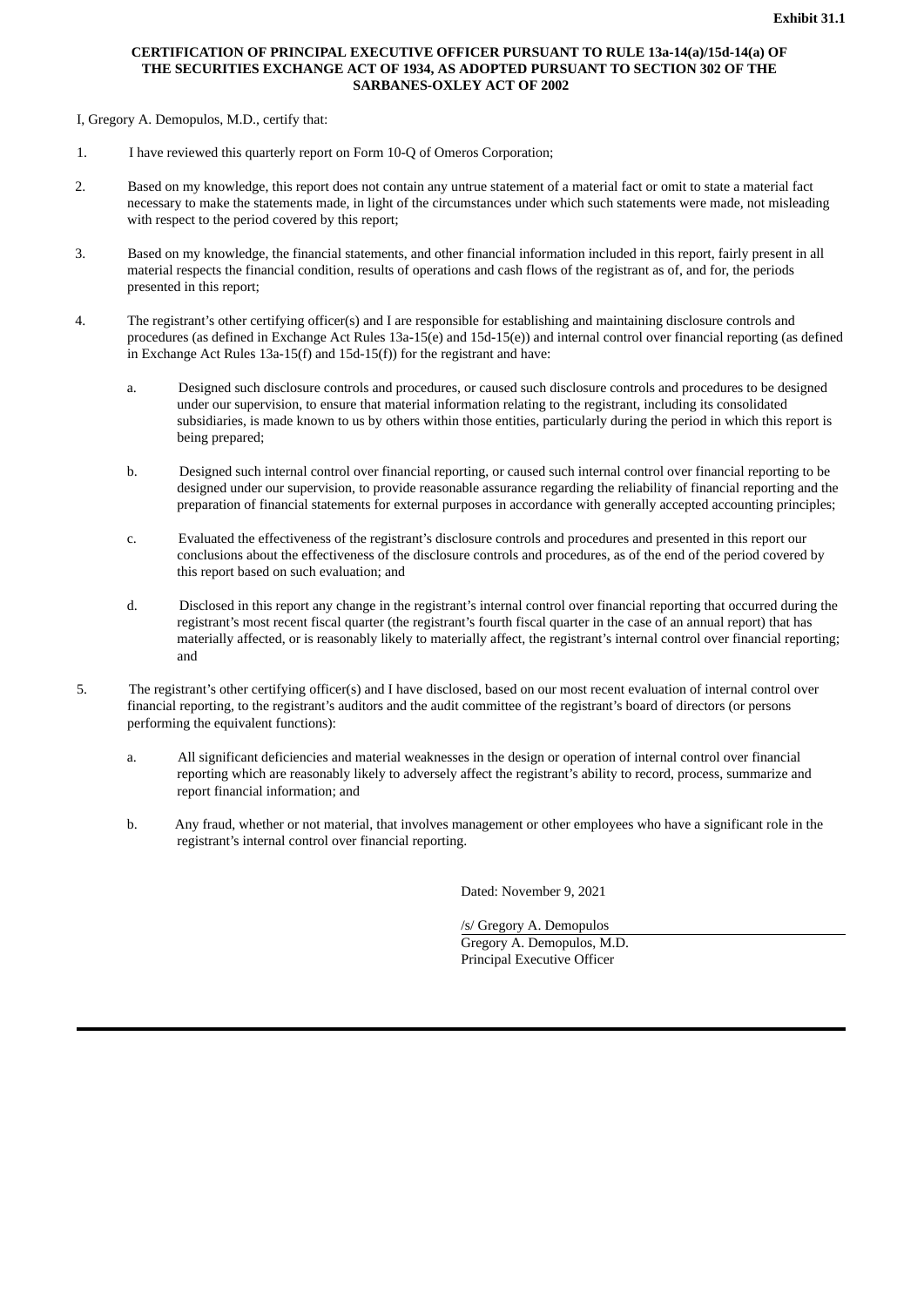#### <span id="page-67-0"></span>**CERTIFICATION OF PRINCIPAL FINANCIAL OFFICER PURSUANT TO RULE 13a-14(a)/15d-14(a) OF THE SECURITIES EXCHANGE ACT OF 1934, AS ADOPTED PURSUANT TO SECTION 302 OF THE SARBANES-OXLEY ACT OF 2002**

I, Michael A. Jacobsen, certify that:

- 1. I have reviewed this quarterly report on Form 10-Q of Omeros Corporation;
- 2. Based on my knowledge, this report does not contain any untrue statement of a material fact or omit to state a material fact necessary to make the statements made, in light of the circumstances under which such statements were made, not misleading with respect to the period covered by this report;
- 3. Based on my knowledge, the financial statements, and other financial information included in this report, fairly present in all material respects the financial condition, results of operations and cash flows of the registrant as of, and for, the periods presented in this report;
- 4. The registrant's other certifying officer(s) and I are responsible for establishing and maintaining disclosure controls and procedures (as defined in Exchange Act Rules 13a-15(e) and 15d-15(e)) and internal control over financial reporting (as defined in Exchange Act Rules 13a-15(f) and 15d-15(f)) for the registrant and have:
	- a. Designed such disclosure controls and procedures, or caused such disclosure controls and procedures to be designed under our supervision, to ensure that material information relating to the registrant, including its consolidated subsidiaries, is made known to us by others within those entities, particularly during the period in which this report is being prepared;
	- b. Designed such internal control over financial reporting, or caused such internal control over financial reporting to be designed under our supervision, to provide reasonable assurance regarding the reliability of financial reporting and the preparation of financial statements for external purposes in accordance with generally accepted accounting principles;
	- c. Evaluated the effectiveness of the registrant's disclosure controls and procedures and presented in this report our conclusions about the effectiveness of the disclosure controls and procedures, as of the end of the period covered by this report based on such evaluation; and
	- d. Disclosed in this report any change in the registrant's internal control over financial reporting that occurred during the registrant's most recent fiscal quarter (the registrant's fourth fiscal quarter in the case of an annual report) that has materially affected, or is reasonably likely to materially affect, the registrant's internal control over financial reporting; and
- 5. The registrant's other certifying officer(s) and I have disclosed, based on our most recent evaluation of internal control over financial reporting, to the registrant's auditors and the audit committee of the registrant's board of directors (or persons performing the equivalent functions):
	- a. All significant deficiencies and material weaknesses in the design or operation of internal control over financial reporting which are reasonably likely to adversely affect the registrant's ability to record, process, summarize and report financial information; and
	- b. Any fraud, whether or not material, that involves management or other employees who have a significant role in the registrant's internal control over financial reporting.

Dated: November 9, 2021

/s/ Michael A. Jacobsen

Michael A. Jacobsen Principal Financial and Accounting Officer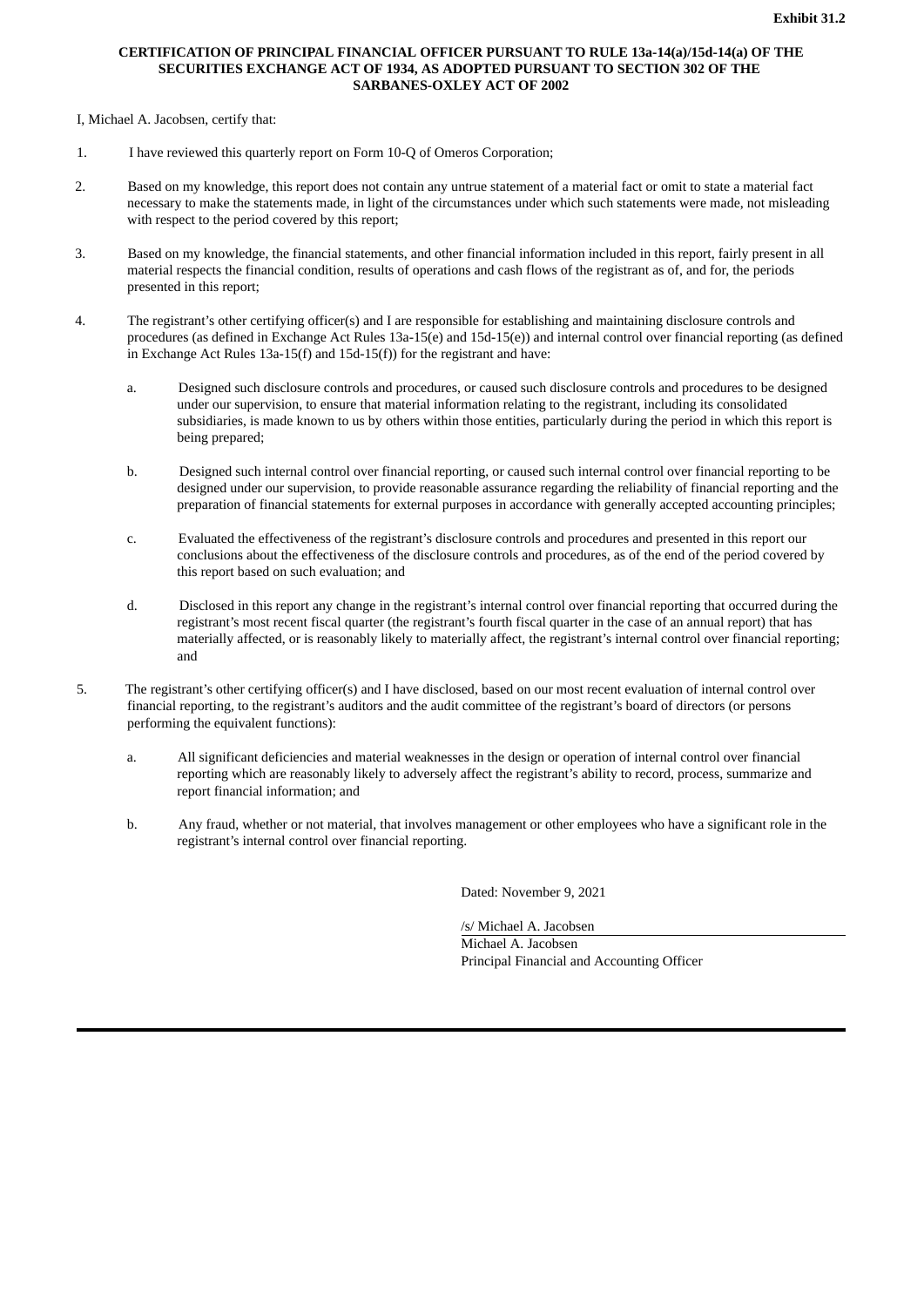#### **CERTIFICATION OF PRINCIPAL EXECUTIVE OFFICER PURSUANT TO 18 U.S.C. SECTION 1350, AS ADOPTED PURSUANT TO SECTION 906 OF THE SARBANES-OXLEY ACT OF 2002**

<span id="page-68-0"></span>In connection with the Quarterly Report on Form 10-Q of Omeros Corporation (the "Company") for the quarter ended September 30, 2021, as filed with the Securities and Exchange Commission on the date hereof (the "Report"), the undersigned officer of the Company certifies, pursuant to 18 U.S.C. Section 1350, as adopted pursuant to Section 906 of the Sarbanes-Oxley Act of 2002, that:

- (1) The Report fully complies with the requirements of Section 13(a) or 15(d) of the Securities Exchange Act of 1934; and
- (2) The information contained in the Report fairly presents, in all material respects, the financial condition and results of operations of the Company.

This certification accompanies the Report pursuant to Section 906 of the Sarbanes-Oxley Act of 2002 and shall not, except to the extent required by the Sarbanes-Oxley Act of 2002, be deemed filed by the Company for purposes of Section 18 of the Securities Exchange Act of 1934, as amended (the "Exchange Act"), or incorporated by reference in any filing under the Securities Act of 1933, as amended, or the Exchange Act, except as may be expressly set forth by specific reference in such filing.

Dated: November 9, 2021

/s/ Gregory A. Demopulos

Gregory A. Demopulos, M.D. Principal Executive Officer